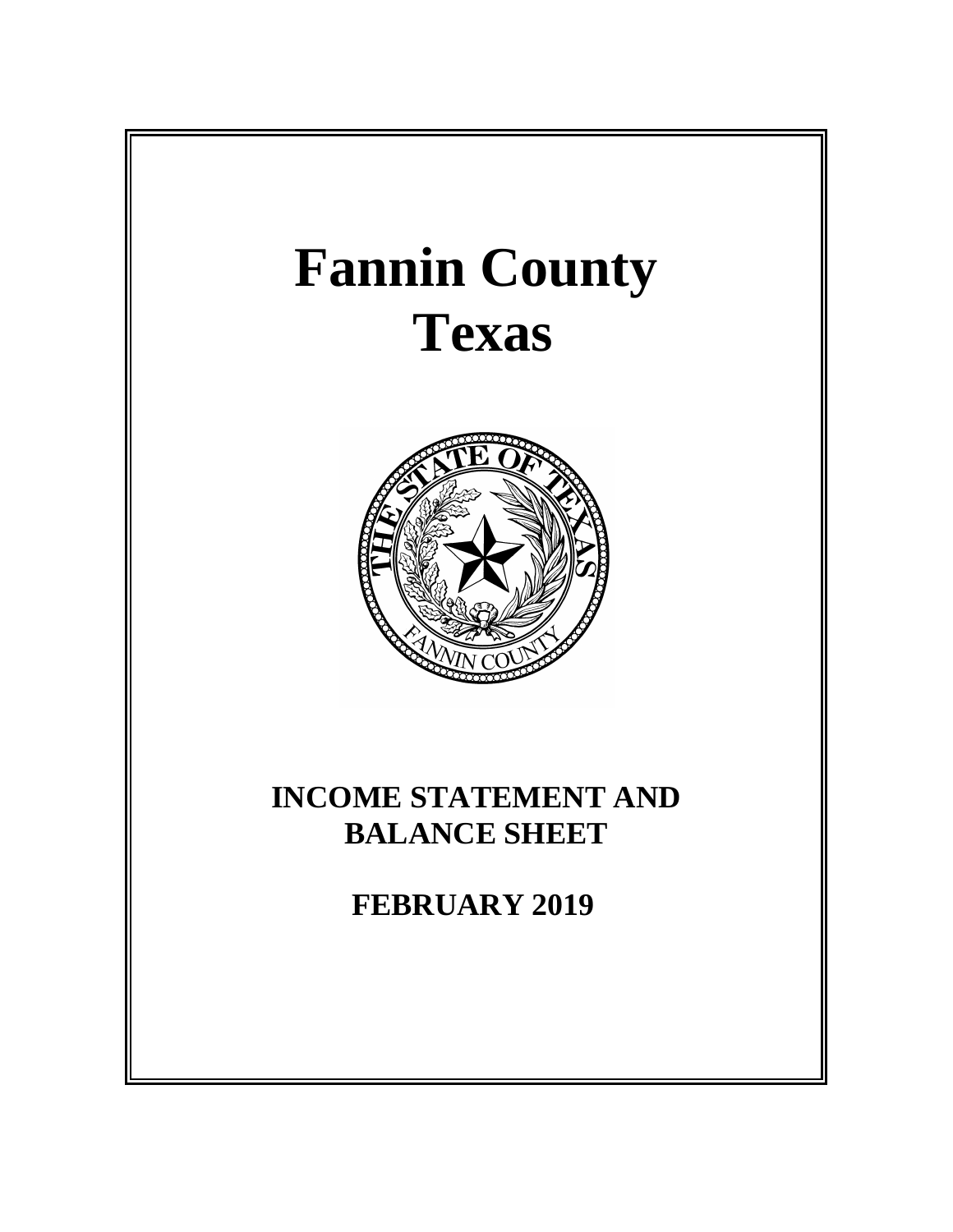| $03 - 01 - 2019$ | INCOME STATEMENT<br>TIME: 01:31 PM - FOR MONTH ENDING 2-28-19                                 |                     |                  |                      |              | PAGE<br>- 1<br>PREPARER: 0004 |
|------------------|-----------------------------------------------------------------------------------------------|---------------------|------------------|----------------------|--------------|-------------------------------|
|                  | FANNIN COUNTY<br>101 E. SAM RAYBURN DRIVE SUITE 303                                           | BONHAM, TEXAS 75418 |                  |                      |              |                               |
|                  |                                                                                               |                     |                  |                      |              |                               |
|                  | ***** INCOME ACCOUNTS *****                                                                   |                     |                  |                      |              |                               |
|                  | 10-300-110 UNENCUMBERED FUND BALANCE                                                          |                     |                  |                      | 0.00         |                               |
|                  |                                                                                               |                     |                  |                      |              |                               |
|                  | 10-310-110 CURRENT TAXES                                                                      |                     |                  | 7,634,850.38         |              |                               |
|                  |                                                                                               |                     |                  |                      |              |                               |
|                  |                                                                                               |                     |                  |                      |              |                               |
|                  | 10-318-120 PAY N LIEU TAX/GRASSLAND 0.00<br>10-318-121 PAY N LIEU TAX/UPPER TRINITY 12,705.80 |                     |                  |                      |              |                               |
|                  | 10-318-122 TAX ABATEMENT/APPLICATION                                                          |                     |                  | 18,300.00            |              |                               |
|                  | 10-318-130 COURT COSTS/ARREST FEES                                                            |                     |                  | 46,935.16            |              |                               |
|                  | 10-318-132 ATTORNEYS & DOCTORS                                                                |                     |                  | 2,289.74<br>9,646.57 |              |                               |
|                  | 10-318-140 TAX ON MIXED DRINKS                                                                |                     |                  |                      |              |                               |
|                  | 10-318-160 SALES TAX REVENUES                                                                 |                     | 396,923.26       |                      |              |                               |
|                  |                                                                                               |                     |                  |                      |              |                               |
|                  | 10-319-420 JAIL PAY PHONE COMMISSION                                                          |                     |                  | 127,706.62           |              |                               |
|                  | 10-319-429 SCHOLARSHIP FUNDS                                                                  |                     |                  | 0.00                 |              |                               |
|                  | 10-319-551 ANNUAL PAYMENT<br>10-319-552 MONTHLY MONITORING PAYMEN                             |                     |                  |                      | 0.00<br>0.00 |                               |
|                  | 10-319-553 ADMINISTRATIVE FEE                                                                 |                     |                  |                      | 0.00         |                               |
|                  |                                                                                               |                     |                  |                      |              |                               |
|                  |                                                                                               |                     |                  |                      |              |                               |
|                  | 10-320-200 ALCOHLIC BEVERAGE LICENSE                                                          |                     |                  | 957.00               |              |                               |
|                  | 10-320-300 SEWAGE PERMITS/INSPECTIONS                                                         |                     | 36,646.05        |                      |              |                               |
|                  | 10-320-545 FOOD SERV.PERMITS/CLASSES<br>10-320-546 \$5 COUNTY FEE/FOOD HANDLERS CLASS         |                     |                  | 0.00                 |              |                               |
|                  |                                                                                               |                     |                  | 0.00                 |              |                               |
|                  |                                                                                               |                     |                  |                      |              |                               |
|                  | 10-321-200 COMMISSIONS ON CAR REGIST                                                          |                     |                  | 39,577.61            |              |                               |
|                  | 10-321-250 COMMISSION ON CAR TITLES                                                           |                     |                  | 19,200.00            |              |                               |
|                  | 10-321-251 COMM.ON SALES TAX COLLECTIONS<br>10-321-901 TAX CERTIFICATES                       |                     | 0.00<br>3,650.71 |                      | 0.00         |                               |
|                  |                                                                                               |                     |                  |                      |              |                               |
|                  |                                                                                               |                     |                  |                      |              |                               |
|                  | 10-330-396 RIFLE RESISTANT BODY ARMOR 3439801<br>10-330-403 TEAM REDEVELOPMENT TRAINING       |                     |                  |                      | 0.00<br>0.00 |                               |
|                  |                                                                                               |                     |                  | 8,481.25             |              |                               |
|                  |                                                                                               |                     |                  |                      |              |                               |
|                  | 10-340-135 FAMILY PROTECTION FEE                                                              |                     |                  | 660.95               |              |                               |
|                  | 10-340-400 COUNTY JUDGE FEES                                                                  |                     |                  | 50.00                |              |                               |
|                  | 10-340-403 COUNTY CLERK FEES                                                                  |                     |                  | 19,305.85            |              |                               |
|                  | 10-340-450 DISTRICT CLERK FEES                                                                |                     |                  | 18,563.16            |              |                               |
|                  | 10-340-455 J. P. #1 FEES                                                                      |                     |                  | 4,377.17             |              |                               |
|                  | 10-340-456 J. P. #2 FEES<br>10-340-457 J. P. #3 FEES                                          |                     |                  | 775.00<br>2,871.52   |              |                               |
|                  | 10-340-475 DISTRICT ATTORNEY FEES                                                             |                     |                  | 501.01               |              |                               |
|                  | 10-340-480 BOND APPLICATION FEE                                                               |                     |                  |                      | 0.00         |                               |
|                  | 10-340-484 ELECTION REIMBURSEMENTS                                                            |                     |                  |                      | 0.00         |                               |
|                  | 10-340-551 CONSTABLE PCT. 1 FEES<br>10-340-552 CONSTABLE PCT. 2 FEES                          |                     |                  | 3,780.00<br>350.00   |              |                               |
|                  |                                                                                               |                     |                  |                      |              |                               |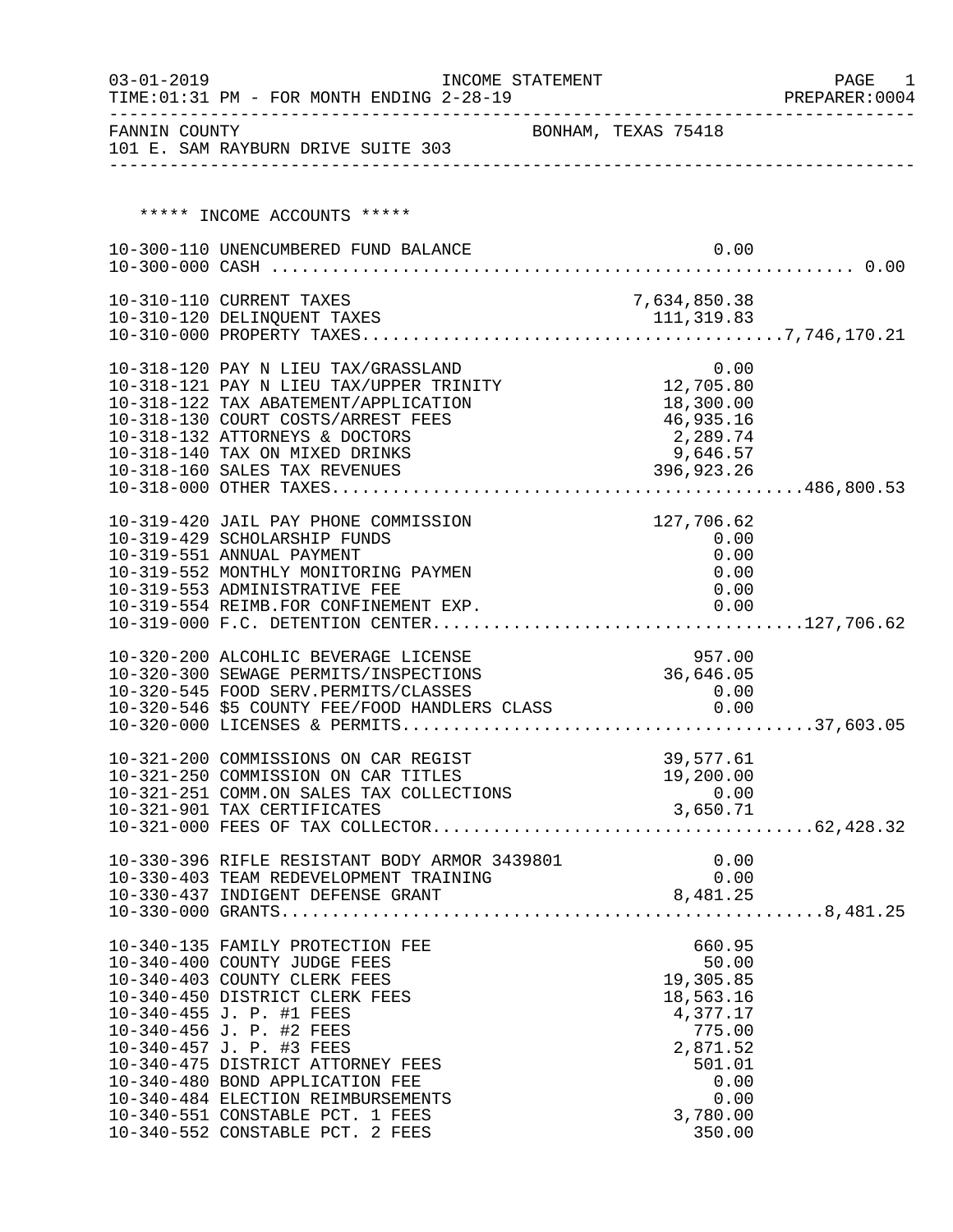| $03 - 01 - 2019$ | INCOME STATEMENT<br>TIME: 01:31 PM - FOR MONTH ENDING 2-28-19<br>________________                                                                                                                                                                                                                                                                                                                                                                                                                                                                                                                                                                                                                                                                                                                                                                                                                                |                                                                                                                                                               | PAGE 2<br>PREPARER:0004 |
|------------------|------------------------------------------------------------------------------------------------------------------------------------------------------------------------------------------------------------------------------------------------------------------------------------------------------------------------------------------------------------------------------------------------------------------------------------------------------------------------------------------------------------------------------------------------------------------------------------------------------------------------------------------------------------------------------------------------------------------------------------------------------------------------------------------------------------------------------------------------------------------------------------------------------------------|---------------------------------------------------------------------------------------------------------------------------------------------------------------|-------------------------|
| FANNIN COUNTY    | BONHAM, TEXAS 75418<br>101 E. SAM RAYBURN DRIVE SUITE 303                                                                                                                                                                                                                                                                                                                                                                                                                                                                                                                                                                                                                                                                                                                                                                                                                                                        |                                                                                                                                                               |                         |
|                  | 10-340-553 CONSTABLE PCT. 3 FEES<br>10-340-560 SHERIFF FEES<br>10-340-560 SHERIFF FEES<br>10-340-573 BOND SUPERVISION FEES<br>10-340-600 D.C.6TH COURT OF APPEALS FEE<br>10-340-601 C.C.6TH COURT OF APPEALS FEE<br>10-340-601 C.C.6TH COURT OF APPEALS FEE<br>10-340-900 OTHER FEES<br>10-340-900 OTHER                                                                                                                                                                                                                                                                                                                                                                                                                                                                                                                                                                                                         | 1,003.50<br>13,217.21                                                                                                                                         |                         |
|                  | 10-350-455 J. P. #1 FINES<br>10-350-456 J. P. #2 FINES<br>10-350-457 J. P. #3 FINES                                                                                                                                                                                                                                                                                                                                                                                                                                                                                                                                                                                                                                                                                                                                                                                                                              | 1,414.70<br>$0.00$<br>843.85                                                                                                                                  |                         |
|                  |                                                                                                                                                                                                                                                                                                                                                                                                                                                                                                                                                                                                                                                                                                                                                                                                                                                                                                                  |                                                                                                                                                               |                         |
|                  | 10-360-100 INTEREST EARNINGS                                                                                                                                                                                                                                                                                                                                                                                                                                                                                                                                                                                                                                                                                                                                                                                                                                                                                     | 38,570.97                                                                                                                                                     |                         |
|                  |                                                                                                                                                                                                                                                                                                                                                                                                                                                                                                                                                                                                                                                                                                                                                                                                                                                                                                                  |                                                                                                                                                               |                         |
|                  | 10-370-139 STATE JUROR REIMB.FEE<br>10-370-143 D.A.SALARY REIMB.<br>10-370-144 CO. JUDGE COURT FEES SALARY REIMB.<br>10-370-147 UTILITIES REIMBURSEMENT 6,482.93<br>10-370-151 ASST. DA LONGEVITY PAY 2,280.00<br>10-370-152 HB 9 D.A. SUPPLEMENTAL FUNDS 1,439.24<br>10-370-162 COURT REPORTER SERVICE FE<br>10-370-151 ASST. DA LONGLY--<br>10-370-152 HB 9 D.A. SUPPLEMENTAL FUNDS<br>10-370-162 COURT REPORTER SERVICE FEE<br>10-370-163 ADM.OF COURT JUSTICE 10% SB 1417<br>10-370-164 TIME PAYMENT FEE 40% SB 1417<br>10-370-167 JUROR REIMB.FEE<br>10-370-167 JUROR REIMB.FEE<br>10-370-408 COUNTY WELLNESS PROGRAM<br>10-370-410 CO CT AT LAW SUPPLEMENT<br>10-370-432 PROCEEDS OF SALE OF LIVESTOCK<br>10-370-450 DIST. CLK. PASSPORT PHOTO<br>10-370-453 REIMB.CEC ODYSSEY SAAS<br>10-370-509 CANDY MACHINE COMMISSION<br>10-370-510 DR. PEPPER COMMISSION<br>10-370-553 DONATION CONST.3 RADIO EQUIP. | 9,112.00<br>9,166.66<br>1,564.82<br>157.77<br>631.23<br>151.84<br>1,005.61<br>881.48<br>42,000.00<br>4,684.62<br>320.00<br>5,398.25<br>94.56<br>48.00<br>0.00 |                         |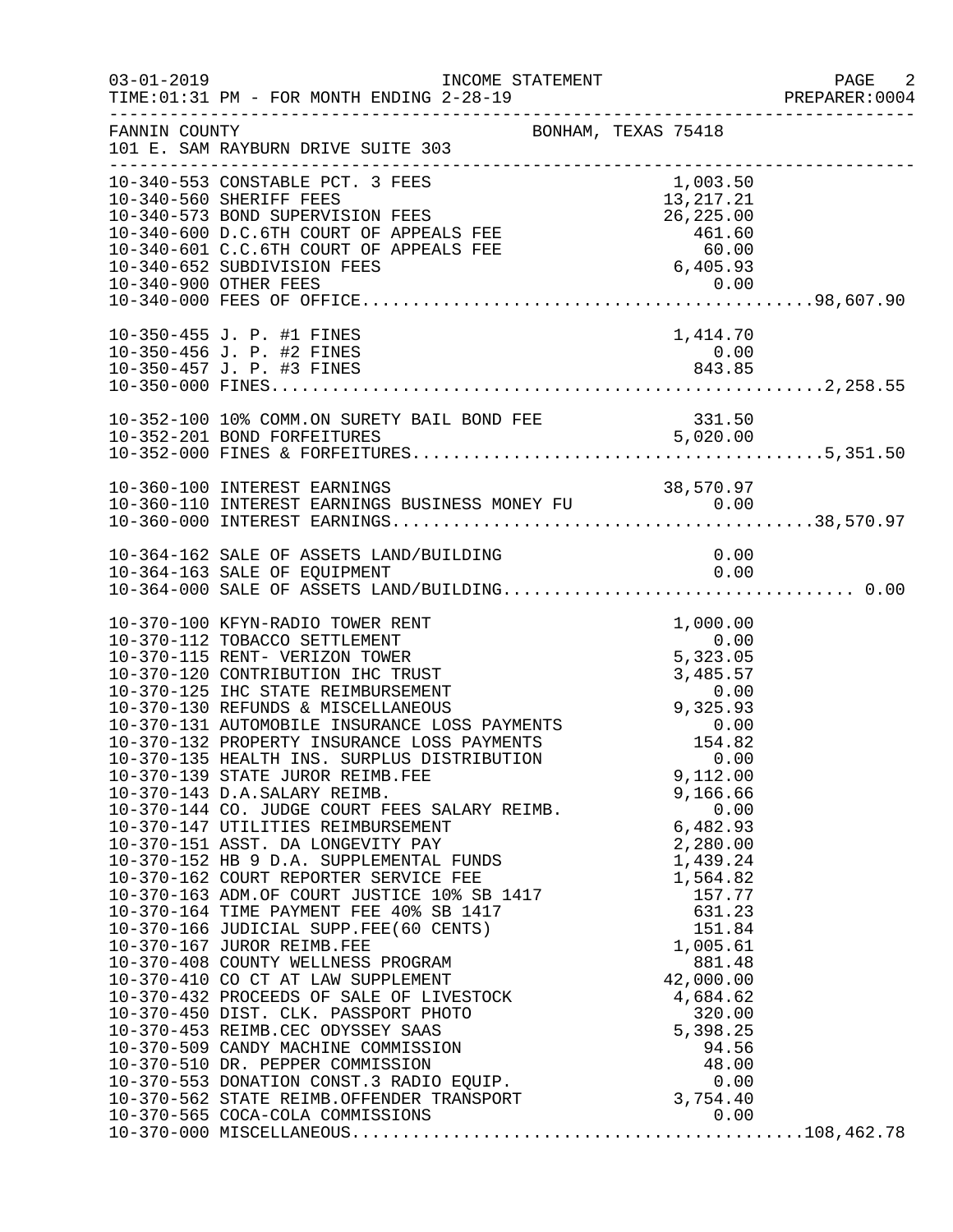| $03 - 01 - 2019$ | TIME: 01:31 PM - FOR MONTH ENDING 2-28-19                                                          | INCOME STATEMENT |                     |                            |      | PAGE 3<br>PREPARER:0004 |
|------------------|----------------------------------------------------------------------------------------------------|------------------|---------------------|----------------------------|------|-------------------------|
| FANNIN COUNTY    | 101 E. SAM RAYBURN DRIVE SUITE 303                                                                 |                  | BONHAM, TEXAS 75418 |                            |      |                         |
|                  | 11-300-111 BEGINNING CASH BALANCE                                                                  |                  |                     | 0.00                       |      |                         |
|                  | 11-340-600 COUNTY CLERK FEES<br>11-340-650 DISTRICT CLERK FEES<br>11-340-651 JUSTICE OF PEACE FEES |                  |                     | 734.69<br>790.78<br>582.91 |      |                         |
|                  | 11-360-100 INTEREST EARNINGS                                                                       |                  |                     | 86.53                      |      |                         |
|                  | 12-300-112 BEGINNING CASH BALANCE                                                                  |                  |                     |                            |      |                         |
|                  | 12-360-100 INTEREST EARNINGS                                                                       |                  |                     | 3.64                       |      |                         |
|                  | 12-370-134 CO.CLK.VITAL STAT.FEE                                                                   |                  |                     | 81.00                      |      |                         |
|                  | 13-300-113 BEGINNING CASH BALANCE                                                                  |                  |                     | 0.00                       |      |                         |
|                  | 13-345-113 SURETY BAIL BOND FEE                                                                    |                  |                     | 2,685.00                   |      |                         |
|                  | 13-370-130 REFUNDS & MISCELLANEOUS<br>13-370-132 TEMPORARY BOND SECURITY                           |                  |                     | 0.00<br>0.00               |      |                         |
|                  | 14-300-114 BEGINNING CASH                                                                          |                  |                     | 0.00                       |      |                         |
|                  | 14-370-455 JP1 SECURITY FEE<br>14-370-456 JP2 SECURITY FEE<br>14-370-457 JP3 SECURITY FEE          |                  |                     | 120.29<br>10.00<br>63.03   |      |                         |
|                  | 16-300-116 BEGINNING CASH BALANCE                                                                  |                  |                     |                            | 0.00 |                         |
|                  | 16-370-149 CO. JUDGE EXCESS SUPP.                                                                  |                  |                     |                            | 0.00 |                         |
|                  | 17-300-117 BEGINNING CASH BALANCE                                                                  |                  |                     |                            | 0.00 |                         |
|                  | 17-340-131 PROBATE JUDGES EDUCATION                                                                |                  |                     | 45.00                      |      |                         |
|                  | 17-370-130 REFUNDS & MISCELLANEOUS                                                                 |                  |                     | 775.33                     |      |                         |
|                  | 18-300-118 BEGINNING CASH BALANCE                                                                  |                  |                     |                            | 0.00 |                         |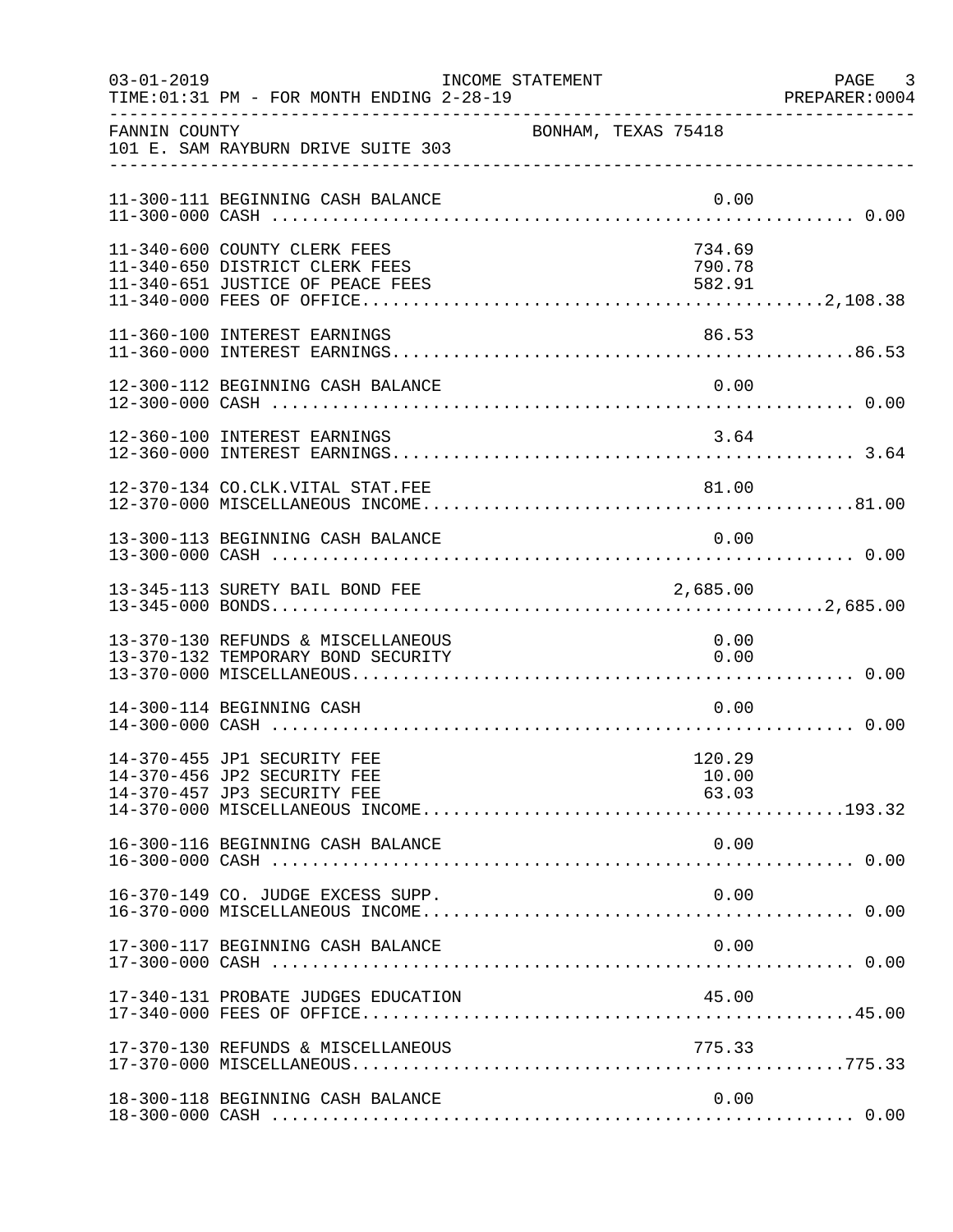| $03 - 01 - 2019$ | TIME: 01:31 PM - FOR MONTH ENDING 2-28-19                                                                                                               | INCOME STATEMENT                                                  | PAGE 4<br>PREPARER: 0004 |
|------------------|---------------------------------------------------------------------------------------------------------------------------------------------------------|-------------------------------------------------------------------|--------------------------|
| FANNIN COUNTY    | 101 E. SAM RAYBURN DRIVE SUITE 303                                                                                                                      | BONHAM, TEXAS 75418                                               |                          |
|                  | 18-360-100 INTEREST EARNINGS                                                                                                                            | 46.78                                                             |                          |
|                  | 18-370-130 REFUNDS & MISCELLANEOUS                                                                                                                      | 0.00                                                              |                          |
|                  | 19-300-119 BEGINNING CASH BALANCE                                                                                                                       | 0.00                                                              |                          |
|                  | 19-360-100 INTEREST EARNINGS                                                                                                                            | 8.09                                                              |                          |
|                  | 19-370-136 DIST.CLK.PRES.REC.FEE                                                                                                                        | 808.84                                                            |                          |
|                  | 20-300-120 BEGINNING CASH BALANCE                                                                                                                       | 0.00                                                              |                          |
|                  | 20-360-100 INTEREST EARNINGS                                                                                                                            | 31.75                                                             |                          |
|                  | 20-370-135 CO.OFFICE REC.MNGMT.FEE                                                                                                                      | 2, 148.27                                                         |                          |
|                  | 21-300-121 BEGINNING CASH BALANCE                                                                                                                       | 0.00                                                              |                          |
|                  | 21-310-110 CURRENT TAXES<br>21-310-120 DELINQUENT TAXES                                                                                                 | 439, 128. 15<br>6,398.93                                          |                          |
|                  | 21-318-120 PAY N LIEU TAX/GRASSLAND<br>21-318-121 PAY N LIEU TAX/UPPER TRINITY<br>21-318-160 SALES TAX REVENUES                                         | 0.00<br>$\begin{array}{c} 0.00 \ 873.41 \end{array}$<br>22,815.98 |                          |
|                  | 21-321-200 CAR REGISTRATION/SALES TAX<br>21-321-300 COUNTY'S ADDITIONAL \$10                                                                            | 54,060.84<br>25,817.41                                            |                          |
|                  | 21-330-200 FEMA GRANT                                                                                                                                   | 0.00                                                              |                          |
|                  | 21-350-403 COUNTY CLERK FINES<br>21-350-450 DISTRICT CLERK FINES<br>21-350-455 J. P. #1 FINES<br>21-350-456 J. P. #2 FINES<br>21-350-457 J. P. #3 FINES | 188.25<br>2,096.46<br>1,647.74<br>611.97<br>627.32                |                          |
|                  | 21-360-100 INTEREST EARNINGS                                                                                                                            | 248.99                                                            |                          |
|                  | 21-364-162 LAND/BUILDING<br>21-364-163 SALE OF EQUIPMENT                                                                                                | 0.00<br>0.00                                                      |                          |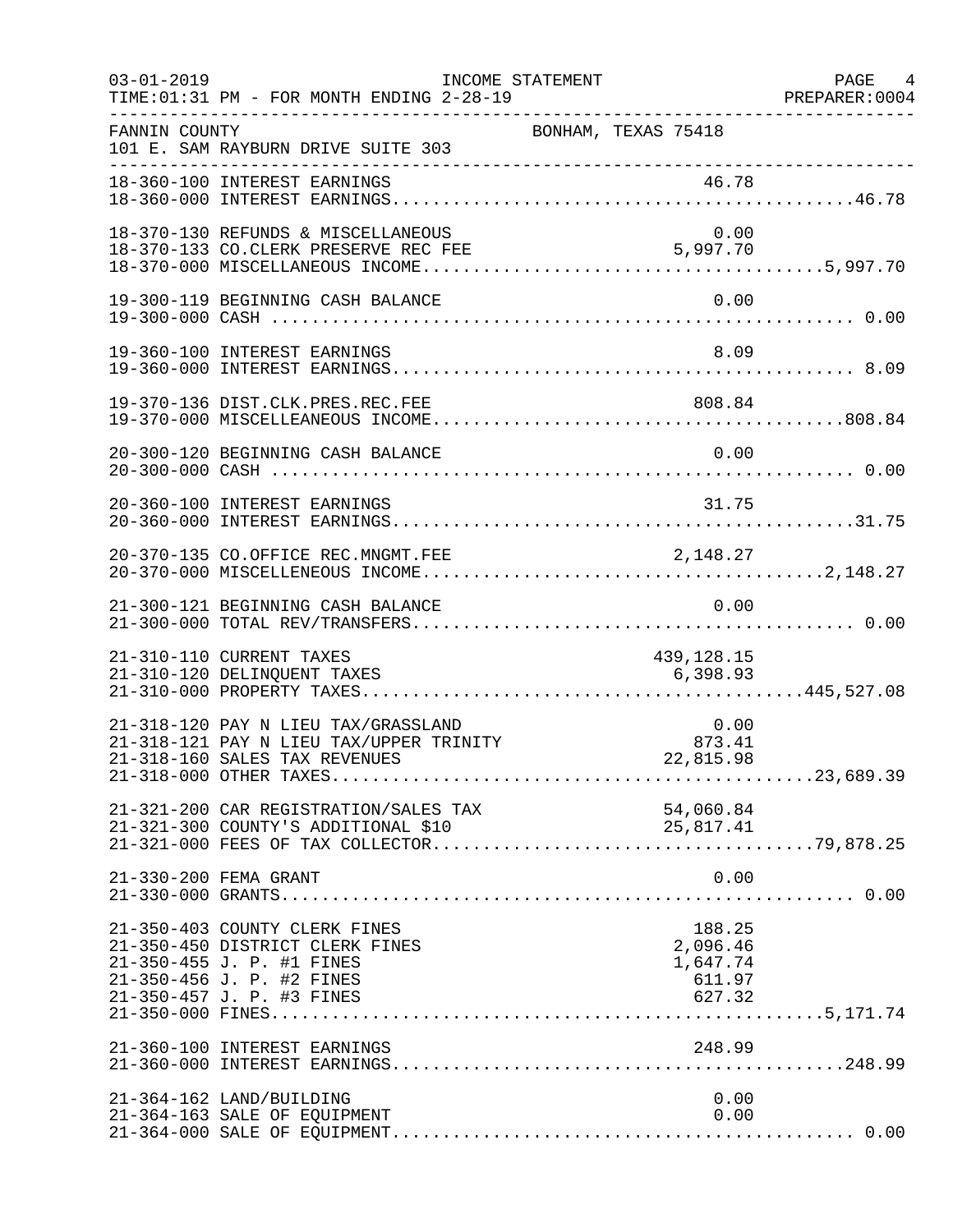| $03 - 01 - 2019$ | TIME: 01:31 PM - FOR MONTH ENDING 2-28-19                                                                                                                                                                                                                                                                                  | INCOME STATEMENT    |                                                              | $-5$<br>PAGE<br>PREPARER: 0004 |
|------------------|----------------------------------------------------------------------------------------------------------------------------------------------------------------------------------------------------------------------------------------------------------------------------------------------------------------------------|---------------------|--------------------------------------------------------------|--------------------------------|
| FANNIN COUNTY    | 101 E. SAM RAYBURN DRIVE SUITE 303                                                                                                                                                                                                                                                                                         | BONHAM, TEXAS 75418 |                                                              |                                |
|                  | 21-370-100 PROPERTY LEASE<br>21-370-120 STATE LATERAL ROAD<br>21-370-125 TDT. WEIGHT FEES<br>21-370-130 REFUNDS & MISCELLANEOUS<br>21-370-140 PROCEEDS OF LOAN<br>21-370-145 REIMBURSEMENT OF MATERIALS                                                                                                                    |                     | 0.00<br>8,468.06<br>11,460.17<br>$91.80$<br>0.00<br>4,544.62 |                                |
|                  | 22-300-122 BEGINNING CASH BALANCE                                                                                                                                                                                                                                                                                          |                     | 0.00                                                         |                                |
|                  | 22-310-110 CURRENT TAXES<br>22-310-120 DELINQUENT TAXES                                                                                                                                                                                                                                                                    |                     | 511,526.17<br>7,453.93                                       |                                |
|                  | 22-318-120 PAY N LIEU TAX/GRASSLAND<br>22-318-121 PAY N LIEU TAX/UPPER TRINITY                                                                                                                                                                                                                                             |                     | 0.00<br>1,017.41                                             |                                |
|                  |                                                                                                                                                                                                                                                                                                                            |                     |                                                              |                                |
|                  | 22-330-200 FEMA GRANT                                                                                                                                                                                                                                                                                                      |                     | 0.00                                                         |                                |
|                  | 22-350-403 COUNTY CLERK FINES<br>22-350-450 DISTRICT CLERK FINES<br>22-350-455 J. P. #1 FINES<br>22-350-456 J. P. #2 FINES<br>22-350-457 J. P. #3 FINES                                                                                                                                                                    |                     | 219.28<br>2,442.09<br>1,919.41<br>712.86<br>730.74           |                                |
|                  | 22-360-100 INTEREST EARNINGS                                                                                                                                                                                                                                                                                               |                     | 2,471.58                                                     |                                |
|                  | 22-364-163 SALE OF EQUIPMENT                                                                                                                                                                                                                                                                                               |                     | 0.00                                                         |                                |
|                  | 22-370-120 STATE LATERAL ROAD<br>22-370-125 TDT WEIGHT FEES<br>22-370-130 REFUNDS & MISCELLANEOUS<br>22-370-131 AUTOMOBILE INSURANCE LOSS PAYMENT<br>22-370-140 PROCEEDS OF LOAN<br>22-370-145 REIMBURSEMENT OF MATERIALS<br>22-370-145 REIMBURSEMENT OF MATERIALS<br>22-370-150 TRENTON HIGH MEADOWS SUBDIVISION 2.800.00 |                     | 9,864.17<br>13,349.58<br>0.00<br>0.00<br>0.00<br>5,708.05    |                                |
|                  | 23-300-123 BEGINNING CASH BALANCE                                                                                                                                                                                                                                                                                          |                     | 0.00                                                         |                                |
|                  | 23-310-110 CURRENT TAXES<br>23-310-120 DELINQUENT TAXES                                                                                                                                                                                                                                                                    |                     | 767,289.20<br>11,180.83                                      |                                |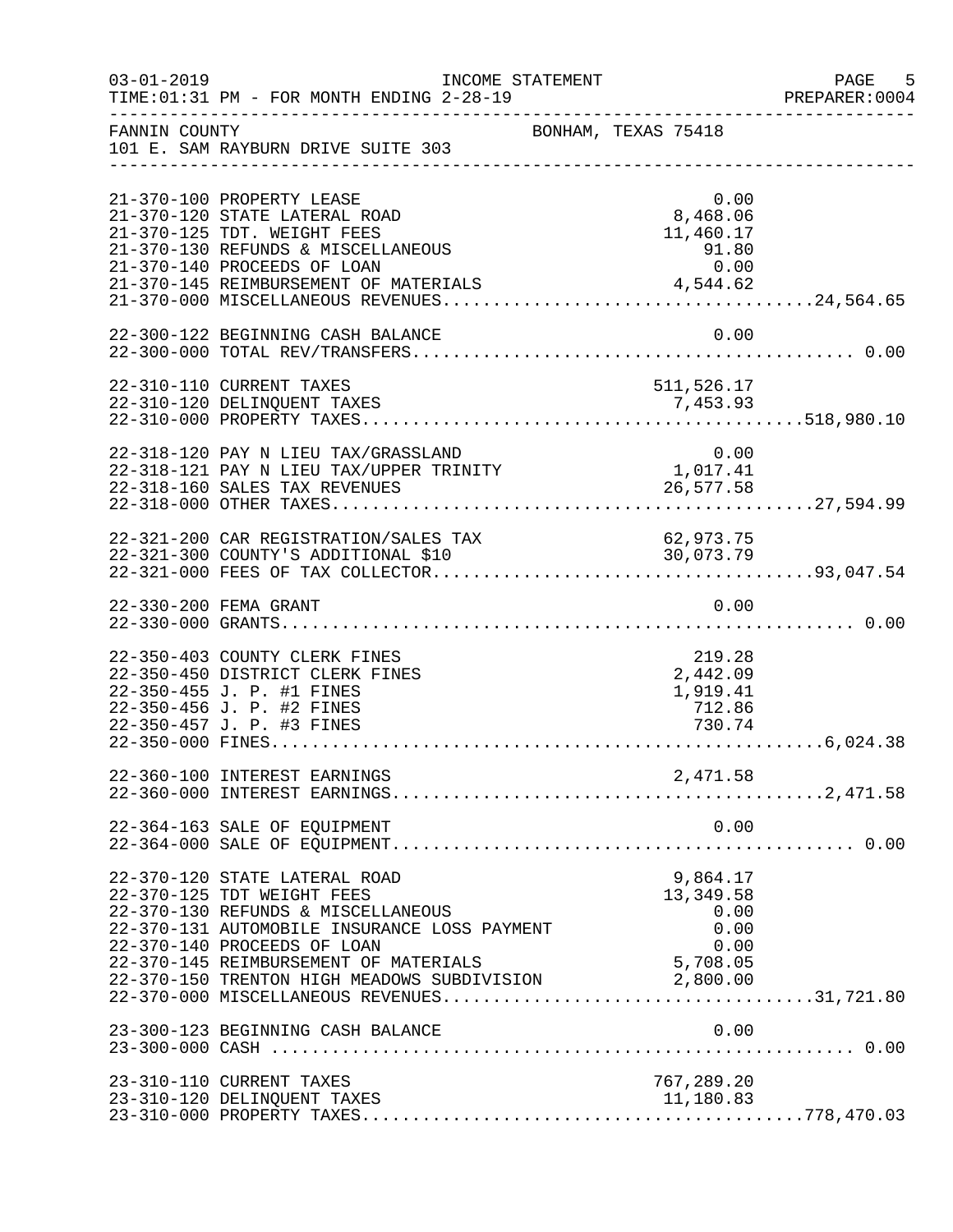| $03 - 01 - 2019$ | TIME: 01:31 PM - FOR MONTH ENDING 2-28-19                                                                                                                                                            | INCOME STATEMENT                                               | PAGE 6<br>PREPARER: 0004 |
|------------------|------------------------------------------------------------------------------------------------------------------------------------------------------------------------------------------------------|----------------------------------------------------------------|--------------------------|
| FANNIN COUNTY    | 101 E. SAM RAYBURN DRIVE SUITE 303                                                                                                                                                                   | BONHAM, TEXAS 75418                                            |                          |
|                  | 23-318-120 PAY N LIEU TAX/GRASSLAND<br>0.00<br>23-318-121 PAY N LIEU TAX/UPPER TRINITY 1,526.12<br>23-318-160 SALES TAX REVENUES<br>23-318-160 SALES TAX REVENUES                                    | 0.00<br>39,866.37                                              |                          |
|                  | 23-321-200 CAR REGISTRATION/SALES TAX                                                                                                                                                                | 94,460.62                                                      |                          |
|                  | 23-330-200 FEMA GRANT                                                                                                                                                                                | 0.00                                                           |                          |
|                  | 23-350-403 COUNTY CLERK FINES<br>23-350-450 DISTRICT CLERK FINES<br>23-350-455 J. P. #1 FINES<br>23-350-456 J. P. #2 FINES<br>23-350-457 J. P. #3 FINES                                              | 328.92<br>3,663.15<br>2,879.10<br>1,069.29<br>1,096.10         |                          |
|                  | 23-360-100 INTEREST EARNINGS                                                                                                                                                                         | 2,439.24                                                       |                          |
|                  | 23-364-162 LAND/BUILDING<br>23-364-163 SALE OF EQUIPMENT                                                                                                                                             | 0.00<br>0.00                                                   |                          |
|                  | 23-370-120 STATE LATERAL ROAD<br>23-370-125 TDT WEIGHT FEES<br>23-370-130 REFUNDS & MISCELLANEOUS<br>23-370-139 RESTITUTION<br>23-370-140 PROCEEDS OF LOANS<br>23-370-145 REIMBURSEMENT OF MATERIALS | 14,796.25<br>20,024.37<br>608.61<br>0.00<br>$0.00$<br>5,207.34 |                          |
|                  | 24-300-124 BEGINNING CASH BALANCE<br>24-300-999 TOTAL TRANSFERS                                                                                                                                      | 0.00                                                           | 0.00                     |
|                  | 24-310-110 CURRENT TAXES                                                                                                                                                                             | 436,758.03                                                     |                          |
|                  | 24-318-120 PAY N LIEU TAX/GRASSLAND<br>24-318-121 PAY N LIEU TAX/UPPER TRINITY                                                                                                                       | 0.00<br>868.70<br>22,692.81                                    |                          |
|                  | 24-321-200 CAR REGISTRATION/SALES TAX                                                                                                                                                                | 53,769.08<br>25,678.06                                         |                          |
|                  | 24-330-200 FEMA GRANT                                                                                                                                                                                | 0.00                                                           |                          |
|                  | 24-350-403 COUNTY CLERK FINES<br>24-350-450 DISTRICT CLERK FINES<br>24-350-455 J. P. #1 FINES                                                                                                        | 187.23<br>2,085.17<br>1,638.85                                 |                          |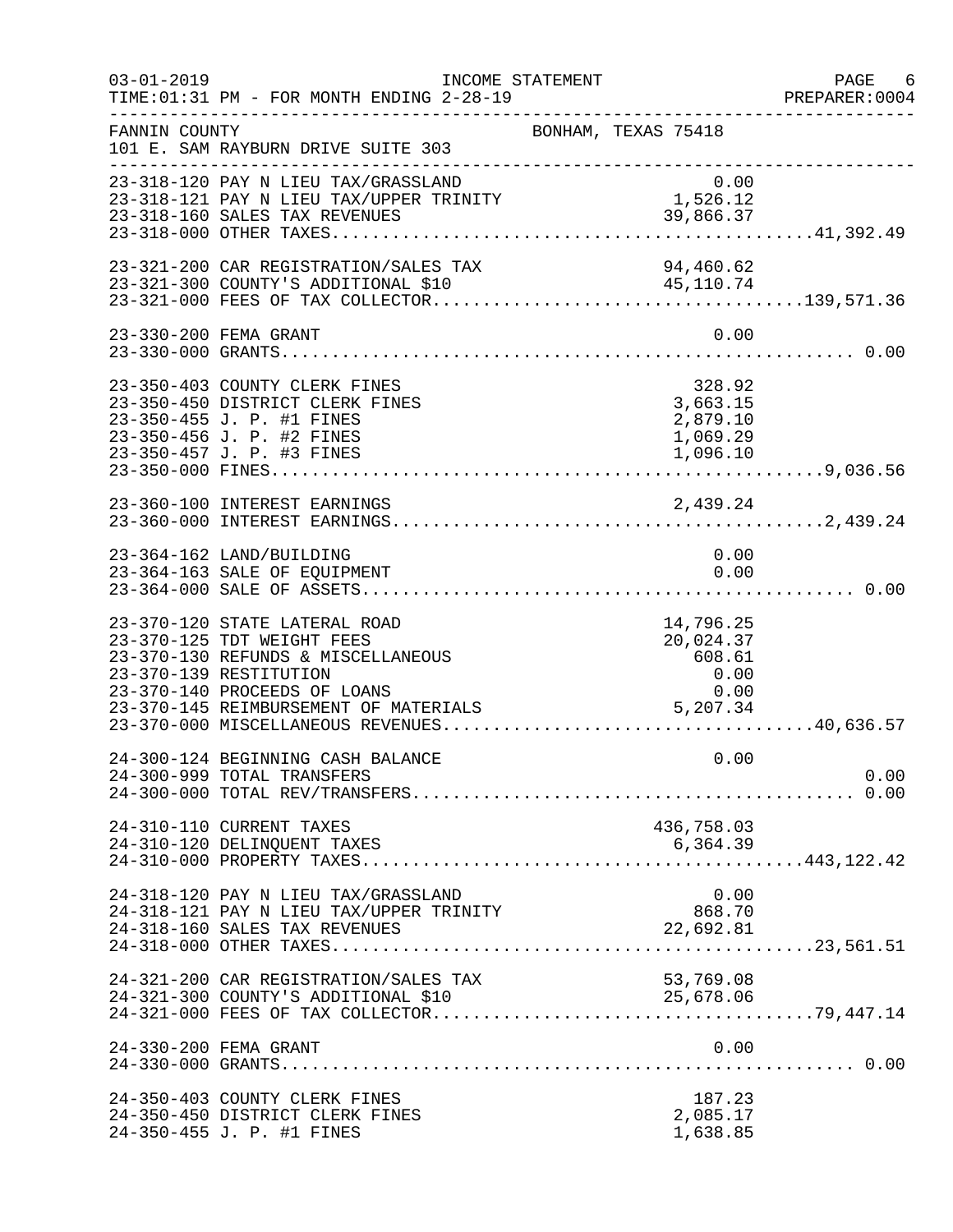| $03 - 01 - 2019$     | TIME: 01:31 PM - FOR MONTH ENDING 2-28-19<br>_____________________________________                                                                                                                                                                                              | INCOME STATEMENT                                                            | PAGE 7<br>PREPARER:0004 |
|----------------------|---------------------------------------------------------------------------------------------------------------------------------------------------------------------------------------------------------------------------------------------------------------------------------|-----------------------------------------------------------------------------|-------------------------|
| FANNIN COUNTY        | 101 E. SAM RAYBURN DRIVE SUITE 303                                                                                                                                                                                                                                              | BONHAM, TEXAS 75418                                                         |                         |
|                      | 24-350-456 J. P. #2 FINES                                                                                                                                                                                                                                                       | 608.68                                                                      |                         |
|                      | 24-360-100 INTEREST EARNING                                                                                                                                                                                                                                                     | 1,463.85                                                                    |                         |
|                      | 24-364-162 LAND/BUILDING<br>24-364-163 SALE OF EQUIPMENT                                                                                                                                                                                                                        | 0.00<br>0.00                                                                |                         |
|                      | 24-370-120 STATE LATERAL ROAD<br>24-370-125 TDT WEIGHT FEES<br>24-370-130 REFUNDS & MISCELLANEOUS<br>24-370-138 SALE OF SCRAP IRON<br>24-370-140 PROCEEDS OF LOAN<br>24-370-145 REIMBURSEMENT OF MATERIALS<br>24-370-146 SALE OF RECYCLED MATERIALS<br>24-370-147 OFFICE RENTAL | 8,422.35<br>11,398.31<br>0.00<br>0.00<br>0.00<br>0.00<br>1,362.62<br>211.30 |                         |
|                      | 25-300-125 BEGINNING CASH BALANCE                                                                                                                                                                                                                                               | 0.00                                                                        |                         |
| 25-370-625 DONATIONS | 25-370-138 SALE OF SCRAP IRON                                                                                                                                                                                                                                                   | 0.00<br>0.00                                                                |                         |
|                      | 26-300-126 BEGINNING CASH BALANCE                                                                                                                                                                                                                                               | 0.00                                                                        |                         |
|                      | 26-360-100 INTEREST EARNINGS                                                                                                                                                                                                                                                    | 33.79                                                                       |                         |
|                      | 26-370-455 J.P.#1 TECHNOLOGY FEES                                                                                                                                                                                                                                               | 485.17                                                                      |                         |
|                      | 27-300-127 BEGINNING CASH BALANCE                                                                                                                                                                                                                                               | 0.00                                                                        |                         |
|                      | 27-360-100 INTEREST EARNINGS                                                                                                                                                                                                                                                    | 7.27                                                                        |                         |
|                      | 27-370-456 J.P.#2 TECHNOLOGY FEES                                                                                                                                                                                                                                               | 40.00                                                                       |                         |
|                      | 28-300-128 BEGINNING CASH                                                                                                                                                                                                                                                       | 0.00                                                                        |                         |
|                      | 28-360-100 INTEREST EARNINGS                                                                                                                                                                                                                                                    | 3.87                                                                        |                         |
|                      | 28-370-456 J.P.#3 TECHNOLOGY FEES                                                                                                                                                                                                                                               | 252.02                                                                      |                         |
|                      | 30-360-100 INTEREST EARNINGS                                                                                                                                                                                                                                                    | 0.00                                                                        |                         |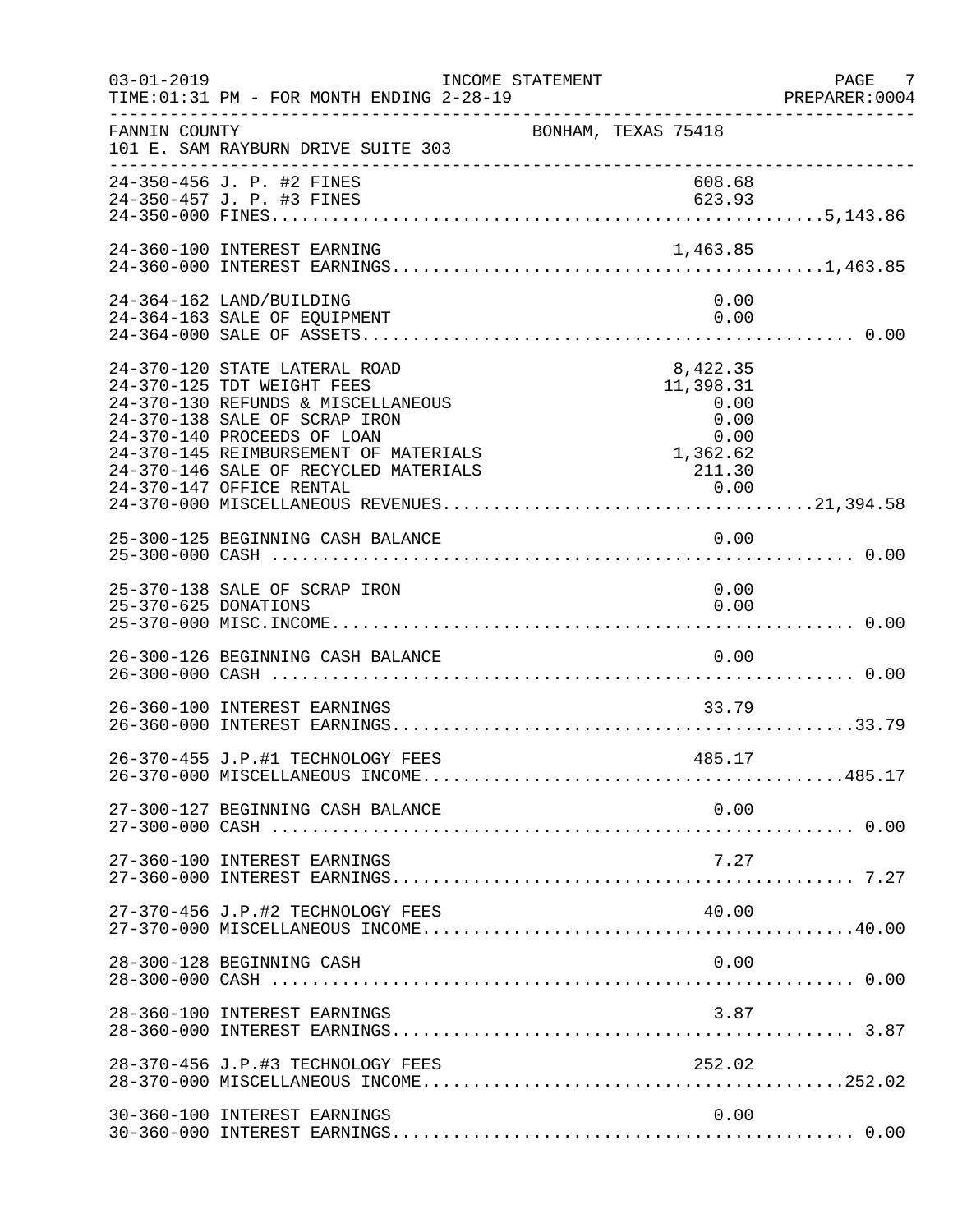| $03 - 01 - 2019$ | TIME: 01:31 PM - FOR MONTH ENDING 2-28-19                                              | INCOME STATEMENT    |                      | PAGE 8<br>PREPARER: 0004 |
|------------------|----------------------------------------------------------------------------------------|---------------------|----------------------|--------------------------|
| FANNIN COUNTY    | 101 E. SAM RAYBURN DRIVE SUITE 303                                                     | BONHAM, TEXAS 75418 |                      |                          |
|                  | 30-370-569 SHERIFF WORK RELEASE                                                        |                     | 0.00                 |                          |
|                  | 31-300-131 BEGINNING CASH BALANCE                                                      |                     | 0.00                 |                          |
|                  | 31-330-510 COURTHOUSE RESTORATION                                                      | 117,514.36          |                      |                          |
|                  | 31-370-131 RESTORATION DONATIONS                                                       |                     | 0.00                 |                          |
|                  | 33-300-133 BEGINNING CASH BALANCE                                                      |                     | 0.00                 |                          |
|                  | 33-340-480 APPLICATION FEE                                                             |                     | 0.00                 |                          |
|                  | 34-300-134 BEGINNING CASH BALANCE                                                      |                     | 0.00                 |                          |
|                  | 34-360-100 INTEREST INCOME                                                             |                     | 19.82                |                          |
|                  | 34-370-450 DISTRICT CT.RECORDS ARCHIVE FEE                                             |                     | 1,432.27             |                          |
|                  | 35-340-403 COUNTY CLERK FEES<br>35-340-450 DISTRICT CLERK FEES                         |                     | 420.00<br>3, 231. 22 |                          |
|                  | 35-360-100 INTEREST EARNINGS                                                           |                     | 113.69               |                          |
|                  | 36-300-136 BEGINNING CASH BALANCE-D.A.FEE<br>36-300-236 BEGINNING CASH BALANCE-SEIZURE |                     | 0.00<br>0.00         |                          |
|                  | 36-340-475 DISTRICT ATTORNEY FEES                                                      |                     | 785.73               |                          |
|                  | 36-352-200 CONTRABAND FORFEITURE<br>36-352-300 D.A. SEIZURE FUND                       |                     | 2,715.20<br>0.00     |                          |
|                  | 36-360-100 INTEREST EARNINGS-D.A. FEE                                                  |                     | 4.85                 |                          |
|                  | 36-370-130 REFUNDS & MISCELLANEOUS<br>36-370-319 RESTITUTION                           |                     | 550.70<br>0.00       |                          |
|                  | 37-360-100 INTEREST EARNINGS                                                           |                     | 1.36                 |                          |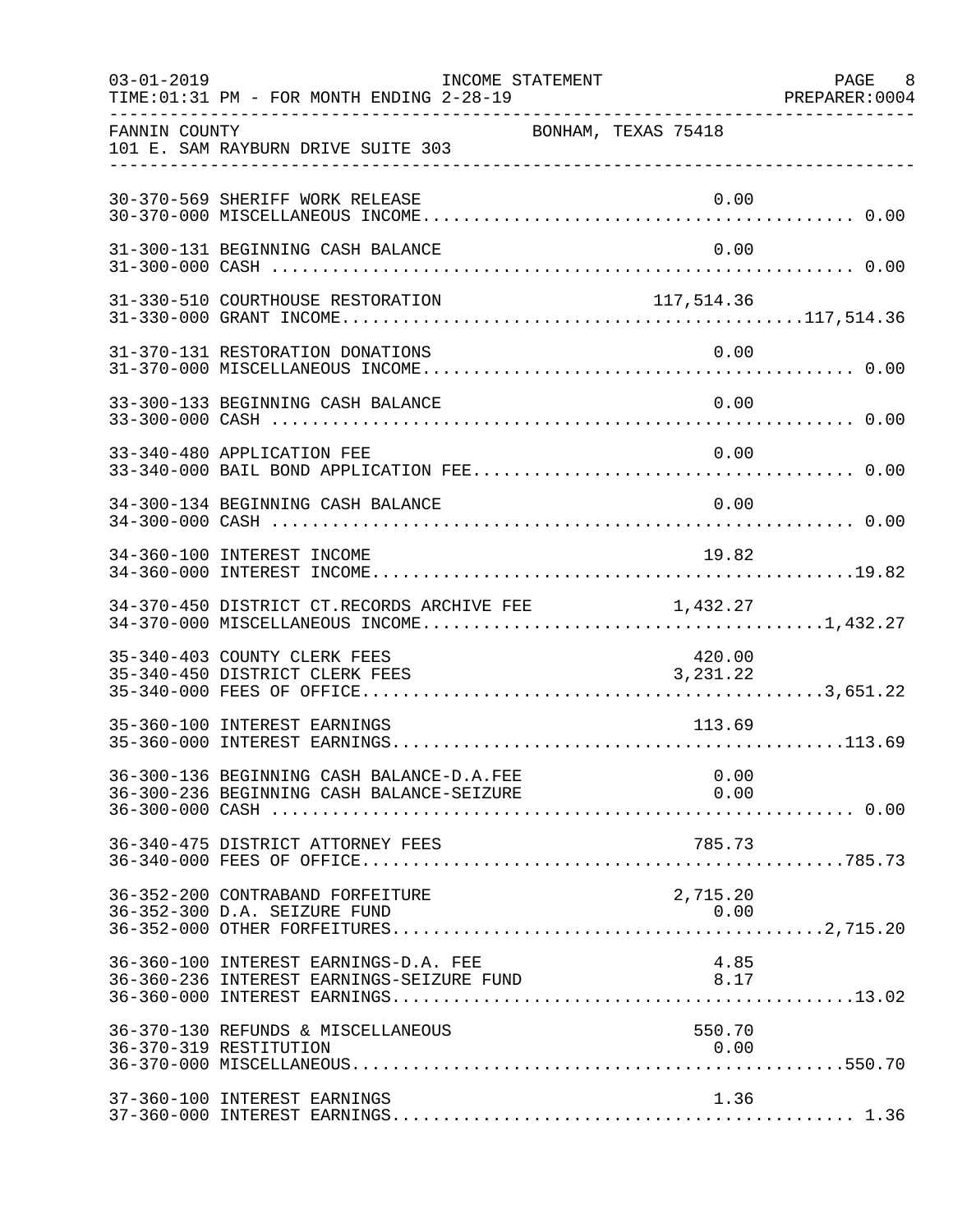| $03 - 01 - 2019$     | TIME: 01:31 PM - FOR MONTH ENDING 2-28-19                                                                         | INCOME STATEMENT    |                       | PAGE 9<br>PREPARER: 0004 |
|----------------------|-------------------------------------------------------------------------------------------------------------------|---------------------|-----------------------|--------------------------|
| FANNIN COUNTY        | 101 E. SAM RAYBURN DRIVE SUITE 303                                                                                | BONHAM, TEXAS 75418 |                       |                          |
|                      |                                                                                                                   |                     |                       |                          |
|                      | 38-360-100 INTEREST EARNINGS                                                                                      |                     | 172.74                |                          |
|                      | 39-360-100 INTEREST EARNINGS                                                                                      |                     | 66.77                 |                          |
|                      | 39-370-150 BONNIE RUTH COOPER TRUST                                                                               |                     | 1,180.35              |                          |
|                      | 40-300-110 UNENCUMBERED FUND BALANCE                                                                              |                     | 0.00                  |                          |
|                      | 40-330-410 NAACHO GRANT INCOME                                                                                    |                     | 0.00                  |                          |
| 41-370-406 DONATIONS |                                                                                                                   |                     | 150.00                |                          |
|                      | 42-330-477 HAZARD MITIGATION DR-1999                                                                              |                     | 0.00                  |                          |
|                      | 44-330-423 2016 HOMELAND SECURITY                                                                                 |                     | 0.00                  |                          |
|                      | 45-330-403 CHAPTER 19 FUNDS                                                                                       |                     | 92.11                 |                          |
|                      | 46-300-146 BEGINNING CASH BALANCE                                                                                 |                     | 0.00                  |                          |
|                      | 46-330-475 SAFE ROOM REIMBURSEMENT DR-4029<br>46-330-476 ADMINISTRATIVE FEE                                       |                     | 35,527.25<br>1,200.01 |                          |
|                      | 48-300-148 BEGINNING CASH BALANCE                                                                                 |                     | 0.00                  |                          |
|                      | 48-340-130 REFUNDS & MISCELLANEOUS<br>48-340-403 CONTRACT ADMINISTRATIVE FEE<br>48-340-484 ELECTION REIMBURSEMENT |                     | 0.00<br>0.00<br>0.00  |                          |
|                      | 49-300-149 BEGINNING CASH BALANCE                                                                                 |                     | 0.00                  |                          |
|                      | 49-330-475 INVESTIGATOR/LEOSE GRANT                                                                               |                     | 681.66                |                          |
|                      | 51-300-151 BEGINNING CASH BALANCE                                                                                 |                     | 0.00                  |                          |
|                      | 51-370-440 CO.CLK.CO.& DIST.CT.TECHNOLOGY FEE                                                                     |                     | 59.92                 |                          |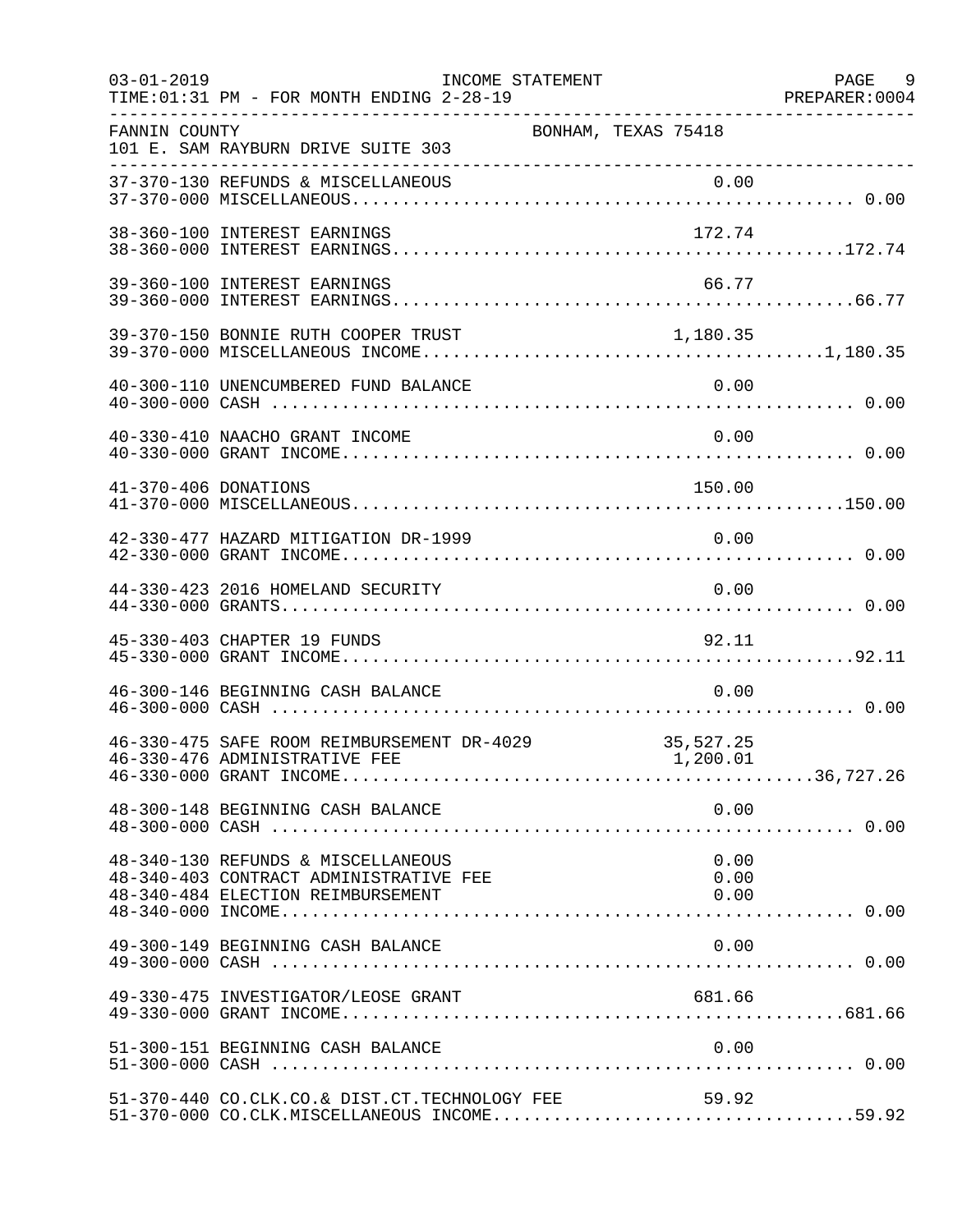| $03 - 01 - 2019$ | INCOME STATEMENT<br>TIME: 01:31 PM - FOR MONTH ENDING 2-28-19                                        |                            | PAGE 10 |
|------------------|------------------------------------------------------------------------------------------------------|----------------------------|---------|
| FANNIN COUNTY    | BONHAM, TEXAS 75418<br>101 E. SAM RAYBURN DRIVE SUITE 303                                            |                            |         |
|                  |                                                                                                      |                            |         |
|                  | 52-370-133 CO.CLK.COURT RECORDS PRESERVATION F 120.00                                                |                            |         |
|                  | 53-300-153 BEGINNING CASH BALANCE                                                                    | 0.00                       |         |
|                  | 53-370-133 CO.CLERK RECORDS ARCHIVE FEE 6,200.00                                                     |                            |         |
|                  | 55-300-156 BEGINNING CASH BALANCE                                                                    | 0.00                       |         |
|                  | 55-360-100 INTEREST EARNINGS                                                                         | 0.00                       |         |
|                  | 55-370-130 REFUNDS & MISCELLANEOUS<br>55-370-160 PEACE OFFICER ALLOCATION                            | 0.00<br>2,282.76           |         |
|                  | 56-300-156 BEGINNING CASH BALANCE                                                                    | 0.00                       |         |
|                  | 56-330-560 BULLETPROOF VEST PARTNERSHIP                                                              | 0.00                       |         |
|                  | 56-352-200 CONTRABAND FOREITURE<br>56-352-300 PLEA BARGAIN AGREEMENT<br>56-352-432 LIVESTOCK SEIZURE | 0.00<br>0.00<br>0.00       |         |
|                  | 56-355-560 FEDERAL FORFEITURE FUNDS 2018                                                             | 0.00                       |         |
|                  | 56-360-100 INTEREST EARNINGS-SO FORFEITURE<br>56-360-159 INTEREST EARNINGS-FEDERAL FORF 2018         | 23.63<br>$\overline{0.00}$ |         |
|                  | 56-370-108 FEDERAL OT REIMBURSEMENT<br>56-370-130 REFUNDS & MISCELLANEOUS                            | 0.00<br>0.00               |         |
|                  | 56-390-140 TRANSFERS IN                                                                              | 0.00                       |         |
|                  | 57-300-157 BEGINNING CASH BALANCE                                                                    | 0.00                       |         |
|                  | 57-360-100 INTEREST EARNINGS                                                                         | 0.00                       |         |
|                  | 57-370-560 SHERIFF K-9 UNIT                                                                          | 0.00                       |         |
|                  | 59-300-159 BEGINNING CASH BALANCE                                                                    | 0.00                       |         |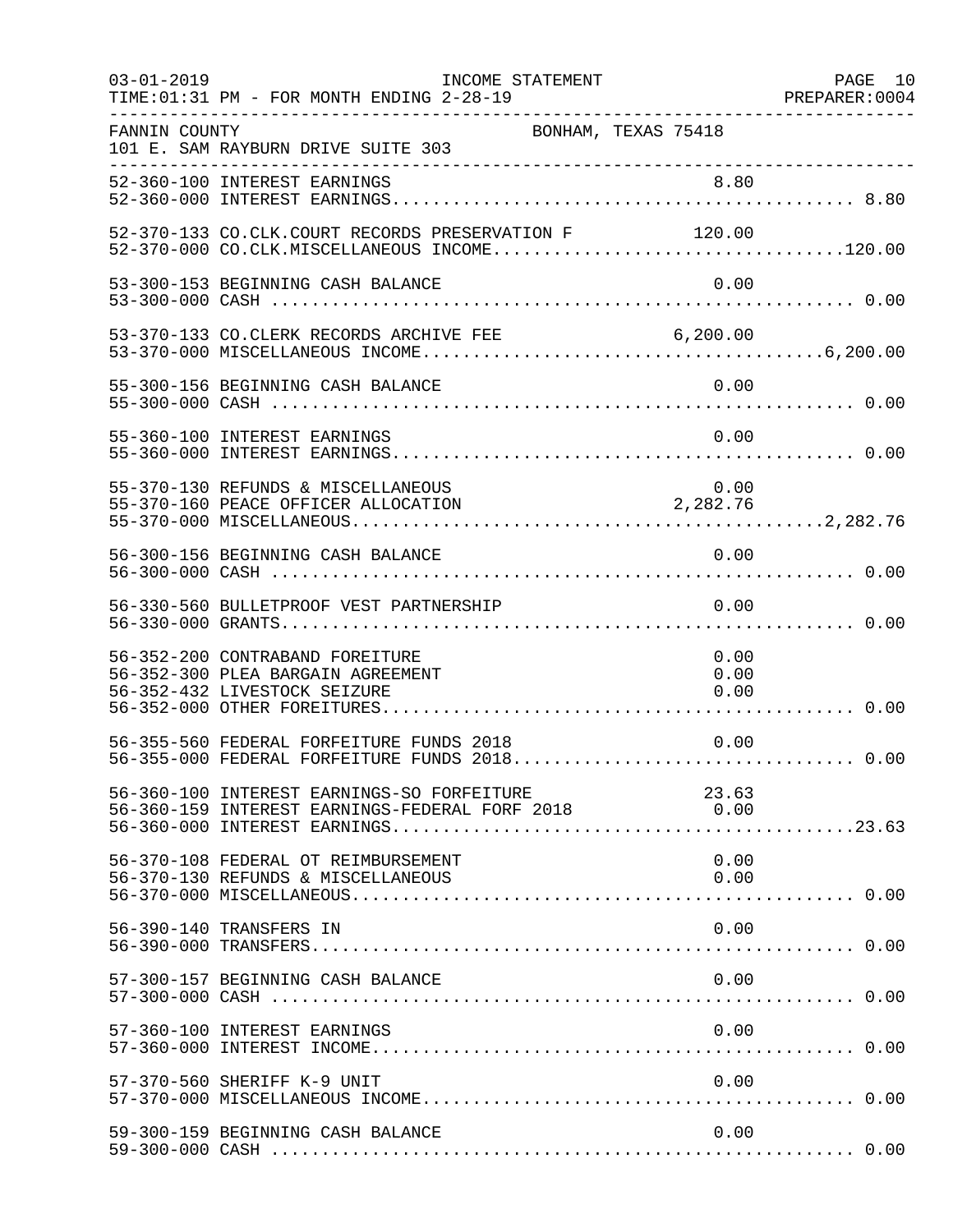| $03 - 01 - 2019$ | INCOME STATEMENT<br>TIME: 01:31 PM - FOR MONTH ENDING 2-28-19                                                                |                     |                                | PAGE 11<br>PREPARER: 0004 |
|------------------|------------------------------------------------------------------------------------------------------------------------------|---------------------|--------------------------------|---------------------------|
| FANNIN COUNTY    | 101 E. SAM RAYBURN DRIVE SUITE 303                                                                                           | BONHAM, TEXAS 75418 |                                |                           |
|                  | 59-360-100 INTEREST EARNINGS                                                                                                 |                     |                                |                           |
|                  | 59-370-425 DRUG COURT FEE                                                                                                    |                     | 832.02                         |                           |
|                  | 60-300-110 BEGINNING CASH BALANCE                                                                                            |                     | 0.00                           |                           |
|                  | 60-310-110 CURRENT TAXES<br>60-310-120 DELINQUENT TAXES<br>60-310-260 CURRENT TAXES SERIES '98                               |                     | 396,025.57<br>3,305.19<br>0.00 |                           |
|                  | 60-318-120 PAY N LIEU TAX/GRASSLAND<br>00-316-120 PAI N LIEU TAA/GRASSLAND<br>60-318-121 PAY N LIEU TAX/UPPER TRINITY 178.56 |                     | 0.00                           |                           |
|                  | 60-360-100 INTEREST EARNINGS<br>60-360-200 INTEREST, 2017 GO BONDS<br>60-360-300 INTEREST, 2018 GO BONDS                     | $0.00$<br>7,923.33  | 0.00                           |                           |
|                  | 60-370-130 REFUNDS & MISCELLANEOUS                                                                                           |                     | 0.00                           |                           |
|                  | 61-300-161 BEGINNING CASH BALANCE                                                                                            |                     | 0.00                           |                           |
|                  | 61-370-440 DIST.CLK.CO.& DIST.CT.TECHNOLOGY FE 164.82<br>61-370-000 DIST.CLK.MISCELLANEOUS INCOME164.82                      |                     |                                |                           |
|                  | 62-300-162 BEGINNING CASH BALANCE                                                                                            |                     | 0.00                           |                           |
|                  | 62-360-100 INTEREST EARNINGS                                                                                                 |                     | 22.01                          |                           |
|                  | 62-370-133 DIST.CLK.COURT RECORDS PRESERVATION 1,081.20<br>62-370-000 DIST.CLK.COURT MISCELLAEOUS INCOME1,081.20             |                     |                                |                           |
|                  | 63-300-151 BEGINNING CASH BALANCE                                                                                            |                     | 0.00                           |                           |
|                  | 63-370-130 REFUNDS & MISCELLANEOUS<br>63-370-160 PEACE OFFICER ALLOCATION                                                    |                     | 0.00<br>681.52                 |                           |
|                  | 64-300-152 BEGINNING CASH BALANCE                                                                                            |                     | 0.00                           |                           |
|                  | 64-370-130 REFUNDS & MISCELLANEOUS<br>64-370-160 PEACE OFFICER ALLOCATION                                                    |                     | 0.00<br>681.62                 |                           |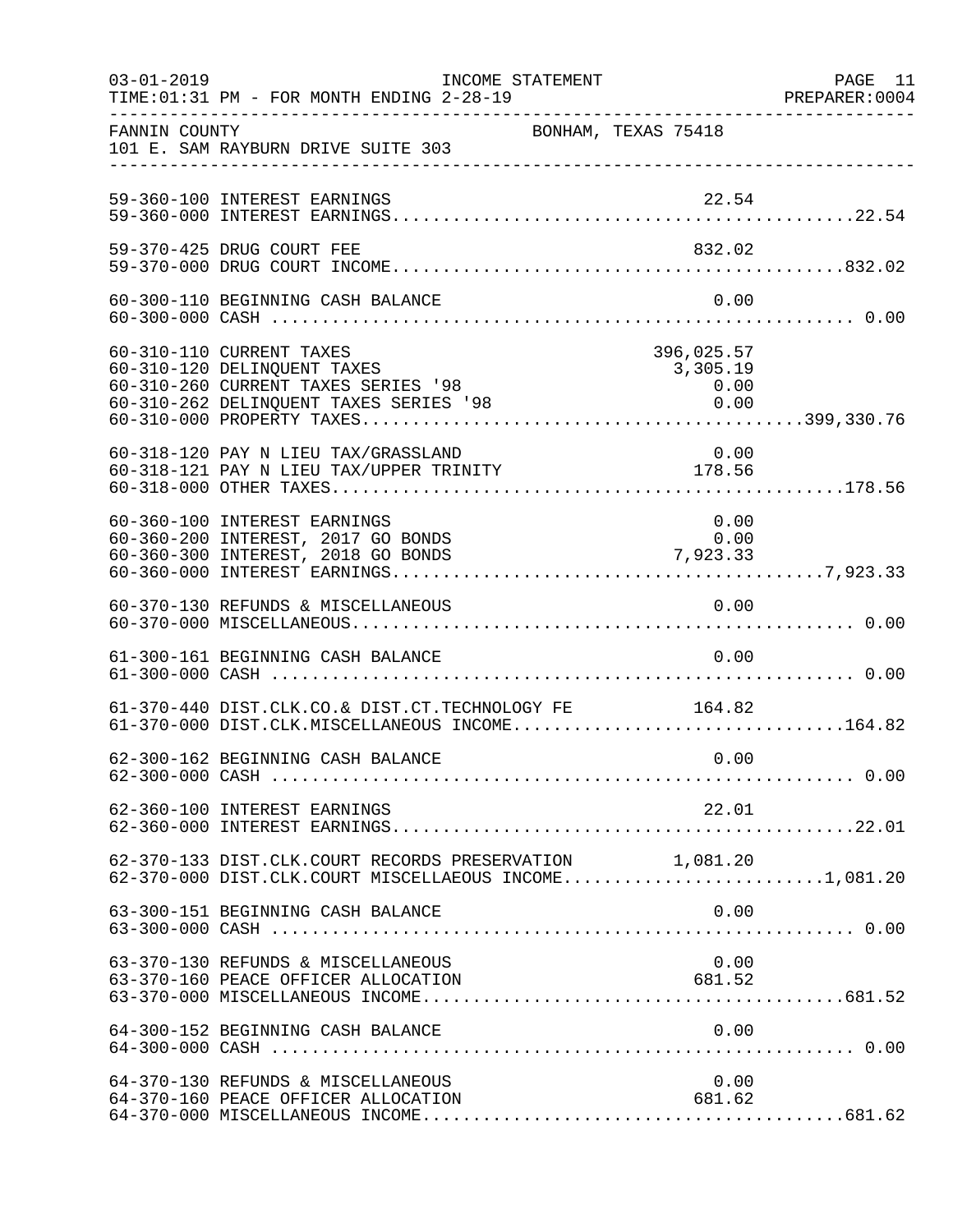| $03 - 01 - 2019$ | INCOME STATEMENT<br>TIME: 01:31 PM - FOR MONTH ENDING 2-28-19                                  |                | PAGE 12 |
|------------------|------------------------------------------------------------------------------------------------|----------------|---------|
| FANNIN COUNTY    | BONHAM, TEXAS 75418<br>101 E. SAM RAYBURN DRIVE SUITE 303                                      |                |         |
|                  |                                                                                                |                |         |
|                  | 65-370-130 REFUNDS & MISCELLANEOUS<br>65-370-160 PEACE OFFICER ALLOCATION                      | 0.00<br>681.52 |         |
|                  | 66-300-166 BEGINNING CASH BALANCE                                                              | 0.00           |         |
|                  |                                                                                                |                |         |
|                  | 66-370-130 REFUNDS & MISCELLANEOUS                                                             | 5,179.97       |         |
|                  | 67-300-110 UNENCUMBERED FUND BALANCE                                                           | 0.00           |         |
|                  | 67-319-551 ANNUAL PAYMENT                                                                      | 0.00           |         |
|                  | 68-300-168 BEGINNING CASH BALANCE                                                              | 0.00           |         |
|                  | 68-360-100 INTEREST EARNING LEGEND BANK<br>68-360-168 INTEREST EARNINGS BUSINESS MONEY FU 0.00 | 0.00           |         |
|                  | 68-370-130 REFUNDS & MISCELLANEOUS                                                             | 0.00           |         |
|                  | 70-360-100 INTEREST EARNINGS                                                                   | 772.73         |         |
|                  | 71-330-475 INVESTIGATOR CRIMES AGAINST WOMEN                                                   | 0.00           |         |
|                  | 72-330-560 INVESTIGATOR CRIMES AGAINST CHILDRE 3,297.94                                        |                |         |
|                  | 80-300-180 BEGINNING CASH BALANCE                                                              | 0.00           |         |
|                  | 80-370-130 MISCELLANEOUS<br>80-370-180 PROGRAM FEES                                            | 0.00<br>0.00   |         |
|                  | 81-300-110 UNENCUMBERED FUND BALANCE                                                           | 0.00           |         |
|                  | 81-318-181 YEAR 1 PAYMENT                                                                      | 0.00           |         |
|                  | 82-300-123 UNENCUMBERED FUND BALANCE                                                           | 0.00           |         |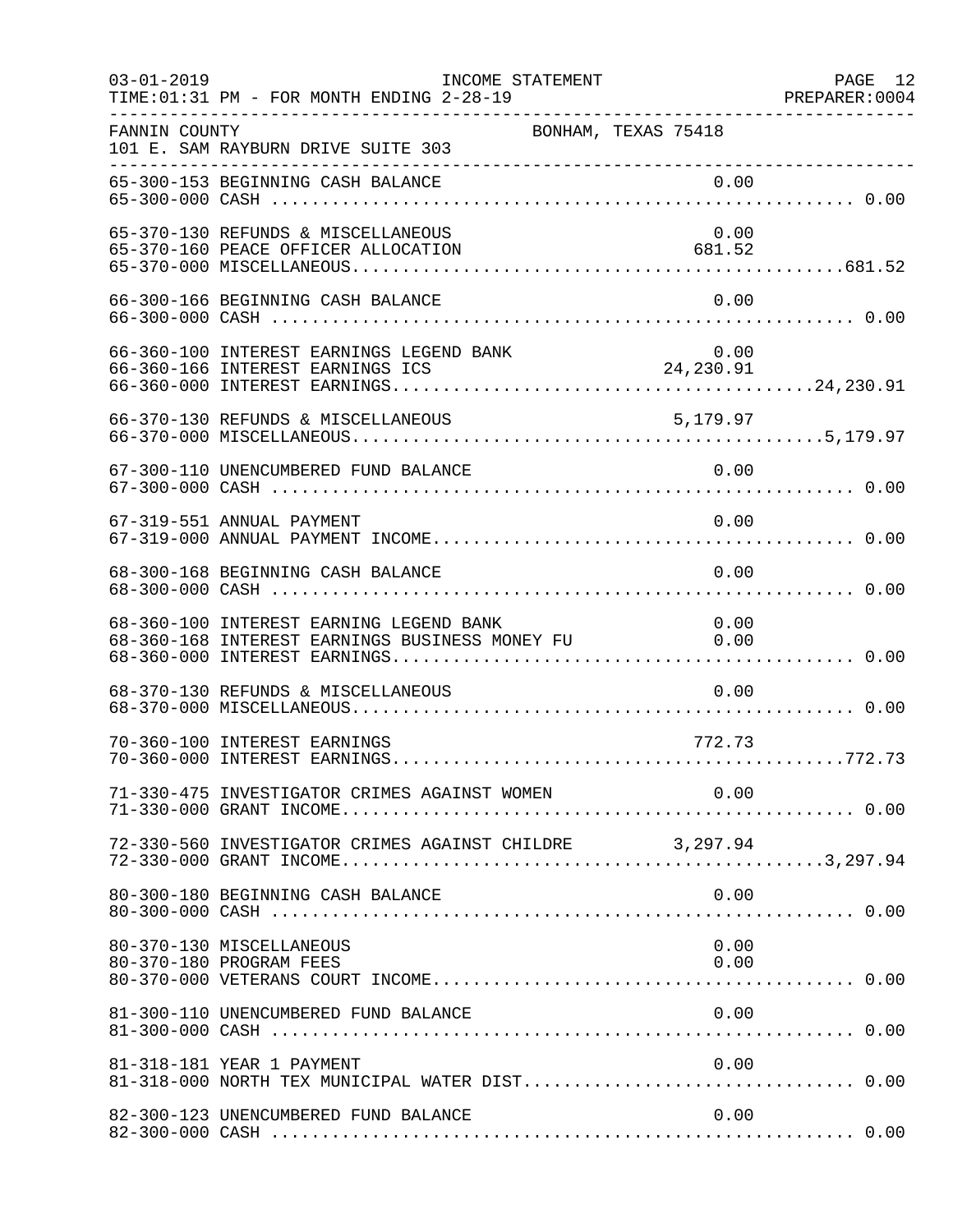| $03 - 01 - 2019$ | INCOME STATEMENT<br>TIME: 01:31 PM - FOR MONTH ENDING 2-28-19                                                                                                                                                                                                                              |                                                                             | PAGE 13<br>PREPARER:0004 |
|------------------|--------------------------------------------------------------------------------------------------------------------------------------------------------------------------------------------------------------------------------------------------------------------------------------------|-----------------------------------------------------------------------------|--------------------------|
| FANNIN COUNTY    | BONHAM, TEXAS 75418<br>101 E. SAM RAYBURN DRIVE SUITE 303                                                                                                                                                                                                                                  |                                                                             |                          |
|                  |                                                                                                                                                                                                                                                                                            |                                                                             |                          |
|                  | 83-300-124 UNENCUMBERED FUND BALANCE                                                                                                                                                                                                                                                       | 0.00                                                                        |                          |
|                  | 83-318-183 YEAR 1 PAYMENT<br>83-318-000 NORTH TEXAS MUNICIPAL WATER DIST 0.00                                                                                                                                                                                                              | 0.00                                                                        |                          |
|                  | 84-300-110 UNENCUMBERED FUND BALANCE                                                                                                                                                                                                                                                       | 0.00                                                                        |                          |
|                  | 84-318-184 PERSONNEL INCOME YEAR 1<br>84-318-185 EMERGENCY RADIO IMP. INC. YEAR 1<br>84-318-186 VEHICLE OR SPEC EQUIP INC YEAR 1                                                                                                                                                           | 0.00<br>$\begin{array}{ccc} & & & 0.00 \\ 1 & & & 0.00 \end{array}$<br>0.00 |                          |
|                  | 87-340-575 JUVENILE PROBATION FEES<br>87-340-576 JUVENILE PROBATION RESTITUTION 623.50                                                                                                                                                                                                     |                                                                             |                          |
|                  |                                                                                                                                                                                                                                                                                            |                                                                             |                          |
|                  |                                                                                                                                                                                                                                                                                            |                                                                             |                          |
|                  | 89-330-908 STRUCTURAL FAM. THER. GRANT OOG<br>89-330-915 BASIC PROBATION SUPERVISION<br>89-330-916 COMMUNITY PROGRAMS<br>89-330-917 PRE/POST ADJUDICATION<br>89-330-918 COMMITMENT DIVERSION<br>89-330-919 MENTAL HEALTH SERVICES<br>89-330-920 REGIONAL DIVERSIONS ALTERNATIVES 10,834.00 | $0.00$<br>70,573.00<br>46,958.00<br>4,789.00<br>5,830.00<br>8,932.00        |                          |
|                  | 89-360-189 INTEREST INCOME                                                                                                                                                                                                                                                                 | 76.59                                                                       |                          |
|                  | 89-370-130 REFUNDS & MISCELLANEOUS<br>89-370-995 LOCAL FUNDING                                                                                                                                                                                                                             | 60.00<br>160,000.00                                                         |                          |
|                  | 92-360-100 INTEREST EARNINGS<br>92-360-350 GOV. COMMODITY PROG. ASCS                                                                                                                                                                                                                       | 374.50<br>0.00                                                              |                          |
| 92-370-100 RENT  |                                                                                                                                                                                                                                                                                            | 0.00                                                                        |                          |
|                  | 93-330-909 GRANT #713169 RANDOLPH                                                                                                                                                                                                                                                          | 0.00                                                                        |                          |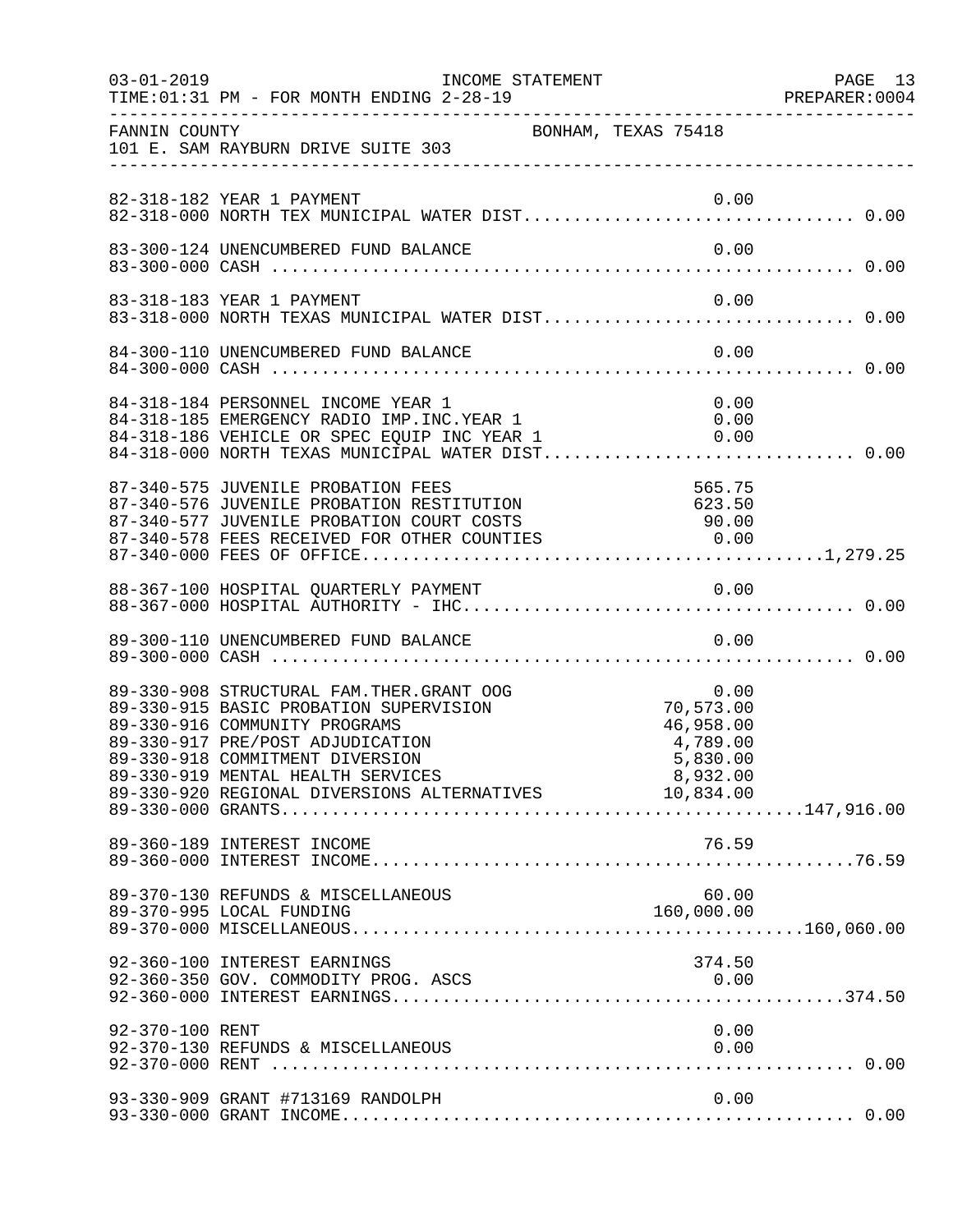|                                                            | 03-01-2019    INCOME STATEMENT<br>TIME: 01:31 PM - FOR MONTH ENDING 2-28-19                                                                                                                                                                                                                                                                                                                                                                                                                                                                                                                                                                                                                                                                                                                                                                                                    |                                                                                                                                                                                 | PAGE 14<br>PREPARER:0004 |
|------------------------------------------------------------|--------------------------------------------------------------------------------------------------------------------------------------------------------------------------------------------------------------------------------------------------------------------------------------------------------------------------------------------------------------------------------------------------------------------------------------------------------------------------------------------------------------------------------------------------------------------------------------------------------------------------------------------------------------------------------------------------------------------------------------------------------------------------------------------------------------------------------------------------------------------------------|---------------------------------------------------------------------------------------------------------------------------------------------------------------------------------|--------------------------|
|                                                            | FANNIN COUNTY SAN BONHAM, TEXAS 75418<br>101 E. SAM RAYBURN DRIVE SUITE 303                                                                                                                                                                                                                                                                                                                                                                                                                                                                                                                                                                                                                                                                                                                                                                                                    |                                                                                                                                                                                 |                          |
|                                                            |                                                                                                                                                                                                                                                                                                                                                                                                                                                                                                                                                                                                                                                                                                                                                                                                                                                                                |                                                                                                                                                                                 |                          |
|                                                            | 95-360-100 INTEREST EARNINGS                                                                                                                                                                                                                                                                                                                                                                                                                                                                                                                                                                                                                                                                                                                                                                                                                                                   | 0.00                                                                                                                                                                            |                          |
|                                                            | 95-370-125 AFLAC FSA CLEARING                                                                                                                                                                                                                                                                                                                                                                                                                                                                                                                                                                                                                                                                                                                                                                                                                                                  | 0.00                                                                                                                                                                            |                          |
|                                                            |                                                                                                                                                                                                                                                                                                                                                                                                                                                                                                                                                                                                                                                                                                                                                                                                                                                                                |                                                                                                                                                                                 |                          |
|                                                            | ***** EXPENSE ACCOUNTS *****                                                                                                                                                                                                                                                                                                                                                                                                                                                                                                                                                                                                                                                                                                                                                                                                                                                   |                                                                                                                                                                                 |                          |
| 10-400-435 PRINTING<br>10-400-480 BOND<br>10-400-590 BOOKS | $\begin{tabular}{lllllllll} $\textsc{--0.01}$ & \textsc{SALARY} & \textsc{ELECTED} & \textsc{OFFICIAL} & & & & 28,201.58 \\ 10-400-104 & \textsc{STATE} & \textsc{PROBATE} & \textsc{SALARY} & \textsc{SUPPLEMENT} & & & 0.00 \\ 10-400-105 & \textsc{SALARY} & \textsc{SCRETARY} & & & 13,573.84 \\ 10-400-201 & \textsc{SOCIAL} & \textsc{SCURTY} & \textsc{TAEES} & & & 25,50,00 \\ 10-400-20$<br>-- 100 201 SOCIAL SECURITY TAXES<br>10-400-202 GROUP HEALTH & DENTAL INSURANCE 7,062.47<br>10-400-203 RETIREMENT<br>10-400-204 WORKERS' COMPENSATION<br>10-400-205 MEDICARE TAX<br>10-400-225 TRAVEL ALLOWANCE<br>10-400-310 OFFICE SUPPLIES<br>10-400-311 POSTAL EXPENSES<br>10-400-427 OUT OF COUNTY TRAVEL<br>10-400-431 LOCAL TRAVEL<br>10-400-437 COURT REPORTER EXPENSE<br>10-400-468 JUVENILE BOARD SALARY<br>10-400-572 OFFICE EQUIPMENT<br>10-400-574 TECHNOLOGY | $4,906.83$<br>$149.42$<br>$585.58$<br>$1,500.09$<br>1,500.00<br>357.84<br>37.52<br>4,157.38<br>0.00<br>72.50<br>0.00<br>1,000.00<br>1,243.00<br>217.00<br>0.00<br>0.00          |                          |
|                                                            | 10-401-403 TCOG RURAL ADDRESSING                                                                                                                                                                                                                                                                                                                                                                                                                                                                                                                                                                                                                                                                                                                                                                                                                                               | 23,000.00                                                                                                                                                                       |                          |
| 10-403-435 PRINTING<br>10-403-480 BOND                     | 10-403-101 SALARY ELECTED OFFICIAL<br>10-403-104 SALARY DEPUTIES<br>10-403-107 REGULAR-TEMP. PART-TIME<br>10-403-201 SOCIAL SECURITY TAXES<br>10-403-202 GROUP HEALTH & DENTAL INSURANCE<br>10-403-203 RETIREMENT<br>10-403-204 WORKERS COMPENSATION<br>10-403-205 MEDICARE TAX<br>10-403-310 OFFICE SUPPLIES<br>10-403-311 POSTAL EXPENSES<br>10-403-420 UTILITIES TELEPHONE<br>10-403-427 OUT OF COUNTY TRAVEL<br>10-403-431 LOCAL TRAVEL<br>10-403-437 IMAGING/INDEXING                                                                                                                                                                                                                                                                                                                                                                                                     | 24,639.12<br>70,721.87<br>7,401.29<br>5,704.80<br>34, 425.36<br>11,783.97<br>340.57<br>1,334.14<br>1,224.34<br>420.17<br>0.00<br>2,652.17<br>0.00<br>0.00<br>2,856.76<br>513.00 |                          |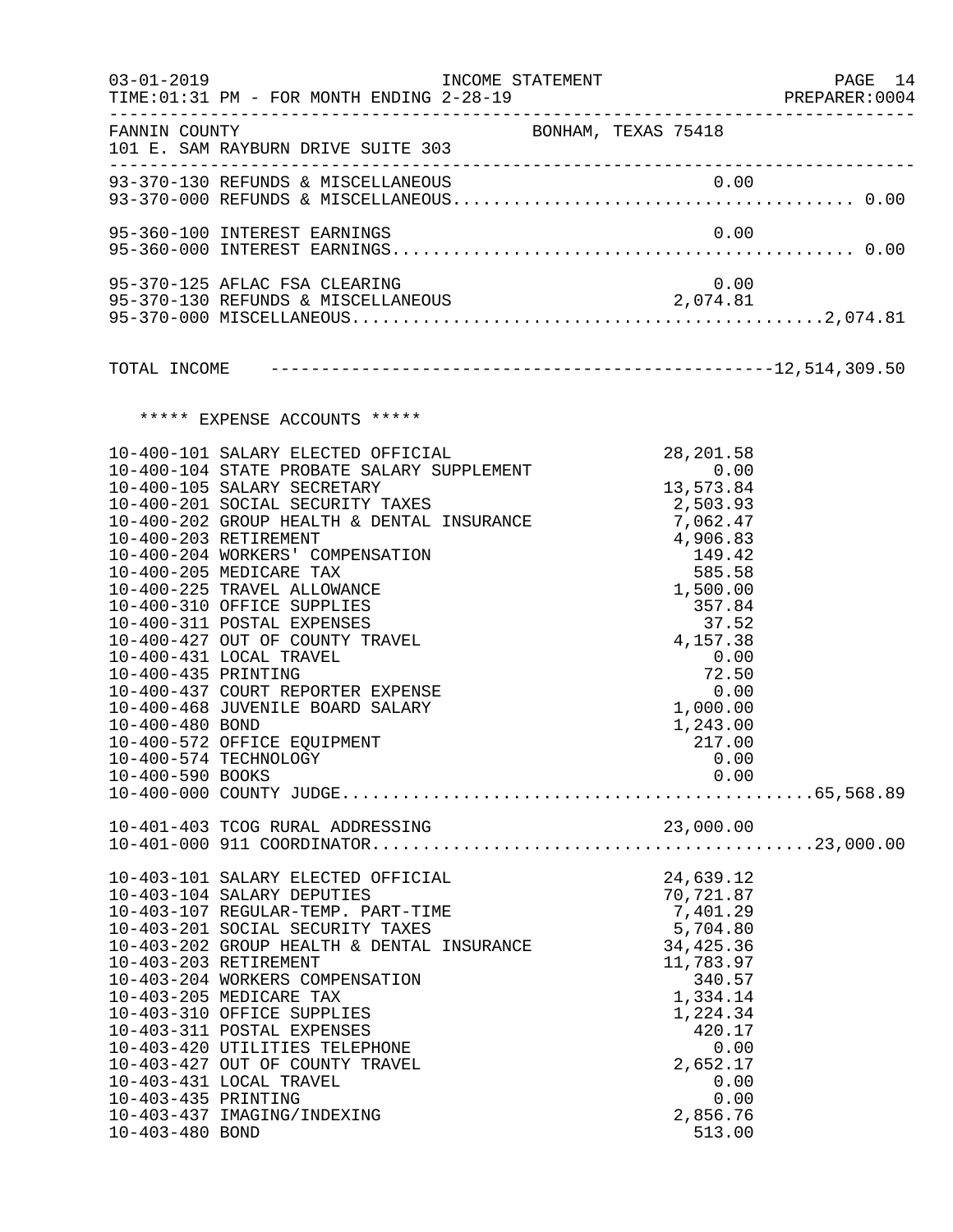|                                                                  |                                                                                                                                                                                                                                                                                                                                                                                                                                                                                                                                                                                                                                              |                                                                                                                                                                             | PAGE 15<br>PREPARER:0004 |
|------------------------------------------------------------------|----------------------------------------------------------------------------------------------------------------------------------------------------------------------------------------------------------------------------------------------------------------------------------------------------------------------------------------------------------------------------------------------------------------------------------------------------------------------------------------------------------------------------------------------------------------------------------------------------------------------------------------------|-----------------------------------------------------------------------------------------------------------------------------------------------------------------------------|--------------------------|
|                                                                  | FANNIN COUNTY<br>101 E. SAM RAYBURN DRIVE SUITE 303                                                                                                                                                                                                                                                                                                                                                                                                                                                                                                                                                                                          |                                                                                                                                                                             |                          |
| 10-403-481 DUES                                                  |                                                                                                                                                                                                                                                                                                                                                                                                                                                                                                                                                                                                                                              | 0.00                                                                                                                                                                        |                          |
| 10-404-311 POSTAGE                                               | 10-404-109 SALARY<br>10-404-201 SOCIAL SECURITY TAXES<br>10-404-203 RETIREMENT<br>10-404-205 MEDICARE TAX<br>10-404-310 ELECTION SUPPLIES                                                                                                                                                                                                                                                                                                                                                                                                                                                                                                    | 15,765.41<br>$\begin{array}{r} 585.65 \\ 0.00 \\ 136.96 \end{array}$<br>$\frac{136.96}{2,066.57}$<br>958.38                                                                 |                          |
| 10-405-435 PRINTING                                              | 10-405-102 SALARY APPOINTED OFFICIAL 10-405-201 SOCIAL SECURITY TAXES 1,003.36<br>10-405-202 GROUP HEALTH & DENTAL INSURANCE 4,781.30<br>10-405-203 RETIREMENT 10-405-204 WORKERS' COMPENSATION 53.61<br>10-405-205 MEDICARE TAX 234.65<br>10-405-310 OFFICE SUPPLIES<br>10-405-311 POSTAL EXPENSES<br>10-405-427 OUT OF COUNTY TRAVEL<br>10-405-428 TRAINING/TUITION<br>10-405-453 COMPUTER SOFTWARE<br>10-405-572 OFFICE EQUIPMENT                                                                                                                                                                                                         | 0.00<br>0.00<br>0.00<br>0.00<br>0.00<br>0.00<br>34.99                                                                                                                       |                          |
| 10-406-103 SALARY<br>10-406-422 R&M RADIO<br>10-406-454 R&M AUTO | 10-406-107 SALARY TEMP./EXTRA<br>10-406-201 SOCIAL SECURITY TAXES<br>10-406-202 GROUP HEALTH & DENTAL INS<br>10-406-203 RETIREMENT<br>10-406-204 WORKERS' COMPENSATION<br>10-406-205 MEDICARE TAX<br>10-406-225 TRAVEL ALLOWANCE<br>10-406-310 OFFICE SUPPLIES<br>10-406-311 POSTAL EXPENSE<br>10-406-330 AUTO EXPENSE-GAS & OIL<br>10-406-423 CELL PHONE ALLOWANCE<br>10-406-427 OUT OF COUNTY TRAVEL<br>10-406-428 TRAINING & TUITION<br>10-406-487 TRAILER/AUTO INSURANCE<br>10-406-487 TRAILER/AUTO INSURANCE<br>10-406-489 CODE RED EARLY WARNING SYSTEM 12,768.00<br>10-406-490 911 RADIO TOWER BUILDING<br>10-406-573 RADIO EQUIPMENT | 14,992.92<br>0.00<br>936.51<br>963.00<br>1,720.50<br>37.42<br>219.03<br>0.00<br>8.90<br>0.00<br>82.48<br>0.00<br>160.00<br>0.00<br>0.00<br>263.66<br>575.00<br>0.00<br>0.00 |                          |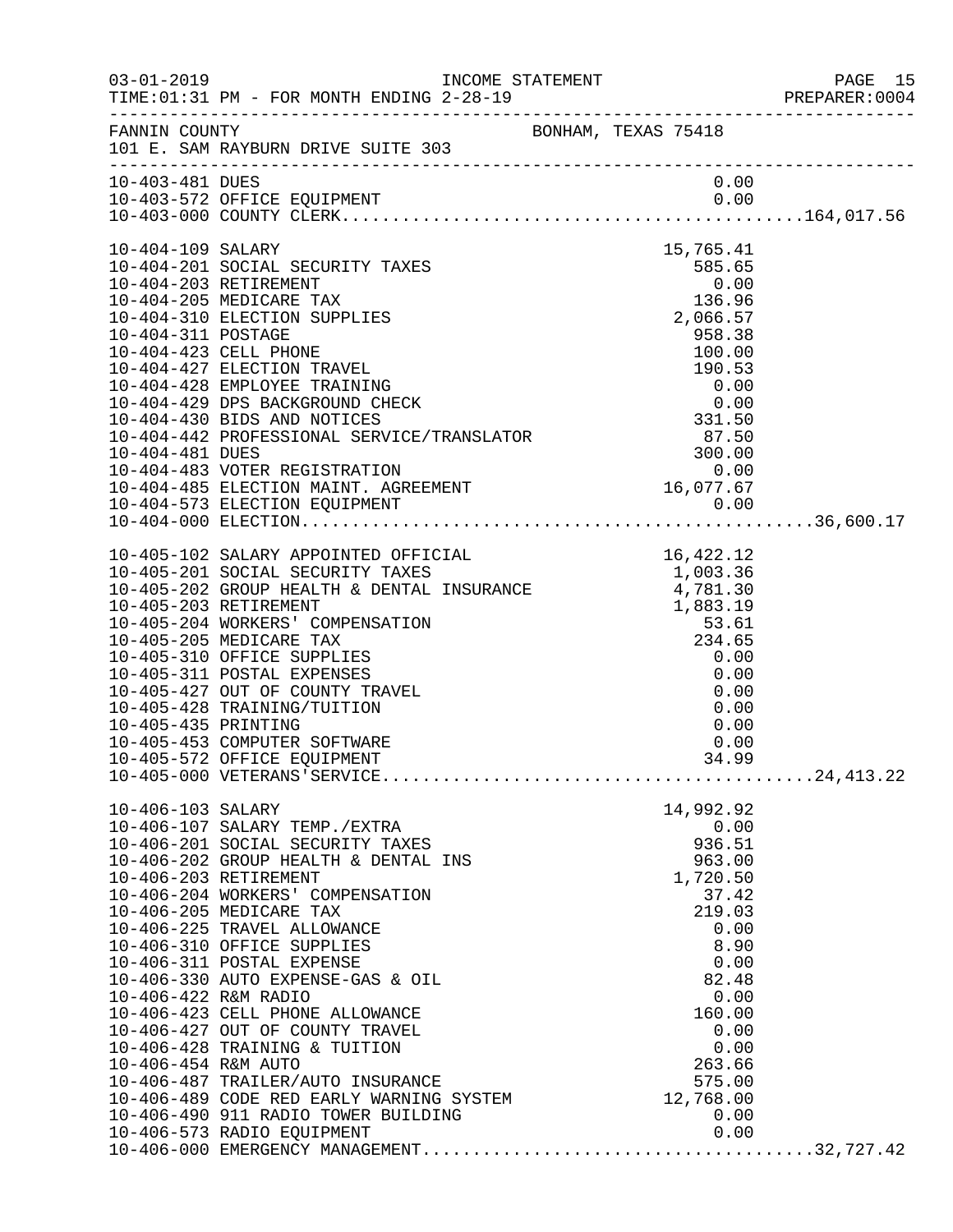|                       |                                                                                                                                                                                                                                                                      |                   | PREPARER: 0004 |
|-----------------------|----------------------------------------------------------------------------------------------------------------------------------------------------------------------------------------------------------------------------------------------------------------------|-------------------|----------------|
|                       | FANNIN COUNTY BONHAM, TEXAS 75418<br>101 E. SAM RAYBURN DRIVE SUITE 303                                                                                                                                                                                              |                   |                |
|                       |                                                                                                                                                                                                                                                                      |                   |                |
|                       | 10-409-100 COMPENSATION PAY                                                                                                                                                                                                                                          | 0.00              |                |
|                       | 10-409-201 SOCIAL SECURITY TAXES                                                                                                                                                                                                                                     | 0.00              |                |
| 10-409-203 RETIREMENT |                                                                                                                                                                                                                                                                      | 0.00              |                |
|                       | 10-409-204 WORKERS' COMPENSATION                                                                                                                                                                                                                                     | 415.86            |                |
|                       | 10-409-205 MEDICARE TAX<br>0.00<br>10-409-206 UNEMPLOYMENT EXPENSE 0.00<br>10-409-395 ERRORS AND OMISSIONS 0.00<br>10-409-399 CLAIMS SETTLEMENTS 2,046.00<br>10-409-400 LEGAL FEES 277.50<br>10-409-401 AUDIT EXPENSE 0.00<br>10-409-404 911 EMERGENCY SERVICE 4,458 | 0.00              |                |
|                       |                                                                                                                                                                                                                                                                      |                   |                |
|                       |                                                                                                                                                                                                                                                                      |                   |                |
|                       |                                                                                                                                                                                                                                                                      |                   |                |
|                       |                                                                                                                                                                                                                                                                      |                   |                |
|                       |                                                                                                                                                                                                                                                                      |                   |                |
|                       |                                                                                                                                                                                                                                                                      |                   |                |
|                       |                                                                                                                                                                                                                                                                      |                   |                |
|                       |                                                                                                                                                                                                                                                                      |                   |                |
|                       |                                                                                                                                                                                                                                                                      |                   |                |
|                       |                                                                                                                                                                                                                                                                      |                   |                |
|                       |                                                                                                                                                                                                                                                                      |                   |                |
|                       |                                                                                                                                                                                                                                                                      |                   |                |
|                       |                                                                                                                                                                                                                                                                      |                   |                |
|                       |                                                                                                                                                                                                                                                                      |                   |                |
|                       |                                                                                                                                                                                                                                                                      |                   |                |
|                       |                                                                                                                                                                                                                                                                      |                   |                |
|                       | 10-409-489 COURT COSTS/ARREST FEED<br>10-409-490 MISCELLANEOUS 0.00<br>10-409-491 SULPHUR RIVER REGIONAL MOBILITY AUT 0.00<br>10-409-491 SULPHUR RIVER REGIONAL MOBILITY AUT 0.00                                                                                    |                   |                |
|                       |                                                                                                                                                                                                                                                                      |                   |                |
|                       |                                                                                                                                                                                                                                                                      |                   |                |
|                       |                                                                                                                                                                                                                                                                      |                   |                |
|                       |                                                                                                                                                                                                                                                                      |                   |                |
|                       |                                                                                                                                                                                                                                                                      |                   |                |
|                       |                                                                                                                                                                                                                                                                      |                   |                |
|                       | 10-410-101 SALARY ELECTED OFFICIAL 59, 230.82<br>10-410-103 SALARY COURT COORDINATOR 13, 199.56<br>10-410-110 SALARY COURT REPORTER 27, 573.50<br>10-410-130 BAILIFF                                                                                                 |                   |                |
| 10-410-130 BAILIFF    |                                                                                                                                                                                                                                                                      | 16,630.35         |                |
|                       | 10-410-201 SOCIAL SECURITY TAXES                                                                                                                                                                                                                                     | 7,060.62          |                |
|                       | 10-410-202 GROUP HEALTH & DENTAL INS                                                                                                                                                                                                                                 | 16,937.80         |                |
| 10-410-203 RETIREMENT |                                                                                                                                                                                                                                                                      | 13,489.83         |                |
|                       | 10-410-204 WORKERS COMPENSATION                                                                                                                                                                                                                                      | 385.25            |                |
|                       | 10-410-205 MEDICARE TAX<br>10-410-310 OFFICE SUPPLIES                                                                                                                                                                                                                | 1,715.68<br>75.60 |                |
| 10-410-311 POSTAGE    |                                                                                                                                                                                                                                                                      | 343.95            |                |
|                       | 10-410-315 COPIER RENTAL                                                                                                                                                                                                                                             | 233.87            |                |
|                       | 10-410-395 BAILIFF UNIFORMS                                                                                                                                                                                                                                          | 0.00              |                |
| 10-410-420 TELEPHONE  |                                                                                                                                                                                                                                                                      | 988.36            |                |
|                       | 10-410-421 DSL INTERNET                                                                                                                                                                                                                                              | 0.00              |                |
|                       | 10-410-424 INDIGENT ATTORNEY FEES                                                                                                                                                                                                                                    | 18,636.25         |                |
|                       | 10-410-425 PROFESSIONAL SERVICES                                                                                                                                                                                                                                     | 375.00            |                |
|                       | 10-410-427 OUT OF COUNTY TRAVEL                                                                                                                                                                                                                                      | 9.00              |                |
| 10-410-435 PRINTING   |                                                                                                                                                                                                                                                                      | 0.00<br>2,400.00  |                |
|                       | 10-410-437 COURT REPORTER EXPENSE<br>10-410-439 WITNESS EXPENSE                                                                                                                                                                                                      | 0.00              |                |
|                       | 10-410-453 R&M EQUIPMENT                                                                                                                                                                                                                                             | 0.00              |                |
|                       | 10-410-467 VISITING JUDGE                                                                                                                                                                                                                                            | 1,237.70          |                |
|                       | 10-410-468 JUVENILE BOARD SALARY                                                                                                                                                                                                                                     | 1,000.00          |                |
| 10-410-480 BONDS      |                                                                                                                                                                                                                                                                      | 1,243.00          |                |
| 10-410-481 DUES       |                                                                                                                                                                                                                                                                      | 0.00              |                |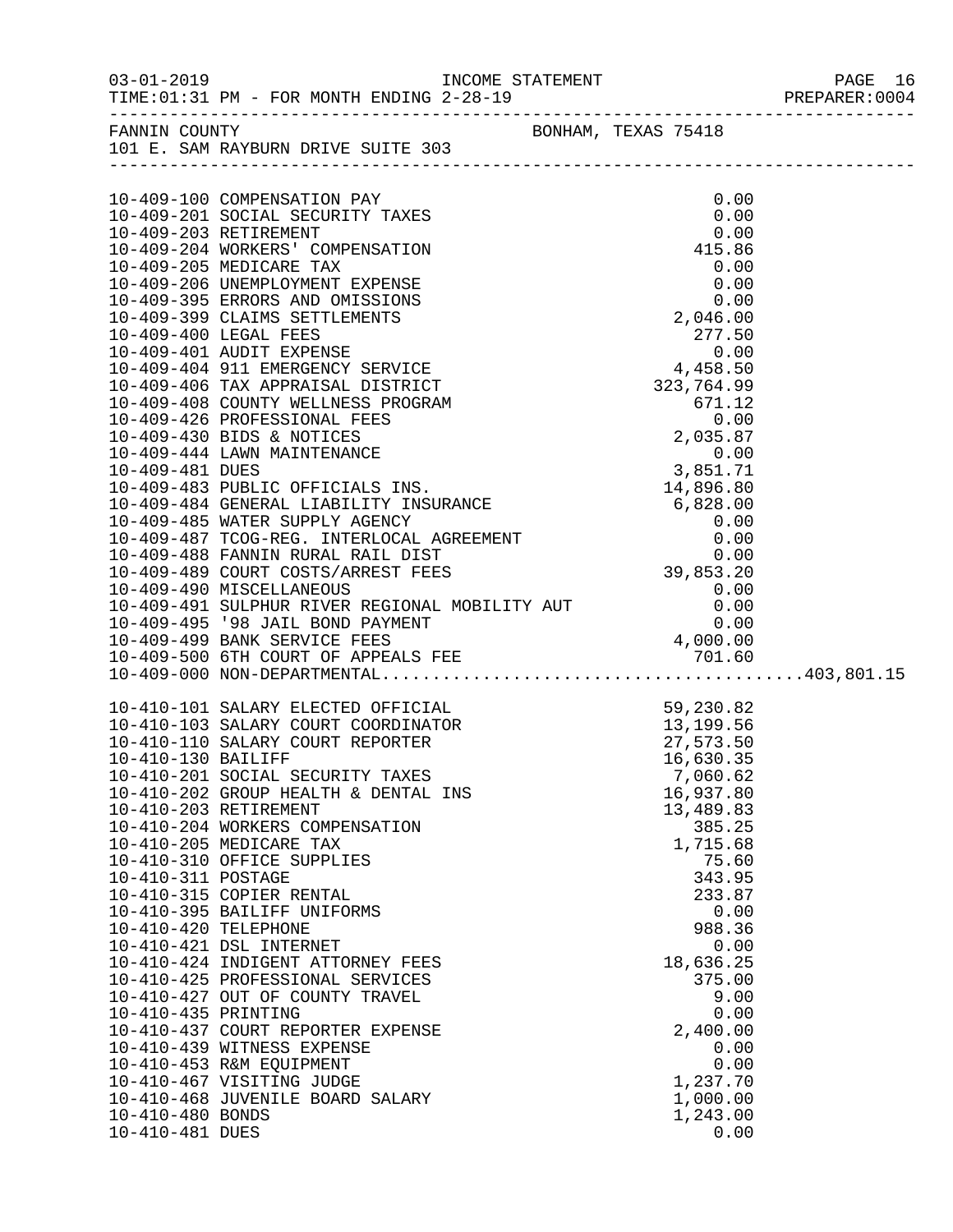|                                                             |                                                                                                                                                                                                                                                                                                                                                                                                                                                                                                                                                                                                                                                                                                                                                                                                                                                                                                                                                                                                                             |  |                                                                                                                                                                                           |                                              | PAGE 17<br>PREPARER: 0004 |
|-------------------------------------------------------------|-----------------------------------------------------------------------------------------------------------------------------------------------------------------------------------------------------------------------------------------------------------------------------------------------------------------------------------------------------------------------------------------------------------------------------------------------------------------------------------------------------------------------------------------------------------------------------------------------------------------------------------------------------------------------------------------------------------------------------------------------------------------------------------------------------------------------------------------------------------------------------------------------------------------------------------------------------------------------------------------------------------------------------|--|-------------------------------------------------------------------------------------------------------------------------------------------------------------------------------------------|----------------------------------------------|---------------------------|
|                                                             | FANNIN COUNTY BONHAM, TEXAS 75418<br>101 E. SAM RAYBURN DRIVE SUITE 303                                                                                                                                                                                                                                                                                                                                                                                                                                                                                                                                                                                                                                                                                                                                                                                                                                                                                                                                                     |  |                                                                                                                                                                                           |                                              |                           |
|                                                             | 10-410-572 OFFICE EQUIPMENT<br>10-410-574 TECHNOLOGY                                                                                                                                                                                                                                                                                                                                                                                                                                                                                                                                                                                                                                                                                                                                                                                                                                                                                                                                                                        |  | 0.00<br>0.00                                                                                                                                                                              |                                              |                           |
|                                                             | 10-425-201 SOCIAL SECURITY                                                                                                                                                                                                                                                                                                                                                                                                                                                                                                                                                                                                                                                                                                                                                                                                                                                                                                                                                                                                  |  |                                                                                                                                                                                           | 0.00                                         |                           |
| 10-435-205 MEDICARE<br>10-435-427 TRAVEL<br>10-435-481 DUES | 10-435-103 SALARY COURT COORDINATOR<br>10-435-110 SALARY COURT REPORTER<br>10-435-130 BAILIFF<br>10-435-201 SOCIAL SECURITY<br>10-435-202 GROUP HEALTH INSURANCE<br>10-435-202 GROUP HEALTH INSURANCE<br>10-435-203 RETIREMENT<br>10-435-204<br>10-435-310 OFFICE SUPPLIES<br>10-435-311 DISTRICT JUDGE POSTAGE<br>10-435-352 GPS/SCRAM MONITORS<br>10-435-395 BAILIFF UNIFORMS<br>10-435-421 LEXIS NEXIS ONLINE LEGAL<br>10-435-428 TRAINING/TUITION<br>10-435-432 ATTORNEY FEES JUVENILE<br>10-435-433 ATTORNEY FEES DRUG CT<br>10-435-434 APPEAL COURT TRANSCRIPTS<br>10-435-435 ATTORNEYS FEES APPEALS CT<br>10-435-436 ATTORNEY FEES- CPS CASES<br>10-435-437 ATTORNEY FEES<br>10-435-438 COURT REPORTER EXPENSE<br>10-435-439 INVESTIGATOR EXPENSE<br>10-435-440 PHYSICIANS EXPENSE<br>10-435-442 OTHER PROFESSIONAL SERV.<br>10-435-468 JUVENILE BOARD SALARY<br>10-435-572 OFFICE EQUIPMENT<br>10-435-574 TECHNOLOGY<br>10-435-590 DISTRICT JUDGE BOOKS<br>10-435-000 336TH DISTRICT COURT ADMINISTRATION341,415.37 |  | 941.82<br>443.27<br>39.15<br>435.00<br>256.00<br>98.99<br>6,645.00<br>27,633.50<br>7,300.00<br>137, 371.21<br>57,996.00<br>7,546.50<br>231.25<br>2,474.25<br>1,500.00<br>200.00<br>199.99 | 0.00<br>0.00<br>0.00<br>0.00<br>0.00<br>0.00 |                           |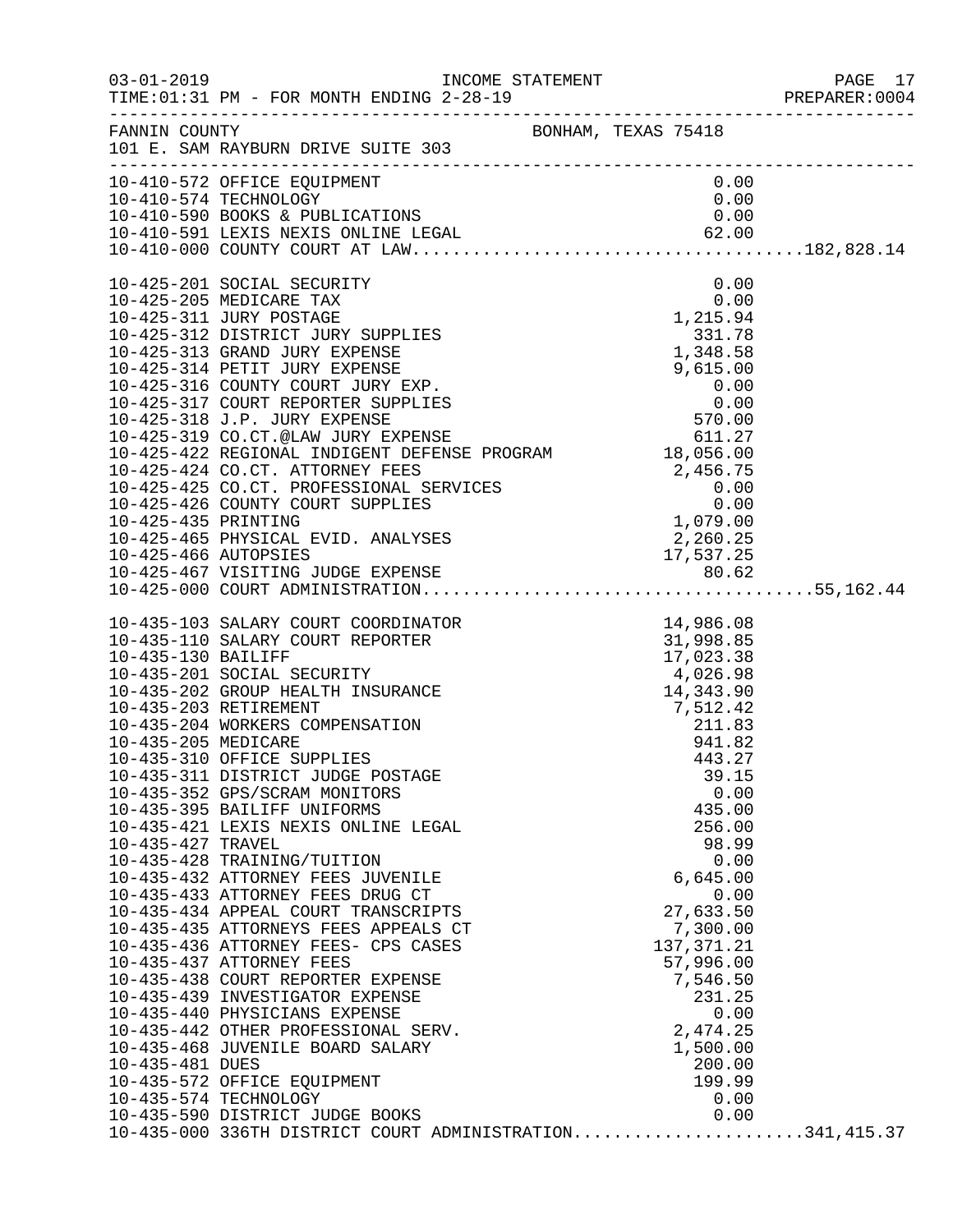|                     |                                                                                                          |  |                     | PAGE 18<br>PREPARER:0004<br>PAGE 18 |
|---------------------|----------------------------------------------------------------------------------------------------------|--|---------------------|-------------------------------------|
|                     | FANNIN COUNTY                                                                                            |  | BONHAM, TEXAS 75418 |                                     |
|                     | 101 E. SAM RAYBURN DRIVE SUITE 303                                                                       |  |                     |                                     |
|                     |                                                                                                          |  |                     |                                     |
|                     |                                                                                                          |  |                     |                                     |
|                     |                                                                                                          |  |                     |                                     |
|                     |                                                                                                          |  |                     |                                     |
|                     |                                                                                                          |  |                     |                                     |
|                     |                                                                                                          |  |                     |                                     |
|                     |                                                                                                          |  |                     |                                     |
|                     |                                                                                                          |  |                     |                                     |
|                     |                                                                                                          |  |                     |                                     |
|                     |                                                                                                          |  |                     |                                     |
|                     |                                                                                                          |  |                     |                                     |
|                     |                                                                                                          |  |                     |                                     |
|                     |                                                                                                          |  |                     |                                     |
|                     |                                                                                                          |  |                     |                                     |
|                     |                                                                                                          |  |                     |                                     |
|                     |                                                                                                          |  |                     |                                     |
|                     |                                                                                                          |  |                     |                                     |
|                     |                                                                                                          |  |                     |                                     |
|                     |                                                                                                          |  |                     |                                     |
|                     |                                                                                                          |  |                     |                                     |
|                     |                                                                                                          |  |                     |                                     |
|                     |                                                                                                          |  |                     |                                     |
|                     |                                                                                                          |  |                     |                                     |
|                     |                                                                                                          |  |                     |                                     |
|                     |                                                                                                          |  |                     |                                     |
|                     |                                                                                                          |  |                     |                                     |
|                     |                                                                                                          |  |                     |                                     |
|                     |                                                                                                          |  |                     |                                     |
|                     |                                                                                                          |  |                     |                                     |
|                     |                                                                                                          |  |                     |                                     |
|                     |                                                                                                          |  |                     |                                     |
|                     |                                                                                                          |  |                     |                                     |
|                     |                                                                                                          |  | 533.47              |                                     |
|                     | 10-455-420 UTILITIES TELEPHONE<br>10-455-422 R & M RADIO                                                 |  | 0.00                |                                     |
|                     | 10-455-423 CELL PHONE ALLOWANCE                                                                          |  | 100.00              |                                     |
|                     | 10-455-427 OUT OF COUNTY TRAVEL                                                                          |  | 1,040.99            |                                     |
| 10-455-435 PRINTING |                                                                                                          |  | 0.00                |                                     |
| 10-455-480 BOND     |                                                                                                          |  | 178.00              |                                     |
| 10-455-481 DUES     |                                                                                                          |  | 135.00              |                                     |
|                     | 10-455-572 OFFICE EQUIPMENT                                                                              |  | 882.00              |                                     |
|                     | 10-455-573 RADIO EQUIPMENT                                                                               |  | 0.00                |                                     |
|                     | 10-455-574 TECHNOLOGY                                                                                    |  | 0.00                |                                     |
|                     |                                                                                                          |  |                     |                                     |
|                     | 10-456-101 SALARY ELECTED OFFICIAL                                                                       |  | 18,819.90           |                                     |
|                     | 10-456-104 SALARY DEPUTY                                                                                 |  | 16,722.20           |                                     |
|                     |                                                                                                          |  |                     |                                     |
|                     | 10-456-202 GROUP HEALTH & DENTAL INSURANCE 2,271.83<br>10-456-203 RETIREMENT & DENTAL INSURANCE 9,553.10 |  |                     |                                     |
|                     | 10-456-203 RETIREMENT                                                                                    |  | 4,075.63            |                                     |
|                     | 10-456-204 WORKERS' COMPENSATION                                                                         |  | 116.04              |                                     |
|                     | 10-456-205 MEDICARE TAX                                                                                  |  | 531.25              |                                     |
|                     | 10-456-225 TRAVEL ALLOWANCE                                                                              |  | 1,000.00            |                                     |
|                     | 10-456-310 OFFICE SUPPLIES                                                                               |  | 299.65              |                                     |
|                     | 10-456-311 POSTAL EXPENSES                                                                               |  | 142.64              |                                     |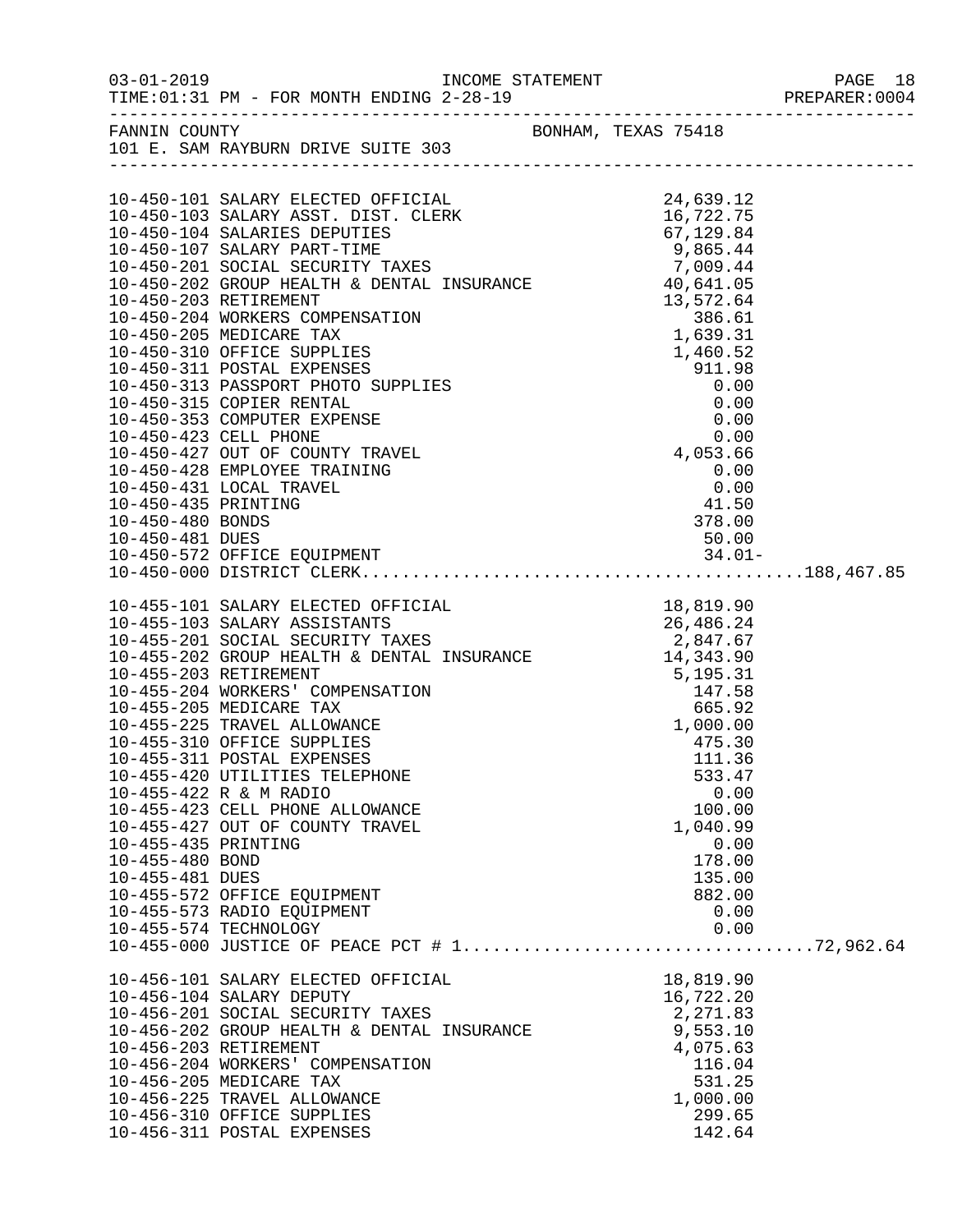|                                                           |                                                                                                                                                                                                                                                                                                                                                                                                                                                                                                                                                                                                                                                                                                                                                                                    |                                                                                                   |                     |                                                                                                                                                                                                                                              |              | PREPARER: 0004 |
|-----------------------------------------------------------|------------------------------------------------------------------------------------------------------------------------------------------------------------------------------------------------------------------------------------------------------------------------------------------------------------------------------------------------------------------------------------------------------------------------------------------------------------------------------------------------------------------------------------------------------------------------------------------------------------------------------------------------------------------------------------------------------------------------------------------------------------------------------------|---------------------------------------------------------------------------------------------------|---------------------|----------------------------------------------------------------------------------------------------------------------------------------------------------------------------------------------------------------------------------------------|--------------|----------------|
|                                                           | FANNIN COUNTY<br>101 E. SAM RAYBURN DRIVE SUITE 303                                                                                                                                                                                                                                                                                                                                                                                                                                                                                                                                                                                                                                                                                                                                |                                                                                                   | BONHAM, TEXAS 75418 |                                                                                                                                                                                                                                              |              |                |
| 10-456-435 PRINTING<br>10-456-480 BOND<br>10-456-481 DUES | 10-456-420 UTILITIES TELEPHONE<br>10-456-421 DSL LINE 312.80<br>10-456-422 R & M RADIO 0.00<br>10-456-423 CELL PHONE ALLOWANCE 100.00<br>10-456-427 OUT OF COUNTY TRAVEL 1,683.70<br>10-456-435 PRINTING<br>10-456-460 OFFICE RENTAL<br>10-456-572 OFFICE EQUIPMENT<br>10-456-573 RADIO EQUIPMENT                                                                                                                                                                                                                                                                                                                                                                                                                                                                                  | $\begin{array}{r} 61.92 \\ 1,750.00 \\ 278.00 \\ 95.00 \\ 824.49 \\ 1,175.00 \\ 0.00 \end{array}$ |                     | 506.41                                                                                                                                                                                                                                       |              |                |
| 10-457-435 PRINTING<br>10-457-480 BOND<br>10-457-481 DUES | 10-457-460 OFFICE RENTAL<br>10-457-572 OFFICE EQUIPMENT<br>10-457-574 TECHNOLOGY<br>$10-457-000$ JUSTICE OF THE PEACE # 348,595.45                                                                                                                                                                                                                                                                                                                                                                                                                                                                                                                                                                                                                                                 |                                                                                                   |                     | 57.25<br>1,249.98<br>228.00<br>60.00<br>0.00<br>0.00                                                                                                                                                                                         |              |                |
|                                                           | 10-475-101 DA. SALARY SUPPLEMENT<br>10-475-102 HB 9 D.A. SUPPLEMENTAL FUNDS<br>10-475-103 SALARY ASSISTANT D.A.<br>10-475-104 ASST. DA LONGEVITY PAY<br>10-475-105 SALARIES SECRETARIES<br>10-475-106 DA SALARY REIMB. GC CH 46<br>10-475-107 SALARY TEMP./EXTRA<br>10-475-108 INVESTIGATOR CRIMES AGAINST WOMEN<br>10-475-109 INVESTIGATOR<br>10-475-110 DISCOVERY CLERK<br>10-475-201 SOCIAL SECURITY TAXES<br>10-475-202 GROUP HEALTH INSURANCE<br>10-475-203 RETIREMENT<br>10-475-204 WORKERS' COMPENSATION<br>10-475-205 MEDICARE TAX<br>10-475-310 OFFICE SUPPLIES<br>10-475-311 POSTAL EXPENSES<br>10-475-315 COPIER EXPENSE<br>10-475-421 INTERNET/ONLINE LEGAL RE<br>10-475-422 INVESTIGATOR CELL PHONE<br>10-475-427 OUT OF COUNTY TRAVEL<br>10-475-428 TRAINING/TUITION |                                                                                                   |                     | 2,115.41<br>1,540.00<br>129,360.36<br>1,960.00<br>77,613.91<br>11,611.53<br>25,555.42<br>13,912.00<br>15,590.17<br>51, 155.51<br>30,235.29<br>634.11<br>3,646.05<br>4,467.68<br>278.19<br>427.28<br>2,861.76<br>150.00<br>1,343.50<br>465.00 | 0.00<br>0.00 |                |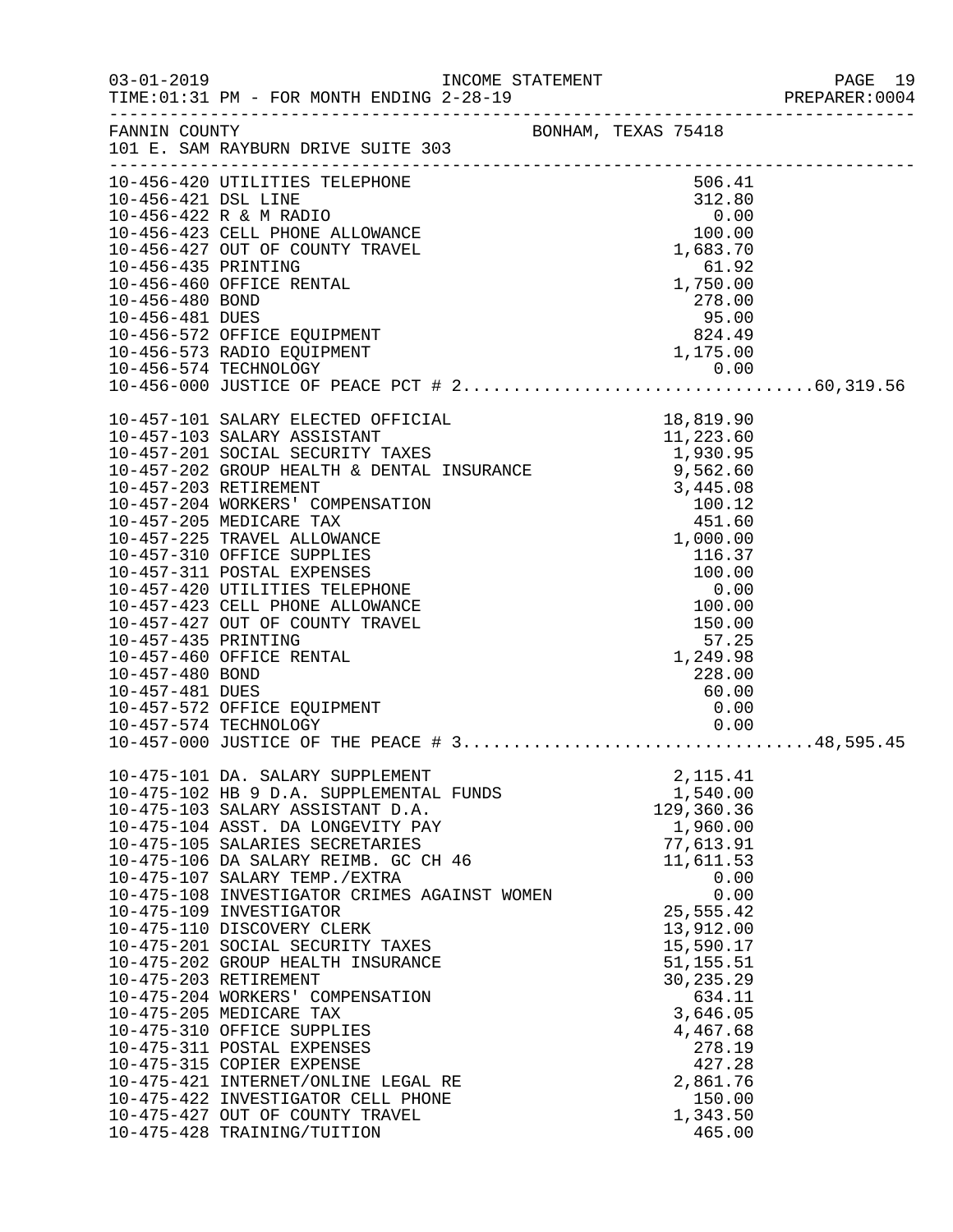|                                                           |                                                                                                                                                                                                                                                                                                                                                                                                                                                                                                   |                                                                                                                         | PREPARER: 0004 |
|-----------------------------------------------------------|---------------------------------------------------------------------------------------------------------------------------------------------------------------------------------------------------------------------------------------------------------------------------------------------------------------------------------------------------------------------------------------------------------------------------------------------------------------------------------------------------|-------------------------------------------------------------------------------------------------------------------------|----------------|
|                                                           | FANNIN COUNTY BONHAM, TEXAS 75418<br>101 E. SAM RAYBURN DRIVE SUITE 303                                                                                                                                                                                                                                                                                                                                                                                                                           |                                                                                                                         |                |
| 10-475-435 PRINTING                                       | 10-475-431 LOCAL TRAVEL<br>10-475-438 CT.REPORTER-TRANSCRIPTS<br>10-475-439 WITNESS EXPENSE<br>10-475-465 PHYS.EVIDENCE ANALYSIS 81.32<br>10-475-469 DPS TESTING 0.00<br>10-475-480 BOND 71.00<br>10-475-480 BOND 71.00<br>1179.70<br>10-475-572 OFFICE EQUIPMENT<br>10-475-574 TECHNOLOGY                                                                                                                                                                                                        | 0.00<br>$99.55$<br>100.00<br>$1,179.70$<br>1,984.25<br>1,984.25                                                         |                |
| 10-495-435 PRINTING<br>10-495-480 BOND<br>10-495-481 DUES | $\begin{tabular}{lllllllllllllllllllllll} 10-495-102 & \text{SALARY APOINTED OFFICIAL} & & & & 30\,,740\,.05 \\ 10-495-103 & \text{SALARIES ASSISTANTS} & & & 50\,,041\,.53 \\ 10-495-201 & \text{SOCIAL SECURITY TAXES} & & & 4\,,920\,.15 \\ 10-495-202 & \text{GROUP HEALTH & \& DENTAL INSURANCE} & & 19\,,012\,.53 \\ 10-495-203 & \text{RETIREMENT} & & & 9\,,265$<br>10-495-431 LOCAL TRAVEL<br>10-495-452 R & M EQUIPMENT                                                                 | 0.00<br>$39.00$<br>0.00<br>143.00<br>295.00                                                                             |                |
| 10-496-435 PRINTING<br>10-496-480 BOND<br>10-496-481 DUES | $10-496-103$ SALARY PURCHASING AGENT $8,947.52$<br>$10-496-201$ SOCIAL SECURITY TAXES $559.60$<br>$10-496-202$ GROUP HEALTH INSURANCE $2,024.31$<br>$10.496-203$ PETIPEMENT<br>10-496-203 RETIREMENT<br>10-496-204 WORKERS' COMPENSATION<br>10-496-205 MEDICARE TAX<br>10-496-310 OFFICE SUPPLIES<br>10-496-353 COMPUTER SOFTWARE MAINTENANCE<br>10-496-421 CELL PHONE<br>10-496-427 OUT OF COUNTY TRAVEL<br>10-496-431 LOCAL TRAVEL<br>10-496-452 R & M EQUIPMENT<br>10-496-572 OFFICE EQUIPMENT | 1,026.82<br>50.52<br>130.88<br>309.68<br>655.00<br>90.00<br>1,365.79<br>0.00<br>18.00<br>0.00<br>0.00<br>164.00<br>0.00 |                |
|                                                           | 10-497-101 SALARY ELECTED OFFICIAL<br>10-497-103 SALARY ASSISTANT<br>10-497-201 SOCIAL SECURITY TAXES<br>10-497-202 GROUP HEALTH & DENTAL INSURANCE<br>10-497-203 RETIREMENT<br>10-497-204 WORKERS' COMPENSATION<br>10-497-205 MEDICARE TAX<br>10-497-310 OFFICE SUPPLIES                                                                                                                                                                                                                         | 24,639.12<br>19,884.59<br>2,129.02<br>9,562.60<br>5,105.61<br>145.36<br>497.87<br>0.00                                  |                |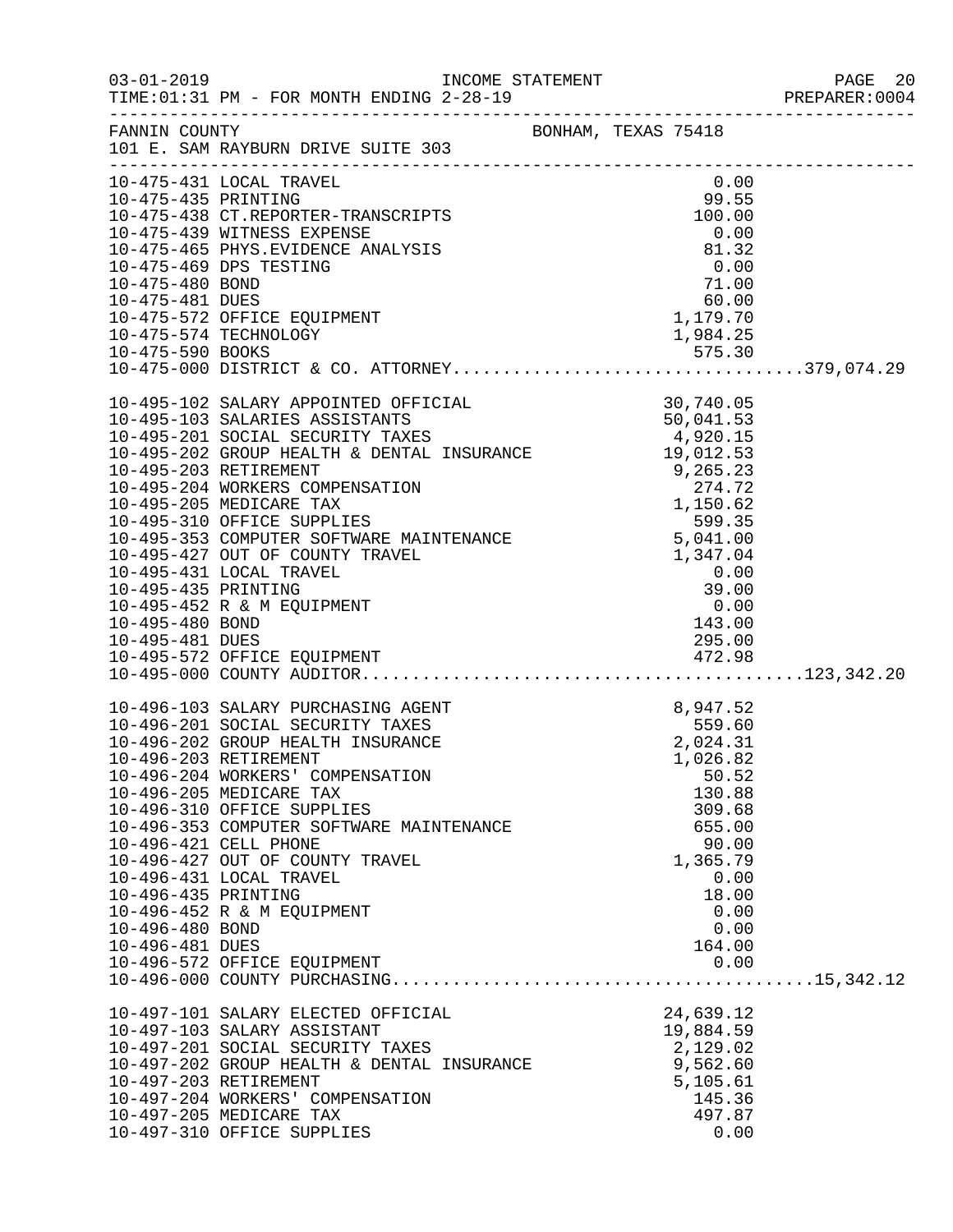|                     |                                                                                                                                      |                                                                 | PREPARER: 0004 |
|---------------------|--------------------------------------------------------------------------------------------------------------------------------------|-----------------------------------------------------------------|----------------|
|                     | FANNIN COUNTY<br>101 E. SAM RAYBURN DRIVE SUITE 303                                                                                  |                                                                 |                |
|                     | 10-497-427 OUT OF COUNTY TRAVEL                                                                                                      | 180.00                                                          |                |
|                     |                                                                                                                                      |                                                                 |                |
|                     |                                                                                                                                      |                                                                 |                |
|                     |                                                                                                                                      |                                                                 |                |
| 10-497-480 BOND     |                                                                                                                                      | 271.00                                                          |                |
| 10-497-481 DUES     |                                                                                                                                      | 175.00                                                          |                |
|                     | 10-497-572 OFFICE EQUIPMENT                                                                                                          |                                                                 |                |
|                     | 10-497-574 TECHNOLOGY                                                                                                                | 0.00<br>0.00                                                    |                |
|                     |                                                                                                                                      |                                                                 |                |
|                     |                                                                                                                                      |                                                                 |                |
|                     | 10-499-101 SALARIES ELECTED OFFICIAL 24,639.12<br>10-499-103 SALARIES ASSISTANTS 17,224.46<br>10-499-104 SALARIES DEPUTIES 41,354.17 |                                                                 |                |
|                     |                                                                                                                                      |                                                                 |                |
|                     |                                                                                                                                      |                                                                 |                |
|                     |                                                                                                                                      |                                                                 |                |
|                     |                                                                                                                                      |                                                                 |                |
|                     |                                                                                                                                      |                                                                 |                |
|                     |                                                                                                                                      |                                                                 |                |
|                     |                                                                                                                                      |                                                                 |                |
|                     |                                                                                                                                      |                                                                 |                |
|                     |                                                                                                                                      |                                                                 |                |
|                     |                                                                                                                                      |                                                                 |                |
|                     |                                                                                                                                      |                                                                 |                |
|                     |                                                                                                                                      |                                                                 |                |
|                     |                                                                                                                                      |                                                                 |                |
|                     |                                                                                                                                      | 2,667.35                                                        |                |
| 10-499-435 PRINTING |                                                                                                                                      | 96.15                                                           |                |
|                     | 10-499-460 LEONARD OFFICE RENT                                                                                                       | 500.00                                                          |                |
| 10-499-480 BOND     |                                                                                                                                      |                                                                 |                |
| 10-499-481 DUES     |                                                                                                                                      | $\begin{array}{r} 0.00 \\ 175.00 \\ 368.72 \\ 0.00 \end{array}$ |                |
|                     | 10-499-572 OFFICE EQUIPMENT                                                                                                          |                                                                 |                |
|                     | PMENT                                                                                                                                |                                                                 |                |
|                     |                                                                                                                                      |                                                                 |                |
|                     | 10-503-103 SALARY-TECHNICIAN                                                                                                         | 17,454.91                                                       |                |
|                     | 10-503-107 PART TIME TECHNICIAN                                                                                                      | 7,941.12                                                        |                |
|                     | 10-503-201 SOCIAL SECURITY                                                                                                           | 1,483.50                                                        |                |
|                     | 10-503-202 GROUP HEALTH INSURANCE                                                                                                    | 4,781.30                                                        |                |
|                     | 10-503-203 RETIREMENT                                                                                                                | 2,912.27                                                        |                |
|                     | 10-503-204 WORKERS COMPENSATION                                                                                                      | 103.50                                                          |                |
|                     | 10-503-205 MEDICARE TAX                                                                                                              | 346.91                                                          |                |
|                     | 10-503-225 TRAVEL ALLOWANCE                                                                                                          | 345.00                                                          |                |
|                     | 10-503-310 OFFICE SUPPLIES                                                                                                           | 0.00                                                            |                |
|                     | 10-503-421 CELL PHONE ALLOWANCE                                                                                                      | 172.50                                                          |                |
|                     | 10-503-423 EMERGENCY INTERNET                                                                                                        | 125.00                                                          |                |
|                     | 10-503-427 OUT OF COUNTY TRAVEL                                                                                                      | 0.00                                                            |                |
| 10-503-435 PRINTING |                                                                                                                                      | 0.00                                                            |                |
|                     | 10-503-453 R&M COMPUTER/TRAINING                                                                                                     | 0.00<br>1,186.80                                                |                |
|                     | 10-503-572 OFFICE EQUIPMENT                                                                                                          |                                                                 |                |
|                     | 10-503-574 COMPUTER/WEB SOFTWARE                                                                                                     | 0.00                                                            |                |
|                     |                                                                                                                                      |                                                                 |                |
|                     |                                                                                                                                      |                                                                 |                |
|                     | 10-509-475 CONTINGENCY                                                                                                               | 0.00                                                            |                |
|                     |                                                                                                                                      |                                                                 |                |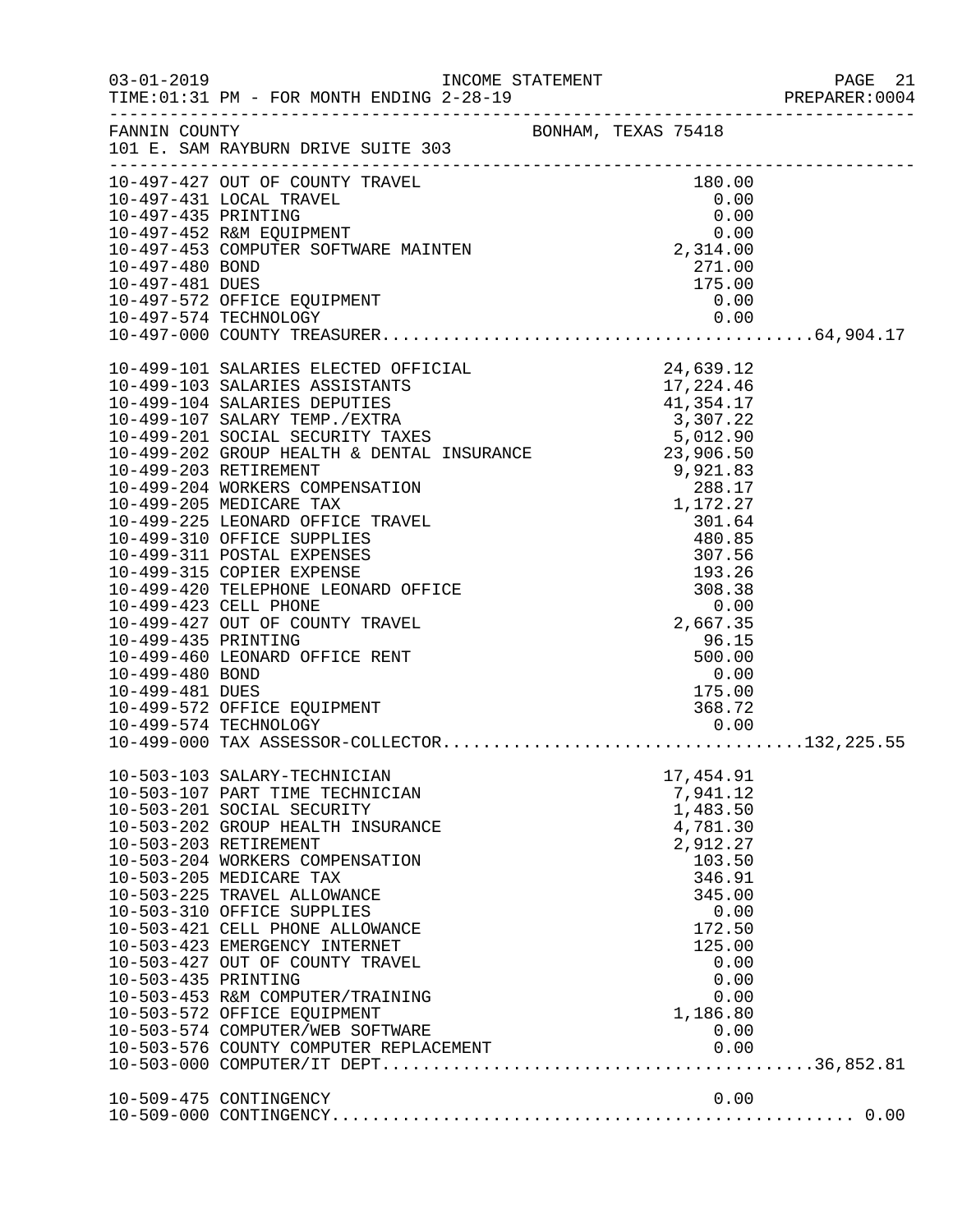|                      |                                                          |  |                 | PREPARER: 0004 |
|----------------------|----------------------------------------------------------|--|-----------------|----------------|
|                      |                                                          |  |                 |                |
|                      |                                                          |  |                 |                |
|                      |                                                          |  |                 |                |
|                      |                                                          |  |                 |                |
|                      |                                                          |  |                 |                |
|                      |                                                          |  |                 |                |
|                      |                                                          |  |                 |                |
|                      |                                                          |  |                 |                |
|                      |                                                          |  |                 |                |
|                      |                                                          |  |                 |                |
|                      |                                                          |  |                 |                |
|                      |                                                          |  |                 |                |
|                      |                                                          |  |                 |                |
|                      |                                                          |  |                 |                |
|                      |                                                          |  |                 |                |
|                      |                                                          |  |                 |                |
|                      |                                                          |  |                 |                |
|                      |                                                          |  |                 |                |
|                      |                                                          |  |                 |                |
|                      |                                                          |  |                 |                |
|                      |                                                          |  |                 |                |
|                      |                                                          |  |                 |                |
|                      |                                                          |  |                 |                |
|                      |                                                          |  |                 |                |
|                      |                                                          |  |                 |                |
|                      |                                                          |  |                 |                |
|                      |                                                          |  |                 |                |
|                      |                                                          |  |                 |                |
|                      |                                                          |  |                 |                |
|                      |                                                          |  |                 |                |
|                      |                                                          |  |                 |                |
|                      |                                                          |  |                 |                |
|                      |                                                          |  |                 |                |
|                      | 10-511-115 SALARY JANITOR                                |  | 2,136.31        |                |
|                      | 10-511-201 SOCIAL SECURITY TAXES                         |  | 132.45          |                |
|                      | 10-511-203 RETIREMENT<br>10-511-204 WORKER' COMPENSATION |  | 244.84<br>62.39 |                |
|                      | 10-511-205 MEDICARE TAX                                  |  | 30.98           |                |
|                      | 10-511-225 JANITOR TRAVEL                                |  | 52.06           |                |
|                      | 10-511-332 JANITOR SUPPLIES                              |  | 454.13          |                |
|                      | 10-511-440 UTILITIES ELECTRICITY                         |  | 1,631.93        |                |
|                      | 10-511-441 UTILITIES GAS                                 |  | 355.29          |                |
|                      | 10-511-442 UTILITIES WATER                               |  | 332.24          |                |
|                      | 10-511-443 TRASH PICK-UP SERVICE                         |  | 164.16          |                |
|                      | 10-511-444 LAWN MAINTENANCE                              |  | 0.00            |                |
|                      | 10-511-450 R & M BUILDING<br>10-511-482 FIRE INSURANCE   |  | 729.47<br>0.00  |                |
| 10-511-535 BUILDINGS |                                                          |  | 0.00            |                |
|                      |                                                          |  |                 |                |
|                      | 10-512-332 JANITOR SUPPLIES                              |  | 153.37          |                |
|                      | 10-512-440 UTILITIES ELECTRICITY                         |  | 2,405.52        |                |
|                      | 10-512-442 UTILITIES WATER                               |  | 230.98          |                |
|                      | 10-512-450 R&M BUILDING                                  |  | 226.00          |                |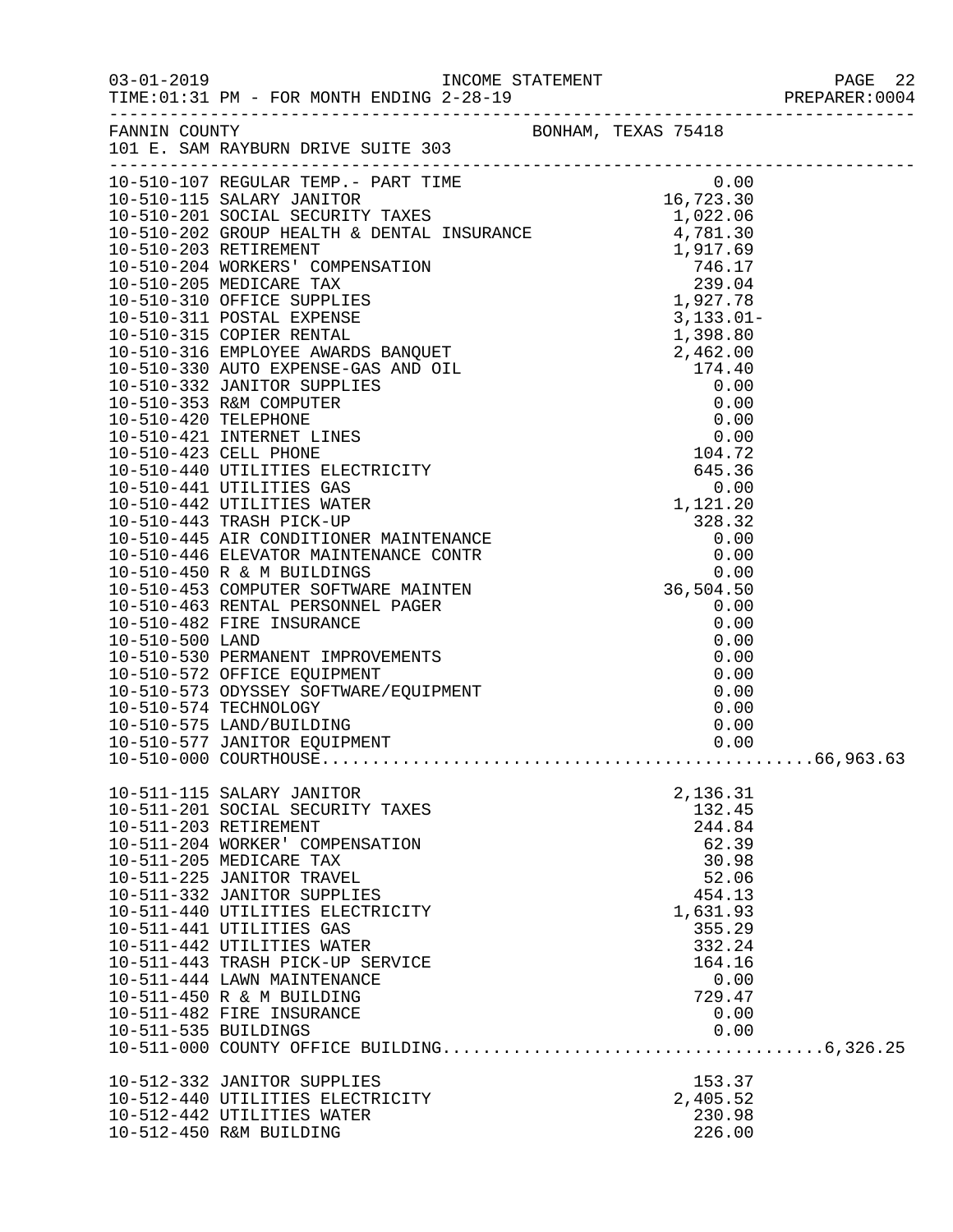| FANNIN COUNTY BONHAM, TEXAS 75418<br>101 E. SAM RAYBURN DRIVE SUITE 303<br>10-512-482 FIRE INSURANCE<br>0.00<br>10-513-115 SALARY JANITOR<br>5,942.39<br>10-513-201 SOCIAL SECURITY TAXES<br>368.43<br>10-513-203 RETIREMENT<br>680.97<br>249.34<br>10-513-204 WORKERS' COMPENSATION<br>10-513-205 MEDICARE TAX<br>$\begin{array}{r} 86.10 \\ 431.79 \\ 327.38 \\ 2,201.90 \end{array}$<br>10-513-315 COPIER RENTAL<br>10-513-332 JANITOR SUPPLIES<br>2,201.90<br>10-513-420 TELEPHONE<br>10-513-421 INTERNET<br>0.00<br>1,759.83<br>10-513-440 UTILITIES ELECTRICITY<br>10-513-441 UTILITIES GAS<br>599.77<br>364.13<br>10-513-442 UTILITIES WATER<br>328.32<br>10-513-443 TRASH PICKUP SERVICE<br>10-513-444 LAWN MAINTENANCE<br>0.00<br>10-513-450 R&M BUILDING<br>424.36<br>10-513-455 PARKING LOT<br>0.00<br>10-513-482 FIRE INSURANCE<br>0.00<br>10-513-531 ANNEX<br>0.00<br>167.29<br>10-515-440 UTILITIES ELECTRICITY<br>10-515-441 UTILITIES GAS<br>200.36<br>10-515-442 UTILITIES WATER<br>0.00<br>10-515-444 LAWN MAINTENANCE<br>100.00<br>10-515-450 R&M BUILDING<br>225.00<br>10-515-482 FIRE INSURANCE<br>0.00<br>10-515-501 PEST CONTROL<br>0.00<br>10-516-115 SALARY JANITOR<br>1,054.57<br>10-516-201 SOCIAL SECURITY TAXES<br>65.41<br>120.82<br>10-516-203 RETIREMENT<br>49.89<br>10-516-204 WORKERS' COMPENSATION<br>15.32<br>10-516-205 MEDICARE TAX<br>79.30<br>10-516-225 JANITOR TRAVEL<br>83.43<br>10-516-332 JANITOR SUPPLIES<br>0.00<br>10-516-420 TELEPHONE<br>2,432.51<br>10-516-440 UTILITIES ELECTRICITY<br>10-516-441 UTILITIES GAS<br>0.00<br>10-516-442 UTILITIES WATER<br>229.84<br>10-516-443 TRASH PICKUP SERVICE<br>0.00<br>10-516-444 LAWN MAINTENANCE<br>0.00<br>10-516-450 R&M BUILDING<br>109.00<br>10-516-482 FIRE INSURANCE<br>0.00<br>10-516-530 BUILDING REMODEL<br>0.00<br>10-516-535 BUILDING CONSTRUCTION<br>0.00<br>0.00<br>10-516-572 OFFICE EQUIPMENT<br>10-516-572 OFFICE EQUIPMENT 0.00<br>10-516-000 AGRILIFE EXTENSION BUILDING4,240.09<br>0.00<br>10-517-535 BUILDING | 03-01-2019 INCOME STATEMENT<br>TIME: 01:31 PM - FOR MONTH ENDING 2-28-19 |  |  | PAGE 23<br>PREPARER: 0004 |
|--------------------------------------------------------------------------------------------------------------------------------------------------------------------------------------------------------------------------------------------------------------------------------------------------------------------------------------------------------------------------------------------------------------------------------------------------------------------------------------------------------------------------------------------------------------------------------------------------------------------------------------------------------------------------------------------------------------------------------------------------------------------------------------------------------------------------------------------------------------------------------------------------------------------------------------------------------------------------------------------------------------------------------------------------------------------------------------------------------------------------------------------------------------------------------------------------------------------------------------------------------------------------------------------------------------------------------------------------------------------------------------------------------------------------------------------------------------------------------------------------------------------------------------------------------------------------------------------------------------------------------------------------------------------------------------------------------------------------------------------------------------------------------------------------------------------------------------------------------------------------------------------------------------------------------------------------------------------------------------------------------------------------------|--------------------------------------------------------------------------|--|--|---------------------------|
|                                                                                                                                                                                                                                                                                                                                                                                                                                                                                                                                                                                                                                                                                                                                                                                                                                                                                                                                                                                                                                                                                                                                                                                                                                                                                                                                                                                                                                                                                                                                                                                                                                                                                                                                                                                                                                                                                                                                                                                                                                |                                                                          |  |  |                           |
|                                                                                                                                                                                                                                                                                                                                                                                                                                                                                                                                                                                                                                                                                                                                                                                                                                                                                                                                                                                                                                                                                                                                                                                                                                                                                                                                                                                                                                                                                                                                                                                                                                                                                                                                                                                                                                                                                                                                                                                                                                |                                                                          |  |  |                           |
|                                                                                                                                                                                                                                                                                                                                                                                                                                                                                                                                                                                                                                                                                                                                                                                                                                                                                                                                                                                                                                                                                                                                                                                                                                                                                                                                                                                                                                                                                                                                                                                                                                                                                                                                                                                                                                                                                                                                                                                                                                |                                                                          |  |  |                           |
|                                                                                                                                                                                                                                                                                                                                                                                                                                                                                                                                                                                                                                                                                                                                                                                                                                                                                                                                                                                                                                                                                                                                                                                                                                                                                                                                                                                                                                                                                                                                                                                                                                                                                                                                                                                                                                                                                                                                                                                                                                |                                                                          |  |  |                           |
|                                                                                                                                                                                                                                                                                                                                                                                                                                                                                                                                                                                                                                                                                                                                                                                                                                                                                                                                                                                                                                                                                                                                                                                                                                                                                                                                                                                                                                                                                                                                                                                                                                                                                                                                                                                                                                                                                                                                                                                                                                |                                                                          |  |  |                           |
|                                                                                                                                                                                                                                                                                                                                                                                                                                                                                                                                                                                                                                                                                                                                                                                                                                                                                                                                                                                                                                                                                                                                                                                                                                                                                                                                                                                                                                                                                                                                                                                                                                                                                                                                                                                                                                                                                                                                                                                                                                |                                                                          |  |  |                           |
|                                                                                                                                                                                                                                                                                                                                                                                                                                                                                                                                                                                                                                                                                                                                                                                                                                                                                                                                                                                                                                                                                                                                                                                                                                                                                                                                                                                                                                                                                                                                                                                                                                                                                                                                                                                                                                                                                                                                                                                                                                |                                                                          |  |  |                           |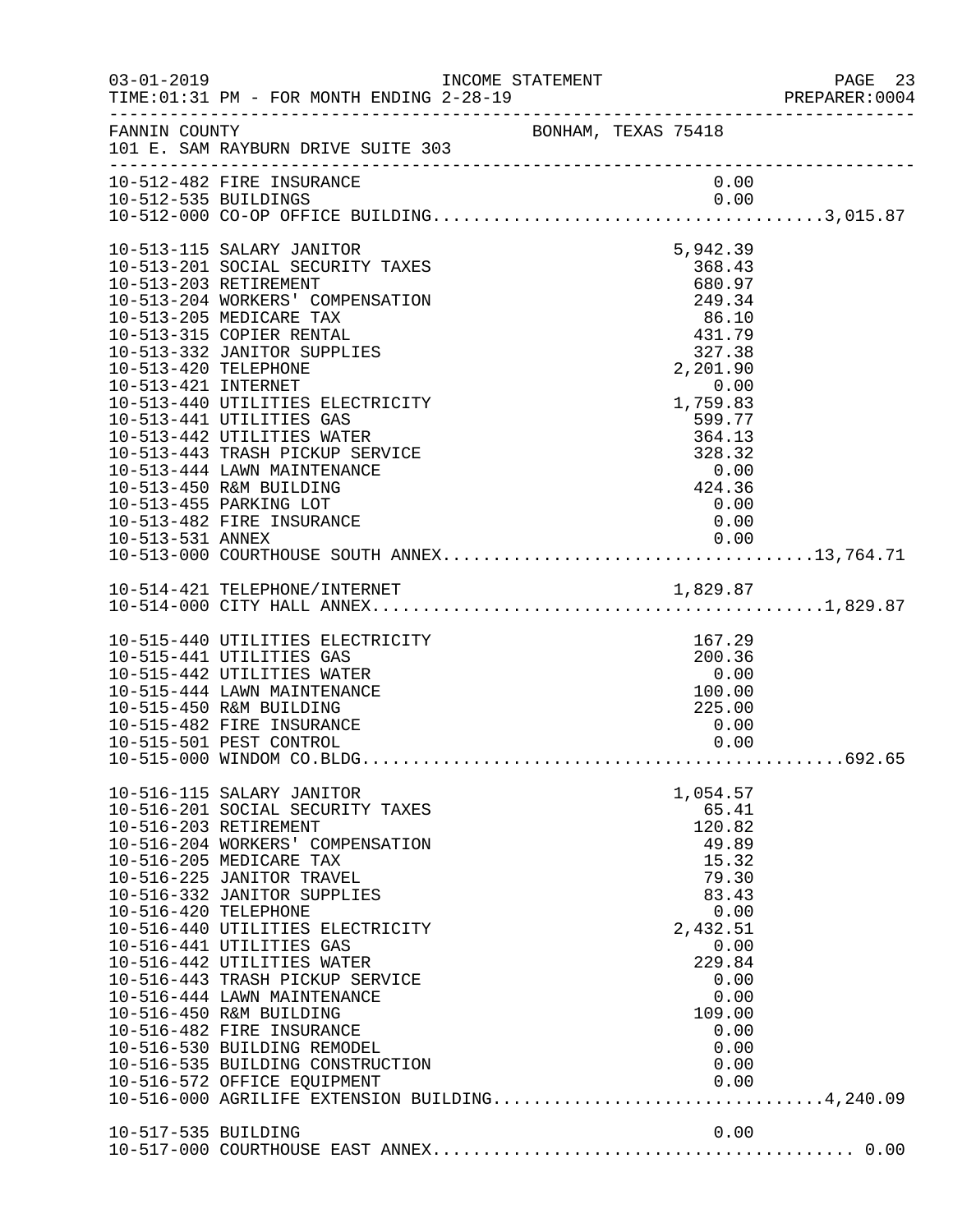|                                        | $03 - 01 - 2019$<br>TIME: 01:31 PM - FOR MONTH ENDING 2-28-19                                                                                  | INCOME STATEMENT    |                                             |                                  |              | PAGE 24<br>PREPARER: 0004 |
|----------------------------------------|------------------------------------------------------------------------------------------------------------------------------------------------|---------------------|---------------------------------------------|----------------------------------|--------------|---------------------------|
| FANNIN COUNTY                          | 101 E. SAM RAYBURN DRIVE SUITE 303                                                                                                             | BONHAM, TEXAS 75418 |                                             |                                  |              |                           |
|                                        | 10-518-311 POSTAL EXPENSES<br>10-518-332 JANITOR SUPPLIES                                                                                      |                     |                                             | 346.00<br>1,046.03               |              |                           |
|                                        | 10-518-420 UTILITIES TELEPHONE<br>10-518-421 INTERNET SERVICES<br>10-518-440 UTILITIES ELECTRICITY                                             |                     |                                             | 7,096.78<br>5,478.80<br>8,231.48 |              |                           |
|                                        | 10-518-441 UTILITIES GAS<br>10-518-442 UTILITIES WATER<br>10-518-443 TRASH PICKUP SERVICE                                                      |                     |                                             | 1,444.27<br>1,671.06             |              |                           |
|                                        | 10-518-450 R & M BUILDING<br>10-518-460 MOVING EXPENSES<br>10-518-470 OFFICE SPACE LEASE                                                       |                     | $581.52$<br>2,458.74<br>$0.00$<br>59,425.00 |                                  |              |                           |
|                                        | 10-518-483 ALARM MONITORING<br>10-518-484 CLEANING SERVICES<br>10-518-501 PEST CONTROL 460.00<br>10-518-000 COUNTY OFFICES RELOCATION89,125.28 |                     |                                             | 885.60<br>0.00                   |              |                           |
|                                        | 10-519-165 CONSTRUCTION                                                                                                                        |                     |                                             |                                  | 0.00         |                           |
|                                        |                                                                                                                                                |                     |                                             |                                  |              |                           |
|                                        |                                                                                                                                                |                     |                                             |                                  |              |                           |
|                                        |                                                                                                                                                |                     |                                             |                                  |              |                           |
|                                        | 10-543-416 FIRE PROTECTION SERVICE<br>10-543-422 R&M RADIO/TOWER<br>10-543-440 UTILITIES ELECTRICITY                                           |                     |                                             | 42,000.00<br>0.00                | 0.00         |                           |
|                                        | 10-543-447 REPEATER SERVICE CONTRACT<br>10-543-490 FCC RADIO LICENSE                                                                           |                     | 8,507.60                                    | 0.00                             |              |                           |
|                                        | 10-551-101 SALARY ELECTED OFFICIAL<br>10-551-201 SOCIAL SECURITY TAXES                                                                         |                     |                                             | 14,026.98<br>864.56              |              |                           |
|                                        | 10-551-202 GROUP HEALTH & DENTAL INSURANCE<br>10-551-203 RETIREMENT<br>10-551-204 WORKERS' COMPENSATION                                        |                     |                                             | 2,187.40<br>1,608.37<br>294.61   |              |                           |
|                                        | 10-551-205 MEDICARE TAX<br>10-551-310 OFFICE SUPPLIES<br>10-551-311 POSTAL EXPENSES                                                            |                     |                                             | 202.19<br>38.87                  | 0.00         |                           |
|                                        | 10-551-330 AUTO EXPENSE-GAS AND OIL<br>10-551-421 ONLINE RESEARCH/ACCURINT<br>10-551-422 R & M RADIO                                           |                     |                                             | 300.43<br>200.00                 | 0.00         |                           |
| 10-551-435 PRINTING<br>10-551-480 BOND | 10-551-427 TRAVEL EXPENSE                                                                                                                      |                     |                                             | 1,000.00<br>92.50                | 0.00         |                           |
| 10-551-572 EQUIPMENT                   | 10-551-488 LAW ENFORCEMENT PROF. INS<br>10-551-574 TECHNOLOGY                                                                                  |                     |                                             | 483.00                           | 0.00<br>0.00 |                           |
|                                        |                                                                                                                                                |                     |                                             |                                  |              |                           |
|                                        | 10-552-101 SALARY ELECTED OFFICIAL<br>10-552-201 SOCIAL SECURITY TAXES<br>10-552-202 GROUP HEALTH & DENTAL INSURANCE                           |                     |                                             | 6,811.09<br>484.29<br>4,781.30   |              |                           |
|                                        | 10-552-203 RETIREMENT<br>10-552-204 WORKERS' COMPENSATION                                                                                      |                     |                                             | 781.07<br>143.05                 |              |                           |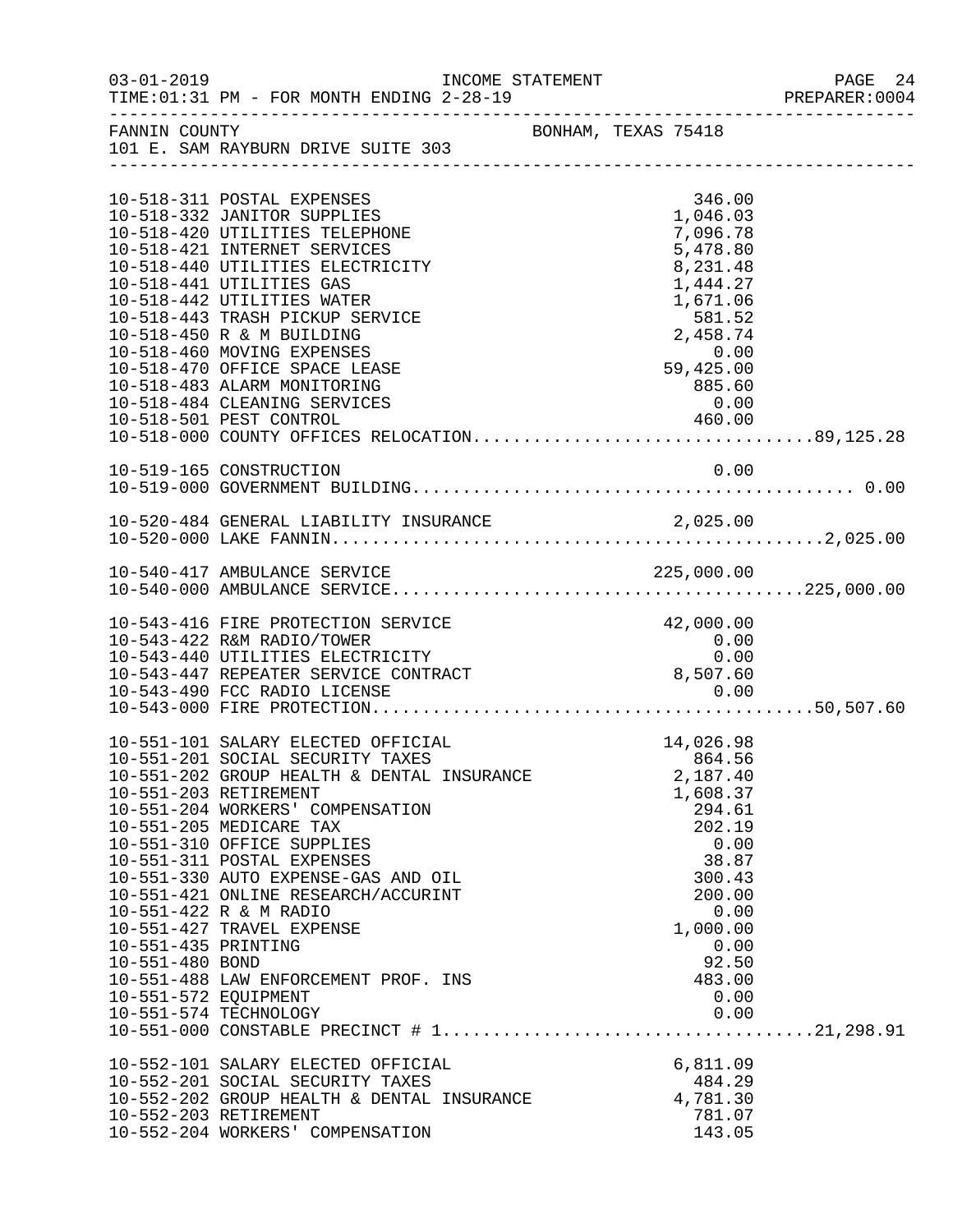|                     |                                                                                                          |                         |                          | PREPARER: 0004 |
|---------------------|----------------------------------------------------------------------------------------------------------|-------------------------|--------------------------|----------------|
|                     | FANNIN COUNTY<br>101 E. SAM RAYBURN DRIVE SUITE 303                                                      |                         |                          |                |
|                     |                                                                                                          |                         |                          |                |
|                     | 10-552-205 MEDICARE TAX                                                                                  |                         | 113.28                   |                |
|                     | 10-552-310 OFFICE SUPPLIES                                                                               |                         | 0.00                     |                |
|                     | 10-552-311 POSTAL EXPENSES<br>10-552-330 AUTO EXPENSE-GAS AND OIL                                        |                         | 0.00<br>39.07            |                |
|                     | 10-552-422 R & M RADIO                                                                                   |                         | 0.00                     |                |
|                     | 10-552-427 TRAVEL EXPENSE                                                                                |                         | 1,000.00                 |                |
|                     | 10-552-428 TRAINING/TUITION/TRAVEL                                                                       |                         | 0.00                     |                |
| 10-552-435 PRINTING |                                                                                                          |                         | 77.00                    |                |
| 10-552-480 BOND     |                                                                                                          | $\frac{177.50}{483.00}$ |                          |                |
|                     | 10-552-488 LAW ENFOREMENT PROF. INS.                                                                     |                         |                          |                |
|                     | 10-552-573 RADIO EQUIPMENT                                                                               |                         | 0.00                     |                |
|                     |                                                                                                          |                         |                          |                |
|                     |                                                                                                          |                         |                          |                |
|                     | 10-553-101 SALARY ELECTED OFFICIAL                                                                       |                         | 6,054.51                 |                |
|                     | 10-553-201 SOCIAL SECURITY TAXES                                                                         |                         | 437.43                   |                |
|                     | 10-553-202 GROUP HEALTH & DENTAL INSURANCE 437.43<br>10-553-202 GROUP HEALTH & DENTAL INSURANCE 4,781.30 |                         |                          |                |
|                     | 10-553-203 RETIREMENT                                                                                    |                         | 694.30                   |                |
|                     | 10-553-204 WORKERS' COMPENSATION                                                                         |                         | 127.17                   |                |
|                     | 10-553-205 MEDICARE TAX                                                                                  |                         | 102.28                   |                |
|                     | 10-553-310 OFFICE SUPPLIES                                                                               |                         | 0.00                     |                |
|                     | 10-553-311 POSTAL EXPENSES<br>10-553-330 AUTO EXPENSE-GAS AND OIL                                        |                         | 0.00<br>0.00             |                |
|                     | 10-553-427 TRAVEL EXPENSE                                                                                |                         | 1,000.00                 |                |
| 10-553-435 PRINTING |                                                                                                          |                         | 0.00                     |                |
| 10-553-480 BOND     |                                                                                                          |                         | 0.00                     |                |
|                     | 10-553-488 LAW ENFORCEMENT PROF. INS<br>10-553-573 RADIO EQUIPMENT<br>10-553-573 RADIO EQUIPMENT         |                         |                          |                |
|                     |                                                                                                          |                         |                          |                |
|                     |                                                                                                          |                         |                          |                |
|                     |                                                                                                          |                         |                          |                |
|                     |                                                                                                          |                         |                          |                |
|                     |                                                                                                          |                         |                          |                |
|                     | 10-560-101 SALARY ELECTED OFFICIAL<br>10-560-102 ADMINISTRATIVE SECRETARY                                |                         | 25,382.06                |                |
|                     | 10-560-103 CHIEF DEPUTY                                                                                  |                         | 17,742.01<br>19,585.61   |                |
|                     | 10-560-104 SALARIES DEPUTIES                                                                             |                         | 260, 253.55              |                |
|                     | 10-560-107 PT RECORDS/EVIDENCE CLERKS                                                                    |                         | 4,847.02                 |                |
|                     | 10-560-108 COMPENSATION PAY                                                                              |                         | 0.00                     |                |
|                     | 10-560-109 INVESTIGATOR-CRIMES AGAINST CHILDRE                                                           |                         | 14,714.70                |                |
|                     | 10-560-110 JAIL ADMINISTRATOR                                                                            |                         | 15,008.73                |                |
|                     | 10-560-111 LIEUTENANT                                                                                    |                         | 17,805.15                |                |
|                     | 10-560-113 TRANSPORT OFFICER                                                                             |                         | 15,156.02                |                |
|                     | 10-560-114 PROF. STANDARDS OFFICER                                                                       |                         | 0.00                     |                |
|                     | 10-560-120 SALARY DISPATCHER<br>10-560-201 SOCIAL SECURITY TAXES                                         |                         | 86,300.94                |                |
|                     | 10-560-202 GROUP HEALTH INSURANCE                                                                        |                         | 29, 219.58<br>141,526.48 |                |
|                     | 10-560-203 RETIREMENT                                                                                    |                         | 54,675.01                |                |
|                     | 10-560-204 WORKERS' COMPENSATION                                                                         |                         | 8,051.41                 |                |
|                     | 10-560-205 MEDICARE TAX                                                                                  |                         | 6,834.00                 |                |
|                     | 10-560-206 UNEMPLOYMENT EXPENSE                                                                          |                         | 3,738.30                 |                |
|                     | 10-560-250 EMPLOYEE PHYSICALS                                                                            |                         | 0.00                     |                |
|                     | 10-560-310 OFFICE SUPPLIES                                                                               |                         | 4,389.98                 |                |
|                     | 10-560-311 POSTAL EXPENSES                                                                               |                         | 1,044.80                 |                |
|                     | 10-560-315 SHERIFF COPIER RENTAL                                                                         |                         | 0.00                     |                |
|                     | 10-560-320 WEAPONS SUPPLIES<br>10-560-321 PATROL SUPPLIES                                                |                         | 720.00<br>0.00           |                |
|                     |                                                                                                          |                         |                          |                |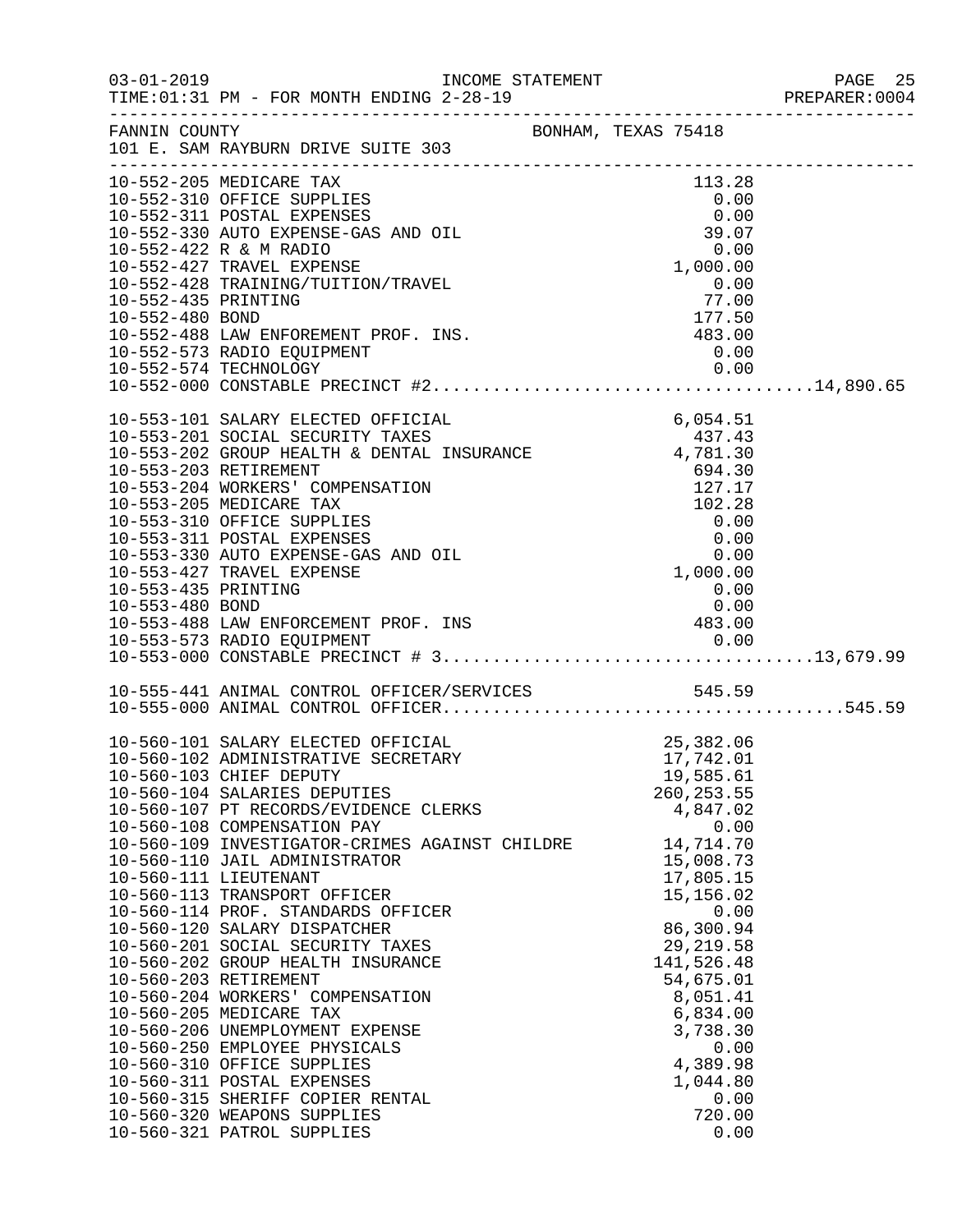|                 | 03-01-2019   INCOME STATEMENT<br>TIME:01:31 PM - FOR MONTH ENDING 2-28-19 |            | PAGE 26<br>PREPARER: 0004 |
|-----------------|---------------------------------------------------------------------------|------------|---------------------------|
|                 | FANNIN COUNTY                                                             |            |                           |
|                 |                                                                           |            |                           |
|                 |                                                                           |            |                           |
|                 |                                                                           |            |                           |
|                 |                                                                           |            |                           |
|                 |                                                                           |            |                           |
|                 |                                                                           |            |                           |
|                 |                                                                           |            |                           |
|                 |                                                                           |            |                           |
|                 |                                                                           |            |                           |
|                 |                                                                           |            |                           |
|                 |                                                                           |            |                           |
|                 |                                                                           |            |                           |
|                 |                                                                           |            |                           |
|                 |                                                                           |            |                           |
|                 |                                                                           |            |                           |
|                 |                                                                           |            |                           |
|                 |                                                                           |            |                           |
|                 |                                                                           |            |                           |
|                 |                                                                           |            |                           |
|                 |                                                                           |            |                           |
|                 |                                                                           |            |                           |
|                 |                                                                           |            |                           |
|                 |                                                                           |            |                           |
|                 |                                                                           |            |                           |
|                 |                                                                           |            |                           |
|                 |                                                                           |            |                           |
|                 |                                                                           |            |                           |
|                 |                                                                           |            |                           |
|                 |                                                                           |            |                           |
|                 |                                                                           |            |                           |
|                 |                                                                           |            |                           |
|                 |                                                                           |            |                           |
|                 |                                                                           |            |                           |
|                 |                                                                           |            |                           |
|                 | 10-562-396 BODY ARMOR                                                     | 0.00       |                           |
|                 |                                                                           |            |                           |
|                 | 10-565-380 PRISONER HOUSING                                               | 622,450.00 |                           |
|                 | 10-565-400 PRISONER TRANSPORT/GUARD                                       | 1,129.55   |                           |
|                 | 10-565-405 PRISONER MEDICAL                                               | 30,692.48  |                           |
|                 | 10-565-429 SCHOLARSHIP AWARDS                                             | 0.00       |                           |
|                 | 10-565-442 CR4200 UTILITY WATER                                           | 0.00       |                           |
|                 | 10-565-450 R&M BUILDING                                                   | 0.00       |                           |
|                 | 10-565-482 FIRE INSURANCE                                                 | 0.00       |                           |
|                 | 10-565-491 JUSTICE ASSISTANCE GRANT                                       | 0.00       |                           |
| 10-565-500 LAND |                                                                           | 0.00       |                           |
| 10-565-532 JAIL |                                                                           | 0.00       |                           |
|                 |                                                                           |            |                           |
|                 |                                                                           |            |                           |
|                 |                                                                           |            |                           |
|                 |                                                                           |            |                           |
|                 | 10-573-103 SALARY-BOND SUPERVISOR                                         | 18,436.99  |                           |
|                 |                                                                           |            |                           |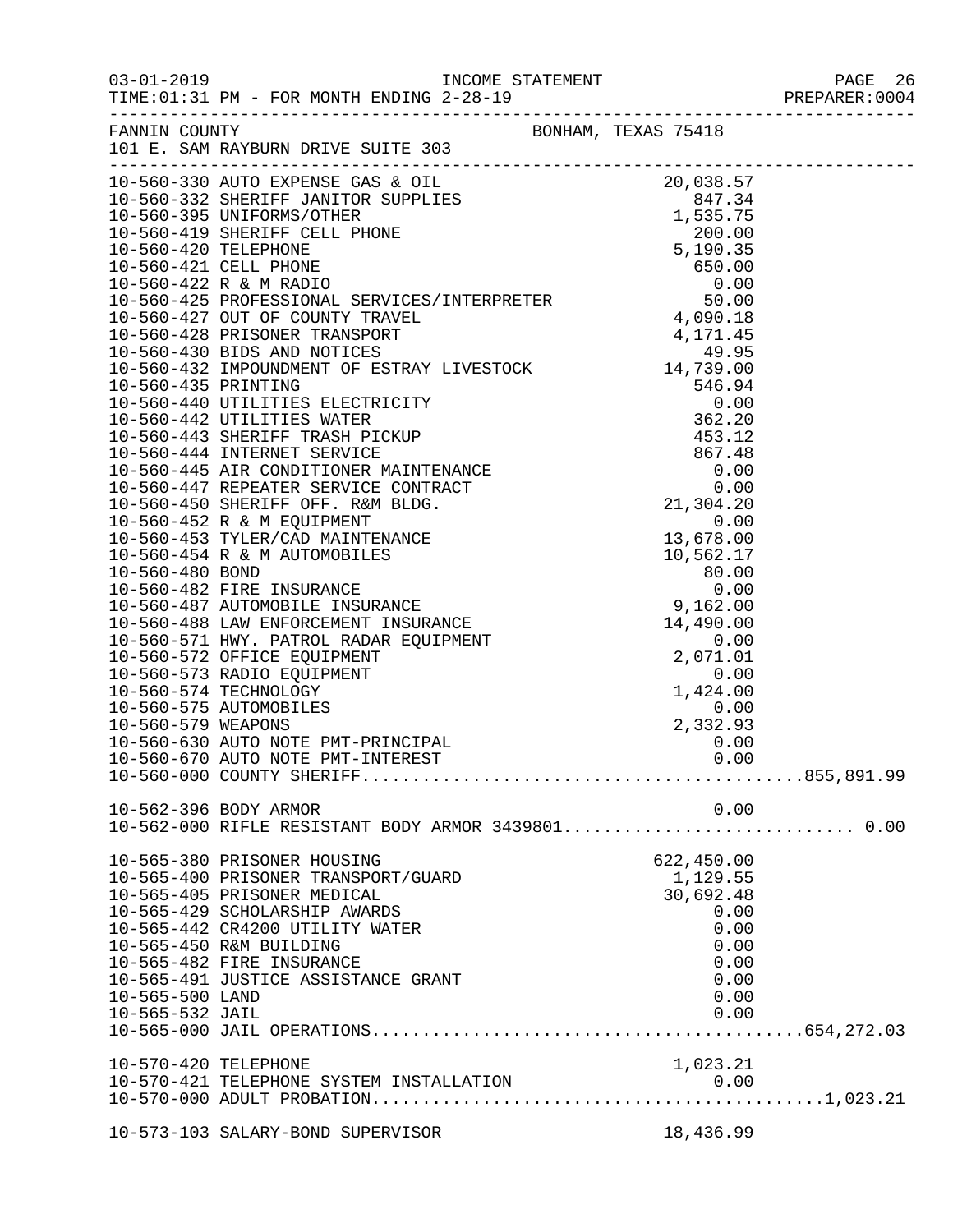|                      |                                                                                                                                                                                                                                                                                                                                                                        |  |                 | PREPARER: 0004 |
|----------------------|------------------------------------------------------------------------------------------------------------------------------------------------------------------------------------------------------------------------------------------------------------------------------------------------------------------------------------------------------------------------|--|-----------------|----------------|
|                      | FANNIN COUNTY BONHAM, TEXAS 75418<br>101 E. SAM RAYBURN DRIVE SUITE 303                                                                                                                                                                                                                                                                                                |  |                 |                |
|                      | 10-573-201 SOCIAL SECURITY TAXES<br>10-573-201 SOCIAL SECURITY TAXES<br>10-573-202 GROUP HEALTH INSURANCE<br>10-573-203 RETIREMENT<br>10-573-203 RETIREMENT<br>2,113.57<br>10-573-205 MEDICARE TAX<br>10-573-310 OFFICE SUPPLIES<br>10-573-311                                                                                                                         |  |                 |                |
|                      |                                                                                                                                                                                                                                                                                                                                                                        |  |                 |                |
|                      |                                                                                                                                                                                                                                                                                                                                                                        |  |                 |                |
|                      |                                                                                                                                                                                                                                                                                                                                                                        |  |                 |                |
|                      |                                                                                                                                                                                                                                                                                                                                                                        |  |                 |                |
|                      |                                                                                                                                                                                                                                                                                                                                                                        |  |                 |                |
|                      |                                                                                                                                                                                                                                                                                                                                                                        |  |                 |                |
|                      | 10-573-340 EVALUATIONS                                                                                                                                                                                                                                                                                                                                                 |  |                 |                |
|                      | FEINSE<br>FTWARE<br>FTWARE<br>228.09<br>10-573-353 COMPUTER EXPENSE                                                                                                                                                                                                                                                                                                    |  |                 |                |
| 10-573-420 TELEPHONE |                                                                                                                                                                                                                                                                                                                                                                        |  |                 |                |
|                      | 10-573-453 COMPUTER SOFTWARE                                                                                                                                                                                                                                                                                                                                           |  |                 |                |
|                      |                                                                                                                                                                                                                                                                                                                                                                        |  |                 |                |
|                      |                                                                                                                                                                                                                                                                                                                                                                        |  |                 |                |
| 10-575-311 POSTAGE   |                                                                                                                                                                                                                                                                                                                                                                        |  | 16.67           |                |
|                      | 10-575-408 DETENTION OPERATING COST<br>10-575-415 RESIDENTIAL PLACEMENT<br>10-575-415 RESIDENTIAL PLACEMENT<br>10-575-416 COUNSELING SERVICES<br>10-575-420 TELEPHONE                                                                                                                                                                                                  |  | $16.67$<br>0.00 |                |
|                      |                                                                                                                                                                                                                                                                                                                                                                        |  | 0.00            |                |
|                      |                                                                                                                                                                                                                                                                                                                                                                        |  | 0.00            |                |
|                      |                                                                                                                                                                                                                                                                                                                                                                        |  |                 |                |
|                      |                                                                                                                                                                                                                                                                                                                                                                        |  |                 |                |
|                      | 10-575-427 TRAVEL & TRAINING<br>10-575-995 JUVENILE PROBATION FUNDING 10-575-995 JUVENILE PROBATION FUNDING 160,000.00                                                                                                                                                                                                                                                 |  |                 |                |
|                      |                                                                                                                                                                                                                                                                                                                                                                        |  |                 |                |
|                      | $\begin{tabular}{lllllllllllllllllllllllllllllllllllll} 10-590-104 & \text{SALARIES DEPUTIES} & 3,190.32 \\ 10-590-107 & \text{SALARY TEMP/EXTRA} & 7,337.71 \\ 10-590-151 & \text{SALARY HEADITH INSDECTOR} & 16,832.97 \\ 10-590-201 & \text{SOCIAL SECURITY TAXES} & 1,646.89 \\ 10-590-202 & \text{GROUP HEADITH & \text{DENTAL INSURANCE} & 5,833.17 \\ 10-590-2$ |  |                 |                |
|                      |                                                                                                                                                                                                                                                                                                                                                                        |  |                 |                |
|                      |                                                                                                                                                                                                                                                                                                                                                                        |  |                 |                |
|                      |                                                                                                                                                                                                                                                                                                                                                                        |  |                 |                |
|                      |                                                                                                                                                                                                                                                                                                                                                                        |  |                 |                |
|                      |                                                                                                                                                                                                                                                                                                                                                                        |  |                 |                |
|                      |                                                                                                                                                                                                                                                                                                                                                                        |  |                 |                |
|                      | 10-590-311 POSTAL EXPENSE                                                                                                                                                                                                                                                                                                                                              |  | 494.42          |                |
|                      | 10-590-315 COPIER RENTAL                                                                                                                                                                                                                                                                                                                                               |  | 185.32          |                |
|                      | 10-590-330 AUTO EXPENSE GAS & OIL                                                                                                                                                                                                                                                                                                                                      |  | 317.59          |                |
| 10-590-420 TELEPHONE |                                                                                                                                                                                                                                                                                                                                                                        |  | 317.60          |                |
|                      | 10-590-427 OUT OF COUNTY TRAVEL                                                                                                                                                                                                                                                                                                                                        |  | 130.00          |                |
| 10-590-435 PRINTING  |                                                                                                                                                                                                                                                                                                                                                                        |  | 0.00            |                |
| 10-590-454 R&M AUTO  | 10-590-453 SOFTWARE MAINTENANCE SAFE                                                                                                                                                                                                                                                                                                                                   |  | 400.00<br>0.00  |                |
|                      | 10-590-467 VISITING HEALTH INSPECTOR                                                                                                                                                                                                                                                                                                                                   |  | 0.00            |                |
| 10-590-480 BOND      |                                                                                                                                                                                                                                                                                                                                                                        |  | 200.56          |                |
| 10-590-481 DUES      |                                                                                                                                                                                                                                                                                                                                                                        |  | 0.00            |                |
|                      | 10-590-487 AUTOMOBILE INSURANCE                                                                                                                                                                                                                                                                                                                                        |  | 183.00          |                |
|                      | 10-590-572 OFFICE EQUIPMENT                                                                                                                                                                                                                                                                                                                                            |  | 0.00            |                |
|                      | 10-590-574 TECHNOLOGY                                                                                                                                                                                                                                                                                                                                                  |  | 0.00            |                |
|                      |                                                                                                                                                                                                                                                                                                                                                                        |  |                 |                |
|                      |                                                                                                                                                                                                                                                                                                                                                                        |  |                 |                |
|                      | 10-591-110 SALARY FLOOD PLAIN ADMINISTRATOR 13,566.90<br>10-591-201 SOCIAL SECURITY TAXES 775.31                                                                                                                                                                                                                                                                       |  |                 |                |
|                      | 10-591-201 SOCIAL SECURITY TAXES<br>10-591-202 GROUP HEALTH & DENTAL INSURANCE 4,303.17                                                                                                                                                                                                                                                                                |  | 775.31          |                |
|                      | 10-591-203 RETIREMENT                                                                                                                                                                                                                                                                                                                                                  |  | 1,555.32        |                |
|                      | 10-591-204 WORKERS' COMPENSATION                                                                                                                                                                                                                                                                                                                                       |  | 46.85           |                |
|                      | 10-591-205 MEDICARE TAX                                                                                                                                                                                                                                                                                                                                                |  | 181.31          |                |
|                      | 10-591-310 OFFICE SUPPLIES                                                                                                                                                                                                                                                                                                                                             |  | 393.94          |                |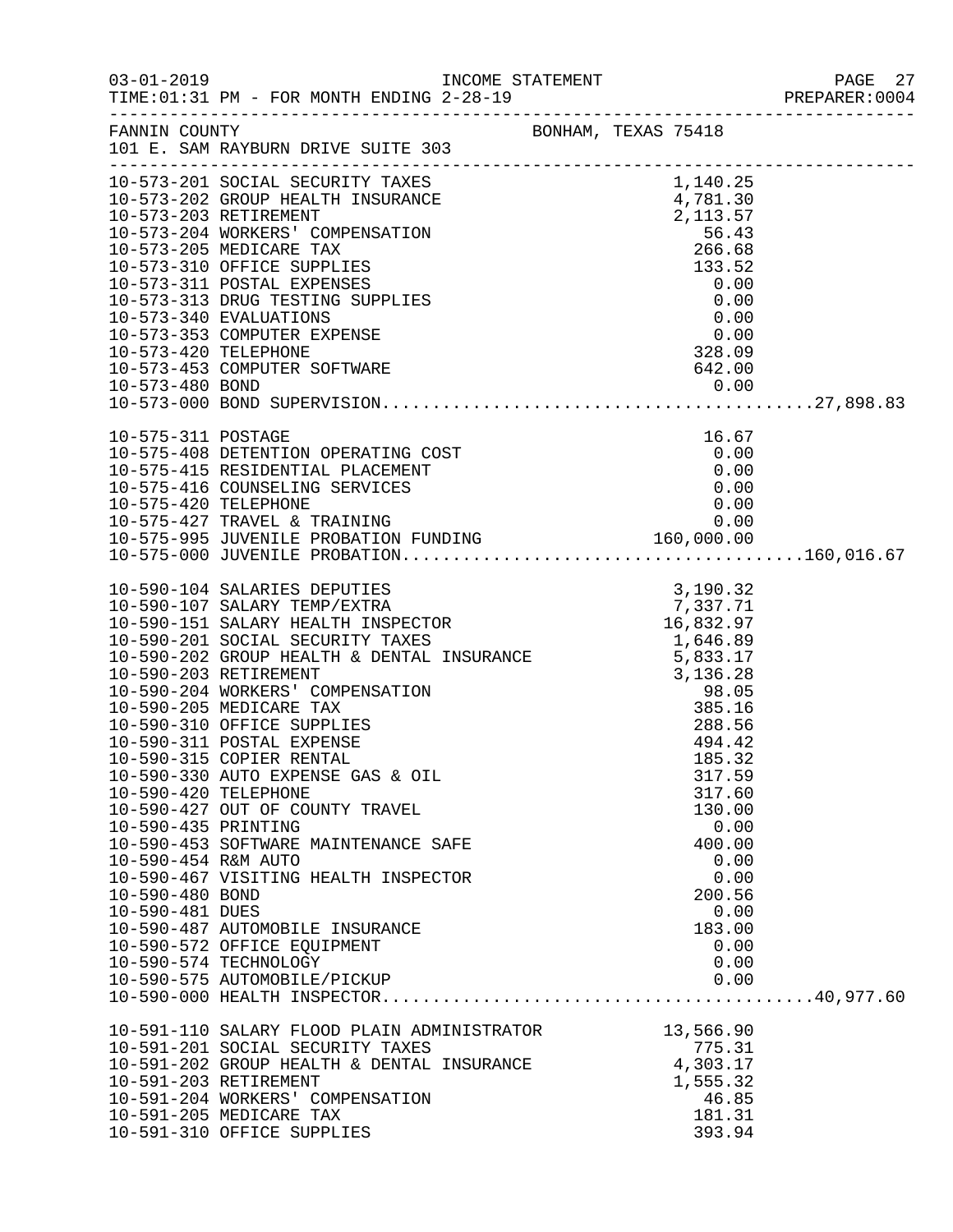|                                                                                                          | 03-01-2019 INCOME STATEMENT<br>TIME: 01:31 PM - FOR MONTH ENDING 2-28-19                                                                                                                                                                                                                                                                                                                                                                                                                                                   |  |                                                                                                                            | PAGE 28<br>PREPARER: 0004 |
|----------------------------------------------------------------------------------------------------------|----------------------------------------------------------------------------------------------------------------------------------------------------------------------------------------------------------------------------------------------------------------------------------------------------------------------------------------------------------------------------------------------------------------------------------------------------------------------------------------------------------------------------|--|----------------------------------------------------------------------------------------------------------------------------|---------------------------|
|                                                                                                          | FANNIN COUNTY<br>BONHAM, TEXAS 75418<br>101 E. SAM RAYBURN DRIVE SUITE 303                                                                                                                                                                                                                                                                                                                                                                                                                                                 |  |                                                                                                                            |                           |
| 10-591-420 TELEPHONE<br>10-591-435 PRINTING<br>10-591-454 R&M AUTO<br>10-591-480 BOND<br>10-591-481 DUES | 10-591-311 POSTAL EXPENSE<br>10-591-330 AUTO EXPENSE GAS & OIL<br>10-591-427 OUT OF COUNTY TRAVEL<br>10-591-453 SOFTWARE MAINTENANCE<br>10-591-487 AUTOMOBILE INSURANCE<br>10-591-572 OFFICE EQUIPMENT                                                                                                                                                                                                                                                                                                                     |  | 50.00<br>$0.00$<br>175.44<br>0.00<br>0.00<br>0.00<br>0.00<br>0.00<br>0.00<br>$\begin{array}{c} 0.00 \\ 666.79 \end{array}$ |                           |
|                                                                                                          | 10-591-574 TECHNOLOGY                                                                                                                                                                                                                                                                                                                                                                                                                                                                                                      |  | 2,132.62                                                                                                                   |                           |
|                                                                                                          | 10-591-575 AUTOMOBILE<br>10-591-000 FLOOD PLAIN ADMIN/SUBDIVISION INSPE46,347.65                                                                                                                                                                                                                                                                                                                                                                                                                                           |  |                                                                                                                            |                           |
|                                                                                                          | 10-591-000 FLOOD PLAIN ADMINIC.<br>10-640-410 FANNIN CO. CHILDRENS CTR<br>10-640-411 FANNIN CO. WELFARE BOARD<br>10-640-412 FANNIN CO. HISTORICAL SOC<br>10-640-413 TEXOMA COMMUNITY CENTER(M.H.M.R.)<br>10-640-413 TEXOMA COMMUNITY CEN<br>10-640-416 TRI-COUNTY SNAP<br>10-640-440 UTILITIES ELECTRICITY<br>10-640-441 UTILITIES GAS<br>10-640-442 UTILITIES WATER<br>10-640-443 TRASH PICK-UP<br>10-640-450 R & M BUILDINGS (TDHS)<br>10-640-482 FIRE INSURANCE<br>10-640-493 DHS PARKING LOT<br>10-640-575 LAKE FANNIN |  | $\begin{array}{r} 0.00 \\ 2,780.36 \\ 824.67 \\ 1,480.16 \end{array}$<br>164.16<br>0.00<br>0.00<br>0.00<br>0.00            |                           |
|                                                                                                          |                                                                                                                                                                                                                                                                                                                                                                                                                                                                                                                            |  |                                                                                                                            |                           |
|                                                                                                          |                                                                                                                                                                                                                                                                                                                                                                                                                                                                                                                            |  |                                                                                                                            |                           |
|                                                                                                          | 10-645-102 SALARY IHC DIRECTOR<br>10-645-107 SALARY ASSISTANT<br>10-645-201 SOCIAL SECURITY TAX<br>10-645-202 GROUP HEALTH INSURANCE<br>10-645-203 RETIREMENT<br>10-645-204 WORKER'S COMP<br>10-645-205 MEDICARE TAX<br>10-645-210 TOTAL SALARY & BENEFITS                                                                                                                                                                                                                                                                 |  | 17,338.86<br>3,190.32<br>1,251.46<br>5,833.21<br>2,352.87<br>73.79<br>292.68                                               | 30, 333. 19               |
|                                                                                                          | 10-645-310 OFFICE SUPPLIES<br>10-645-311 POSTAL EXPENSE<br>10-645-330 BIDS & NOTICES<br>10-645-353 COMPUTER EXPENSE<br>10-645-390 SUBSCRIPTIONS                                                                                                                                                                                                                                                                                                                                                                            |  | 61.19<br>0.00<br>0.00<br>6,354.00<br>0.00                                                                                  |                           |
|                                                                                                          | 10-645-399 SUBTOTAL OFFICE EXPENSE<br>10-645-404 COBRA/INSURANCE<br>10-645-407 INELIGIBLE IHC EXPENSE<br>10-645-409 DIABETIC SUPPLIES<br>10-645-410 CERT. REG. NURSE ANES.<br>10-645-411 PHYSICIAN, NON-EMERGENCY<br>10-645-412 PRESCRIPTIONS, DRUGS<br>10-645-413 HOSPITAL, INPATIENT<br>10-645-414 HOSPITAL, OUTPATIENT                                                                                                                                                                                                  |  | 0.00<br>0.00<br>0.00<br>0.00<br>0.00<br>0.00<br>0.00<br>10,563.77                                                          | 6,415.19                  |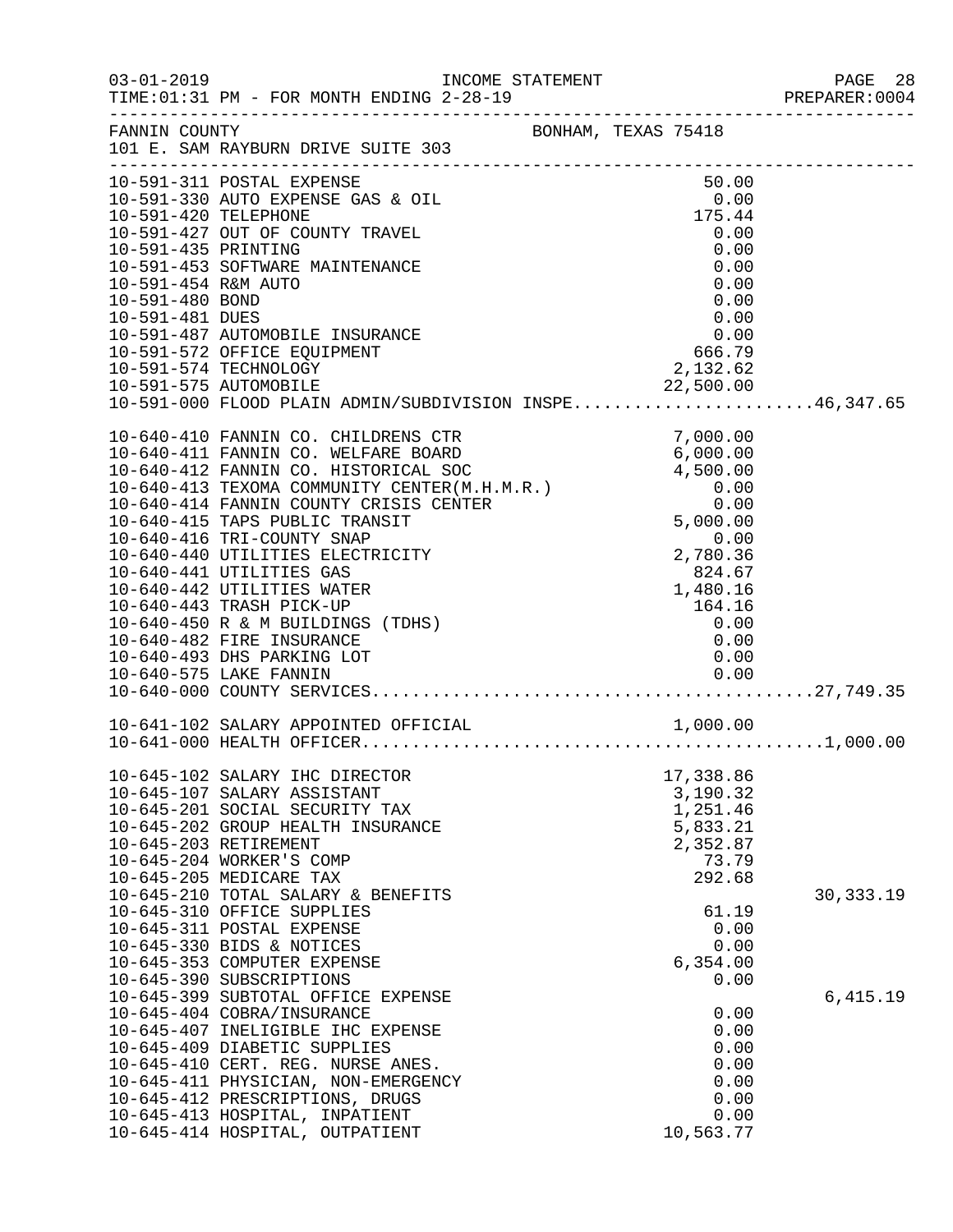| $03 - 01 - 2019$     |                                                                                           |                     | PAGE 29<br>PREPARER:0004<br>PAGE 29 |
|----------------------|-------------------------------------------------------------------------------------------|---------------------|-------------------------------------|
|                      | TIME: 01:31 PM - FOR MONTH ENDING 2-28-19                                                 |                     |                                     |
| FANNIN COUNTY        |                                                                                           | BONHAM, TEXAS 75418 |                                     |
|                      | 101 E. SAM RAYBURN DRIVE SUITE 303                                                        |                     |                                     |
|                      |                                                                                           | 0.00                |                                     |
|                      |                                                                                           | 0.00                |                                     |
|                      |                                                                                           | 0.00                |                                     |
|                      |                                                                                           | 0.00                |                                     |
|                      |                                                                                           | 0.00                |                                     |
|                      |                                                                                           | 0.00                |                                     |
|                      |                                                                                           | 0.00                |                                     |
|                      |                                                                                           | 0.00                |                                     |
|                      |                                                                                           | 0.00                |                                     |
|                      | 10-645-425 TOTAL MEDICAL/IHC                                                              |                     | 10,563.77                           |
|                      | 10-645-427 OUT OF COUNTY TRAVEL                                                           | 0.00                |                                     |
| 10-645-435 PRINTING  |                                                                                           | 0.00                |                                     |
| 10-645-440 TELEPHONE |                                                                                           | 513.83              |                                     |
| 10-645-441 DSL LINE  |                                                                                           | 318.94              |                                     |
|                      | 10-645-499 SERVICES & OTHER CHARGES<br>10-645-574 TECHNOLOGY<br>10-645-500 GARITAL OUTLAY |                     | 832.77                              |
|                      |                                                                                           | 0.00                |                                     |
|                      | 10-645-599 CAPITAL OUTLAY                                                                 |                     | 0.00                                |
|                      |                                                                                           |                     |                                     |
|                      |                                                                                           |                     |                                     |
|                      |                                                                                           |                     |                                     |
|                      |                                                                                           |                     |                                     |
|                      |                                                                                           |                     |                                     |
|                      |                                                                                           |                     |                                     |
|                      |                                                                                           |                     |                                     |
|                      |                                                                                           |                     |                                     |
|                      |                                                                                           |                     |                                     |
|                      |                                                                                           |                     |                                     |
|                      |                                                                                           |                     |                                     |
|                      |                                                                                           |                     |                                     |
|                      |                                                                                           |                     |                                     |
|                      |                                                                                           |                     |                                     |
|                      |                                                                                           |                     |                                     |
|                      |                                                                                           |                     |                                     |
|                      |                                                                                           |                     |                                     |
|                      | 10-665-428 IN/OUT CO.TRAVEL-F.C.S.                                                        | 1,204.99            |                                     |
|                      | 10-665-429 IN/OUT CO.TRAVEL-4-H                                                           | 126.00              |                                     |
|                      | 10-665-572 OFFICE EQUIPMENT                                                               | 0.00<br>0.00        |                                     |
|                      | 10-665-574 TECHNOLOGY                                                                     |                     |                                     |
|                      |                                                                                           |                     |                                     |
|                      | 10-696-491 SOIL & WATER CONSERVATION                                                      | 0.00                |                                     |
|                      | 10-696-492 INDIGENT BURIAL                                                                | 1,000.00            |                                     |
|                      |                                                                                           |                     |                                     |
|                      |                                                                                           |                     |                                     |
| 11-435-107 PART TIME |                                                                                           | 0.00                |                                     |
|                      | 11-435-000 COURTHOUSE SECURITY PART TIME 0.00                                             |                     |                                     |
|                      |                                                                                           |                     |                                     |
| 11-510-571 EQUIPMENT |                                                                                           | 27,659.80           |                                     |
|                      |                                                                                           |                     |                                     |
|                      | 11-560-130 SALARY/BAILIFF                                                                 | 0.00                |                                     |
|                      | 11-560-201 SOCIAL SECURITY                                                                | 0.00                |                                     |
|                      | 11-560-203 RETIREMENT                                                                     | 0.00                |                                     |
|                      | 11-560-204 WORKER'S COMPENSATION                                                          | 0.00                |                                     |
| 11-560-205 MEDICARE  |                                                                                           | 0.00                |                                     |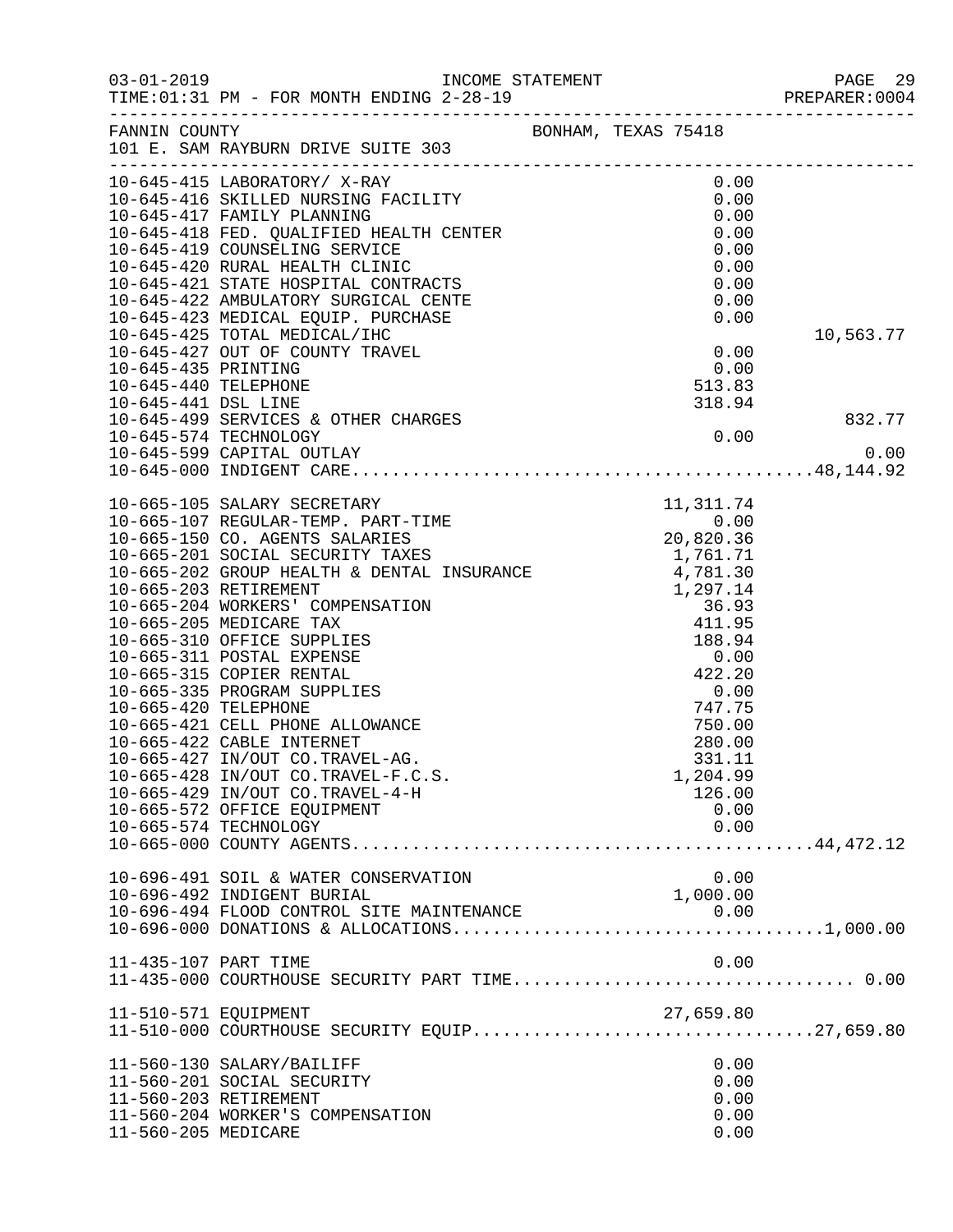| $03 - 01 - 2019$     | TIME: 01:31 PM - FOR MONTH ENDING 2-28-19                                                                                                                                                                                                                                                                                                                                                                                                                                | INCOME STATEMENT    |                                                                                                                                            | PAGE 30<br>PREPARER:0004 |
|----------------------|--------------------------------------------------------------------------------------------------------------------------------------------------------------------------------------------------------------------------------------------------------------------------------------------------------------------------------------------------------------------------------------------------------------------------------------------------------------------------|---------------------|--------------------------------------------------------------------------------------------------------------------------------------------|--------------------------|
| FANNIN COUNTY        | 101 E. SAM RAYBURN DRIVE SUITE 303                                                                                                                                                                                                                                                                                                                                                                                                                                       | BONHAM, TEXAS 75418 |                                                                                                                                            |                          |
|                      |                                                                                                                                                                                                                                                                                                                                                                                                                                                                          |                     |                                                                                                                                            |                          |
|                      | 12-403-310 OFFICE SUPPLIES<br>12-403-427 OUT OF COUNTY TRAVEL                                                                                                                                                                                                                                                                                                                                                                                                            |                     | 715.50<br>1,269.96                                                                                                                         |                          |
|                      |                                                                                                                                                                                                                                                                                                                                                                                                                                                                          |                     |                                                                                                                                            |                          |
|                      | 14-435-320 JP1 SECURITY EXPENSE<br>14-435-321 JP2 SECURITY EXPENSE<br>14-435-322 JP3 SECURITY EXPENSE                                                                                                                                                                                                                                                                                                                                                                    |                     | 0.00<br>0.00<br>0.00                                                                                                                       |                          |
|                      | 16-400-310 OFFICE SUPPLIES<br>16-400-427 OUT OF COUNTY TRAVEL<br>16-400-572 OFFICE EQUIPMENT<br>16-400-590 COUNTY JUDGE BOOKS                                                                                                                                                                                                                                                                                                                                            |                     | 0.00<br>0.00<br>0.00<br>0.00                                                                                                               |                          |
|                      |                                                                                                                                                                                                                                                                                                                                                                                                                                                                          |                     |                                                                                                                                            |                          |
| 18-402-420 TELEPHONE | 18-402-103 SALARY ASSISTANT<br>18-402-107 SALARY TEMP/EXTRA<br>18-402-201 SOCIAL SECURITY TAXES<br>18-402-202 GROUP HEALTH INSURANCE<br>18-402-203 RETIREMENT<br>18-402-204 WORKERS COMPENSATION<br>18-402-205 MEDICARE TAX<br>18-402-310 OFFICE SUPPLIES<br>18-402-312 IMAGING SYSTEM<br>18-402-315 COPIER MAINTENANCE<br>18-402-437 DIGITAL IMAGING OF MICROFILM<br>18-402-453 COMPUTER SOFTWARE<br>18-402-490 CO.CLERK MISCELLANEOUS<br>18-402-574 COMPUTER EQUIPMENT |                     | 12,332.62<br>0.00<br>619.14<br>4,781.30<br>1,414.10<br>39.18<br>144.77<br>0.00<br>6,900.00<br>0.00<br>0.00<br>0.00<br>0.00<br>0.00<br>0.00 |                          |
| 19-450-435 PRINTING  | 19-450-107 SALARY TEMP/EXTRA<br>19-450-201 SOCIAL SECURITY TAXES<br>19-450-203 RETIREMENT<br>19-450-204 WORKERS COMPENSATION<br>19-450-205 MEDICARE TAX<br>19-450-310 OFFICE SUPPLIES<br>19-450-400 RECORDS STORAGE SHELVING<br>19-450-572 OFFICE EQUIPMENT                                                                                                                                                                                                              |                     | 0.00<br>0.00<br>0.00<br>0.00<br>0.00<br>0.00<br>0.00<br>0.00<br>0.00                                                                       |                          |
|                      | 20-449-103 SALARY ASSISTANT<br>20-449-107 SALARY TEMP./EXTRA<br>20-449-201 SOCIAL SECURITY TAXES<br>20-449-202 GROUP HEALTH INSURANCE                                                                                                                                                                                                                                                                                                                                    |                     | 0.00<br>0.00<br>0.00<br>0.00                                                                                                               |                          |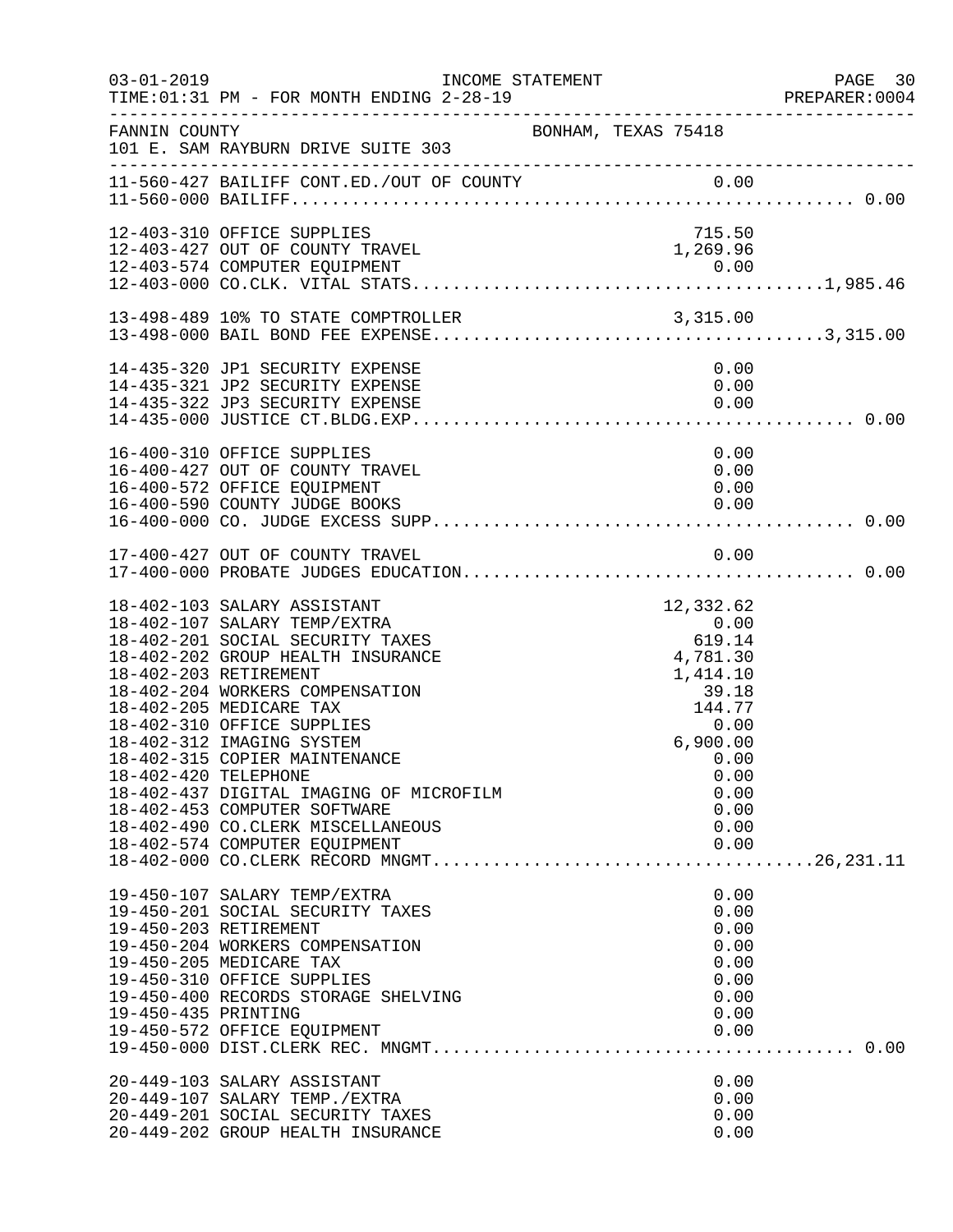| $03 - 01 - 2019$     | INCOME STATEMENT<br>TIME: 01:31 PM - FOR MONTH ENDING 2-28-19                                                            |                        | PAGE 31<br>PREPARER: 0004 |
|----------------------|--------------------------------------------------------------------------------------------------------------------------|------------------------|---------------------------|
| FANNIN COUNTY        | 101 E. SAM RAYBURN DRIVE SUITE 303                                                                                       | BONHAM, TEXAS 75418    |                           |
|                      | 20-449-203 RETIREMENT<br>20-449-204 WORKERS COMPENSATION                                                                 | 0.00<br>0.00           |                           |
|                      | 20-449-205 MEDICARE TAX                                                                                                  | 0.00                   |                           |
|                      | 20-449-310 OFFICE SUPPLIES                                                                                               | 0.00                   |                           |
|                      | 171.52<br>20-449-400 RECORDS STORAGE SHELVING<br>20-449-453 COMPUTER SOFTWARE MAINTENANCE<br>20-449-460 EQUIPMENT RENTAL |                        |                           |
|                      |                                                                                                                          |                        |                           |
|                      |                                                                                                                          |                        |                           |
|                      |                                                                                                                          |                        |                           |
|                      |                                                                                                                          |                        |                           |
|                      | 21-509-475 CONTINGENCY                                                                                                   | 0.00                   |                           |
|                      |                                                                                                                          |                        |                           |
|                      | 21-621-100 COMPENSATION PAY<br>21-621-101 SALARY ELECTED OFFICIAL                                                        | 0.00<br>26,535.85      |                           |
|                      | 21-621-105 SALARY SECRETARY                                                                                              | 0.00                   |                           |
|                      | 21-621-106 SALARY PRECINCT EMPLOYEES                                                                                     | 69,598.33              |                           |
|                      | 21-621-107 REGULAR-TEMP. PART-TIME                                                                                       | 0.00                   |                           |
|                      | 21-621-108 SALARY-FOREMAN                                                                                                | 19,580.35              |                           |
|                      | 21-621-199 TOTAL SALARIES                                                                                                |                        | 115,714.53                |
|                      | 21-621-201 SOCIAL SECURITY TAXES                                                                                         | 7,013.31               |                           |
|                      | 21-621-202 GROUP HEALTH INSURANCE<br>21-621-203 RETIREMENT                                                               | 31,430.66<br>13,270.27 |                           |
|                      | 21-621-204 WORKERS' COMPENSATION                                                                                         | 3,643.73               |                           |
|                      | 21-621-205 MEDICARE TAX                                                                                                  | 1,640.15               |                           |
|                      | 21-621-206 UNEMPLOYMENT EXPENSE                                                                                          | 0.00                   |                           |
|                      | 21-621-299 TOTAL EMPLOYEE BENEFITS                                                                                       |                        | 56,998.12                 |
|                      | 21-621-314 EMPLOYEE PHYSICALS/DOT TESTING                                                                                | 205.00                 |                           |
|                      | 21-621-340 SHOP SUPPLIES                                                                                                 | 535.44                 |                           |
|                      | 21-621-341 R & B MAT. ROCK & GRAVEL<br>21-621-342 R & B MAT. CULVERTS                                                    | 76,539.33<br>25,985.72 |                           |
|                      | 21-621-343 R & B MAT. HARDWRE & LUMB                                                                                     |                        |                           |
|                      | 21-621-344 R & B MAT ASPHALT /RD OIL                                                                                     | 185.35<br>12,664.04    |                           |
| 21-621-345 CHEMICALS |                                                                                                                          | 0.00                   |                           |
|                      | 21-621-346 CETRZ EXPENDITURES                                                                                            | 0.00                   |                           |
|                      | 21-621-350 DEBRIS REMOVAL                                                                                                | 0.00                   |                           |
|                      | 21-621-399 TOTAL R&B MATERIAL                                                                                            |                        | 116, 114.88               |
|                      | 21-621-400 LEGAL FEES<br>21-621-420 UTILITY TELEPHONE                                                                    | 0.00<br>301.35         |                           |
|                      | 21-621-421 CELL PHONE ALLOWANCE                                                                                          | 250.00                 |                           |
|                      | 21-621-423 INTERNET SERVICE                                                                                              | 0.00                   |                           |
|                      | 21-621-427 OUT OF COUNTY TRAVEL                                                                                          | 40.00                  |                           |
|                      | 21-621-430 BIDS, NOTICES & PERMITS                                                                                       | 27.00                  |                           |
| 21-621-435 PRINTING  |                                                                                                                          | 0.00                   |                           |
|                      | 21-621-440 UTILITY ELECTRICITY                                                                                           | 395.95                 |                           |
|                      | 21-621-442 UTILITY WATER<br>21-621-443 TRASH DUMPSTER PICKUP                                                             | 66.32<br>299.88        |                           |
|                      | 21-621-447 REPEATER SERVICE CONTRACT                                                                                     | 708.97                 |                           |
|                      | 21-621-450 R & M BUILDING                                                                                                | 0.00                   |                           |
|                      | 21-621-453 COMPUTER SOFTWARE                                                                                             | 0.00                   |                           |
|                      | 21-621-457 R & M MACHINERY GAS & OIL                                                                                     | 16,067.20              |                           |
|                      | 21-621-458 R & M MACHINERY PARTS                                                                                         | 20,728.70              |                           |
|                      | 21-621-459 R & M MACH. TIRES & TUBES                                                                                     | 1,600.00               |                           |
| 21-621-480 BOND      | 21-621-460 EQUIPMENT RENTAL/LEASE                                                                                        | 0.00<br>0.00           |                           |
| 21-621-482 INSURANCE |                                                                                                                          | 3,084.80               |                           |
|                      |                                                                                                                          |                        |                           |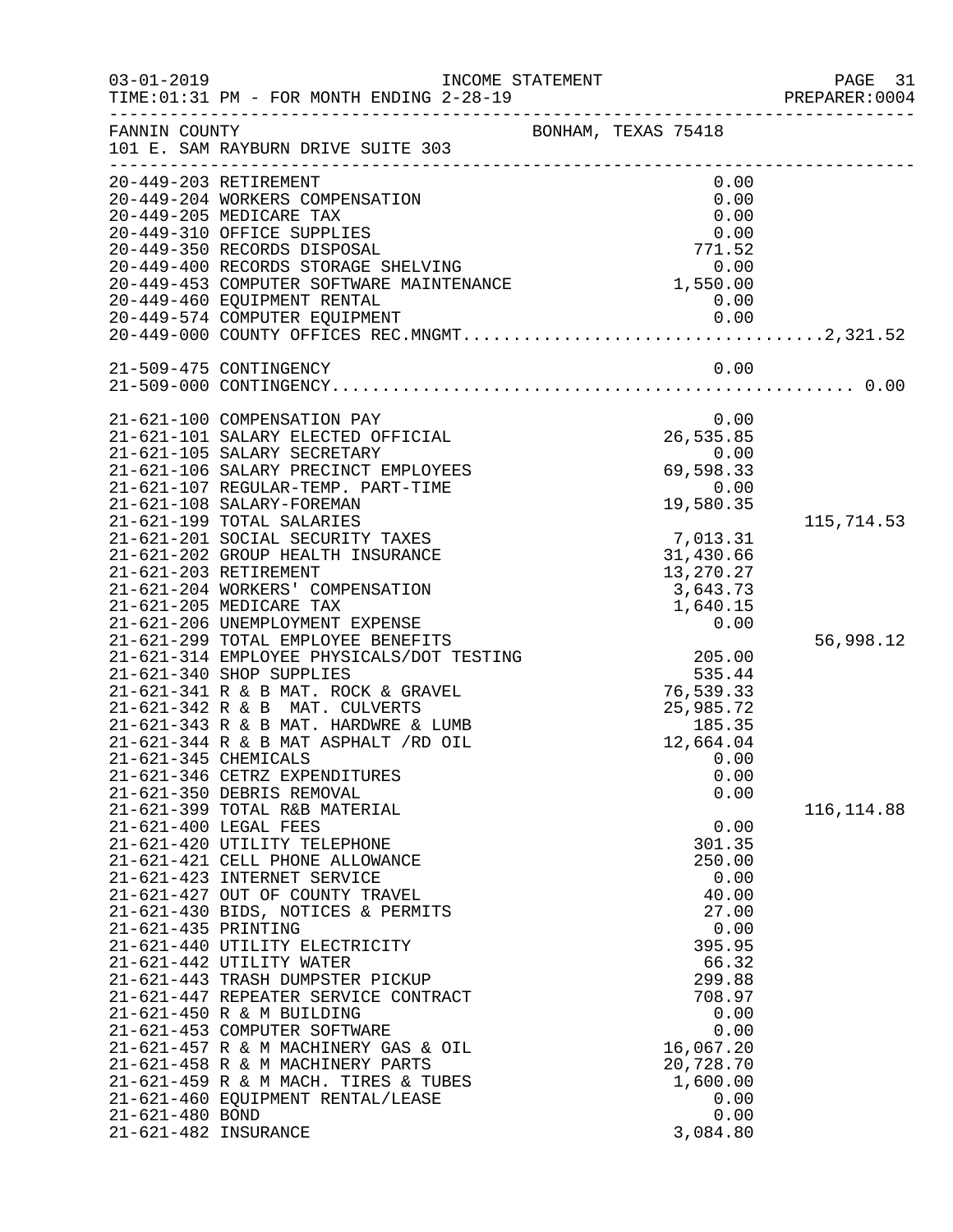| $03 - 01 - 2019$ | INCOME STATEMENT<br>TIME: 01:31 PM - FOR MONTH ENDING 2-28-19                                                                                                                                                                                                                                                              |                                                                                                     | PAGE 32<br>PREPARER:0004 |
|------------------|----------------------------------------------------------------------------------------------------------------------------------------------------------------------------------------------------------------------------------------------------------------------------------------------------------------------------|-----------------------------------------------------------------------------------------------------|--------------------------|
| FANNIN COUNTY    | 101 E. SAM RAYBURN DRIVE SUITE 303                                                                                                                                                                                                                                                                                         | BONHAM, TEXAS 75418                                                                                 |                          |
|                  | 21-621-485 PRISONER SUPPLIES<br>21-621-488 FANNIN RURAL RAIL DISTRICT<br>21-621-490 MISCELLANEOUS                                                                                                                                                                                                                          | 0.00<br>$0.00$<br>$0.00$<br>$106.30$                                                                |                          |
|                  | 21-621-491 SOIL & WATER CONSERVATION<br>21-621-492 TDRA FLOOD CASH MATCH<br>21-621-494 FLOOD CONTROL SITE MAINTENANCE<br>21-621-495 PIPELINE SALES TAX REIMBURSEMENT<br>21-621-496 TCOG HAZARDOUS WASTEMATCH                                                                                                               | 0.00<br>0.00<br>5,500.00<br>0.00<br>0.00                                                            |                          |
|                  | 21-621-499 TOTAL SER. & OTHER CHARGES<br>21-621-570 COMPUTER EQUIPMENT<br>21-621-571 PURCHASE OF MACH./EQUIP.<br>21-621-573 RADIO EQUIPMENT<br>21-621-575 LAND AND BUILDING                                                                                                                                                | 0.00<br>0.00<br>0.00<br>0.00                                                                        | 49,176.47                |
|                  | 21-621-599 CAPITAL OUTLAY<br>21-621-630 NOTE PAYMENT<br>21-621-670 NOTE PAYMENT-INTEREST                                                                                                                                                                                                                                   | 0.00<br>0.00                                                                                        | 0.00                     |
|                  |                                                                                                                                                                                                                                                                                                                            |                                                                                                     |                          |
| 21-625-480 BOND  | 21-625-105 SALARY SECRETARY<br>21-625-201 SOCIAL SECURITY TAXES<br>21-625-202 GROUP HEALTH INSURANCE<br>21-625-203 RETIREMENT<br>21-625-204 WORKERS' COMPENSATION<br>21-625-205 MEDICARE TAX<br>21-625-310 OFFICE SUPPLIES<br>21-625-311 POSTAL EXPENSES<br>21-625-353 COMPUTER EXPENSE<br>21-625-427 OUT OF COUNTY TRAVEL | 4,180.55<br>187.04<br>1,195.40<br>479.31<br>13.65<br>43.56<br>17.09<br>0.00<br>0.00<br>0.00<br>0.00 |                          |
|                  | 21-625-572 OFFICE EQUIPMENT<br>21-625-574 COMPUTER EQUIPMENT                                                                                                                                                                                                                                                               | 0.00<br>0.00                                                                                        |                          |
|                  | 22-509-475 CONTINGENCY                                                                                                                                                                                                                                                                                                     | 0.00                                                                                                |                          |
|                  | 22-622-100 COMPENSATION PAY<br>22-622-101 SALARY ELECTED OFFICIAL<br>22-622-105 SALARY SECRETARY<br>22-622-106 SALARY PRECINCT EMPLOYEES<br>22-622-107 REGULAR-TEMP. PART-TIME                                                                                                                                             | 0.00<br>26,535.85<br>0.00<br>92,649.36<br>0.00                                                      |                          |
|                  | 22-622-199 TOTAL SALARIES<br>22-622-201 SOCIAL SECURITY TAXES<br>22-622-202 GROUP HEALTH INSURANCE<br>22-622-203 RETIREMENT<br>22-622-204 WORKERS' COMPENSATION<br>22-622-205 MEDICARE TAX<br>22-622-206 UNEMPLOYMENT EXPENSE                                                                                              | 7,094.62<br>38,250.40<br>13,666.71<br>3,509.13<br>1,659.13<br>0.00                                  | 119, 185. 21             |
|                  | 22-622-299 TOTAL EMPLOYEE BENEFITS<br>22-622-312 CONTRACT LABOR<br>22-622-314 EMPLOYEE PHYSICALS/DOT TESTING<br>22-622-340 SHOP SUPPLIES<br>22-622-341 R & B MAT. ROCK & GRAVEL<br>22-622-342 R & B MAT. CULVERTS<br>22-622-343 R & B MAT. HARDWRE & LUMB<br>22-622-344 R & B MAT. ASPHALT/RD OIL                          | 0.00<br>235.00<br>1,108.19<br>53,808.90<br>2,858.50<br>38.50<br>0.00                                | 64,179.99                |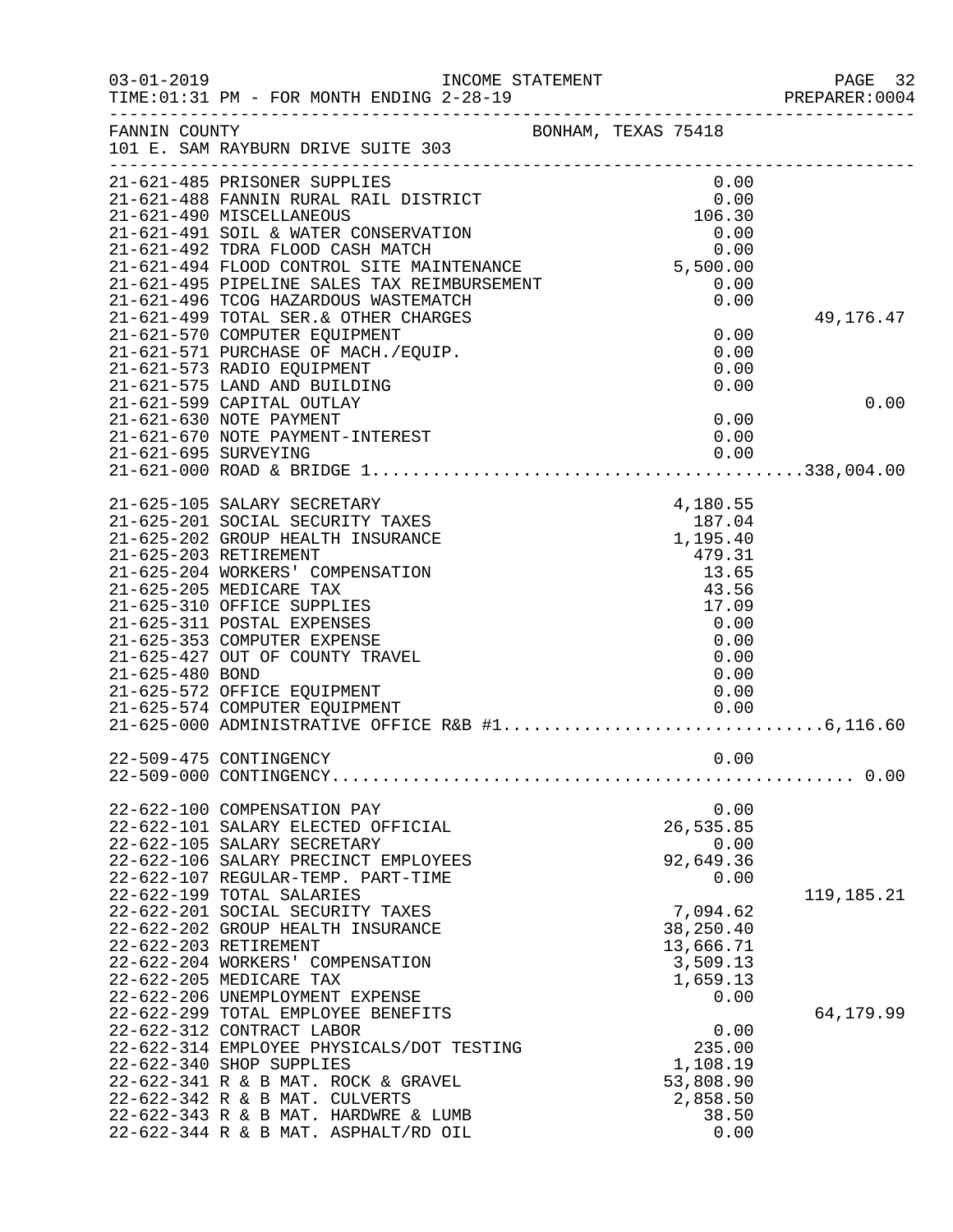|                       |                                                              |              | PREPARER: 0004 |
|-----------------------|--------------------------------------------------------------|--------------|----------------|
|                       | FANNIN COUNTY<br>101 E. SAM RAYBURN DRIVE SUITE 303          |              |                |
| 22-622-345 CHEMICALS  |                                                              | 0.00         |                |
|                       |                                                              |              |                |
|                       |                                                              |              |                |
|                       |                                                              |              |                |
|                       |                                                              |              | 59,296.70      |
|                       |                                                              |              |                |
|                       |                                                              |              |                |
|                       |                                                              |              |                |
|                       |                                                              |              |                |
|                       |                                                              |              |                |
|                       |                                                              |              |                |
|                       |                                                              |              |                |
|                       |                                                              |              |                |
|                       |                                                              |              |                |
|                       |                                                              |              |                |
|                       |                                                              |              |                |
|                       |                                                              |              |                |
|                       |                                                              |              |                |
|                       |                                                              |              |                |
|                       |                                                              |              |                |
|                       |                                                              |              |                |
|                       |                                                              |              |                |
|                       |                                                              |              |                |
|                       |                                                              |              |                |
|                       |                                                              |              |                |
|                       |                                                              |              |                |
|                       |                                                              |              |                |
|                       |                                                              |              |                |
|                       |                                                              |              |                |
|                       |                                                              |              |                |
|                       |                                                              |              |                |
|                       | 22-622-499 TOTAL SER. & OTHER CHARGES                        |              | 59,434.88      |
|                       | 22-622-562 LAND/BUILDING                                     | 0.00         |                |
|                       | 22-622-570 COMPUTER EQUIPMENT                                | 0.00         |                |
|                       | 22-622-571 PURCHASE OF MACH./EQUIP.                          | 0.00         |                |
|                       | 22-622-573 RADIO EQUIPMENT                                   | 0.00         |                |
|                       | 22-622-580 PRECINCT BRIDGE                                   | 0.00         |                |
|                       | 22-622-599 CAPITAL OUTLAY                                    |              | 0.00           |
|                       |                                                              |              |                |
|                       | 22-625-105 SALARY SECRETARY                                  | 4,180.55     |                |
|                       | 22-625-201 SOCIAL SECURITY TAXES                             | 186.96       |                |
|                       | 22-625-202 GROUP HEALTH INSURANCE                            | 1,195.30     |                |
| 22-625-203 RETIREMENT |                                                              | 479.41       |                |
|                       | 22-625-204 WORKERS' COMPENSATION                             | 13.65        |                |
|                       | 22-625-205 MEDICARE TAX                                      | 43.77        |                |
|                       | 22-625-310 OFFICE SUPPLIES                                   | 86.23        |                |
|                       | 22-625-311 POSTAL EXPENSES                                   | 0.00         |                |
|                       | 22-625-353 COMPUTER EXPENSE                                  | 0.00         |                |
|                       | 22-625-427 OUT OF COUNTY TRAVEL                              | 0.00         |                |
| 22-625-480 BOND       |                                                              | 0.00         |                |
|                       | 22-625-572 OFFICE EQUIPMENT<br>22-625-574 COMPUTER EQUIPMENT | 0.00<br>0.00 |                |
|                       |                                                              |              |                |
|                       |                                                              |              |                |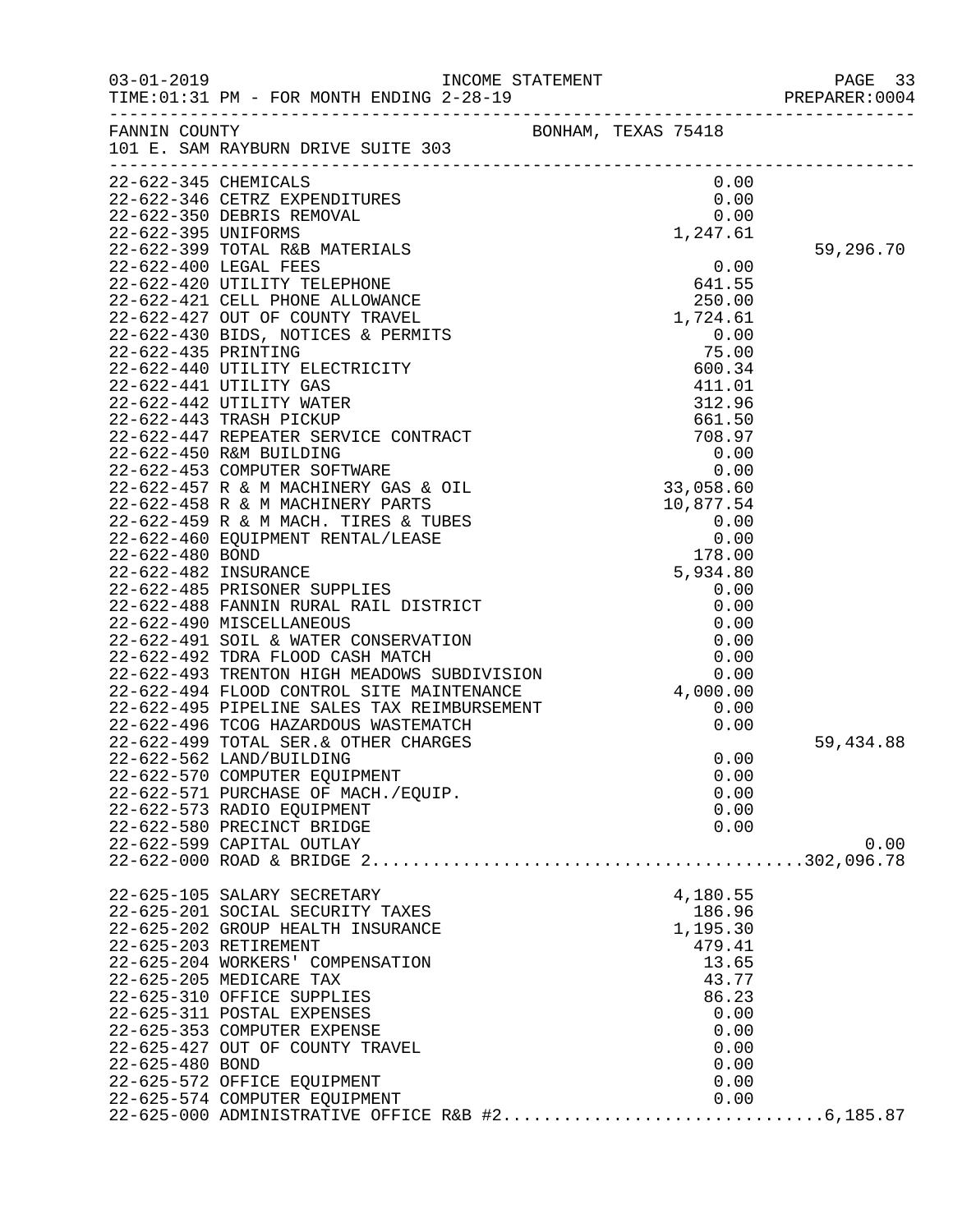| $03 - 01 - 2019$ | TIME: 01:31 PM - FOR MONTH ENDING 2-28-19                                | INCOME STATEMENT                                    | PAGE 34<br>PREPARER:0004 |
|------------------|--------------------------------------------------------------------------|-----------------------------------------------------|--------------------------|
| FANNIN COUNTY    | 101 E. SAM RAYBURN DRIVE SUITE 303                                       | BONHAM, TEXAS 75418                                 |                          |
|                  |                                                                          |                                                     |                          |
|                  | 23-509-475 CONTINGENCY                                                   | 0.00                                                |                          |
|                  |                                                                          |                                                     |                          |
|                  | 23-623-100 COMPENSATION PAY                                              | 0.00<br>0.00<br>26,535.85<br>3,317.69<br>103,403.00 |                          |
|                  | 23-623-101 SALARY ELECTED OFFICIAL<br>23-623-105 SALARY SECRETARY        |                                                     |                          |
|                  | 23-623-106 SALARY PRECINCT EMPLOYEES                                     |                                                     |                          |
|                  | 23-623-107 REGULAR-TEMP. PART-TIME                                       | 1,812.72                                            |                          |
|                  | 23-623-199 TOTAL SALARIES                                                |                                                     | 135,069.26               |
|                  | 23-623-201 SOCIAL SECURITY TAXES<br>23-623-202 GROUP HEALTH INSURANCE    | 8,333.70<br>47,813.00                               |                          |
|                  | 23-623-203 RETIREMENT                                                    | 15,487.71                                           |                          |
|                  | 23-623-204 WORKERS' COMPENSATION                                         | 4,467.96                                            |                          |
|                  | 23-623-205 MEDICARE TAX                                                  | 1,949.04                                            |                          |
|                  | 23-623-206 UNEMPLOYMENT EXPENSE<br>23-623-299 TOTAL EMPLOYEE BENEFITS    | 0.00                                                |                          |
|                  | 23-623-310 OFFICE SUPPLIES                                               | 147.04                                              | 78,051.41                |
|                  | 23-623-314 EMPLOYEE PHYSICALS/DOT TESTING                                | 40.00                                               |                          |
|                  | 23-623-315 COPIER EXPENSE                                                | 0.00                                                |                          |
|                  | 23-623-340 SHOP SUPPLIES                                                 | 1,348.41                                            |                          |
|                  | 23-623-341 R & B MAT. ROCK & GRAVEL<br>23-623-342 R & B MAT. CULVERTS    | 96, 421. 77<br>6,053.00                             |                          |
|                  | 23-623-343 R & B MAT. HARDWRE & LUMB                                     | 1,904.89                                            |                          |
|                  | 23-623-344 R & B MAT. ASPHALT/RD OIL                                     | 15,980.16                                           |                          |
|                  | 23-623-345 CHEMICALS                                                     | 0.00                                                |                          |
|                  | 23-623-346 CETRZ EXPENDITURES                                            | 0.00                                                |                          |
|                  | 23-623-350 DEBRIS REMOVAL<br>23-623-395 UNIFORMS                         | 738.00<br>326.41                                    |                          |
|                  | 23-623-399 TOTAL R&B MATERIALS                                           |                                                     | 122,959.68               |
|                  | 23-623-400 LEGAL FEES                                                    | 0.00                                                |                          |
|                  | 23-623-420 UTILITY TELEPHONE                                             | 463.63                                              |                          |
|                  | 23-623-421 INTERNET SERVICE<br>23-623-423 CELL PHONE ALLOWANCE           | 364.27<br>250.00                                    |                          |
|                  | 23-623-427 OUT OF COUNTY TRAVEL                                          | 1,215.92                                            |                          |
|                  | 23-623-430 BIDS, NOTICES & PERMITS                                       | 567.00                                              |                          |
|                  | 23-623-435 PRINTING                                                      | 0.00                                                |                          |
|                  | 23-623-440 UTILITY ELECTRICITY                                           | 893.86                                              |                          |
|                  | 23-623-441 UTILITY GAS<br>23-623-442 UTILITY WATER                       | 311.00<br>128.81                                    |                          |
|                  | 23-623-443 TRASH DUMPSTER PICKUP                                         | 299.88                                              |                          |
|                  | 23-623-447 REPEATER SERVICE CONTRACT                                     | 708.97                                              |                          |
|                  | 23-623-450 R&M BUILDING                                                  | 6.33                                                |                          |
|                  | 23-623-453 COMPUTER SOFTWARE                                             | 0.00                                                |                          |
|                  | 23-623-457 R & M MACHINERY GAS & OIL<br>23-623-458 R & M MACHINERY PARTS | 34,932.31<br>78, 411.95                             |                          |
|                  | 23-623-459 R & M MACH. TIRES & TUBES                                     | 3,704.00                                            |                          |
|                  | 23-623-460 EQUIPMENT RENTAL/LEASE                                        | 0.00                                                |                          |
| 23-623-480 BOND  |                                                                          | 150.00                                              |                          |
|                  | 23-623-482 INSURANCE<br>23-623-485 PRISONER SUPPLIES                     | 5,362.80<br>0.00                                    |                          |
|                  | 23-623-488 FANNIN RURAL RAIL DISTRICT                                    | 0.00                                                |                          |
|                  | 23-623-490 MISCELLANEOUS                                                 | 0.00                                                |                          |
|                  | 23-623-491 SOIL & WATER CONSERVATION                                     | 0.00                                                |                          |
|                  | 23-623-492 TDRA FLOOD CASH MATCH                                         | 0.00                                                |                          |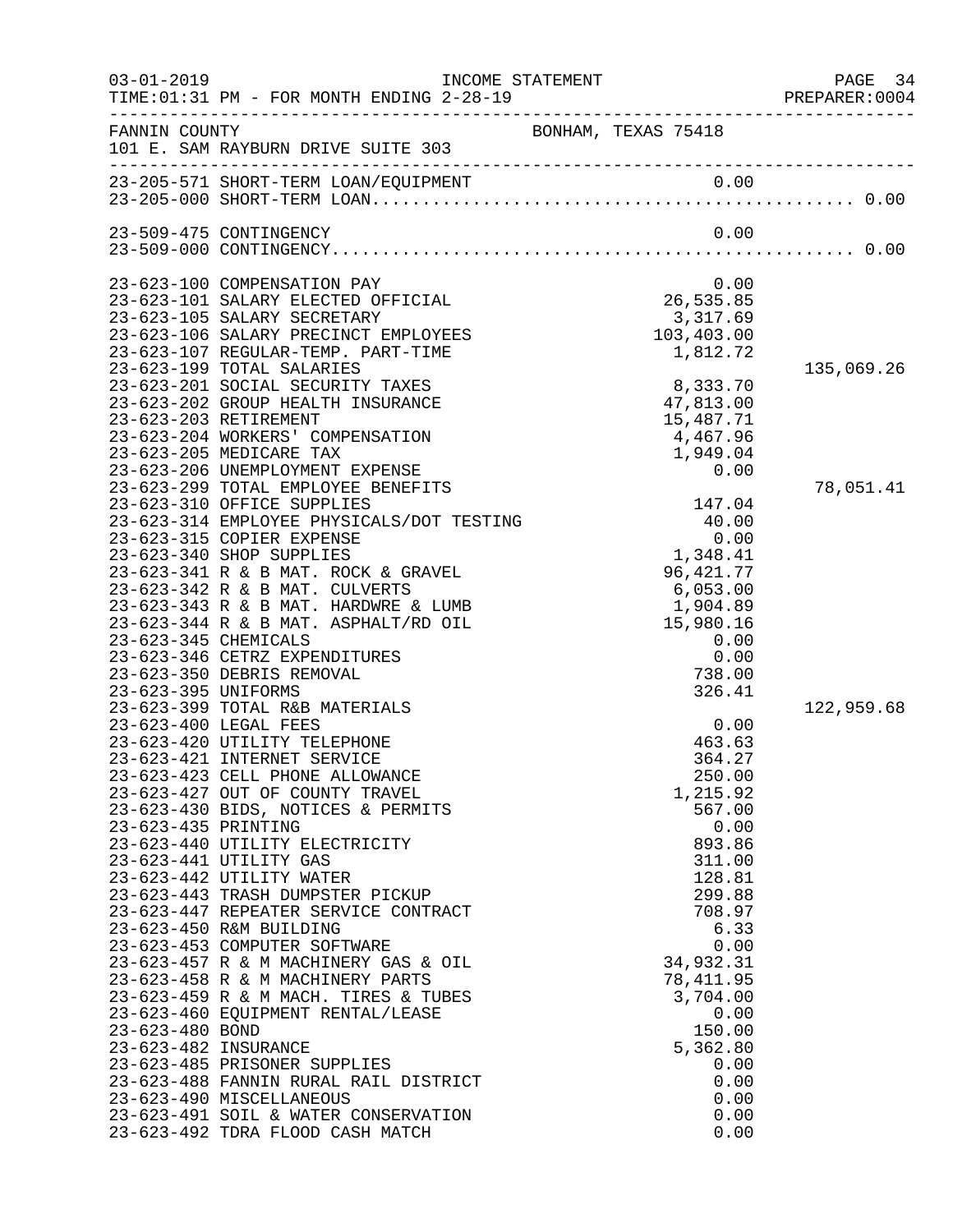| $03 - 01 - 2019$      | INCOME STATEMENT<br>TIME: 01:31 PM - FOR MONTH ENDING 2-28-19                                                                                                                                                                                                                                                                         |                                                                              | PAGE 35<br>PREPARER:0004 |
|-----------------------|---------------------------------------------------------------------------------------------------------------------------------------------------------------------------------------------------------------------------------------------------------------------------------------------------------------------------------------|------------------------------------------------------------------------------|--------------------------|
| FANNIN COUNTY         | 101 E. SAM RAYBURN DRIVE SUITE 303                                                                                                                                                                                                                                                                                                    | BONHAM, TEXAS 75418                                                          |                          |
|                       | ---------------------------<br>23-623-494 FLOOD CONTROL SITE MAINTENANCE<br>23-623-495 PIPELINE SALES TAX REIMBURSEMENT<br>23-623-495 PIPELINE SALES TAX REIMBURSEMENT                                                                                                                                                                | 0.00<br>0.00<br>0.00                                                         |                          |
|                       | 23-623-499 TOTAL SER. & OTHER CHARGES<br>23-623-562 LAND/BUILDING<br>23-623-570 COMPUTER EQUIPMENT<br>23-623-571 PURCHASE OF MACH./EQUIP.                                                                                                                                                                                             | $0.00$<br>0.00<br>268,317.32                                                 | 127,770.73               |
|                       | 23-623-572 OFFICE EQUIPMENT<br>23-623-573 RADIO EQUIPMENT<br>23-623-575 LAND/BUILDING<br>23-623-580 PRECINCT BRIDGE                                                                                                                                                                                                                   | 0.00<br>0.00<br>0.00<br>0.00                                                 |                          |
|                       | 23-623-599 CAPITAL OUTLAY<br>23-623-630 NOTE PAYMENT-PRINCIPAL                                                                                                                                                                                                                                                                        | 0.00                                                                         | 268, 317.32              |
|                       | 23-625-105 SALARY SECRETARY                                                                                                                                                                                                                                                                                                           | 4,180.55                                                                     |                          |
| 23-625-203 RETIREMENT | 23-625-201 SOCIAL SECURITY TAXES<br>23-625-202 GROUP HEALTH INSURANCE<br>23-625-204 WORKERS' COMPENSATION<br>23-625-205 MEDICARE TAX                                                                                                                                                                                                  | 186.96<br>1,195.30<br>479.41<br>13.65<br>43.77                               |                          |
| 23-625-480 BOND       | 23-625-310 OFFICE SUPPLIES<br>23-625-311 POSTAL EXPENSES<br>23-625-353 COMPUTER EXPENSE<br>23-625-427 OUT OF COUNTY TRAVEL                                                                                                                                                                                                            | 66.25<br>0.00<br>0.00<br>0.00<br>0.00                                        |                          |
|                       | 23-625-572 OFFICE EQUIPMENT<br>23-625-574 COMPUTER EQUIPMENT<br>23-625-574 COMPUTER EQUIPMENT<br>23-625-000 ADMINISTRATIVE OFFICE R&B #36,165.89                                                                                                                                                                                      | 0.00<br>0.00                                                                 |                          |
|                       | 24-509-475 CONTINGENCY                                                                                                                                                                                                                                                                                                                | 0.00                                                                         |                          |
|                       | 24-624-100 COMPENSATION PAY<br>24-624-101 SALARY ELECTED OFFICIAL<br>24-624-105 SALARY SECRETARY<br>24-624-106 SALARY PRECINCT EMPLOYEES<br>24-624-107 REGULAR-TEMP. PART-TIME<br>24-624-108 LABOR REIMBURSEMENT                                                                                                                      | 0.00<br>26,535.85<br>11,650.65<br>65,794.26<br>0.00<br>0.00                  |                          |
|                       | 24-624-199 TOTAL SALARIES<br>24-624-201 SOCIAL SECURITY TAXES<br>24-624-202 GROUP HEALTH INSURANCE<br>24-624-203 RETIREMENT<br>24-624-204 WORKERS' COMPENSATION<br>24-624-205 MEDICARE TAX                                                                                                                                            | 6,421.76<br>36, 337.88<br>11,924.96<br>2,827.58<br>1,501.78                  | 103,980.76               |
|                       | 24-624-206 UNEMPLOYMENT EXPENSE<br>24-624-299 TOTAL EMPLOYEE BENEFITS<br>24-624-310 OFFICE SUPPLIES<br>24-624-314 EMPLOYEE PHYSICALS/DOT TESTING<br>24-624-340 SHOP SUPPLIES<br>24-624-341 R & B MAT. ROCK & GRAVEL<br>24-624-342 R & B MAT. CULVERTS<br>24-624-343 R & B MAT. HARDWRE & LUMB<br>24-624-344 R & B MAT. ASPHALT/RD OIL | 0.00<br>0.00<br>40.00<br>525.94<br>40,767.26<br>4,411.80<br>0.00<br>8,108.58 | 59,013.96                |
| 24-624-345 CHEMICALS  | 24-624-346 CETRZ EXPENDITURES                                                                                                                                                                                                                                                                                                         | 0.00<br>0.00                                                                 |                          |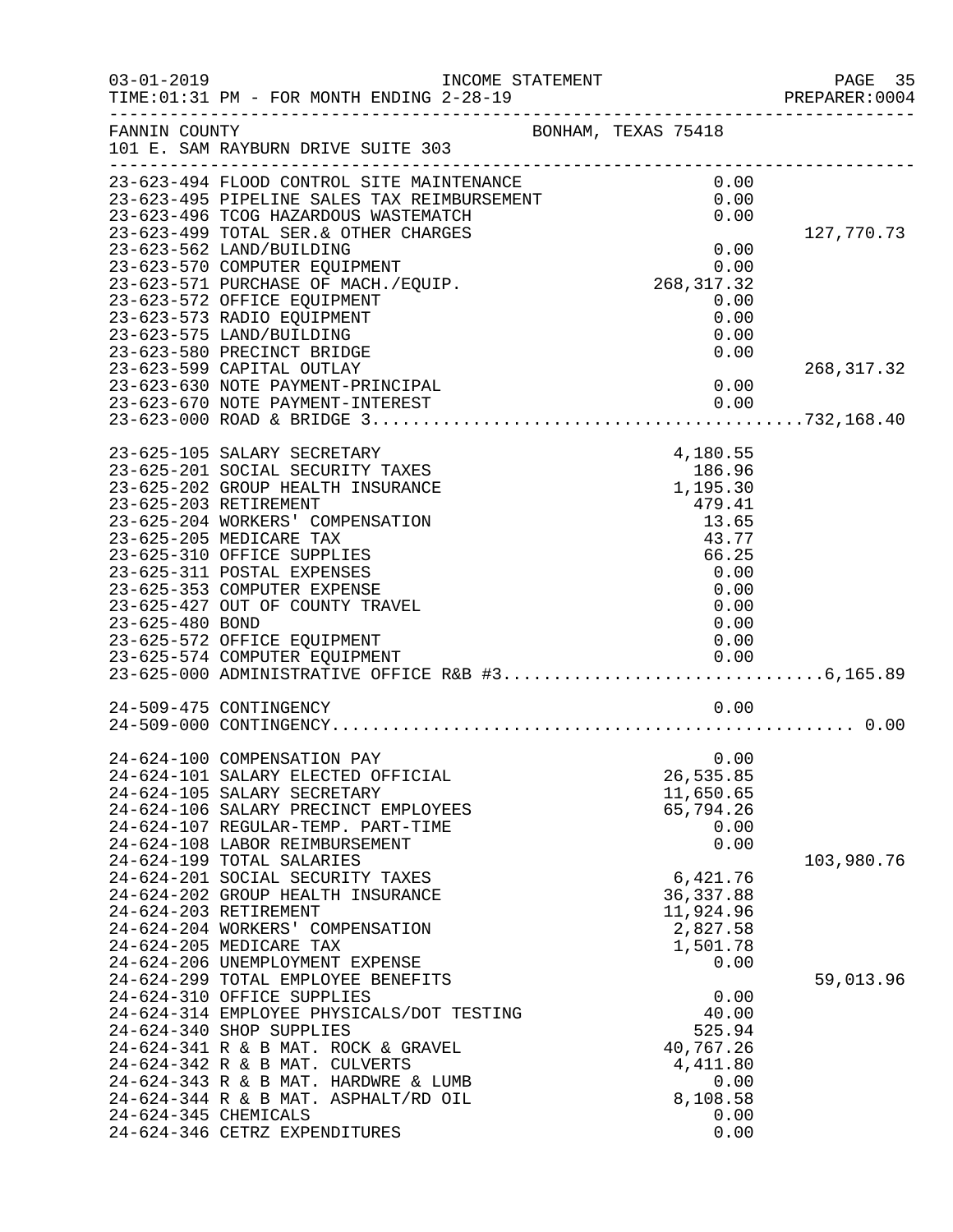|                     |                                                                                                                                                                                                                                                                                                                                                                    |                     |          |                                     |              | PREPARER: 0004 |
|---------------------|--------------------------------------------------------------------------------------------------------------------------------------------------------------------------------------------------------------------------------------------------------------------------------------------------------------------------------------------------------------------|---------------------|----------|-------------------------------------|--------------|----------------|
|                     | FANNIN COUNTY<br>101 E. SAM RAYBURN DRIVE SUITE 303                                                                                                                                                                                                                                                                                                                | BONHAM, TEXAS 75418 |          |                                     |              |                |
|                     | 24-624-350 DEBRIS REMOVAL<br>24-624-395 EMPLOYEE UNIFORMS<br>24-624-399 TOTAL R&B MATERIALS<br>24-624-400 LECAL FEEC                                                                                                                                                                                                                                               |                     | 1,161.91 | 0.00                                |              |                |
|                     | 24-624-400 LEGAL FEES                                                                                                                                                                                                                                                                                                                                              |                     |          | $\begin{array}{c} 0.00 \end{array}$ |              | 55,015.49      |
|                     | $\begin{tabular}{lllllllllllll} 24-624-400 & \text{LEGAL FEES} & 0.00 \\ 24-624-420 & \text{UTILITY TELEPHONE} & & 414.98 \\ 24-624-421 & \text{DSL INTERNET} & & 258.94 \\ 24-624-423 & \text{CELL PHONE ALLOWANCE} & & 0.00 \\ 24-624-427 & \text{OUT OF COUNTY TRAVEL} & & 0.00 \\ 24-624-430 & \text{BIDS, NOTICES & \text{PERMITS} & & 0.00 \\ \end{tabular}$ |                     |          |                                     |              |                |
|                     |                                                                                                                                                                                                                                                                                                                                                                    |                     |          |                                     |              |                |
|                     |                                                                                                                                                                                                                                                                                                                                                                    |                     |          |                                     |              |                |
|                     |                                                                                                                                                                                                                                                                                                                                                                    |                     |          |                                     |              |                |
|                     |                                                                                                                                                                                                                                                                                                                                                                    |                     |          |                                     |              |                |
|                     |                                                                                                                                                                                                                                                                                                                                                                    |                     |          |                                     |              |                |
|                     |                                                                                                                                                                                                                                                                                                                                                                    |                     |          |                                     |              |                |
|                     |                                                                                                                                                                                                                                                                                                                                                                    |                     |          |                                     |              |                |
|                     |                                                                                                                                                                                                                                                                                                                                                                    |                     |          |                                     |              |                |
|                     |                                                                                                                                                                                                                                                                                                                                                                    |                     |          |                                     |              |                |
|                     |                                                                                                                                                                                                                                                                                                                                                                    |                     |          |                                     |              |                |
|                     |                                                                                                                                                                                                                                                                                                                                                                    |                     |          |                                     |              |                |
|                     |                                                                                                                                                                                                                                                                                                                                                                    |                     |          |                                     |              |                |
|                     |                                                                                                                                                                                                                                                                                                                                                                    |                     |          |                                     |              |                |
|                     |                                                                                                                                                                                                                                                                                                                                                                    |                     |          |                                     |              |                |
|                     |                                                                                                                                                                                                                                                                                                                                                                    |                     |          |                                     |              |                |
|                     |                                                                                                                                                                                                                                                                                                                                                                    |                     |          |                                     |              |                |
|                     |                                                                                                                                                                                                                                                                                                                                                                    |                     |          |                                     |              |                |
|                     |                                                                                                                                                                                                                                                                                                                                                                    |                     |          |                                     |              |                |
|                     |                                                                                                                                                                                                                                                                                                                                                                    |                     |          |                                     |              |                |
|                     | 24-624-494 FLOOD CONTROL SITE MAINTENANCE<br>24-624-495 PIPELINE SALES TAX REIMBURSEMENT<br>24-624-496 TCOG HAZARDOUS WASTEMATCH<br>24-624-499 TOTAL SER & OTHER CHARGES                                                                                                                                                                                           |                     |          |                                     | 0.00         |                |
|                     |                                                                                                                                                                                                                                                                                                                                                                    |                     |          |                                     | 0.00         |                |
|                     |                                                                                                                                                                                                                                                                                                                                                                    |                     |          |                                     | 0.00         |                |
|                     | 24-624-499 TOTAL SER. & OTHER CHARGES<br>24-624-570 COMPUTER EQUIPMENT                                                                                                                                                                                                                                                                                             |                     |          | 282.60                              |              | 44,588.05      |
|                     | 24-624-571 PURCHASE OF MACH./EQUIP.                                                                                                                                                                                                                                                                                                                                |                     |          | 52,183.98                           |              |                |
|                     | 24-624-573 RADIO EQUIPMENT                                                                                                                                                                                                                                                                                                                                         |                     |          |                                     | 0.00         |                |
| 24-624-575 BUILDING |                                                                                                                                                                                                                                                                                                                                                                    |                     |          |                                     | 0.00         |                |
|                     | 24-624-599 CAPITAL OUTLAY                                                                                                                                                                                                                                                                                                                                          |                     |          |                                     |              | 52,466.58      |
|                     |                                                                                                                                                                                                                                                                                                                                                                    |                     |          |                                     |              |                |
|                     | 24-625-105 SALARY SECRETARY                                                                                                                                                                                                                                                                                                                                        |                     |          | 4,180.55                            |              |                |
|                     | 24-625-201 SOCIAL SECURITY TAXES                                                                                                                                                                                                                                                                                                                                   |                     |          | 186.96                              |              |                |
|                     | 24-625-202 GROUP HEALTH INSURANCE<br>24-625-203 RETIREMENT                                                                                                                                                                                                                                                                                                         |                     |          | 1,195.30<br>479.41                  |              |                |
|                     | 24-625-204 WORKERS' COMPENSATION                                                                                                                                                                                                                                                                                                                                   |                     |          | 13.65                               |              |                |
|                     | 24-625-205 MEDICARE TAX                                                                                                                                                                                                                                                                                                                                            |                     |          | 43.77                               |              |                |
|                     | 24-625-310 OFFICE SUPPLIES                                                                                                                                                                                                                                                                                                                                         |                     |          | 46.17                               |              |                |
|                     | 24-625-311 POSTAL EXPENSES                                                                                                                                                                                                                                                                                                                                         |                     |          |                                     | 0.00         |                |
|                     | 24-625-353 COMPUTER EXPENSE                                                                                                                                                                                                                                                                                                                                        |                     |          |                                     | 0.00         |                |
| 24-625-480 BOND     | 24-625-427 OUT OF COUNTY TRAVEL                                                                                                                                                                                                                                                                                                                                    |                     |          |                                     | 0.00<br>0.00 |                |
|                     | 24-625-572 OFFICE EQUIPMENT                                                                                                                                                                                                                                                                                                                                        |                     |          |                                     | 0.00         |                |
|                     | 24-625-574 COMPUTER EQUIPMENT                                                                                                                                                                                                                                                                                                                                      |                     |          |                                     | 0.00         |                |
|                     | 24-625-574 COMPUTER EQUIPMENT<br>24-625-000 ADMINISTRATIVE OFFICE R&B #46,145.81                                                                                                                                                                                                                                                                                   |                     |          |                                     |              |                |
|                     | 25-625-310 OFFICE SUPPLIES                                                                                                                                                                                                                                                                                                                                         |                     |          |                                     | 0.00         |                |
|                     | 25-625-343 ROAD SIGNS                                                                                                                                                                                                                                                                                                                                              |                     |          |                                     | 0.00         |                |
|                     | 25-625-353 COMPUTER EXPENSE                                                                                                                                                                                                                                                                                                                                        |                     |          |                                     | 0.00         |                |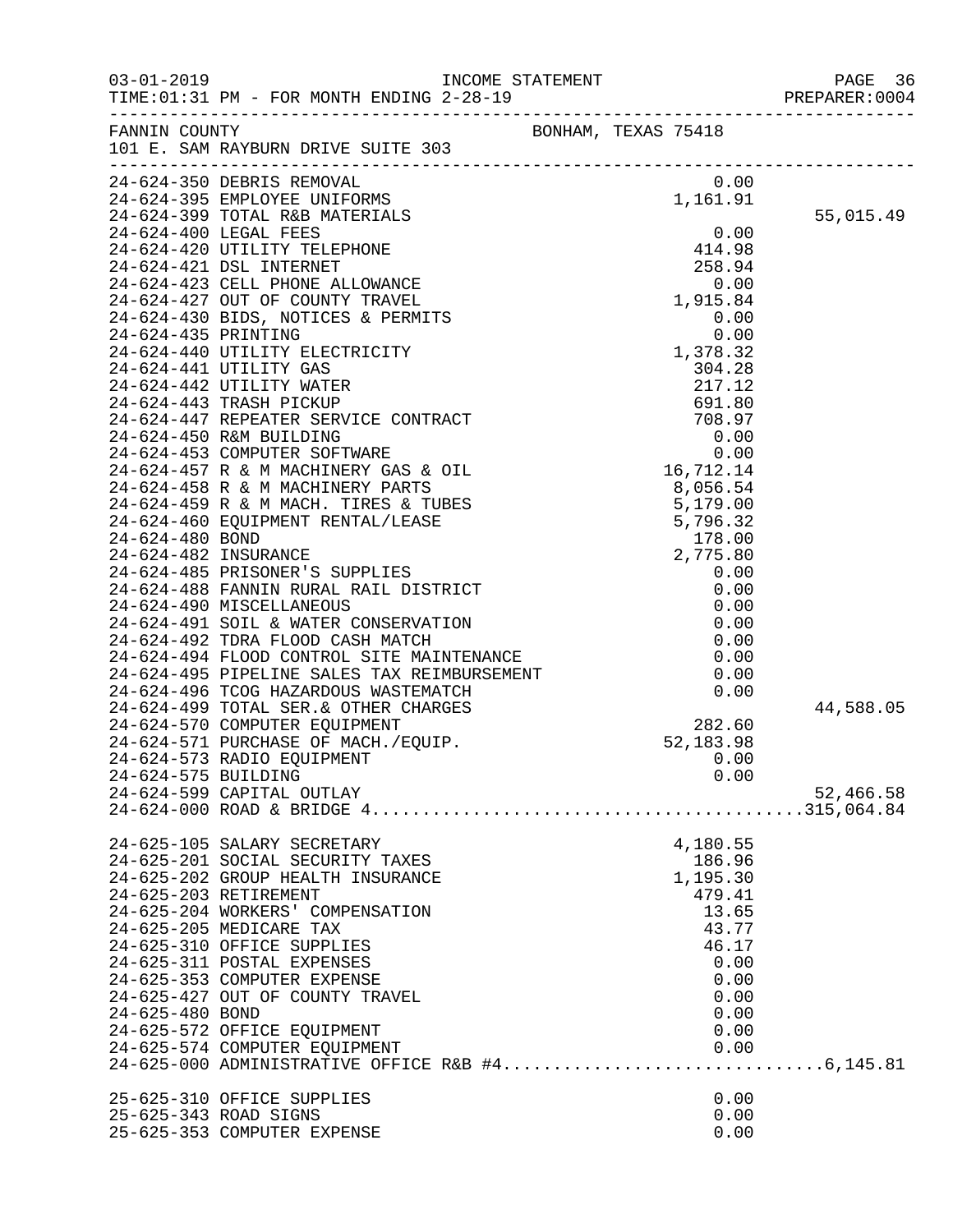| $03 - 01 - 2019$                            | TIME: 01:31 PM - FOR MONTH ENDING 2-28-19<br>____________________________________                                                                                                                                                            | INCOME STATEMENT |                     |                                              | PAGE 37<br>PREPARER: 0004 |
|---------------------------------------------|----------------------------------------------------------------------------------------------------------------------------------------------------------------------------------------------------------------------------------------------|------------------|---------------------|----------------------------------------------|---------------------------|
| FANNIN COUNTY                               | 101 E. SAM RAYBURN DRIVE SUITE 303                                                                                                                                                                                                           |                  | BONHAM, TEXAS 75418 |                                              |                           |
|                                             | 25-625-427 TRAVEL EXPENSE<br>25-625-572 OFFICE EQUIPMENT                                                                                                                                                                                     |                  |                     | 0.00<br>0.00                                 |                           |
|                                             | 26-455-420 OMNIBASE TELEPHONE LINE<br>26-455-572 OFFICE EQUIPMENT                                                                                                                                                                            |                  |                     | 0.00<br>0.00                                 |                           |
|                                             | 27-456-452 R & M EQUIPMENT                                                                                                                                                                                                                   |                  |                     | 236.00                                       |                           |
|                                             | 28-457-423 INTERNET SERVICE                                                                                                                                                                                                                  |                  |                     | 152.20                                       |                           |
| 30-569-571 EQUIPMENT                        | 30-569-310 OFFICE SUPPLIES<br>30-569-421 ONLINE RESEARCH                                                                                                                                                                                     |                  |                     | 0.00<br>0.00<br>0.00                         |                           |
|                                             | 31-509-475 CONTINGENCY                                                                                                                                                                                                                       |                  |                     | 0.00                                         |                           |
|                                             | 31-510-403 ARCHITECTURAL FEES<br>31-510-451 ASBESTOS ABATEMENT<br>31-510-482 DEMOLITION<br>31-510-490 MISCELLANEOUS                                                                                                                          |                  |                     | 0.00<br>0.00<br>0.00<br>0.00                 |                           |
| 31-511-453 IT DESIGN<br>31-511-455 SECURITY | 31-511-165 CONSTRUCTION<br>31-511-403 ARCHITECTURAL FEES<br>31-511-451 ASBESTOS & OTHER TESTING<br>31-511-000 COURTHOUSE RESTORATION PHASE 258,000.00                                                                                        |                  |                     | 0.00<br>58,000.00<br>0.00<br>0.00<br>0.00    |                           |
|                                             | 33-498-310 OFFICE SUPPLIES<br>33-498-427 OUT OF COUNTY TRAVEL                                                                                                                                                                                |                  |                     | 0.00<br>0.00                                 |                           |
|                                             | 34-450-107 SALARYTEMP/EXTRA<br>34-450-201 SOCIAL SECURITY TAXES<br>34-450-203 RETIREMENT<br>34-450-204 WORKERS COMPENSATION<br>34-450-205 MEDICARE TAX<br>34-450-572 OFFICE EQUIPMENT<br>34-450-000 DISTRICT CT.RECORDS ARCHIVE EQUIPME 0.00 |                  |                     | 0.00<br>0.00<br>0.00<br>0.00<br>0.00<br>0.00 |                           |
| 35-475-590 LAW BOOKS                        | 35-475-310 OFFICE SUPPLIES<br>35-475-421 LEXIS NEXIS ONLINE LEGAL RESEARCH<br>35-475-453 R&M COMPUTER<br>35-475-574 TECHNOLOGY                                                                                                               |                  |                     | 0.00<br>300.00<br>0.00<br>0.00<br>0.00       |                           |
|                                             | 36-475-107 SALARY SUPPLEMENT                                                                                                                                                                                                                 |                  |                     | 0.00                                         |                           |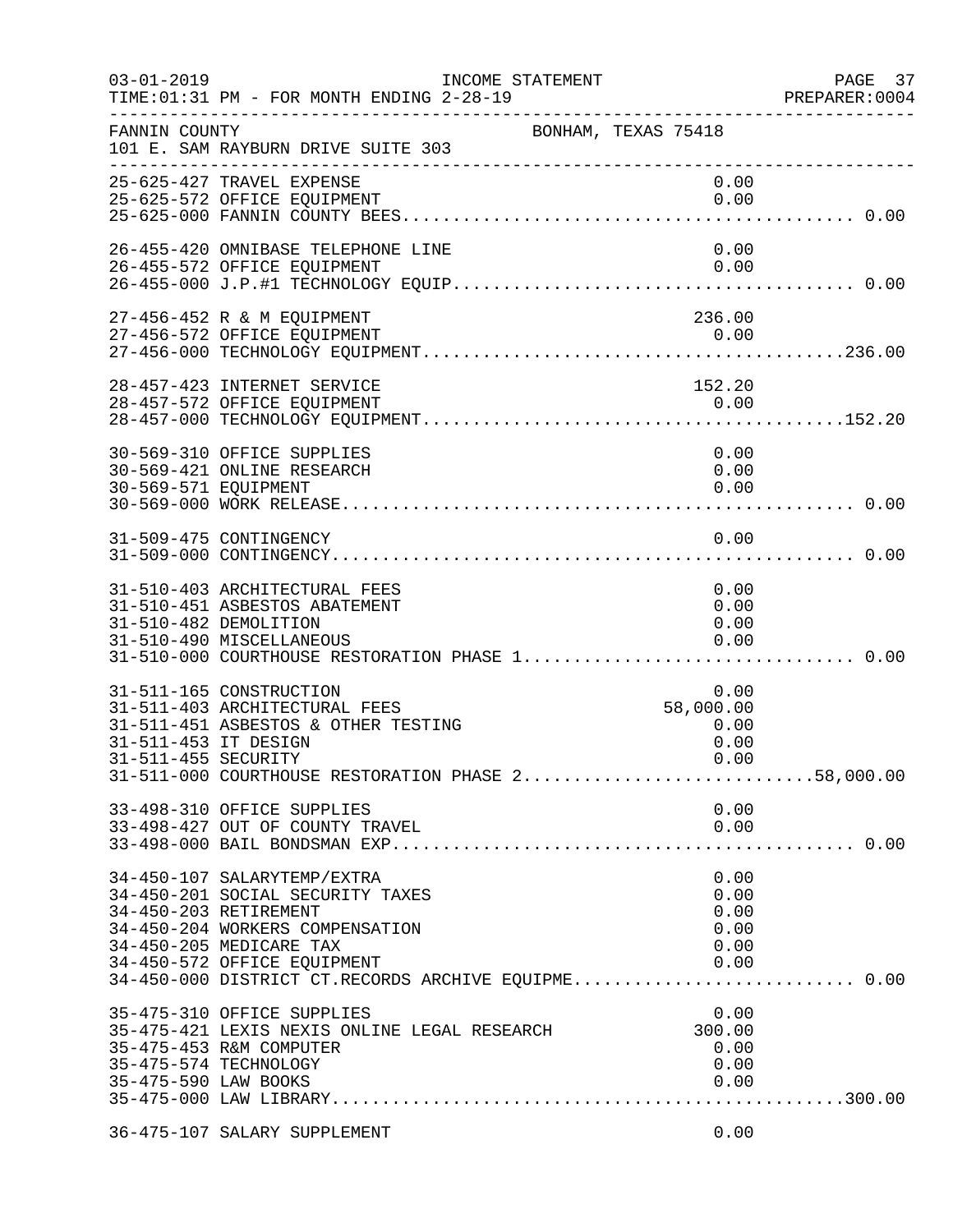| $03 - 01 - 2019$                            | INCOME STATEMENT<br>TIME: 01:31 PM - FOR MONTH ENDING 2-28-19                                                                                                                                                                                                                                                                                                                                                                                                                                                                                                                   |                     |                                                                                                       | PAGE 38<br>PREPARER: 0004 |
|---------------------------------------------|---------------------------------------------------------------------------------------------------------------------------------------------------------------------------------------------------------------------------------------------------------------------------------------------------------------------------------------------------------------------------------------------------------------------------------------------------------------------------------------------------------------------------------------------------------------------------------|---------------------|-------------------------------------------------------------------------------------------------------|---------------------------|
| FANNIN COUNTY                               | 101 E. SAM RAYBURN DRIVE SUITE 303                                                                                                                                                                                                                                                                                                                                                                                                                                                                                                                                              | BONHAM, TEXAS 75418 |                                                                                                       |                           |
|                                             | 36-475-201 SOCIAL SECURITY TAXES<br>36-475-203 RETIREMENT<br>36-475-204 WORKERS COMPENSATION<br>36-475-205 MEDICARE TAX<br>36-475-310 OFFICE SUPPLIES<br>36-475-321 CONTINUING EDUCATION<br>36-475-353 COMPUTER EXPENSE<br>36-475-421 INVESTIGATOR/HOT CK. ONLINE<br>36-475-490 MISCELLANEOUS<br>36-475-499 BANK SERVICE FEES<br>36-475-572 OFFICE EQUIPMENT                                                                                                                                                                                                                    |                     | 0.00<br>0.00<br>0.00<br>0.00<br>0.00<br>0.00<br>0.00<br>0.00<br>514.80<br>0.00<br>0.00                |                           |
| 36-477-321 TRAINING<br>36-477-480 TOWING    | 36-477-107 SALARY SUPPLEMENT<br>36-477-201 SOCIAL SECURITY TAXES<br>36-477-203 RETIREMENT<br>36-477-204 WORKERS COMPENSATION<br>36-477-205 MEDICARE TAX<br>36-477-310 OFFICE SUPPLIES<br>36-477-470 CIVIL PROCESS<br>36-477-490 MISCELLANEOUS<br>36-477-499 BANK SERVICE FEES<br>36-477-572 OFFICE EQUIPMENT<br>36-477-574 COMPUTER EQUIPMENT<br>0.00   0.00   0.00   0.00   0.00   0.00   0.00   0.00   0.00   0.00   0.00   0.00   0.00   0.00   0.00   0.00   0.00   0.00   0.00   0.00   0.00   0.00   0.00   0.00   0.00   0.00   0.00   0.00   0.00   0.00   0.000   0.00 |                     | 6,899.64<br>355.79<br>791.16<br>3.00<br>83.20<br>0.00<br>0.00<br>0.00<br>0.00<br>0.00<br>0.00<br>0.00 |                           |
|                                             | 38-645-412 PRESCRIPTIONS                                                                                                                                                                                                                                                                                                                                                                                                                                                                                                                                                        |                     | 0.00                                                                                                  |                           |
|                                             | 39-645-404 COBRA/INSURANCE<br>39-645-410 CERT. REG. NURSE ANES.<br>39-645-411 PHYSICIAN, NON-EMERGENCY<br>39-645-412 PRESCRIPTIONS, DRUGS<br>39-645-413 HOSPITAL-INPATIENT<br>39-645-414 HOSPITAL, OUTPATIENT<br>39-645-415 LABORATORY/X-RAY<br>39-645-418 FED. QUALIFIED HEALTH CENTER<br>39-645-422 AMBULATORY SURGICAL CENTER                                                                                                                                                                                                                                                |                     | 0.00<br>0.00<br>0.00<br>0.00<br>0.00<br>0.00<br>0.00<br>0.00<br>0.00                                  |                           |
|                                             | 40-411-310 OFFICE SUPPLIES<br>40-411-427 OUT OF COUNTY TRAVEL<br>40-411-574 COMPUTER EQUIPMENT                                                                                                                                                                                                                                                                                                                                                                                                                                                                                  |                     | 256.81<br>200.00<br>0.00                                                                              |                           |
| 41-406-310 SUPPLIES<br>41-406-330 GAS & OIL | 41-406-427 TRAINING EXPENSE                                                                                                                                                                                                                                                                                                                                                                                                                                                                                                                                                     |                     | 0.00<br>0.00<br>0.00                                                                                  |                           |
|                                             | 42-477-310 OFFICE SUPPLIES<br>42-477-415 CONSULTANT<br>42-477-427 TRAVEL AND TRAINING<br>42-477-574 COMPUTER EQUIPMENT                                                                                                                                                                                                                                                                                                                                                                                                                                                          |                     | 0.00<br>0.00<br>0.00<br>0.00                                                                          |                           |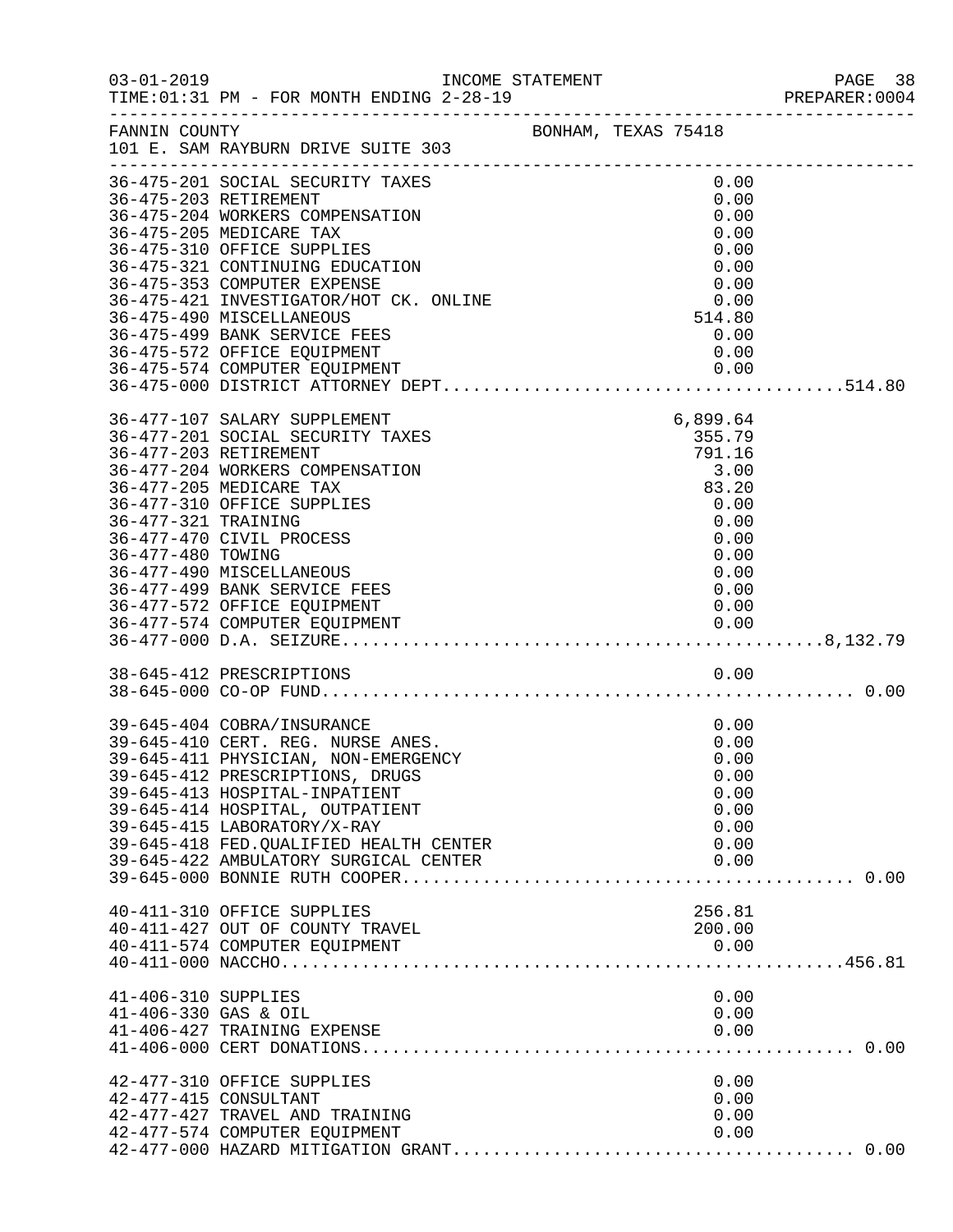| $03 - 01 - 2019$                          | INCOME STATEMENT<br>TIME: 01:31 PM - FOR MONTH ENDING 2-28-19                                                                                                                                                                                                                                      |                     |  |                                                                                      | PAGE 39<br>PREPARER: 0004 |
|-------------------------------------------|----------------------------------------------------------------------------------------------------------------------------------------------------------------------------------------------------------------------------------------------------------------------------------------------------|---------------------|--|--------------------------------------------------------------------------------------|---------------------------|
| FANNIN COUNTY                             | 101 E. SAM RAYBURN DRIVE SUITE 303                                                                                                                                                                                                                                                                 | BONHAM, TEXAS 75418 |  |                                                                                      |                           |
|                                           | 44-412-578 2011 EQUIPMENT<br>44-412-579 2012 EQUIPMENT<br>44-412-580 2013 EQUIPMENT<br>44-412-581 2014 EQUIPMENT<br>44-412-582 2015 EQUIPMENT<br>44-412-583 2016 EQUIPMENT                                                                                                                         |                     |  | 0.00<br>0.00<br>0.00<br>0.00<br>0.00<br>0.00                                         |                           |
| 45-403-103 SALARY<br>45-403-481 DUES      | 45-403-201 SOCIAL SECURITY<br>45-403-204 WORKERS COMPENSATION<br>45-403-205 MEDICARE TAX<br>45-403-310 OFFICE SUPPLIES<br>45-403-427 OUT OF COUNTY TRAVEL<br>45-403-572 OFFICE EQUIPMENT<br>45-403-573 ELECTION EQUIPMENT<br>45-403-574 COMPUTER EQUIPMENT                                         |                     |  | 0.00<br>0.00<br>0.00<br>0.00<br>150.00<br>1,561.98<br>200.00<br>0.00<br>0.00<br>0.00 |                           |
| 46-475-330 GAS/OIL<br>46-475-454 R&M AUTO | 46-475-310 OFFICE SUPPLIES<br>46-475-314 SAFE ROOM REIMBURSEMENT<br>46-475-427 OUT OF COUNTY TRAVEL<br>46-475-573 RADIO EQUIPMENT<br>46-475-574 COMPUTER EQUIPMENT<br>46-475-000 SAFE ROOM REIMBURSEMENT PROGRAM35,745.25                                                                          |                     |  | 215.25<br>35,527.25<br>2.75<br>0.00<br>0.00<br>0.00                                  |                           |
|                                           | 48-403-485 LICENSE/SUPPORT<br>48-403-573 ELECTION EQUIPMENT                                                                                                                                                                                                                                        |                     |  | 0.00<br>0.00                                                                         |                           |
| 49-475-103 SALARY                         | 49-475-201 SOCIAL SECURITY<br>49-475-202 GROUP HEALTH INSURANCE<br>49-475-203 RETIREMENT<br>49-475-204 WORKER'S COMPENSATION<br>49-475-205 MEDICARE TAX<br>49-475-310 OFFICE SUPPLIES<br>49-475-427 TRAINING/TUITION/OUT OF COUNTY<br>49-475-572 OFFICE EQUIPMENT<br>49-475-574 COMPUTER EQUIPMENT |                     |  | 0.00<br>0.00<br>0.00<br>0.00<br>0.00<br>0.00<br>0.00<br>619.89<br>0.00<br>0.00       |                           |
|                                           | 51-440-572 OFFICE EQUIPMENT<br>51-440-000 CO.CLK.COURT TECHNOLOGY EQUIPMENT 0.00                                                                                                                                                                                                                   |                     |  | 0.00                                                                                 |                           |
|                                           | 52-449-572 OFFICE EQUIPMENT<br>52-449-000 CO.CLK.COURT RECORDS PRES.EQUIPMENT 0.00                                                                                                                                                                                                                 |                     |  | 0.00                                                                                 |                           |
|                                           | 53-403-437 DIGITAL IMAGING                                                                                                                                                                                                                                                                         |                     |  | 28,186.35                                                                            |                           |
|                                           | 55-560-427 OUT OF COUNTY TRAVEL                                                                                                                                                                                                                                                                    |                     |  | 0.00                                                                                 |                           |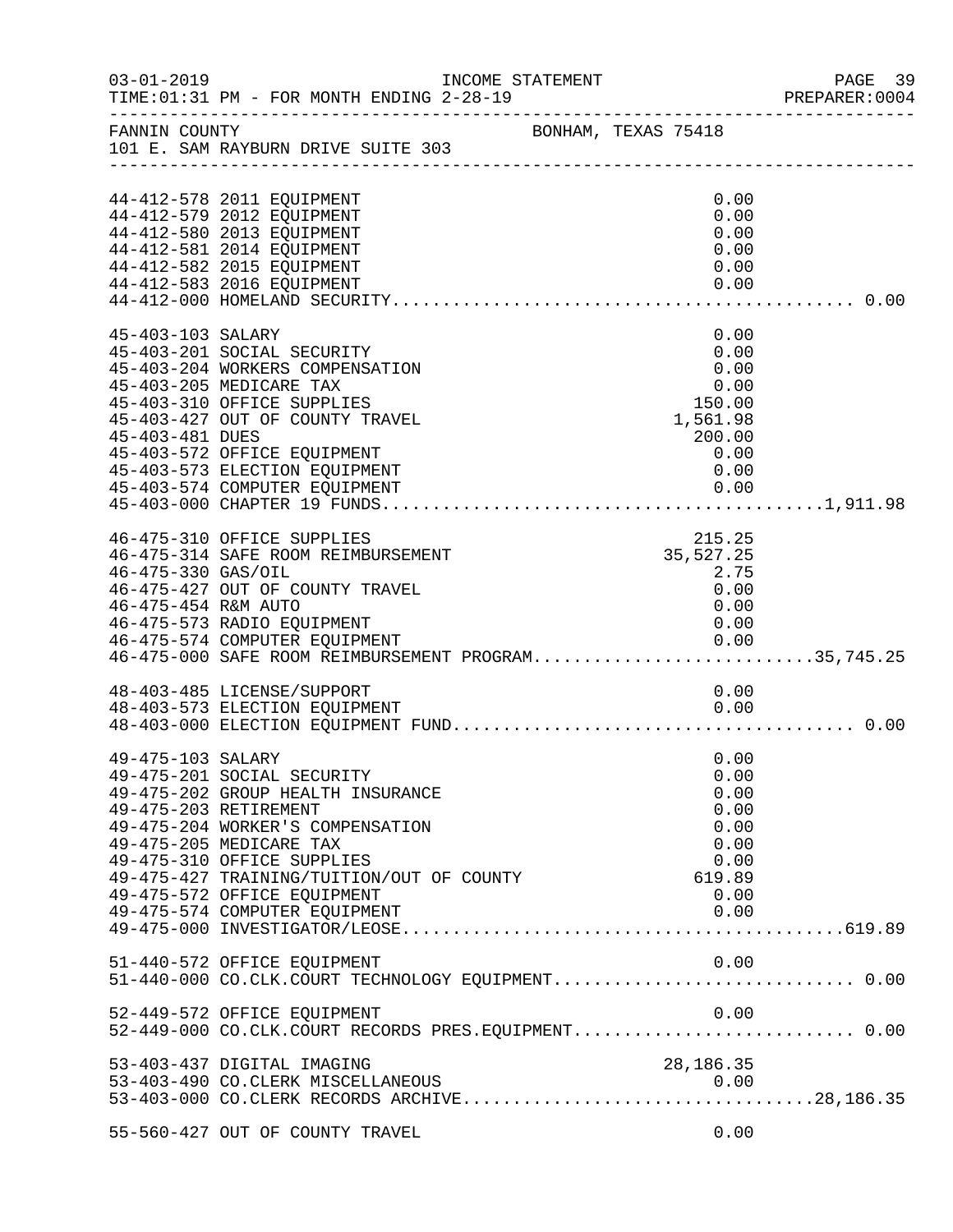| $03 - 01 - 2019$                                                                      | TIME: 01:31 PM - FOR MONTH ENDING 2-28-19                                                                                                                                                                                                                                                                                                                                                                                                                                                                                                                                                                                                                                                                                                                                |  |                                                                                                                                                                                                        | PAGE 40<br>PREPARER: 0004 |
|---------------------------------------------------------------------------------------|--------------------------------------------------------------------------------------------------------------------------------------------------------------------------------------------------------------------------------------------------------------------------------------------------------------------------------------------------------------------------------------------------------------------------------------------------------------------------------------------------------------------------------------------------------------------------------------------------------------------------------------------------------------------------------------------------------------------------------------------------------------------------|--|--------------------------------------------------------------------------------------------------------------------------------------------------------------------------------------------------------|---------------------------|
|                                                                                       | FANNIN COUNTY BONHAM, TEXAS 75418<br>101 E. SAM RAYBURN DRIVE SUITE 303                                                                                                                                                                                                                                                                                                                                                                                                                                                                                                                                                                                                                                                                                                  |  |                                                                                                                                                                                                        |                           |
| 55-560-435 PRINTING                                                                   | 55-560-428 TRAINING & TUITION                                                                                                                                                                                                                                                                                                                                                                                                                                                                                                                                                                                                                                                                                                                                            |  | 0.00<br>0.00                                                                                                                                                                                           |                           |
| 56-560-108 SALARY<br>56-560-310 SUPPLIES<br>56-560-454 R&M AUTO<br>56-560-579 WEAPONS | 56-560-201 SOCIAL SECURITY TAXES<br>56-560-202 GROUP HEALTH INSURANCE<br>56-560-203 RETIREMENT<br>56-560-204 WORKERS COMPENSATION<br>56-560-205 MEDICARE TAX<br>56-560-316 EMPLOYEE AWARDS BANQUET<br>56-560-395 UNIFORMS/PROT.VESTS<br>56-560-423 INTERNET SERVICE<br>56-560-427 OUT OF COUNTY TRAVEL<br>56-560-428 TRAINING & TUITION<br>56-560-452 R & M EQUIPMENT<br>56-560-460 EQUIPMENT RENTAL/LEASE<br>56-560-490 MISCELLANEOUS<br>56-560-495 NARCOTICS AND/OR OTHER INVESTIGATIO 6.00<br>56-560-499 BANK SERVICE FEES<br>56-560-571 AUTOMOBILES<br>56-560-572 OFFICE EQUIPMENT<br>56-560-573 TELEPHONE EQUIPMENT<br>56-560-574 TECHNOLOGY<br>95.92 .56-560-579 WEAPONS<br>56-560-580 INVESTIGATIVE EQUIPMENT 56-560-580 INVESTIGATIVE EQUIPMENT 56-560-560-580 . |  | 0.00<br>0.00<br>0.00<br>0.00<br>0.00<br>0.00<br>0.00<br>0.00<br>0.00<br>1,282.22<br>0.00<br>0.00<br>0.00<br>208.19<br>0.00<br>0.00<br>0.00<br>$0.00$<br>0.00<br>2,414.00<br>0.00<br>5,149.00<br>955.92 |                           |
| 56-565-108 SALARY                                                                     | 56-565-201 SOCIAL SECURITY TAXES<br>56-565-202 GROUP HEALTH INSURANCE<br>56-565-203 RETIREMENT<br>56-565-204 WORKERS COMPENSATION<br>56-565-205 MEDICARE TAX<br>56-565-000 INVESTIGATOR CRIMES AGAINST CHILDRE 0.00                                                                                                                                                                                                                                                                                                                                                                                                                                                                                                                                                      |  | 0.00<br>0.00<br>0.00<br>0.00<br>0.00<br>0.00                                                                                                                                                           |                           |
| 56-570-572 EQUIPMENT<br>56-570-579 WEAPONS                                            | 56-570-310 OFFICE & MISC. SUPPLIES<br>56-570-395 UNIFORMS/PROT. VESTS/BADGES<br>56-570-571 AUTOMOBILES<br>56-570-574 TECHNOLOGY<br>56-570-000 FEDERAL FORFEITURE FUNDS 201817,693.46                                                                                                                                                                                                                                                                                                                                                                                                                                                                                                                                                                                     |  | 0.00<br>0.00<br>0.00<br>0.00<br>423.16<br>17,270.30                                                                                                                                                    |                           |
| 57-560-310 SUPPLIES<br>57-560-395 UNIFORMS<br>57-560-571 EQUIPMENT                    | 57-560-427 OUT OF COUNTY TRAVEL<br>57-560-428 TRAINING/TUITION<br>57-560-580 PURCHASE OF ANIMAL                                                                                                                                                                                                                                                                                                                                                                                                                                                                                                                                                                                                                                                                          |  | 0.00<br>0.00<br>0.00<br>0.00<br>0.00<br>0.00                                                                                                                                                           |                           |
|                                                                                       | 59-425-433 DRUG COURT PROGRAMS<br>59-425-437 ATTORNEY FEES DRUG COURT                                                                                                                                                                                                                                                                                                                                                                                                                                                                                                                                                                                                                                                                                                    |  | 0.00<br>990.00                                                                                                                                                                                         |                           |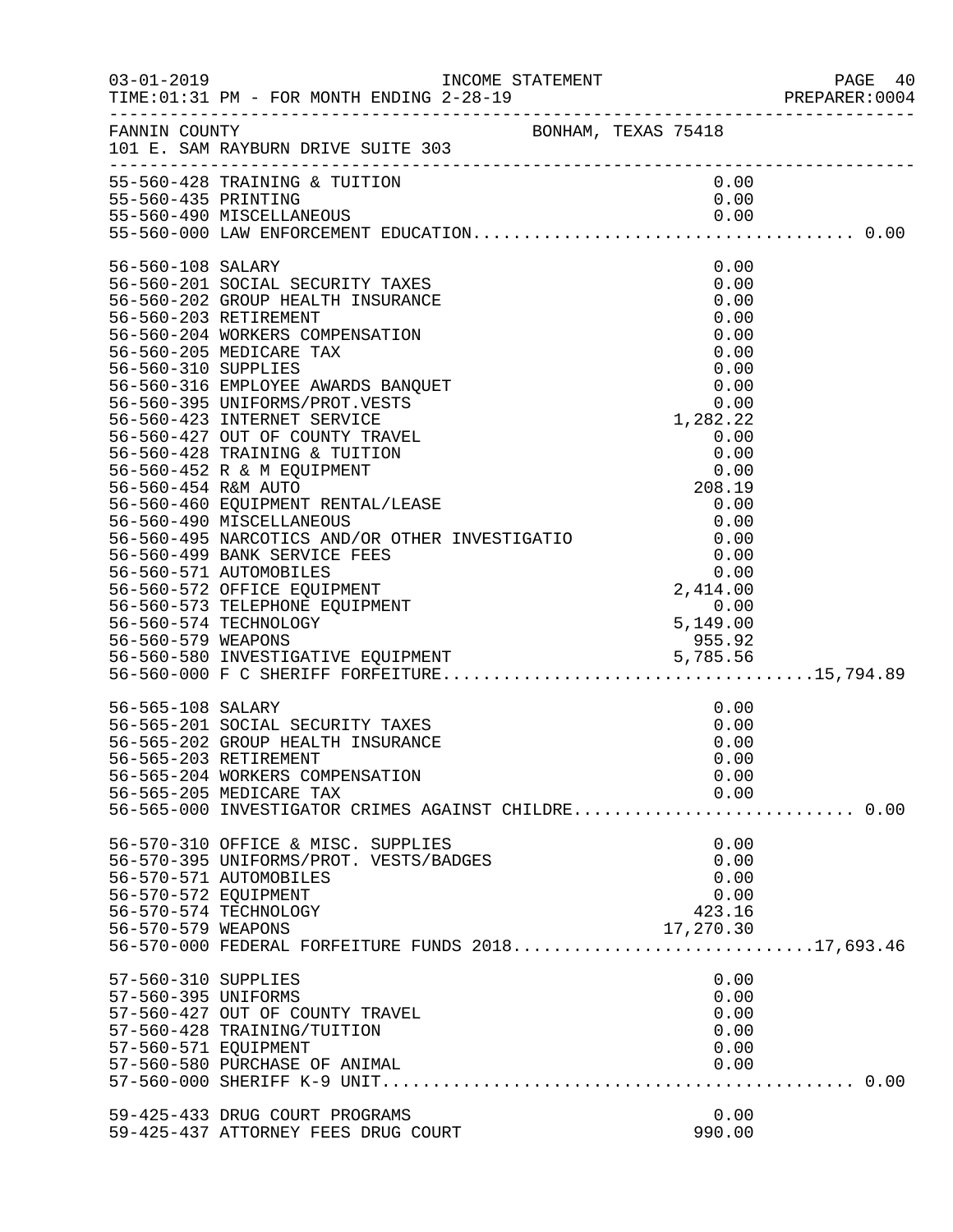|                                             | $03 - 01 - 2019$<br>INCOME STATEMENT<br>TIME: 01:31 PM - FOR MONTH ENDING 2-28-19                                                                                                                                                                                                                                                                                                                                       |                                                                                                                     | PAGE 41<br>PREPARER: 0004 |
|---------------------------------------------|-------------------------------------------------------------------------------------------------------------------------------------------------------------------------------------------------------------------------------------------------------------------------------------------------------------------------------------------------------------------------------------------------------------------------|---------------------------------------------------------------------------------------------------------------------|---------------------------|
| FANNIN COUNTY                               | 101 E. SAM RAYBURN DRIVE SUITE 303                                                                                                                                                                                                                                                                                                                                                                                      | BONHAM, TEXAS 75418                                                                                                 |                           |
|                                             | 59-425-439 INVESTIGATOR EXPENSE                                                                                                                                                                                                                                                                                                                                                                                         |                                                                                                                     |                           |
|                                             | 60-620-309 ANNUAL PAYING AGENT REGISTRAR FEES<br>60-620-400 BOND LEGAL FEES<br>60-620-401 CONTINUING DISCLOSURE FEES<br>60-620-401 CONTINUING DISCLOSURE FEES<br>60-620-490 MISCELLANEOUS<br>60-620-627 PRINCIPAL, 2017 GO BONDS<br>60-620-628 PRINCIPAL, JAIL '98 BONDS<br>60-620-629 PRINCIPAL, SERIAL BONDS 1992<br>60-620-000 DEBT SERVICE                                                                          | 200.00<br>0.00<br>0.00                                                                                              |                           |
|                                             | 60-660-667 INTEREST, 2017 GO BONDS<br>60-660-668 INTEREST JAIL'98 BONDS                                                                                                                                                                                                                                                                                                                                                 | 106,437.50<br>0.00                                                                                                  |                           |
|                                             | 61-440-572 OFFICE EQUIPMENT<br>61-440-000 DIST.CLK.COURT TECHNOLOGY EQUIPMENT 0.00                                                                                                                                                                                                                                                                                                                                      | 0.00                                                                                                                |                           |
|                                             | 62-449-572 OFFICE EQUIPMENT                                                                                                                                                                                                                                                                                                                                                                                             | 0.00                                                                                                                |                           |
|                                             | 63-551-427 OUT OF COUNTY TRAVEL<br>63-551-428 TRAINING & TUITION                                                                                                                                                                                                                                                                                                                                                        | 0.00<br>0.00                                                                                                        |                           |
|                                             | 64-552-427 OUT OF COUNTY TRAVEL<br>64-552-428 TRAINING & TUITION                                                                                                                                                                                                                                                                                                                                                        | 0.00<br>0.00                                                                                                        |                           |
|                                             | 65-553-427 OUT OF COUNTY TRAVEL<br>65-553-428 TRAINING & TUITION                                                                                                                                                                                                                                                                                                                                                        | 0.00<br>0.00                                                                                                        |                           |
|                                             | 66-509-475 CONTINGENCY                                                                                                                                                                                                                                                                                                                                                                                                  | 0.00                                                                                                                |                           |
| 66-666-535 BUILDING<br>66-666-695 SURVEYING | 66-666-165 CONSTRUCTION<br>66-666-400 ATTORNEY FEES<br>66-666-402 ENGINEERING<br>66-666-403 ARCHITECTURAL FEES<br>66-666-426 PROFESSIONAL FEES<br>66-666-430 BIDS & NOTICES<br>66-666-450 R & M BUILDINGS<br>66-666-451 ASBESTOS ABATEMENT<br>66-666-453 IT DESIGN/SECURITY DESIGN<br>66-666-482 DEMOLITION<br>66-666-490 MISCELLANEOUS<br>66-666-574 TECHNOLOGY<br>66-666-000 COURTHOUSE CONSTRUCTION PHASE 115,874.00 | 0.00<br>0.00<br>0.00<br>0.00<br>0.00<br>81.00<br>0.00<br>57.00<br>15,736.00<br>0.00<br>0.00<br>0.00<br>0.00<br>0.00 |                           |
|                                             | 66-667-165 CONSTRUCTION<br>66-667-400 ATTORNEY FEES<br>66-667-403 ARCHITECTURAL FEES                                                                                                                                                                                                                                                                                                                                    | 13, 223.95<br>0.00<br>17,350.00                                                                                     |                           |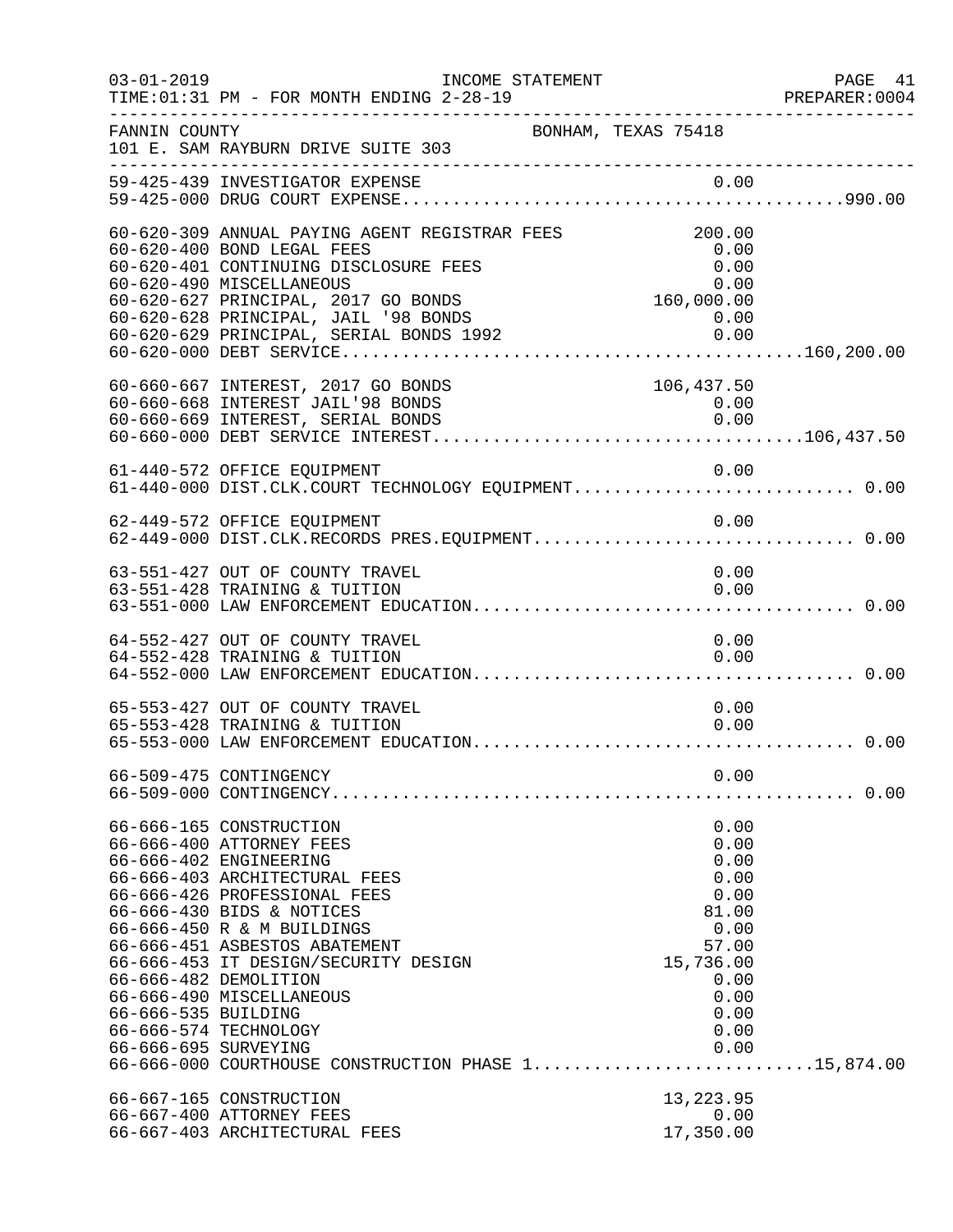| $03 - 01 - 2019$    | INCOME STATEMENT<br>TIME: 01:31 PM - FOR MONTH ENDING 2-28-19<br>---------------------------                                                                                                                                             |                                                                      | PAGE 42 |
|---------------------|------------------------------------------------------------------------------------------------------------------------------------------------------------------------------------------------------------------------------------------|----------------------------------------------------------------------|---------|
| FANNIN COUNTY       | 101 E. SAM RAYBURN DRIVE SUITE 303                                                                                                                                                                                                       | BONHAM, TEXAS 75418                                                  |         |
| 66-667-455 SECURITY | 66-667-426 PROFESSIONAL FEES<br>66-667-430 BIDS & NOTICES<br>66-667-451 ASBESTOS & OTHER TESTING<br>66-667-453 IT DESIGN/SECURITY DESIGN<br>66-667-490 MISCELLANEOUS<br>0.00 0.00<br>66-667-000 COURTHOUSE CONSTRUCTION PHASE 230,589.87 | 0.00<br>0.00<br>0.00<br>0.00<br>0.00<br>15.92                        |         |
|                     | 67-560-428 TRAINING & TUITION                                                                                                                                                                                                            | 0.00                                                                 |         |
|                     | 68-509-475 CONTINGENCY                                                                                                                                                                                                                   | 0.00                                                                 |         |
| 68-668-535 BUILDING | 68-668-165 CONSTRUCTION<br>68-668-400 ATTORNEY FEES<br>68-668-402 ENGINEERING<br>68-668-403 ARCHITECTURAL FEES<br>68-668-426 PROFESSIONAL FEES<br>68-668-430 BIDS & NOTICES<br>68-668-450 R & M BUILDINGS<br>68-668-490 MISCELLANEOUS    | 0.00<br>0.00<br>0.00<br>0.00<br>0.00<br>0.00<br>0.00<br>0.00<br>0.00 |         |
|                     | 70-622-399 CLAIM SETTLEMENTS<br>70-622-426 APPRAISAL FEES<br>70-622-429 RELOCATING UTILITIES<br>70-622-449 CONTRACT EXPENSES FOR FM87 R.O.W. 0.00                                                                                        | 0.00<br>0.00<br>0.00                                                 |         |
|                     | 70-629-500 RIGHT OF WAY PUR HWY #82<br>70-629-501 RIGHT OF WAY PURCHASE FM #87                                                                                                                                                           | 0.00<br>0.00                                                         |         |
| 71-475-108 SALARY   | 71-475-201 SOCIAL SECURITY TAXES<br>71-475-202 GROUP HEALTH INSURANCE<br>71-475-203 RETIREMENT<br>71-475-204 WORKERS COMPENSATION<br>71-475-205 MEDICARE TAX<br>71-475-000 INVESTIGATOR CRIMES AGAINST WOMEN 0.00                        | 0.00<br>0.00<br>0.00<br>0.00<br>0.00<br>0.00                         |         |
| 72-560-108 SALARY   | 72-560-201 SOCIAL SECURITY TAXES<br>72-560-202 GROUP HEALTH INSURANCE<br>72-560-203 RETIREMENT<br>72-560-204 WORKERS COMPENSATION<br>72-560-205 MEDICARE TAX<br>72-560-000 INVESTIGATOR CRIMES AGAINST CHILDRE 0.00                      | 0.00<br>0.00<br>0.00<br>0.00<br>0.00<br>0.00                         |         |
|                     | 80-570-490 MISCELLANEOUS                                                                                                                                                                                                                 | 0.00                                                                 |         |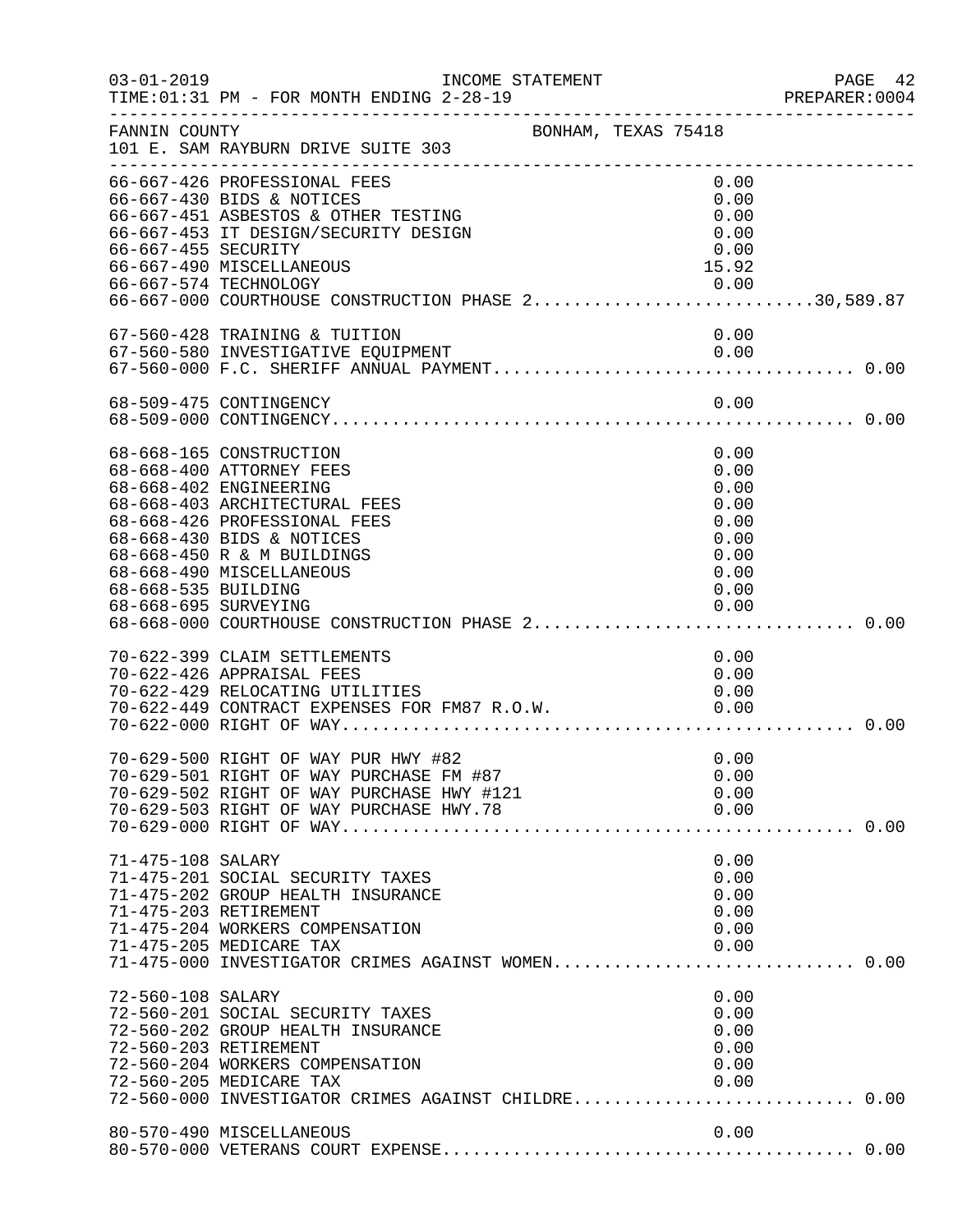|                    |                                                                                                                                                                                                                                                                                                                                                                                                                                                                  |                                                                                                                                                                                      | PAGE 43<br>PREPARER:0004 |
|--------------------|------------------------------------------------------------------------------------------------------------------------------------------------------------------------------------------------------------------------------------------------------------------------------------------------------------------------------------------------------------------------------------------------------------------------------------------------------------------|--------------------------------------------------------------------------------------------------------------------------------------------------------------------------------------|--------------------------|
|                    | FANNIN COUNTY<br>101 E. SAM RAYBURN DRIVE SUITE 303                                                                                                                                                                                                                                                                                                                                                                                                              |                                                                                                                                                                                      |                          |
|                    | 81-590-490 MISCELLANEOUS<br>81-590-490 MISCELLANEOUS<br>81-590-576 LUCAS CHEST COMPRESSION SYSTEM $0.00$<br>81-590-579 MEADONS/TASERS<br>81-590-579 WEAPONS/TASERS                                                                                                                                                                                                                                                                                               | 0.00<br>0.00                                                                                                                                                                         |                          |
|                    |                                                                                                                                                                                                                                                                                                                                                                                                                                                                  |                                                                                                                                                                                      |                          |
|                    | 83-624-341 R & B MAT. ROCK & GRAVEL 17,734.83<br>83-624-344 R & B MAT. ASPHALT/ROAD OIL 0.00<br>83-624-490 MISCELLANEOUS 0.00<br>0.00 0.00 PRACILE OF MACU (FOUTD 0.000 0.000 0.000<br>83-624-571 PURCHASE OF MACH./EQUIP.<br>83-624-571 PURCHASE OF MACH./EQUIP. 0.00<br>83-624-000 ROAD & BRIDGE #4 LAKE ROAD EXPENSES17,734.83                                                                                                                                |                                                                                                                                                                                      |                          |
| 84-560-579 WEAPONS | 84-560-104 SALARIES DEPUTIES<br>84-560-104 SALARIES DEPUTIES<br>84-560-201 SOCIAL SECURITY TAXES<br>84-560-202 GROUP HEALTH INSURANCE<br>84-560-202 GROUP HEALTH INSURANCE<br>84-560-204 WORKERS' COMPENSATION<br>84-560-206 UNEMPLOYMENT EXPENSE<br>84-560-250 EMPLOYEE<br>84-560-488 LAW ENFORCEMENT INSURANCE<br>84-560-573 EMERGENCY RADIO IMPROVEMENTS<br>84-560-574 TECHNOLOGY<br>84-560-575 PURCHASE AUTOS, BOATS, ATV'S                                  | 0.00<br>0.00<br>0.00<br>0.00<br>0.00<br>0.00<br>0.00<br>0.00<br>0.00<br>0.00<br>0.00<br>0.00<br>0.00<br>0.00<br>0.00<br>0.00<br>0.00<br>0.00<br>0.00<br>0.00<br>0.00<br>0.00<br>0.00 |                          |
|                    | 87-575-310 OFFICE SUPP./MISC.<br>87-575-319 RESTITUTION<br>87-575-320 COURT COSTS<br>87-575-321 REIMBURSEMENT OF FEES FOR OTHER COU<br>87-575-353 COMPUTER EXPENSE<br>87-575-416 STRUCTURAL FAMILY THERAPY<br>87-575-427 TRAVEL AND TRAINING<br>88-645-409 DIABETIC SUPPLIES<br>88-645-410 CERT. REG. NURSE ANES.<br>88-645-411 PHYSICIAN, NON-EMERGENCY<br>88-645-412 PRESCRIPTIONS, DRUGS<br>88-645-413 HOSPITAL, INPATIENT<br>88-645-414 HOSPITAL, OUTPATIENT | 329.04<br>579.25<br>90.00<br>0.00<br>0.00<br>0.00<br>0.00<br>0.00<br>0.00<br>0.00<br>0.00<br>0.00<br>0.00                                                                            |                          |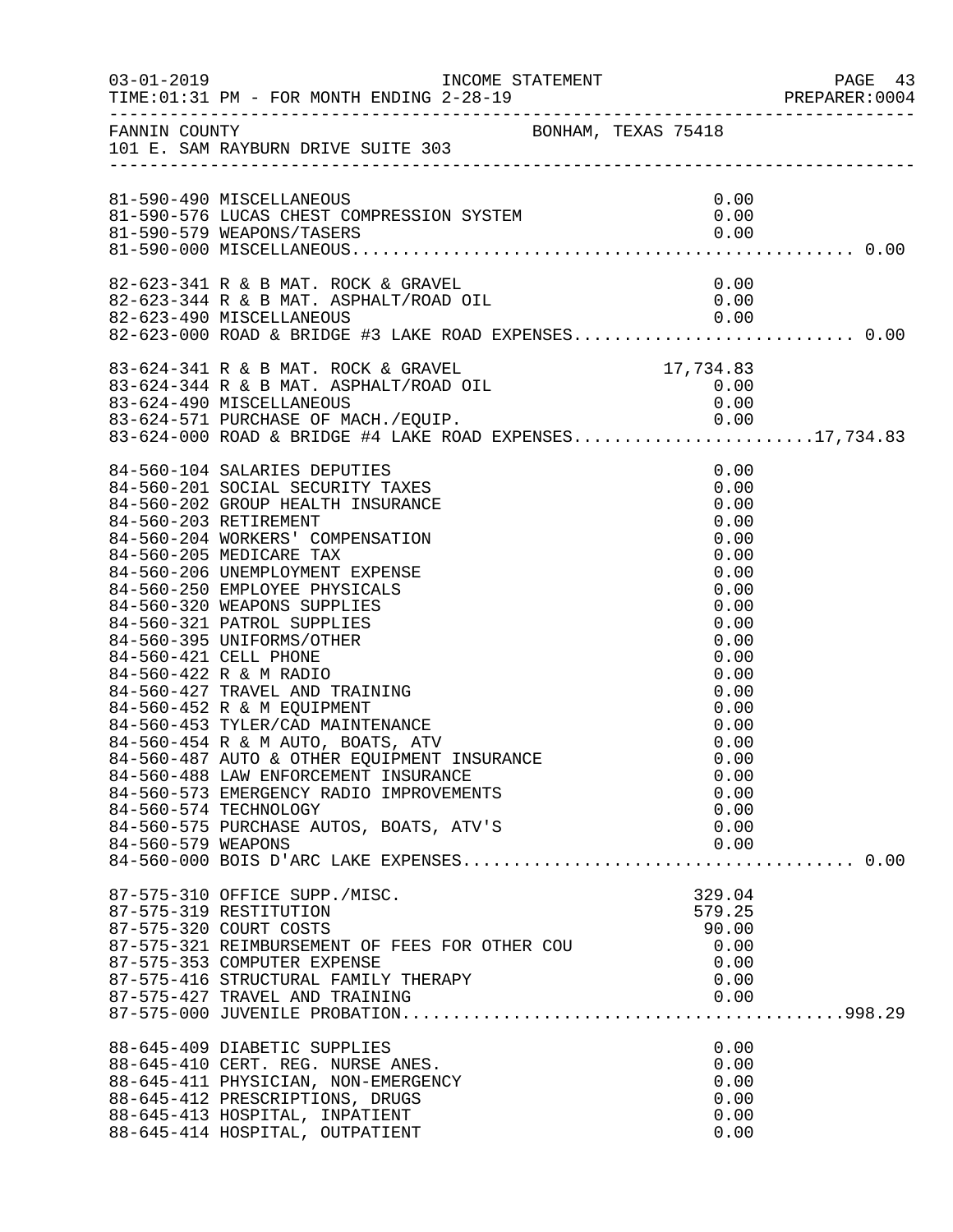| $03 - 01 - 2019$     | INCOME STATEMENT<br>TIME: 01:31 PM - FOR MONTH ENDING 2-28-19                                                                                  |                                                                                                                      |  |
|----------------------|------------------------------------------------------------------------------------------------------------------------------------------------|----------------------------------------------------------------------------------------------------------------------|--|
| FANNIN COUNTY        | 101 E. SAM RAYBURN DRIVE SUITE 303                                                                                                             | BONHAM, TEXAS 75418                                                                                                  |  |
|                      | 88-645-415 LABORATORY/X-RAY<br>$88-645-418$ FED. QUALIFIED HEALTH CENTER                                                                       | 0.00<br>0.00<br>0.00                                                                                                 |  |
|                      | 88-645-420 RURAL HEALTH CLINIC<br>88-645-422 AMBULATORY SURGICAL CENTER                                                                        | 0.00                                                                                                                 |  |
|                      |                                                                                                                                                |                                                                                                                      |  |
|                      | 89-581-416 STRUCTURAL FAMILY THERAPY<br>89-581-416 STRUCTURAL FAMILY THERAPY 00G25,000.00<br>89-581-000 STRUCTURAL FAMILY THERAPY 00G25,000.00 |                                                                                                                      |  |
|                      | 89-588-103 SALARY COMM.CORR.OFFICERS                                                                                                           | 0.00                                                                                                                 |  |
|                      | 89-588-201 SOCIAL SECURITY TAX                                                                                                                 | 0.00                                                                                                                 |  |
|                      | 89-588-202 GROUP HEALTH INSURANCE                                                                                                              | 0.00                                                                                                                 |  |
|                      | 89-588-203 RETIREMENT                                                                                                                          | 0.00                                                                                                                 |  |
|                      | 89-588-204 WORKERS COMPENSATION                                                                                                                | 0.00                                                                                                                 |  |
|                      | 89-588-205 MEDICARE TAX                                                                                                                        | 0.00                                                                                                                 |  |
|                      | 89-588-310 OFFICE SUPPLIES                                                                                                                     | 0.00                                                                                                                 |  |
|                      |                                                                                                                                                |                                                                                                                      |  |
|                      |                                                                                                                                                |                                                                                                                      |  |
|                      | 89-589-416 STRUCTURAL FAMILY THERAPY 12,500.00<br>89-589-469 UNEXPENDED FUNDS 0.00                                                             |                                                                                                                      |  |
|                      | 89-589-469 UNEXPENDED FUNDS<br>89-589-000 REGIONAL DIVERSIONS ALTERNATIVES12,500.00                                                            |                                                                                                                      |  |
|                      | 89-590-102 SALARY APPOINTED OFFICIAL                                                                                                           | $13,598.97$<br>$16,252.94$<br>$1,804.81$<br>$6,578.10$<br>$3,422.43$<br>$279.38$<br>$422.19$<br>$3,719.30$<br>$0.00$ |  |
|                      | 89-590-103 SALARY COMM.CORR.OFFICERS                                                                                                           |                                                                                                                      |  |
|                      | 89-590-201 SOCIAL SECURITY TAX                                                                                                                 |                                                                                                                      |  |
|                      | 89-590-202 GROUP HEALTH INSURANCE                                                                                                              |                                                                                                                      |  |
|                      | 89-590-203 RETIREMENT                                                                                                                          |                                                                                                                      |  |
|                      | 89-590-204 WORKERS COMPENSATION                                                                                                                |                                                                                                                      |  |
|                      | 89-590-205 MEDICARE TAX                                                                                                                        |                                                                                                                      |  |
|                      | 89-590-310 OPERATING/TRAVEL EXPENSES                                                                                                           |                                                                                                                      |  |
|                      |                                                                                                                                                |                                                                                                                      |  |
|                      | 89-590-469 UNEXPENDED FUNDS<br>89-590-000 BASIC PROBATION SUPERVISION46,078.12                                                                 |                                                                                                                      |  |
|                      | 89-591-102 SALARY APPOINTED OFFICIAL                                                                                                           | 10,859.42                                                                                                            |  |
|                      | 89-591-103 SALARY COMM.CORR.OFFICERS                                                                                                           | 12,978.79                                                                                                            |  |
|                      | 89-591-201 SOCIAL SECURITY TAX                                                                                                                 | 1,441.59                                                                                                             |  |
|                      | 89-591-202 GROUP HEALTH INSURANCE                                                                                                              | 5,254.20                                                                                                             |  |
|                      | 89-591-203 RETIREMENT                                                                                                                          | 2,733.51                                                                                                             |  |
|                      | 89-591-204 WORKERS COMPENSATION                                                                                                                | 223.10                                                                                                               |  |
|                      | 89-591-205 MEDICARE TAX                                                                                                                        | 337.22                                                                                                               |  |
|                      | 89-591-469 UNEXPENDED FUNDS                                                                                                                    | 0.00                                                                                                                 |  |
|                      | 89-592-102 SALARY APPOINTED OFFICIAL                                                                                                           | 1,107.48                                                                                                             |  |
|                      | 89-592-103 SALARY COMM.CORR.OFFICERS                                                                                                           | 1,323.63                                                                                                             |  |
|                      | 89-592-201 SOCIAL SECURITY TAX                                                                                                                 | 147.13                                                                                                               |  |
|                      | 89-592-202 GROUP HEALTH INSURANCE                                                                                                              | 536.40                                                                                                               |  |
|                      | 89-592-203 RETIREMENT                                                                                                                          | 279.04                                                                                                               |  |
|                      | 89-592-204 WORKERS COMPENSATION                                                                                                                | 22.75                                                                                                                |  |
|                      | 89-592-205 MEDICARE TAX                                                                                                                        | 34.39                                                                                                                |  |
| 89-592-408 DETENTION |                                                                                                                                                | 0.00                                                                                                                 |  |
|                      | 89-592-469 UNEXPENDED FUNDS<br>89-592-000 PRE/POST ADJUDICATION FACILITIES3,450.82                                                             |                                                                                                                      |  |
|                      |                                                                                                                                                |                                                                                                                      |  |
|                      | 89-593-102 SALARY APPOINTED OFFICIAL                                                                                                           | 1,348.27                                                                                                             |  |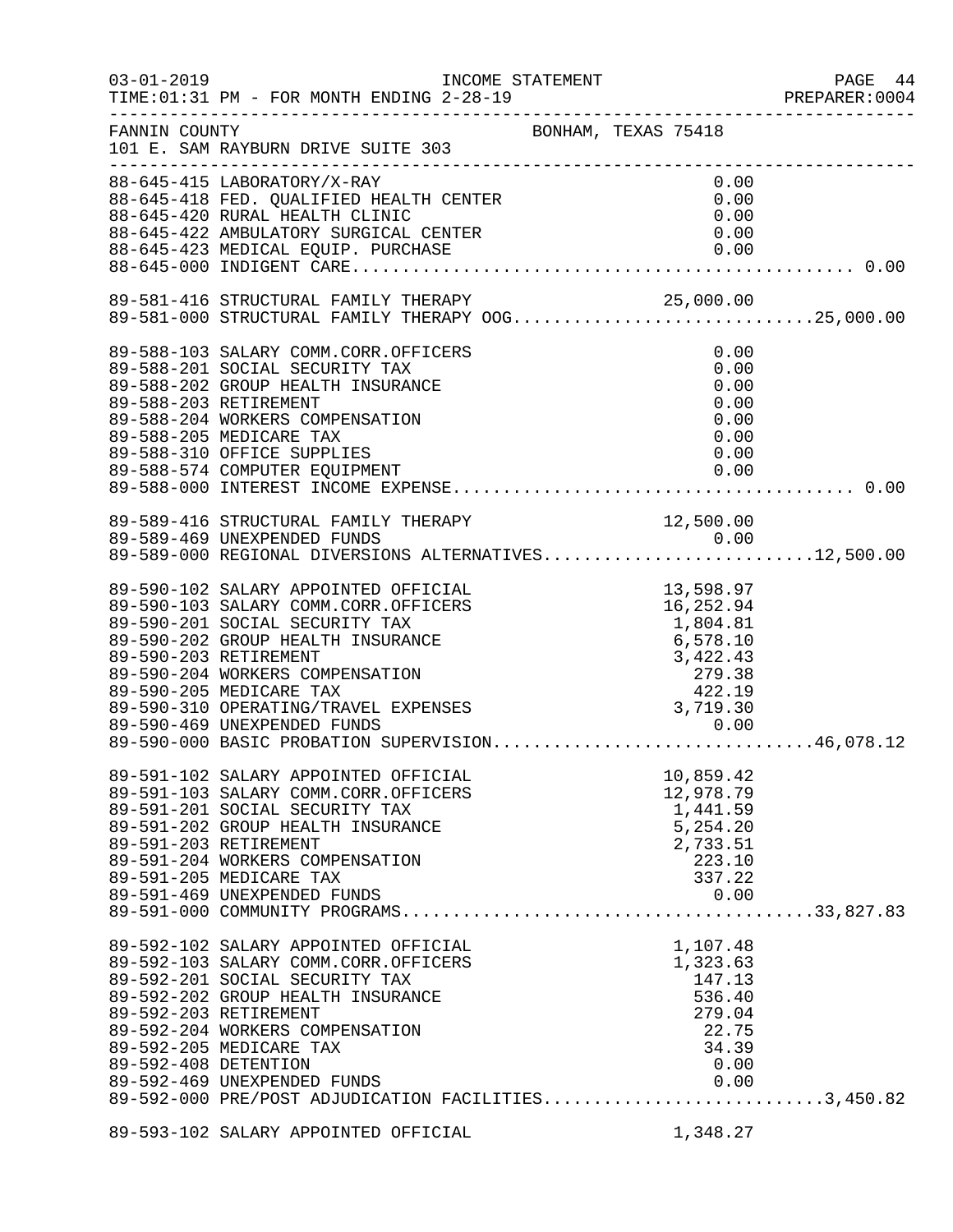|                                                                                                                                                                                                                                                                                                                                                                                                                                                                                                                                                                                                                |                                                                                                    |  |                                                                                                  | PAGE 45<br>PREPARER: 0004 |
|----------------------------------------------------------------------------------------------------------------------------------------------------------------------------------------------------------------------------------------------------------------------------------------------------------------------------------------------------------------------------------------------------------------------------------------------------------------------------------------------------------------------------------------------------------------------------------------------------------------|----------------------------------------------------------------------------------------------------|--|--------------------------------------------------------------------------------------------------|---------------------------|
| FANNIN COUNTY<br>101 E. SAM RAYBURN DRIVE SUITE 303                                                                                                                                                                                                                                                                                                                                                                                                                                                                                                                                                            |                                                                                                    |  |                                                                                                  |                           |
|                                                                                                                                                                                                                                                                                                                                                                                                                                                                                                                                                                                                                |                                                                                                    |  |                                                                                                  |                           |
| 89-594-102 SALARY APPOINTED OFFICIAL<br>89-594-103 SALARY COMM.CORR.OFFICERS<br>89-594-201 SOCIAL SECURITY TAX<br>89-594-202 GROUP HEALTH INSURANCE<br>89-594-203 RETIREMENT<br>89-594-204 WORKERS COMPENSATION<br>89-594-205 MEDICARE TAX<br>89-594-413 PSYCHOLOGICAL<br>89-594-414 COUNSELING                                                                                                                                                                                                                                                                                                                | CIAL<br>CERS<br>846.45<br>94.12<br>E<br>342.90<br>178.34<br>14.55<br>22.04<br>1,075.00<br>3,405.00 |  | 3,405.00                                                                                         |                           |
| 89-994-415 RESIDENTIAL PLACEMENT                                                                                                                                                                                                                                                                                                                                                                                                                                                                                                                                                                               |                                                                                                    |  | 8,339.90                                                                                         |                           |
| 89-995-102 SALARY APPOINTED OFFICIAL<br>89-995-103 SALARY COMM.CORR.OFFICERS<br>89-995-105 OFFICE MANAGER<br>89-995-201 SOCIAL SECURITY TAX<br>89-995-202 GROUP HEALTH INSURANCE<br>89-995-203 RETIREMENT<br>89-995-204 WORKERS COMPENSATION<br>89-995-205 MEDICARE TAX<br>89-995-401 AUDIT EXPENSE<br>89-995-405 DETENTION OPERATING COST FY19<br>89-995-406 DETENTION OPERATING COST FY18<br>89-995-407 DETENTION OPERATING COST FY17<br>89-995-414 COUNSELING<br>89-995-415 RESIDENTIAL PLACEMENT<br>89-995-416 STRUCTURAL FAMILY THERAPY<br>89-995-427 TRAVEL AND TRAINING<br>89-995-453 COMPUTER SOFTWARE | CIAL<br>CERS 2, 023.45<br>CERS 2, 418.35<br>0.00<br>268.79<br>979.80<br>509.69                     |  | 41.57<br>62.82<br>0.00<br>53,793.46<br>0.00<br>0.00<br>0.00<br>10,000.00<br>0.00<br>0.00<br>0.00 |                           |
| 92-700-310 OFFICE SUPPLIES<br>92-700-430 BIDS AND NOTICES<br>92-700-484 APPRAISALS<br>92-700-490 LITERACY COUNCIL DONATION                                                                                                                                                                                                                                                                                                                                                                                                                                                                                     |                                                                                                    |  | 0.00<br>0.00<br>0.00<br>0.00                                                                     |                           |
| 93-909-414 GRANT ADMINISTRATION<br>93-909-415 CONSTRUCTION EXPENSE<br>93-909-416 ENGINEERING                                                                                                                                                                                                                                                                                                                                                                                                                                                                                                                   |                                                                                                    |  | 0.00<br>0.00<br>0.00                                                                             |                           |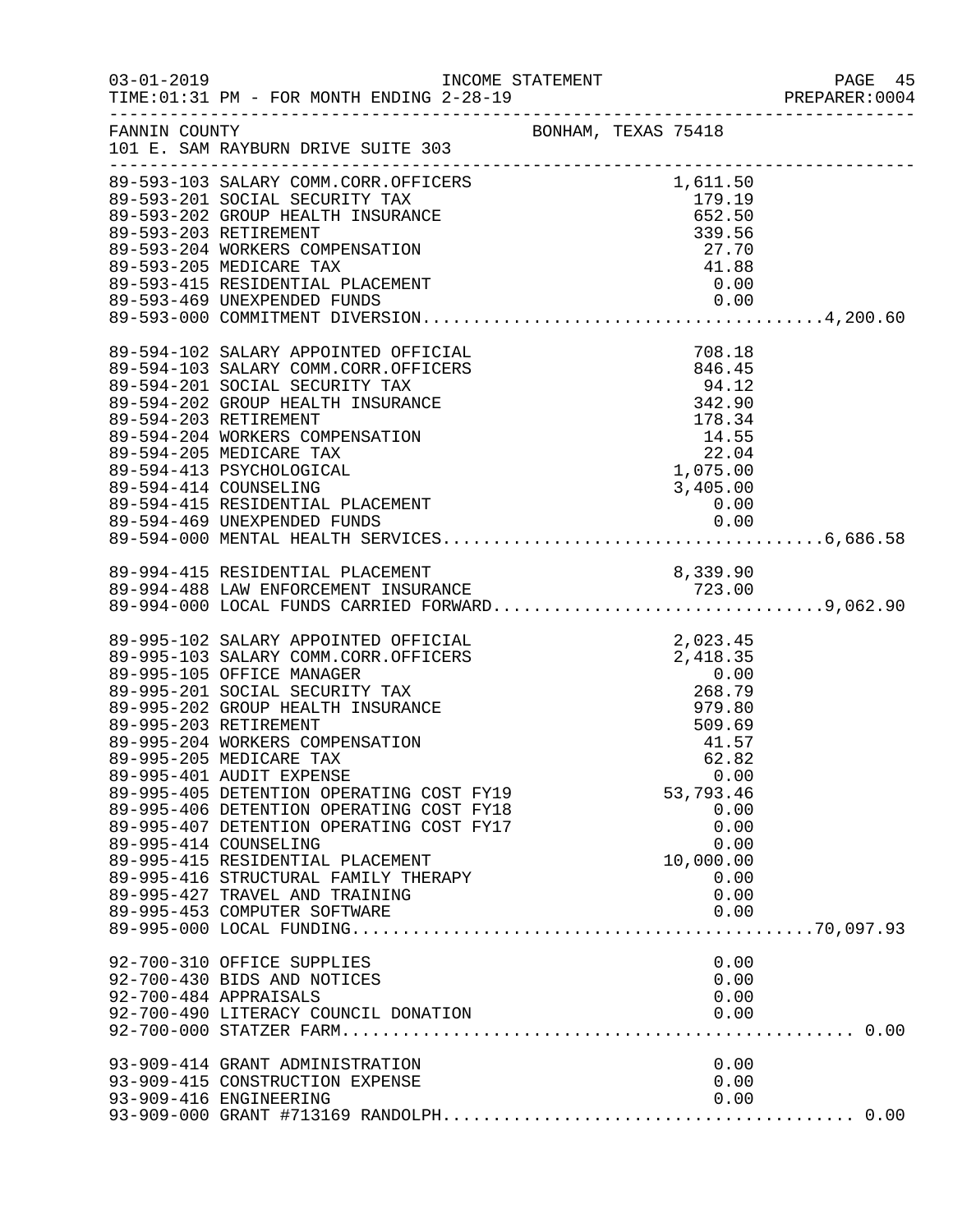| $03 - 01 - 2019$ | TIME: 01:31 PM - FOR MONTH ENDING 2-28-19 | INCOME STATEMENT    |  | PAGE 46<br>PREPARER: 0004 |  |
|------------------|-------------------------------------------|---------------------|--|---------------------------|--|
| FANNIN COUNTY    | 101 E. SAM RAYBURN DRIVE SUITE 303        | BONHAM, TEXAS 75418 |  |                           |  |
|                  |                                           |                     |  |                           |  |
| NET INCOME       |                                           |                     |  |                           |  |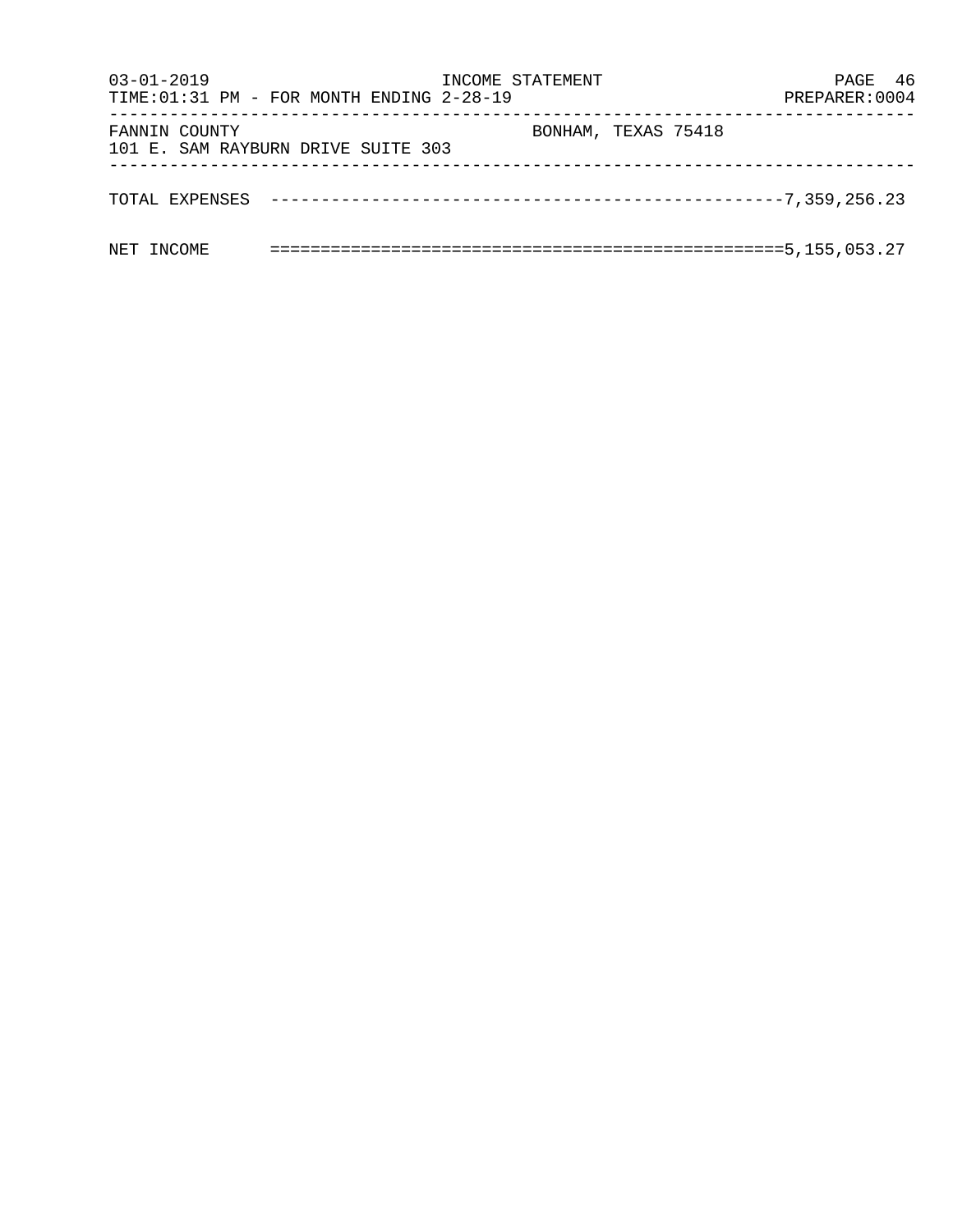| $03 - 01 - 2019$    | TIME: 01:31 PM - FOR MONTH ENDING 2-28-19                                                                                                                                                                                                                             | BALANCE SHEET       |                                                                                                       | PAGE<br>1<br>PREPARER: 0004 |
|---------------------|-----------------------------------------------------------------------------------------------------------------------------------------------------------------------------------------------------------------------------------------------------------------------|---------------------|-------------------------------------------------------------------------------------------------------|-----------------------------|
| FANNIN COUNTY       | 101 E. SAM RAYBURN DRIVE SUITE 303                                                                                                                                                                                                                                    | BONHAM, TEXAS 75418 |                                                                                                       |                             |
|                     | ***** ASSETS *****                                                                                                                                                                                                                                                    |                     |                                                                                                       |                             |
| 10-100-100 PAYROLL  |                                                                                                                                                                                                                                                                       |                     | 85.34                                                                                                 |                             |
| 10-103-175 TEXPOOL  | 10-103-100 GENERAL-COMBINED FUNDS CHECKING 3,500,330.34<br>10-103-110 BUSINESS MONEY FUND ACCOUNT 2,000,000.00                                                                                                                                                        |                     | 3, 345, 730.31                                                                                        |                             |
|                     | 10-104-560 SHERIFF PETTY CASH                                                                                                                                                                                                                                         |                     | 200.00                                                                                                |                             |
|                     | 10-105-003 COUNTY CLERK CHANGE FUND<br>10-105-075 CO.ATTORNEY CHANGE FUND<br>10-105-115 JURY CASH ON HAND<br>10-105-450 DISTRICT CLK.CHANGE FUND<br>10-105-455 JP#1 CASH ON HAND<br>10-105-457 JP#3 CASH ON HAND<br>10-105-499 TAX ASSESSOR CHANGE FUND               |                     | 100.00<br>0.00<br>1,000.00<br>50.00<br>100.00<br>100.00<br>1,400.00                                   |                             |
|                     | 10-120-305 FINES RECEIVABLE<br>10-120-306 ALLOWANCE FOR UNCOLLECTIBLES<br>10-120-307 ALOWANCE FOR UNCOLLECTIBLES HOSPITA<br>10-120-311 TAXES RECEIVABLE<br>10-120-312 DUE FROM OTHER GOVERNMENTS<br>10-120-313 DUE FROM OTHER FUNDS<br>10-120-314 ACCOUNTS RECEIVABLE |                     | 6,362,503.45<br>1,820,597.35-<br>$100,000.00-$<br>583,348.03<br>146,204.07<br>61,365.99<br>148,570.00 |                             |
|                     | 10-133-089 DUE FROM T.J.P.C.                                                                                                                                                                                                                                          |                     | 0.00                                                                                                  |                             |
| 10-513-162 BUILDING |                                                                                                                                                                                                                                                                       |                     | 0.00                                                                                                  |                             |
|                     | 10-999-100 A/P CLEARING ACCOUNT                                                                                                                                                                                                                                       |                     | 0.00                                                                                                  |                             |
| 11-100-100 PAYROLL  |                                                                                                                                                                                                                                                                       |                     | 0.00                                                                                                  |                             |
|                     | 11-102-100 A/P CLEARING                                                                                                                                                                                                                                               |                     | 0.00                                                                                                  |                             |
|                     | 11-103-100 C.H. SECURITY-COMBINED FUNDS CKING 102,950.72                                                                                                                                                                                                              |                     |                                                                                                       |                             |
|                     | 11-120-313 DUE FROM OTHER FUNDS                                                                                                                                                                                                                                       |                     | 1,125.43                                                                                              |                             |
|                     | 12-102-100 A/P CLEARING                                                                                                                                                                                                                                               |                     | 0.00                                                                                                  |                             |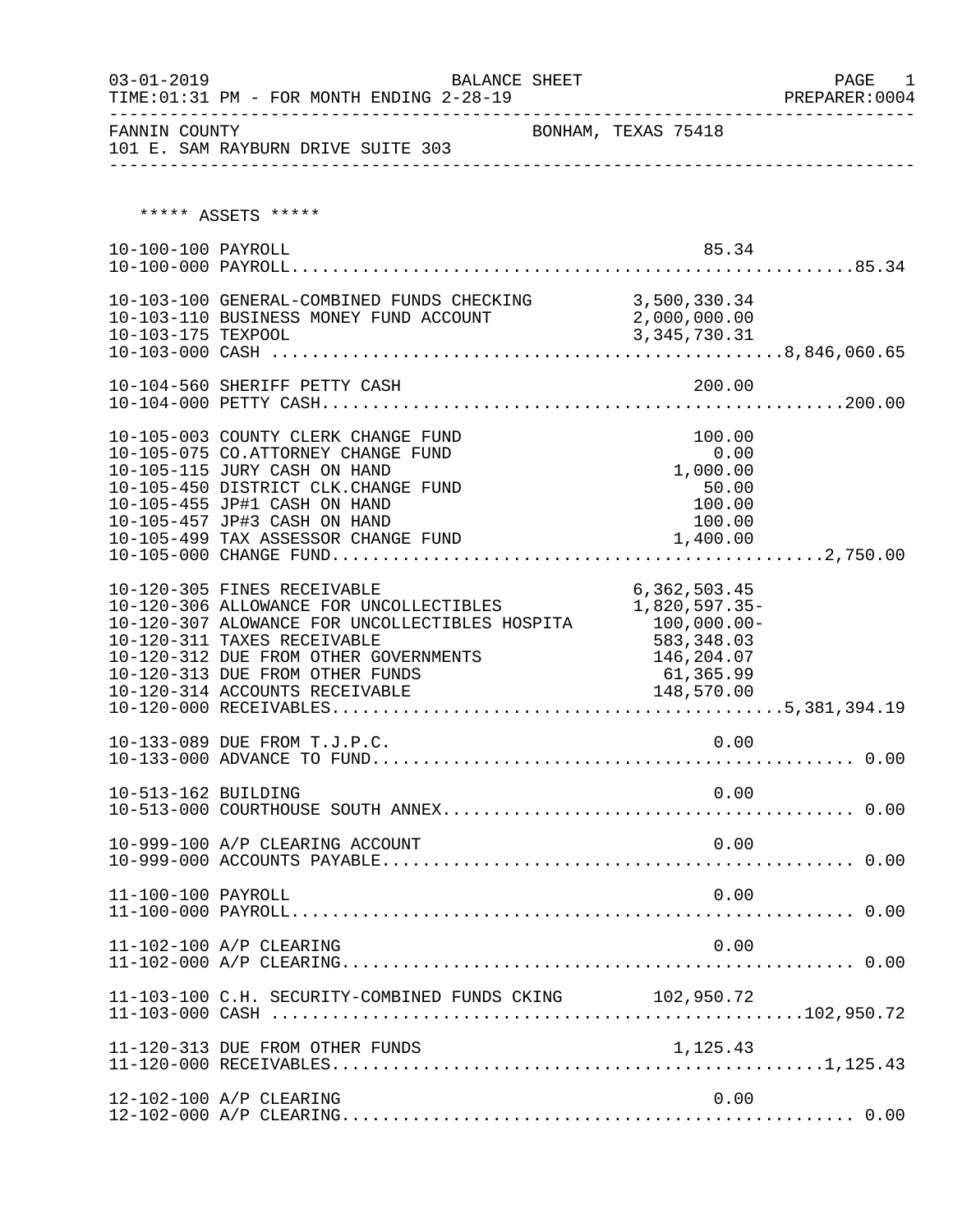| $03 - 01 - 2019$   | BALANCE SHEET<br>TIME: 01:31 PM - FOR MONTH ENDING 2-28-19<br>. _ _ _ _ _ _ _ _ _ _ _ _ _ _ |           | PAGE 2<br>PREPARER: 0004 |
|--------------------|---------------------------------------------------------------------------------------------|-----------|--------------------------|
| FANNIN COUNTY      | BONHAM, TEXAS 75418<br>101 E. SAM RAYBURN DRIVE SUITE 303                                   |           |                          |
|                    | 12-103-100 CO.CLK.VITAL STAT.-COMB.FUNDS CKING 3,858.85                                     |           |                          |
|                    | 12-120-313 DUE FROM OTHER FUNDS                                                             | 84.00     |                          |
|                    | 13-102-100 A/P CLEARING                                                                     | 0.00      |                          |
|                    | 13-103-113 SURETY BAIL BOND FEE                                                             | 4,290.00  |                          |
|                    | 14-102-100 A/P CLEARING                                                                     | 0.00      |                          |
|                    | 14-103-100 JUST.CT.BLDG.SEC.-COMB.FUNDS CKING 17,326.15                                     |           |                          |
|                    | 14-120-313 DUE FROM OTHER FUNDS                                                             | 66.77     |                          |
|                    | 16-102-100 A/P CLEARING                                                                     | 0.00      |                          |
|                    | 16-103-100 CO.JUDGE EXCESS SUPP.-COMB.FUND CK 17,624.67                                     |           |                          |
|                    | 17-102-100 A/P CLEARING                                                                     | 0.00      |                          |
|                    | 17-103-100 PROB.JUDGES ED.-COMB. FUNDS CKING 4,747.50                                       |           |                          |
|                    | 17-120-313 DUE FROM OTHER FUNDS                                                             | 25.00     |                          |
| 18-100-100 PAYROLL |                                                                                             | 0.00      |                          |
|                    | 18-102-100 A/P CLEARING                                                                     | 0.00      |                          |
|                    | 18-103-100 CO.CLK.REC.MNGMT.-COMB.FUNDS CKING                                               | 55,029.60 |                          |
|                    | 18-120-313 DUE FROM OTHER FUNDS                                                             | 6,194.83  |                          |
| 19-100-100 PAYROLL |                                                                                             | 0.00      |                          |
|                    | 19-102-100 A/P CLEARING                                                                     | 0.00      |                          |
|                    | 19-103-100 DIST.CLK.REC.MNGMT-COMB.FUNDS CKING 11,843.24                                    |           |                          |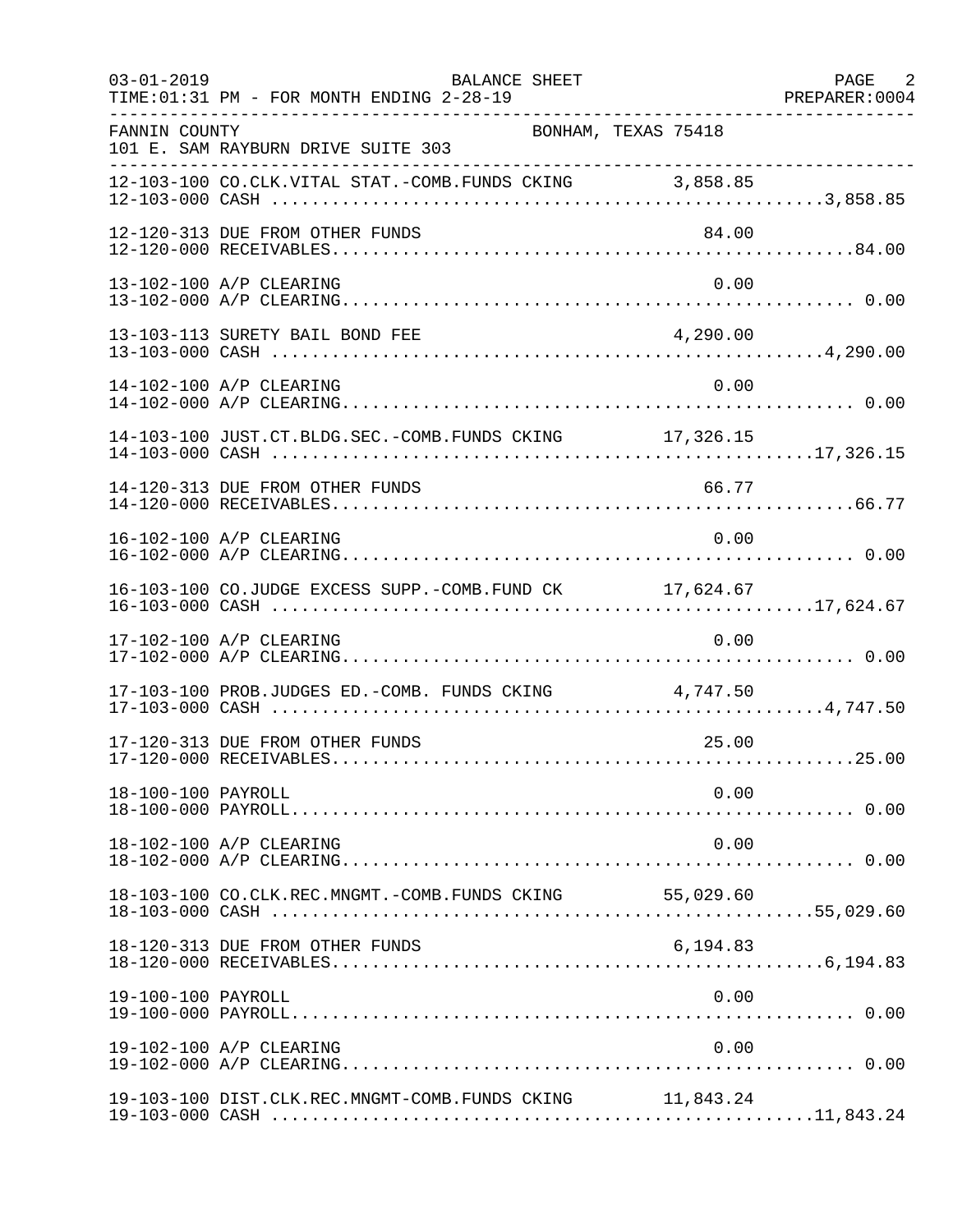| $03 - 01 - 2019$                       | BALANCE SHEET<br>TIME: 01:31 PM - FOR MONTH ENDING 2-28-19                                                                            |                                                | PAGE 3<br>PREPARER: 0004 |
|----------------------------------------|---------------------------------------------------------------------------------------------------------------------------------------|------------------------------------------------|--------------------------|
| FANNIN COUNTY                          | BONHAM, TEXAS 75418<br>101 E. SAM RAYBURN DRIVE SUITE 303                                                                             |                                                |                          |
|                                        | 19-120-313 DUE FROM OTHER FUNDS                                                                                                       | 186.65                                         |                          |
| 20-100-100 PAYROLL                     |                                                                                                                                       | 0.00                                           |                          |
|                                        | 20-102-100 A/P CLEARING                                                                                                               | 0.00                                           |                          |
|                                        | 20-103-100 CO.OFF.REC.MNGMT-COMB. FUNDS CKING 44,933.44                                                                               |                                                |                          |
|                                        |                                                                                                                                       |                                                |                          |
| 21-100-100 PAYROLL                     |                                                                                                                                       | 0.00                                           |                          |
|                                        | 21-102-100 A/P CLEARING                                                                                                               | 0.00                                           |                          |
| 21-103-175 TEXPOOL                     | 21-103-100 R&B#1-COMBINED FUNDS CHECKING                                                                                              | 317,047.21<br>17,886.14                        |                          |
|                                        | 21-120-311 TAXES RECEIVABLE<br>21-120-312 DUE FROM OTHER GOVERNMENTS<br>21-120-313 DUE FROM OTHER FUNDS<br>21-120-315 INVENTORY ASSET | 31,539.44<br>8,402.82<br>3,155.88<br>9,596.02  |                          |
| 21-621-500 LAND<br>21-621-535 BUILDING | 21-621-599 CAPITAL OUTLAY                                                                                                             | 0.00<br>0.00                                   | 0.00<br>0.00             |
| 22-100-100 PAYROLL                     |                                                                                                                                       | 0.00                                           |                          |
|                                        | 22-102-100 A/P CLEARING                                                                                                               | 0.00                                           |                          |
| 22-103-175 TEXPOOL                     | 22-103-100 R&B#2- COMBINED FUNDS CHECKING                                                                                             | 461,287.07<br>255,814.58                       |                          |
|                                        | 22-120-311 TAXES RECEIVABLE<br>22-120-312 DUE FROM OTHER GOVERNMENT<br>22-120-313 DUE FROM OTHER FUNDS<br>22-120-315 INVENTORY ASSET  | 35,406.18<br>9,319.86<br>3,676.18<br>43,974.52 |                          |
| 22-622-500 LAND<br>22-622-535 BUILDING | 22-622-575 LAND/BUILDING<br>22-622-599 CAPITAL OUTLAY                                                                                 | 0.00<br>0.00<br>0.00                           | 0.00                     |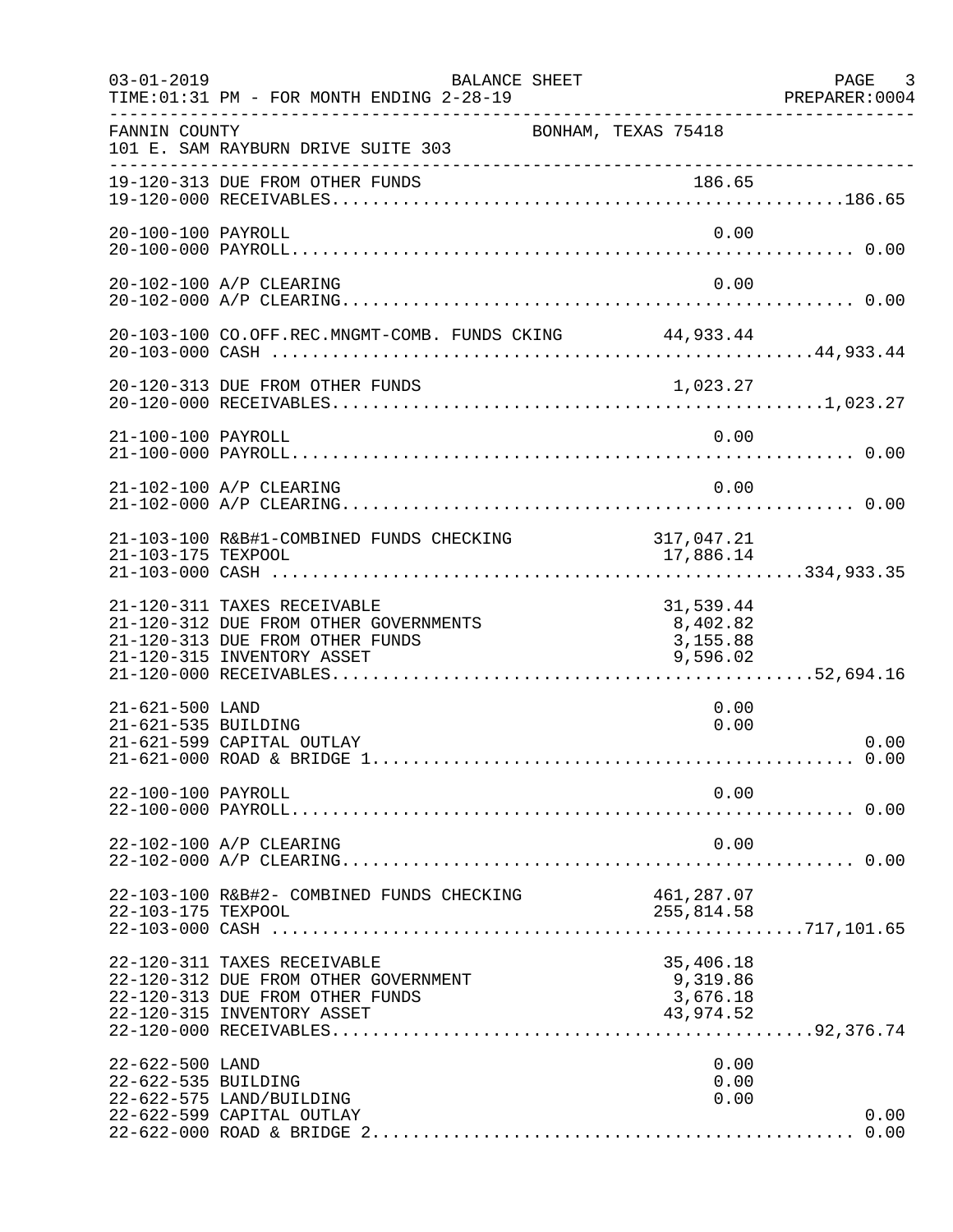| $03 - 01 - 2019$                       | BALANCE SHEET<br>TIME: 01:31 PM - FOR MONTH ENDING 2-28-19                                              |                                                 | PAGE 4<br>PREPARER:0004 |
|----------------------------------------|---------------------------------------------------------------------------------------------------------|-------------------------------------------------|-------------------------|
| FANNIN COUNTY                          | 101 E. SAM RAYBURN DRIVE SUITE 303                                                                      | BONHAM, TEXAS 75418                             |                         |
| 23-100-100 PAYROLL                     |                                                                                                         |                                                 | 0.00                    |
|                                        | 23-102-100 A/P CLEARING                                                                                 |                                                 | 0.00                    |
|                                        |                                                                                                         |                                                 |                         |
| 23-120-315 INVENTORY                   | 23-120-311 TAXES RECEIVABLE<br>23-120-312 DUE FROM OTHER GOVERNMENTS<br>23-120-313 DUE FROM OTHER FUNDS | 53,118.05<br>14,682.25<br>5,514.25<br>66,704.86 |                         |
| 23-623-500 LAND<br>23-623-535 BUILDING | 23-623-599 CAPITAL OUTLAY                                                                               |                                                 | 0.00<br>0.00<br>0.00    |
| 24-100-100 PAYROLL                     |                                                                                                         |                                                 | 0.00                    |
|                                        | 24-102-100 A/P CLEARING                                                                                 |                                                 | 0.00                    |
| 24-103-175 TEXPOOL                     | 24-103-100 R&B#4- COMBINED FUNDS CHECKING                                                               | 392,268.31<br>104,857.05                        |                         |
| 24-120-315 INVENTORY                   | 24-120-311 TAXES RECEIVABLE<br>24-120-312 DUE FROM OTHER GOVERNMENTS<br>24-120-313 DUE FROM OTHER FUNDS | 29,512.36<br>8,357.46<br>3,138.83<br>6,887.10   |                         |
| 24-624-500 LAND<br>24-624-535 BUILDING | 24-624-599 CAPITAL OUTLAY                                                                               |                                                 | 0.00<br>0.00<br>0.00    |
|                                        | 25-103-100 BEES-COMBINED FUNDS CHECKING                                                                 | 2,177.67                                        |                         |
|                                        | 26-102-100 A/P CLEARING                                                                                 |                                                 | 0.00                    |
|                                        | 26-103-100 J.P.#1 JUST.CT.TECH-COMB.FUND CKING 47,667.32                                                |                                                 |                         |
|                                        | 26-120-313 DUE FROM OTHER FUNDS                                                                         | 148.95                                          |                         |
|                                        | 27-102-100 A/P CLEARING                                                                                 |                                                 | 0.00                    |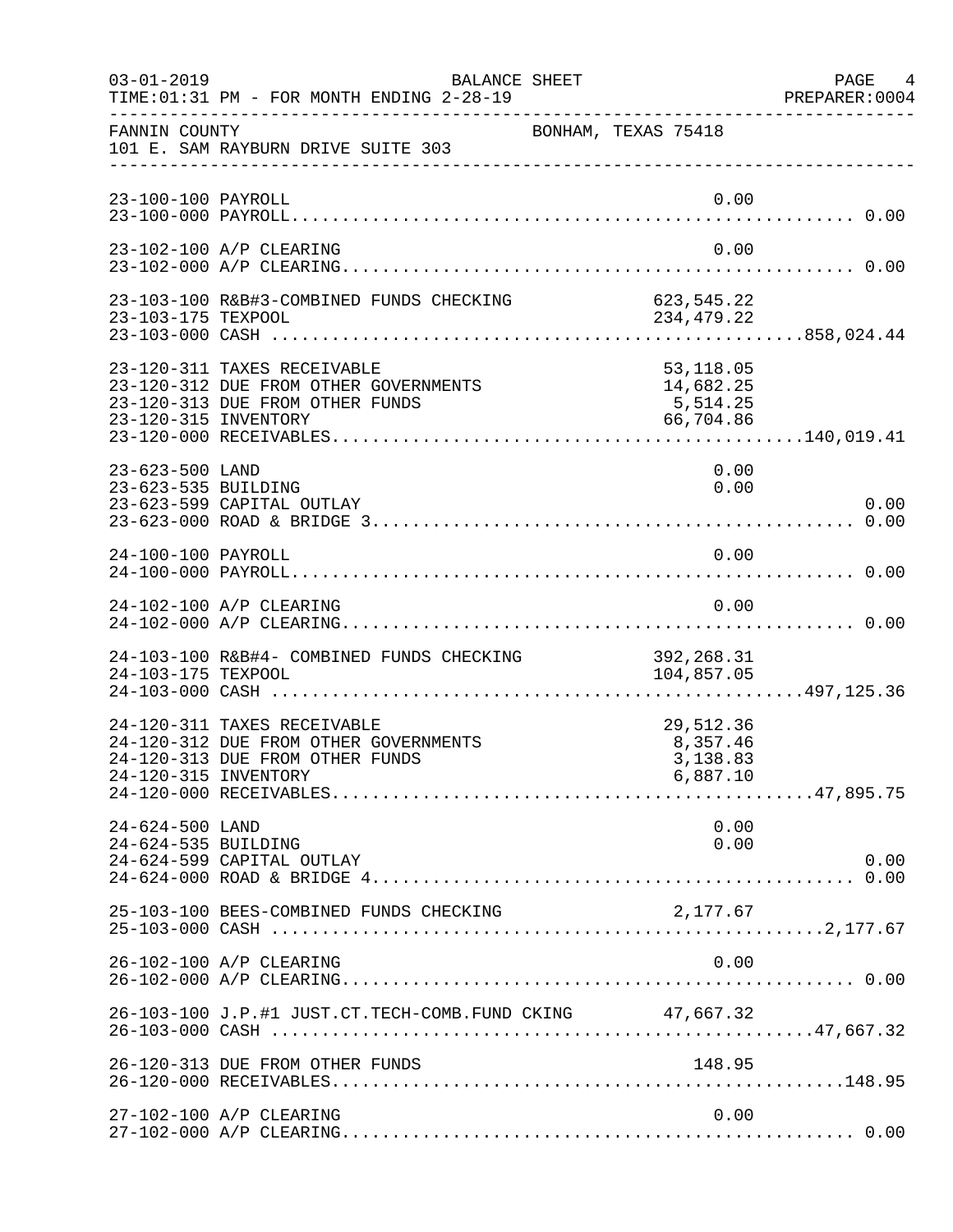| $03 - 01 - 2019$   | <b>BALANCE SHEET</b><br>TIME: 01:31 PM - FOR MONTH ENDING 2-28-19                                      |                    | PAGE<br>5<br>PREPARER: 0004 |
|--------------------|--------------------------------------------------------------------------------------------------------|--------------------|-----------------------------|
| FANNIN COUNTY      | BONHAM, TEXAS 75418<br>101 E. SAM RAYBURN DRIVE SUITE 303                                              |                    |                             |
|                    | 27-103-100 J.P.#2 JUST.CT.TECH-COMB.FUND CKING 10,168.37                                               |                    |                             |
|                    | 27-120-313 DUE FROM OTHER FUNDS                                                                        | 27.99              |                             |
|                    | 28-102-100 A/P CLEARING                                                                                | 0.00               |                             |
|                    | 28-103-100 J.P.#3 JUST.CT.TECH-COMB.FUND CKING 5,502.96                                                |                    |                             |
|                    | 28-120-313 DUE FROM OTHER FUNDS                                                                        | 90.09              |                             |
|                    | 30-103-100 SHERIFF WORK RELEASE-COMB FUND CKIN                                                         | 983.14             |                             |
| 31-103-175 TEXPOOL | 31-103-100 COURTHOUSE RESTORATION-COMB.FUND                                                            | 47,817.92-<br>0.00 |                             |
|                    | 33-102-100 A/P CLEARING                                                                                | 0.00               |                             |
|                    | 33-103-100 BAIL BONDSMAN APP.-COMB FUND CKING 8,596.74<br>33-103-000 BAIL BONDSMAN AP.FEE CASH8,596.74 |                    |                             |
| 34-100-100 PAYROLL |                                                                                                        | 0.00               |                             |
|                    | 34-103-100 DISTRICT CT.REC.ARCHIVE COMB.FUND C 28,723.17                                               |                    |                             |
|                    | 34-120-313 DUE FROM OTHER FUNDS                                                                        | 331.18             |                             |
|                    | 35-103-100 LAW LIBRARY-COMBINED FUND CHECKING 161,091.54                                               |                    |                             |
|                    | 35-120-313 DUE FROM OTHER FUNDS                                                                        | 1,049.55           |                             |
| 36-100-100 PAYROLL |                                                                                                        | 0.00               |                             |
|                    | 36-102-100 A/P CLEARING                                                                                | 0.00               |                             |
|                    | 36-103-136 D. A. FEE CASH ACCT.                                                                        | 11,984.56          |                             |
|                    | 36-999-100 A/P CLEARING ACCOUNT                                                                        | 0.00               |                             |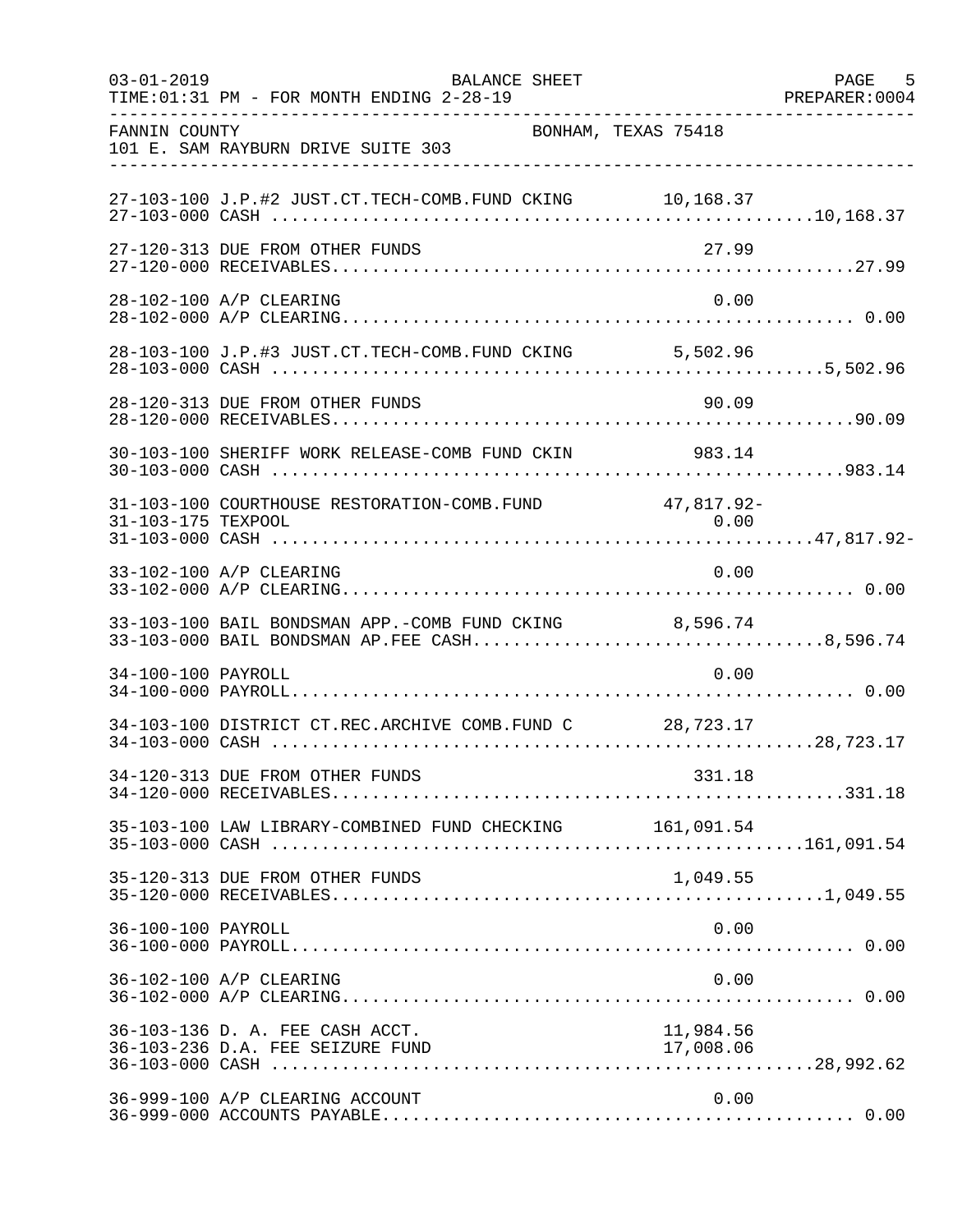| $03 - 01 - 2019$   | <b>BALANCE SHEET</b><br>TIME: 01:31 PM - FOR MONTH ENDING 2-28-19                          |           | PAGE 6 |
|--------------------|--------------------------------------------------------------------------------------------|-----------|--------|
| FANNIN COUNTY      | BONHAM, TEXAS 75418<br>101 E. SAM RAYBURN DRIVE SUITE 303                                  |           |        |
|                    |                                                                                            |           |        |
|                    | 38-102-100 A/P CLEARING                                                                    | 0.00      |        |
|                    |                                                                                            |           |        |
|                    | 39-102-100 A/P CLEARING                                                                    | 0.00      |        |
|                    | 39-103-100 IHC B.R. COOPER-COMB. FUND CHECKING 14,345.15<br>39-103-175 B.R. COOPER-TEXPOOL | 6, 249.77 |        |
|                    | 40-103-100 NAACHO-COMBINED FUND CKING                                                      | 1,906.65  |        |
|                    | 41-102-100 A/P CLEARING                                                                    | 0.00      |        |
|                    | 41-103-100 CITIZEN CORPS(CERT)-COMB. FUND CKING 450.00                                     |           |        |
|                    | 41-120-312 DUE FROM OTHER GOVERNMENTS                                                      | 0.00      |        |
|                    | 42-103-100 HAZARD MITIGATION-COMB. FUND CKING. 428.64-                                     |           |        |
|                    | 44-102-100 A/P CLEARING                                                                    | 0.00      |        |
|                    | 44-103-100 HOMELAND SECURITY-COMB. FUND CHKING                                             | 0.00      |        |
|                    | 44-120-312 DUE FROM OTHER GOVERNMENT                                                       | 0.00      |        |
| 45-100-100 PAYROLL |                                                                                            | 0.00      |        |
|                    | 45-103-100 CHAPTER 19-COMBINED FUNDS CHECKING 1,911.98-                                    |           |        |
|                    | 45-120-312 DUE FROM OTHER GOVERNMENT                                                       | 0.00      |        |
|                    | 46-103-100 SAFE ROOM REIMB. PROG. - COMB. FUNDS 6,765.66                                   |           |        |
|                    | 46-120-312 DUE FROM OTHER GOVERNMENTS                                                      | 0.00      |        |
|                    | 48-103-100 ELECTION EQUIP. FUND-COMBINED FUNDS 31,302.43                                   |           |        |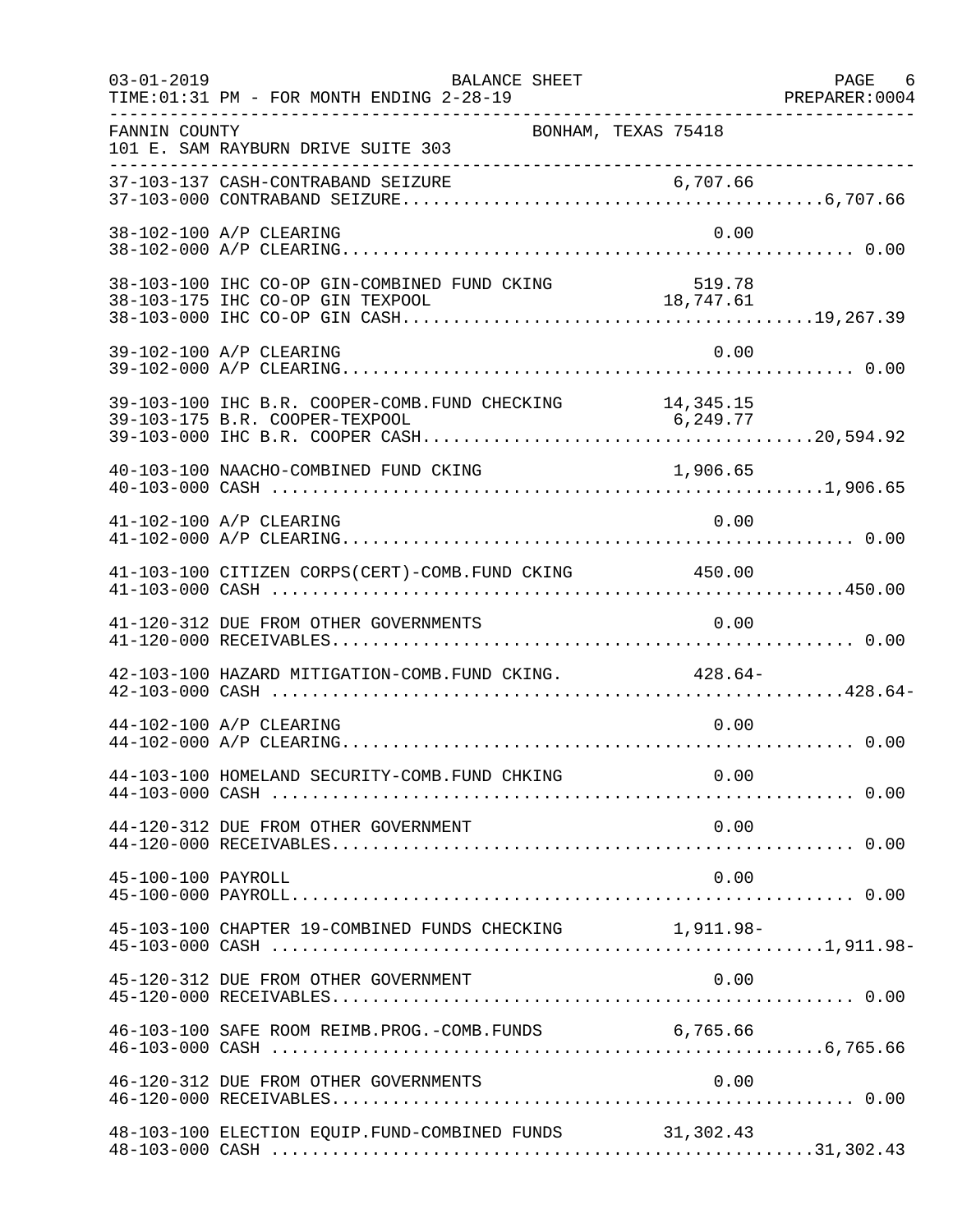| $03 - 01 - 2019$   | <b>BALANCE SHEET</b><br>TIME: 01:31 PM - FOR MONTH ENDING 2-28-19 |                     | PAGE 7 |
|--------------------|-------------------------------------------------------------------|---------------------|--------|
| FANNIN COUNTY      | 101 E. SAM RAYBURN DRIVE SUITE 303                                | BONHAM, TEXAS 75418 |        |
| 49-100-100 PAYROLL |                                                                   | 0.00                |        |
|                    | 49-103-100 INVESTIGATOR/LEOSE-COMB.FUNDS                          | 681.66              |        |
|                    | 51-103-100 CO.CLK.CO.& DIST.CT.TECHNOLOGY-COMB 7,789.36           |                     |        |
|                    | 51-120-313 DUE FROM OTHER FUNDS                                   | 65.59               |        |
|                    | 52-103-100 CO.CLK.COURT RECORDS PRESERVATION-C 12,325.98          |                     |        |
|                    | 52-120-313 DUE FROM OTHER FUNDS                                   | 90.00               |        |
|                    | 53-103-100 CO.CLK.REC.ARCHIVE -COMB.FUNDS CKIN 263,384.20         |                     |        |
|                    | 53-120-313 DUE FROM OTHER FUNDS                                   | 6,410.00            |        |
|                    | 55-102-100 A/P CLEARING                                           | 0.00                |        |
|                    | 55-103-155 F.C. LAW ENFORCEMENT EDUCATION 2,332.56                |                     |        |
|                    | 55-999-100 A/P CLEARING ACCOUNT                                   | 0.00                |        |
| 56-100-100 PAYROLL |                                                                   | 0.00                |        |
|                    | 56-102-100 A/P CLEARING                                           | 0.00                |        |
|                    | 56-103-156 CASH-F C SHERIFF FORFEITURE                            | 35,105.85           |        |
|                    | 56-999-100 A/P CLEARING ACCOUNT                                   | 0.00                |        |
|                    | 57-103-100 SHERIFF K-9 UNIT-COMB.FUND CHECKING                    | 595.29              |        |
|                    | 59-103-100 DRUG COURT-COMBINED FUNDS                              | 31,465.23           |        |
|                    | 59-120-313 DUE FROM OTHER FUNDS                                   | 325.92              |        |
|                    | 60-103-100 SINKING-COMBINED FUND CHECKING                         | 226,671.47          |        |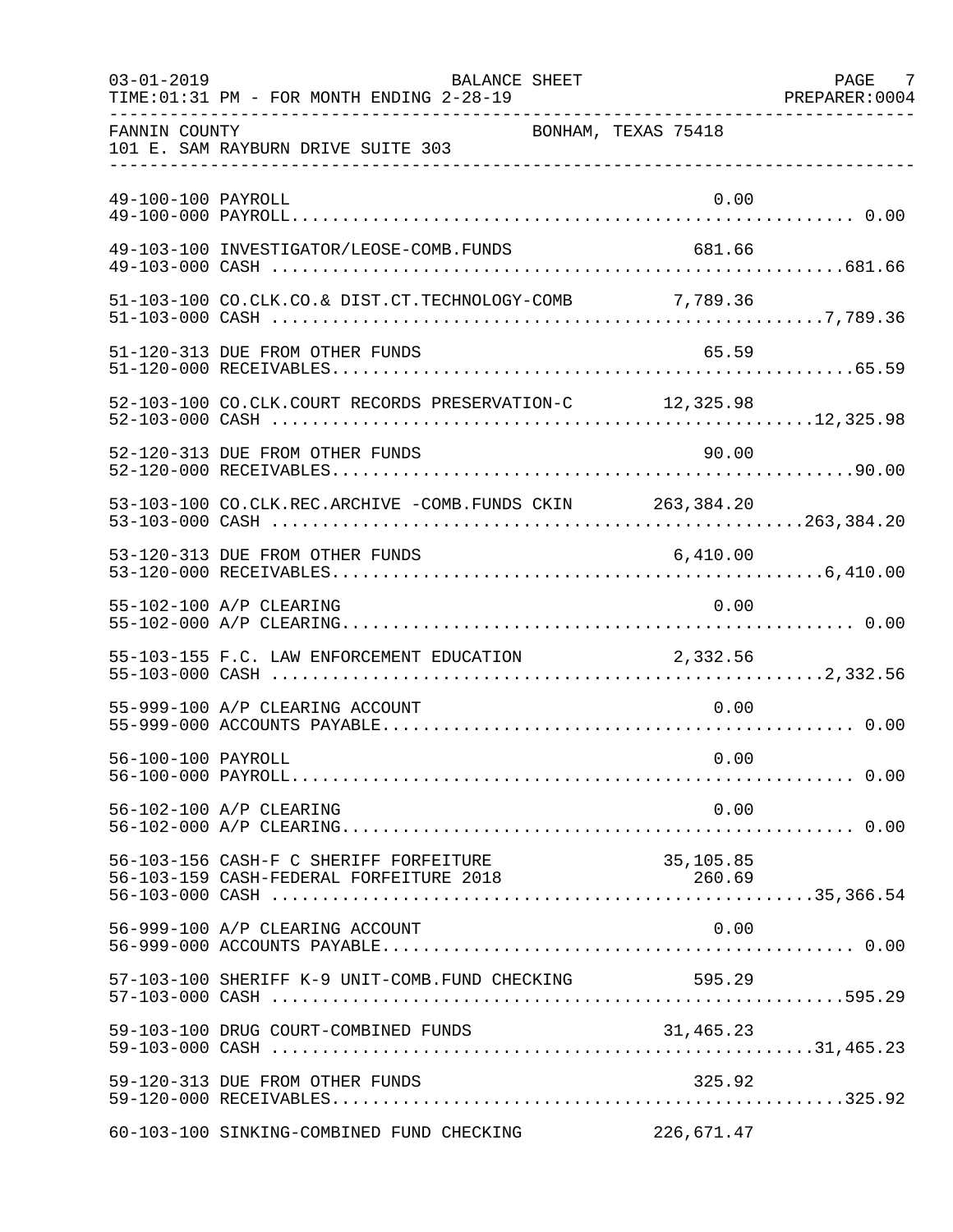| $03 - 01 - 2019$   | BALANCE SHEET<br>TIME: 01:31 PM - FOR MONTH ENDING 2-28-19<br>. _ _ _ _ _ _ _ _ _ _ _ _ _ _ _ _ _ _        |                      | PAGE 8 |
|--------------------|------------------------------------------------------------------------------------------------------------|----------------------|--------|
| FANNIN COUNTY      | BONHAM, TEXAS 75418<br>101 E. SAM RAYBURN DRIVE SUITE 303                                                  |                      |        |
| 60-103-175 TEXPOOL | 60-103-260 SINKING-CASH 1998<br>60-103-275 TEXPOOL-1998 JAIL                                               | 0.00<br>0.00<br>0.00 |        |
|                    | 60-120-311 TAXES RECEIVABLE<br>60-120-312 DUE FROM OTHER GOVERNMENT<br>60-120-313 DUE FROM OTHER FUNDS     | 0.00<br>0.00<br>0.00 |        |
|                    | 61-103-100 DIST.CLK.CO.& DIST.CT.TECH.-COMBINE 2,966.49                                                    |                      |        |
|                    | 61-120-313 DUE FROM OTHER FUNDS                                                                            | 36.57                |        |
|                    |                                                                                                            |                      |        |
|                    | 62-120-313 DUE FROM OTHER FUNDS                                                                            | 221.18               |        |
|                    | 63-103-100 LEOSE CONST.#1-COMBINED FUNDS CHECK 1,688.40                                                    |                      |        |
|                    | 64-103-100 LEOSE CONST.#2-COMBINED FUNDS CHECK 1,360.10                                                    |                      |        |
|                    | 65-103-100 LEOSE CONST.#3-COMBINED FUNDS CHECK 2,691.63                                                    |                      |        |
| 66-103-175 TEXPOOL | 66-103-100 GO BONDS CONST. 2017-COMBINED FUNDS 45,450.20-<br>66-103-166 ICS DEPOSIT                        | 5,551,126.49<br>0.00 |        |
|                    | 67-103-100 ANNUAL PAYMENT-COMBINED FUND CKING 5,815.95-                                                    |                      |        |
| 68-103-175 TEXPOOL | 68-103-100 GO BONDS CONST.2018-COMB.FUNDS CHEC 0.00<br>68-103-168 BUSINESS MONEY FUND ACCOUNT 6,250,000.00 | 0.00                 |        |
|                    | 70-102-100 A/P CLEARING                                                                                    | 0.00                 |        |
| 70-103-175 TEXPOOL | 70-103-100 RIGHT OF WAY-COMBINED FUND CHECKING 16,060.44<br>70-103-170 RIGHT OF WAY CASH ACCT.             | 0.00<br>82,819.77    |        |
|                    | 70-133-010 ADVANCE TO GENERAL<br>70-133-021 ADVANCE TO R&B #1<br>70-133-022 ADVANCE TO R&B #2              | 0.00<br>0.00<br>0.00 |        |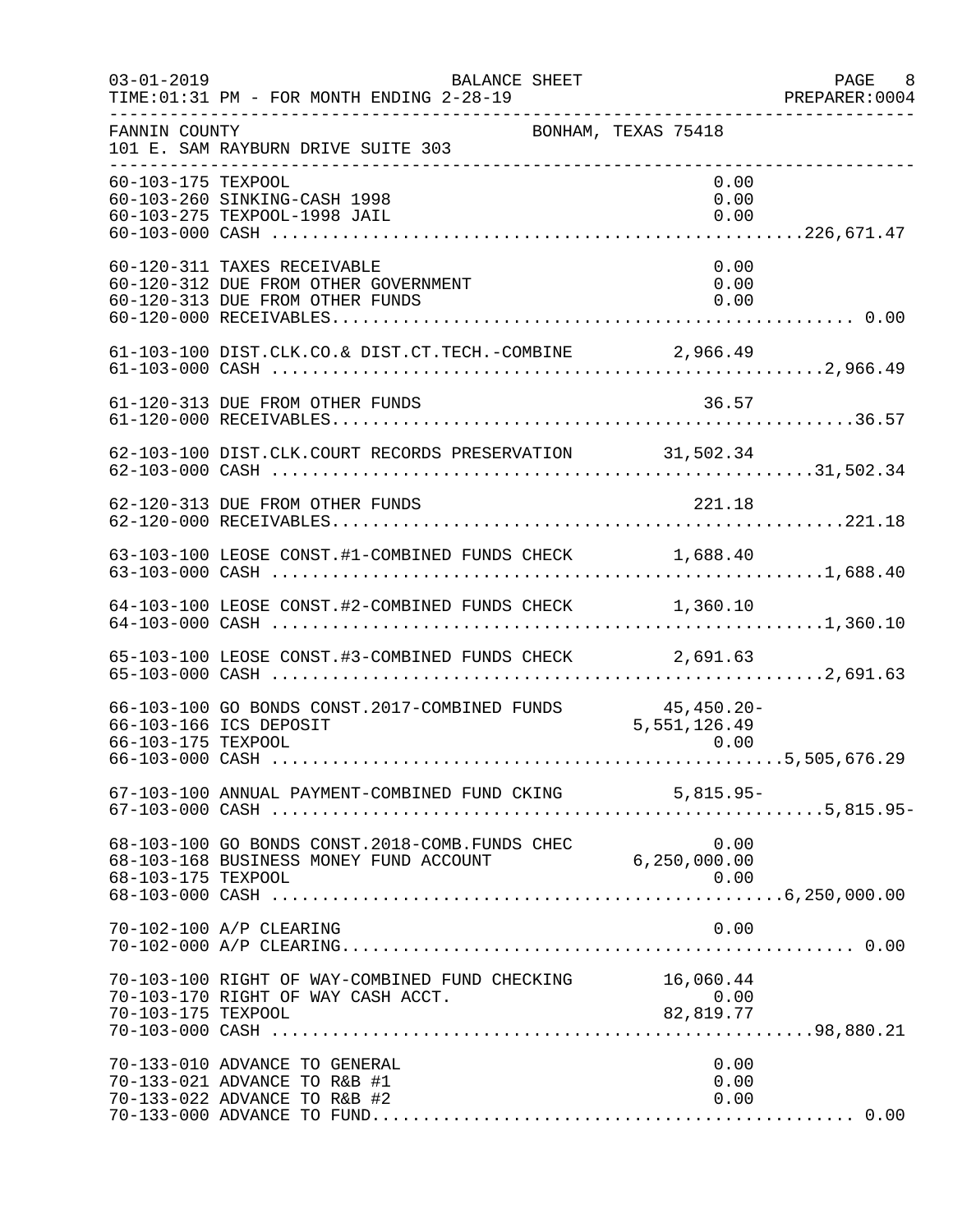| $03 - 01 - 2019$   | BALANCE SHEET<br>TIME: 01:31 PM - FOR MONTH ENDING 2-28-19                                                                                                                                                                                                                                                                                                                                                                                             |                                                                                                                 | PAGE 9 |
|--------------------|--------------------------------------------------------------------------------------------------------------------------------------------------------------------------------------------------------------------------------------------------------------------------------------------------------------------------------------------------------------------------------------------------------------------------------------------------------|-----------------------------------------------------------------------------------------------------------------|--------|
| FANNIN COUNTY      | BONHAM, TEXAS 75418<br>101 E. SAM RAYBURN DRIVE SUITE 303                                                                                                                                                                                                                                                                                                                                                                                              |                                                                                                                 |        |
|                    |                                                                                                                                                                                                                                                                                                                                                                                                                                                        |                                                                                                                 |        |
| 71-100-100 PAYROLL |                                                                                                                                                                                                                                                                                                                                                                                                                                                        | 0.00                                                                                                            |        |
|                    | 71-103-100 INV. CRIMES AGAINST WOMEN-COMB. FUNDS                                                                                                                                                                                                                                                                                                                                                                                                       | 0.00                                                                                                            |        |
|                    | 71-120-312 DUE FROM OTHER GOVERNMENTS                                                                                                                                                                                                                                                                                                                                                                                                                  | 0.00                                                                                                            |        |
| 72-100-100 PAYROLL |                                                                                                                                                                                                                                                                                                                                                                                                                                                        | 0.00                                                                                                            |        |
|                    | 72-103-100 INV.CRIMES AGAINST CHILDREN-COMB.FU 0.00                                                                                                                                                                                                                                                                                                                                                                                                    |                                                                                                                 |        |
|                    | 72-120-312 DUE FROM OTHER GOVERNMENTS                                                                                                                                                                                                                                                                                                                                                                                                                  | 0.00                                                                                                            |        |
|                    | 80-103-180 CASH-VETERANS COURT PROGRAM                                                                                                                                                                                                                                                                                                                                                                                                                 | 250.00                                                                                                          |        |
|                    | 81-103-100 LAKE-COMBINED FUNDS CHECKING                                                                                                                                                                                                                                                                                                                                                                                                                | 4,021.21                                                                                                        |        |
|                    | 82-103-100 LAKE PCT 3-COMBINED FUNDS CKING 484,263.00                                                                                                                                                                                                                                                                                                                                                                                                  |                                                                                                                 |        |
|                    | 83-103-100 LAKE PCT 4-COMBINED FUNDS CKING 369,265.17                                                                                                                                                                                                                                                                                                                                                                                                  |                                                                                                                 |        |
|                    | 84-103-100 BOIS D'ARC-COMBINED FUNDS CHECKING 0.00                                                                                                                                                                                                                                                                                                                                                                                                     |                                                                                                                 |        |
|                    |                                                                                                                                                                                                                                                                                                                                                                                                                                                        |                                                                                                                 |        |
|                    | 88-103-100 IHC - COMBINED FUNDS CHECKING                                                                                                                                                                                                                                                                                                                                                                                                               | 0.00                                                                                                            |        |
| 89-100-100 PAYROLL |                                                                                                                                                                                                                                                                                                                                                                                                                                                        | 0.00                                                                                                            |        |
|                    | 89-103-689 CASH-STRUCTURAL FAM. THER. GRANT OOG<br>89-103-988 CASH-LOCAL FUNDS CARRIED FORWARD<br>89-103-992 CASH-INTEREST INCOME<br>89-103-993 CASH-BASIC PROBATION SUPERVISION<br>89-103-994 CASH-COMMUNITY PROGRAMS<br>89-103-995 CASH-LOCAL FUNDING FY 2019<br>89-103-996 CASH-PRE/POST ADJUDICATION<br>89-103-997 CASH-COMMITMENT DIVERSION<br>89-103-998 CASH-MENTAL HEALTH SERVICES<br>89-103-999 CASH-REGIONALS DIVERSIONS ALTERNATI 1,666.00- | $25,000.00-$<br>45, 139. 28<br>13, 144.07<br>16,503.95<br>6,923.87<br>88,745.39<br>705.06<br>858.72<br>1,840.58 |        |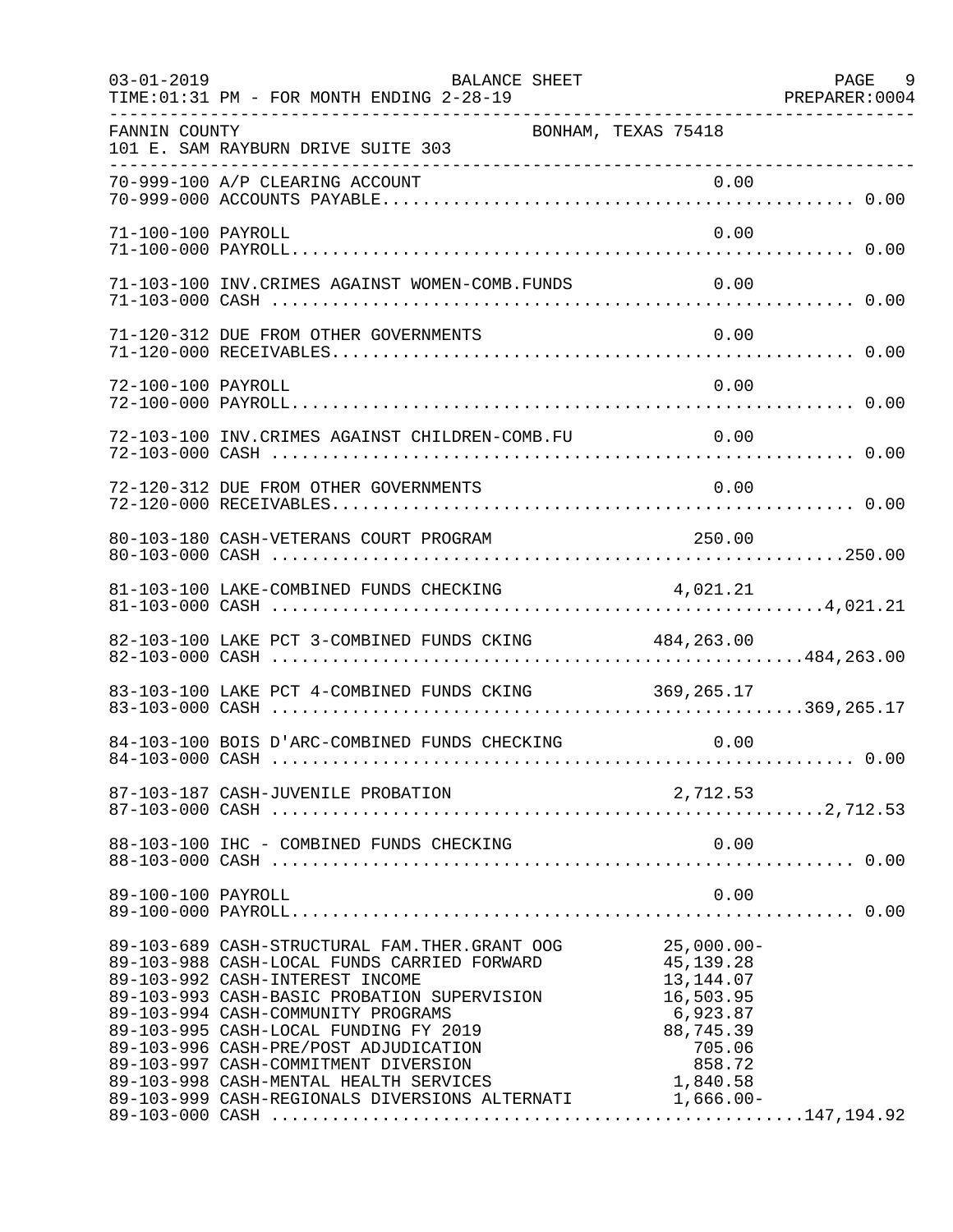|                                                               | $03 - 01 - 2019$<br><b>BALANCE SHEET</b>                                                                                                                                                                                                                                                                                                                                                                                                                                                                                                                                                                                                                                                                                                                                                                 |                                                                                                                                                                                                 | PAGE 10<br>PREPARER: 0004 |
|---------------------------------------------------------------|----------------------------------------------------------------------------------------------------------------------------------------------------------------------------------------------------------------------------------------------------------------------------------------------------------------------------------------------------------------------------------------------------------------------------------------------------------------------------------------------------------------------------------------------------------------------------------------------------------------------------------------------------------------------------------------------------------------------------------------------------------------------------------------------------------|-------------------------------------------------------------------------------------------------------------------------------------------------------------------------------------------------|---------------------------|
| FANNIN COUNTY                                                 | 101 E. SAM RAYBURN DRIVE SUITE 303                                                                                                                                                                                                                                                                                                                                                                                                                                                                                                                                                                                                                                                                                                                                                                       | BONHAM, TEXAS 75418                                                                                                                                                                             |                           |
|                                                               |                                                                                                                                                                                                                                                                                                                                                                                                                                                                                                                                                                                                                                                                                                                                                                                                          |                                                                                                                                                                                                 |                           |
|                                                               | 92-999-100 A/P CLEARING ACCOUNT                                                                                                                                                                                                                                                                                                                                                                                                                                                                                                                                                                                                                                                                                                                                                                          | 0.00                                                                                                                                                                                            |                           |
|                                                               |                                                                                                                                                                                                                                                                                                                                                                                                                                                                                                                                                                                                                                                                                                                                                                                                          |                                                                                                                                                                                                 |                           |
|                                                               |                                                                                                                                                                                                                                                                                                                                                                                                                                                                                                                                                                                                                                                                                                                                                                                                          |                                                                                                                                                                                                 |                           |
|                                                               |                                                                                                                                                                                                                                                                                                                                                                                                                                                                                                                                                                                                                                                                                                                                                                                                          |                                                                                                                                                                                                 |                           |
| 98-160-100 LAND<br>98-160-200 BUILDINGS<br>98-160-235 BRIDGES | 98-160-201 ACCUM.DEPRECIATION-BUILDINGS<br>98-160-210 AUTOMOBILES AND TRUCKS<br>98-160-211 ACCUM.DEPR.AUTOS AND TRUCKS<br>98-160-215 COMPUTER EQUIPMENT 647,940.20<br>98-160-216 ACCUM.DEPR.-COMPUTER EQUIPMENT 647,940.20<br>98-150-216 ACCUM.DEPR.-COMPUTER EQUIPMENT 647,940.20<br>98-160-216 ACCUM.DEPR.-COMPUTER EQUIPMENT<br>98-160-220 OFFICE EQUIPMENT<br>98-160-221 ACCUM.DEPR.-OFFICE EQUIPMENT<br>99,653.24-<br>98-160-225 RADIO EQUIPMENT<br>98-160-225 RADIO EQUIPMENT<br>98-160-226 ACCUM.DEPR.-RADIO EQUIPMENT<br>9<br>98-160-231 ACCUM. DEPRECIATION-ROADS<br>98-160-236 ACCUM. DEPRECIATION-BRIDGES<br>98-160-300 ROAD EQUIPMENT<br>98-160-301 ACCUM.DEPRECIATION-ROAD EQUIPMENT<br>99-170-200 DEFERRED PENSION OUTFLOW 1,805,395.00<br>99-170-000 DEFERRED PENSION OUTFLOW1,805,395.00 | 341,561.30<br>00.100,11<br>4,737,000.00<br>3.376.677<br>$3,376,677.74-$<br>2,013,774.80<br>1,436,261.71-<br>14, 344, 578.06-<br>10,687,643.03<br>4,936,832.54-<br>3,376,053.43<br>2,684,312.76- |                           |
|                                                               |                                                                                                                                                                                                                                                                                                                                                                                                                                                                                                                                                                                                                                                                                                                                                                                                          |                                                                                                                                                                                                 |                           |
|                                                               | ***** LIABILITIES *****                                                                                                                                                                                                                                                                                                                                                                                                                                                                                                                                                                                                                                                                                                                                                                                  |                                                                                                                                                                                                 |                           |
|                                                               |                                                                                                                                                                                                                                                                                                                                                                                                                                                                                                                                                                                                                                                                                                                                                                                                          |                                                                                                                                                                                                 |                           |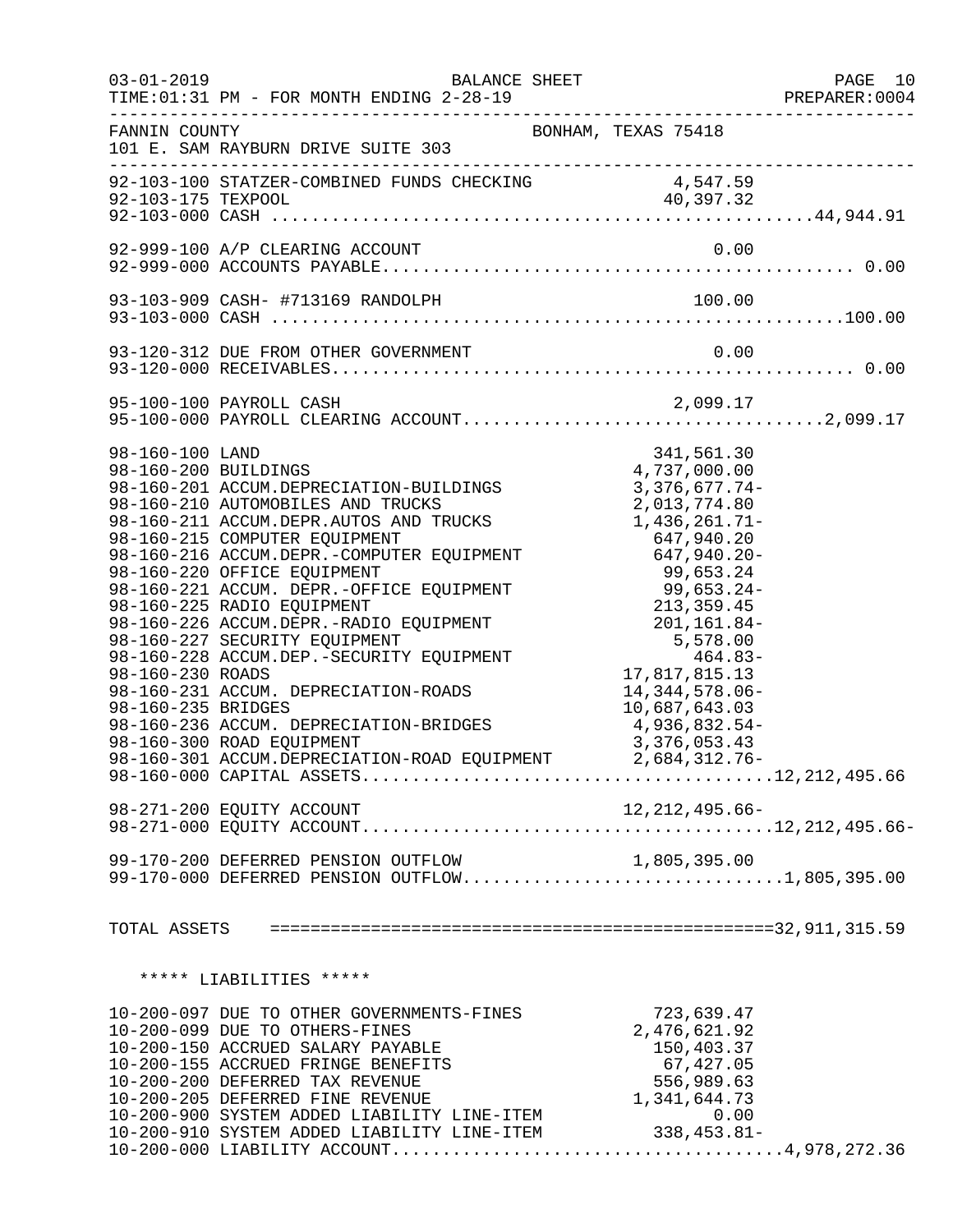| $03 - 01 - 2019$      | TIME: 01:31 PM - FOR MONTH ENDING 2-28-19                                                                                                                                                                                       | BALANCE SHEET       |                                  | PAGE 11<br>PREPARER: 0004 |
|-----------------------|---------------------------------------------------------------------------------------------------------------------------------------------------------------------------------------------------------------------------------|---------------------|----------------------------------|---------------------------|
| FANNIN COUNTY         | 101 E. SAM RAYBURN DRIVE SUITE 303                                                                                                                                                                                              | BONHAM, TEXAS 75418 |                                  |                           |
| 10-207-090 DUE TO CJD | 10-207-070 DUE TO R.O.W.<br>10-207-089 DUE TO T.J.P.C.<br>10-207-970 DUE TO OTHER GOVERNMENTS                                                                                                                                   |                     | 0.00<br>0.00<br>1,794.00<br>0.00 |                           |
|                       |                                                                                                                                                                                                                                 |                     |                                  |                           |
|                       |                                                                                                                                                                                                                                 |                     |                                  |                           |
|                       | 11-200-910 SYSTEM ADDED LIABILITY LINE-ITEM                                                                                                                                                                                     |                     | 0.00                             |                           |
|                       | 11-271-200 EQUITY ACCOUNT                                                                                                                                                                                                       |                     | 129,541.04                       |                           |
|                       | 12-200-910 SYSTEM ADDED LIABILITY LINE-ITEM $0.00$<br>12-200-000 SYSTEM ADDED LIABILITY DEPARTMENT0.00                                                                                                                          |                     |                                  |                           |
|                       |                                                                                                                                                                                                                                 |                     |                                  |                           |
|                       |                                                                                                                                                                                                                                 |                     |                                  |                           |
|                       | 13-271-200 EQUITY ACCOUNT                                                                                                                                                                                                       |                     | 180.00-                          |                           |
|                       | 14-200-910 SYSTEM ADDED LIABILITY LINE-ITEM                                                                                                                                                                                     |                     | 0.00                             |                           |
|                       |                                                                                                                                                                                                                                 |                     |                                  |                           |
|                       | 16-200-910 SYSTEM ADDED LIABILITY LINE-ITEM 0.00<br>16-200-000 SYSTEM ADDED LIABILITY DEPARTMENT0.00                                                                                                                            |                     |                                  |                           |
|                       | 16-271-200 EQUITY ACCOUNT                                                                                                                                                                                                       |                     |                                  |                           |
|                       | 17-271-200 EQUITY ACCOUNT                                                                                                                                                                                                       |                     | 3,952.17                         |                           |
|                       | 18-200-150 ACCRUED SALARY PAYABLE<br>18-200-155 ACCRUED SABARI FATABLE<br>18-200-155 ACCRUED FRINGE BENEFITS 629.81<br>18-200-910 SYSTEM ADDED LIABILITY LINE-ITEM 0.00<br>18-200-000 SYSTEM ADDED LIABILITY DEPARTMENT1,753.51 |                     | 1,123.70                         |                           |
|                       | 18-271-200 EQUITY ACCOUNT                                                                                                                                                                                                       |                     |                                  |                           |
|                       | 19-200-150 ACCRUED SALARY PAYABLE<br>19-200-155 ACCRUED FRINGE BENEFITS                                                                                                                                                         |                     | 0.01<br>0.00                     |                           |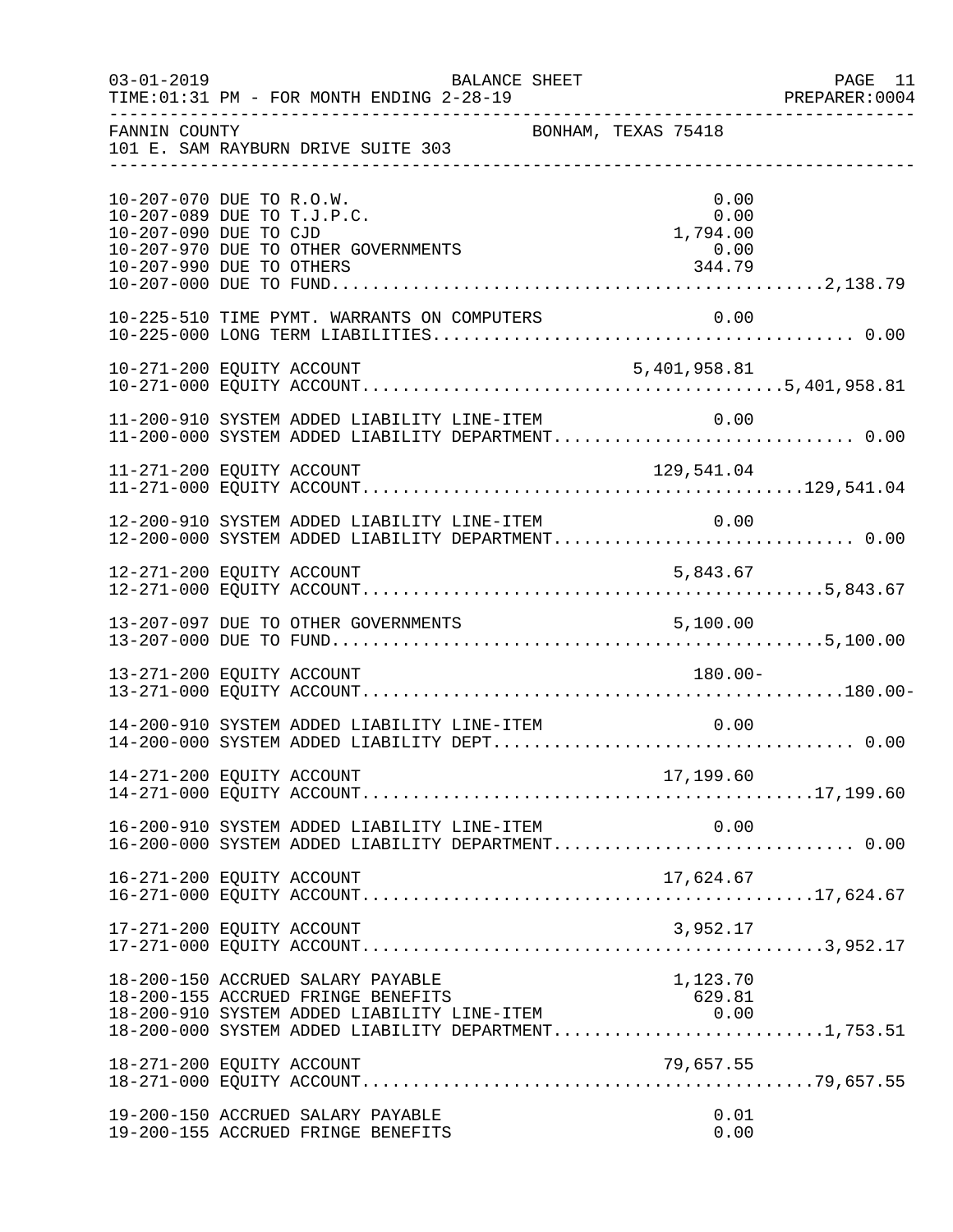| $03 - 01 - 2019$ | BALANCE SHEET<br>TIME: 01:31 PM - FOR MONTH ENDING 2-28-19                                                                                                                                                                                                                                                                       |                                    | PAGE 12<br>PREPARER: 0004 |
|------------------|----------------------------------------------------------------------------------------------------------------------------------------------------------------------------------------------------------------------------------------------------------------------------------------------------------------------------------|------------------------------------|---------------------------|
| FANNIN COUNTY    | 101 E. SAM RAYBURN DRIVE SUITE 303                                                                                                                                                                                                                                                                                               | BONHAM, TEXAS 75418                |                           |
|                  |                                                                                                                                                                                                                                                                                                                                  |                                    |                           |
|                  | 19-271-200 EQUITY ACCOUNT                                                                                                                                                                                                                                                                                                        |                                    |                           |
|                  | 20-200-150 ACCRUED SALARY PAYABLE<br>20-200-155 ACCRUED FRINGE BENEFITS<br>20-200-910 SYSTEM ADDED LIABILITY LINE-ITEM 0.00<br>20-200-000 SYSTEM ADDED LIABILITY DEPARTMENT374.91                                                                                                                                                | 316.17                             |                           |
|                  | 20-271-200 EQUITY ACCOUNT                                                                                                                                                                                                                                                                                                        | 45,723.30                          |                           |
|                  | 21-200-150 ACCRUED SALARY PAYABLE<br>21-200-155 ACCRUED FRINGE BENEFITS<br>21-200-200 DEFERRED TAX REVENUE                                                                                                                                                                                                                       | 11,400.30<br>5,267.57<br>30,023.03 |                           |
|                  | 21-207-070 DUE TO RIGHT OF WAY<br>21-207-131 DUE TO RD. DIST. 17A                                                                                                                                                                                                                                                                | 0.00<br>0.00                       |                           |
|                  | 21-231-100 LOAN BSB EQUIPMENT                                                                                                                                                                                                                                                                                                    | 0.00                               |                           |
|                  | 21-271-200 EQUITY ACCOUNTY                                                                                                                                                                                                                                                                                                       | 125, 551. 77                       |                           |
|                  | 22-200-150 ACCRUED SALARY PAYABLE<br>22-200-155 ACCRUED FRINGE BENEFITS<br>22-200-155 ACCRUED FRINGE BENEFITS 5,609.02<br>22-200-200 DEFERRED TAX REVENUE 33,639.77<br>22-200-900 SYSTEM ADDED LIABILITY LINE-ITEM 0.00<br>22-200-910 SYSTEM ADDED LIABILITY LINE-ITEM 2,573.26-<br>22-200-000 LIABILITY ACCOUNT.                | 10,957.40<br>5,609.02              |                           |
|                  | 22-207-070 DUE TO RIGHT OF WAY                                                                                                                                                                                                                                                                                                   | 0.00                               |                           |
|                  | 22-271-200 EQUITY ACCOUNT                                                                                                                                                                                                                                                                                                        |                                    |                           |
|                  | 23-200-150 ACCRUED SALARY PAYABLE<br>23-200-155 ACCRUED FRINGE BENEFITS<br>23-200-200 DEFERRED TAX REVENUE<br>$23-200-200$ DEFERRED TAX REVENUE $23-200-900$ SYSTEM ADDED LIABILITY LINE-ITEM $0.00$<br>$23-200-910$ SYSTEM ADDED LIABILITY LINE-ITEM $12,481.81-$<br>$23-200-000$ SYSTEM ADDED LIABILITY LINE-ITEM $12,481.81-$ | 10,785.65<br>5,606.58<br>50,468.42 |                           |
|                  | 23-231-571 LOAN OF CAPITAL EQUIP. PURCHASE                                                                                                                                                                                                                                                                                       | 0.00                               |                           |
|                  | 23-271-200 EQUITY ACCOUNT                                                                                                                                                                                                                                                                                                        | 670,453.05                         |                           |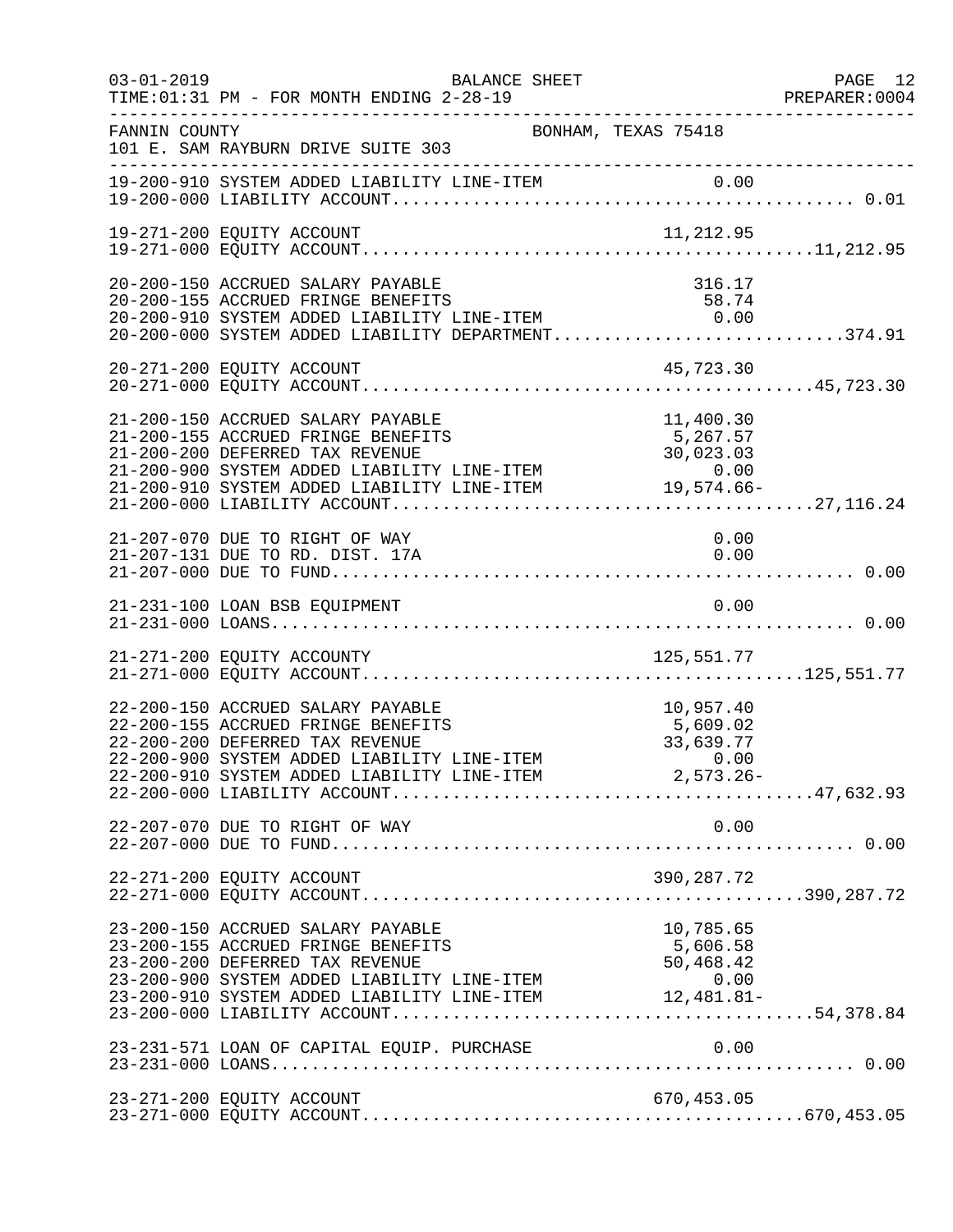| $03 - 01 - 2019$ | BALANCE SHEET<br>TIME: 01:31 PM - FOR MONTH ENDING 2-28-19                                                                                                                                                              |                                   | PAGE 13<br>PREPARER: 0004 |
|------------------|-------------------------------------------------------------------------------------------------------------------------------------------------------------------------------------------------------------------------|-----------------------------------|---------------------------|
| FANNIN COUNTY    | 101 E. SAM RAYBURN DRIVE SUITE 303                                                                                                                                                                                      | BONHAM, TEXAS 75418               |                           |
|                  | 24-200-150 ACCRUED SALARY PAYABLE<br>24-200-155 ACCRUED FRINGE BENEFITS<br>24-200-200 DEFERRED TAX REVENUE<br>24-200-900 SYSTEM ADDED LIABILITY LINE-ITEM 0.00<br>24-200-910 SYSTEM ADDED LIABILITY LINE-ITEM 4,417.15- | 9,049.70<br>4,413.27<br>28,004.13 |                           |
|                  | 24-271-200 EQUITY ACCOUNT                                                                                                                                                                                               | 255,048.45                        |                           |
|                  | 25-271-200 EQUITY ACCOUNT                                                                                                                                                                                               | 2,177.67                          |                           |
|                  | 26-200-910 SYSTEM ADDED LIABILITY LINE-ITEM 0.00<br>26-200-000 SYSTEM ADDED LIABILITY DEPARTMENT 0.00                                                                                                                   |                                   |                           |
|                  |                                                                                                                                                                                                                         |                                   |                           |
|                  | 27-271-200 EQUITY ACCOUNT                                                                                                                                                                                               | 10,385.09                         |                           |
|                  | 28-200-910 SYSTEM ADDED LIABILITY LINE-ITEM 0.00<br>28-200-000 SYSTEM ADDED LIABILITY DEPARTMENT 0.00                                                                                                                   |                                   |                           |
|                  |                                                                                                                                                                                                                         |                                   |                           |
|                  | 30-271-200 EQUITY ACCOUNT                                                                                                                                                                                               | 983.14                            |                           |
|                  | 31-271-200 EQUITY ACCOUNT                                                                                                                                                                                               | 107,332.28-                       |                           |
|                  | 33-271-200 EQUITY ACCOUNT                                                                                                                                                                                               | 8,596.74                          |                           |
|                  | 34-271-200 EQUITY ACCOUNT                                                                                                                                                                                               | 27,602.26                         |                           |
|                  | 35-200-910 SYSTEM ADDED LIABILITY LI                                                                                                                                                                                    | $300.00 -$                        |                           |
|                  | 35-271-200 EQUITY ACCOUNT                                                                                                                                                                                               | 158,976.18                        |                           |
|                  | 36-200-150 ACCRUED SALARY PAYABLE<br>36-200-155 ACCRUED FRINGE BENEFITS<br>36-200-910 SYSTEM ADDED LIABILITY LINE-ITEM                                                                                                  | 0.00<br>0.01<br>0.00              |                           |
|                  | 36-271-200 EQUITY ACCOUNT                                                                                                                                                                                               | 33,575.55                         |                           |
|                  | 37-200-910 SYSTEM ADDED LIABILITY LINE-ITEM                                                                                                                                                                             | 0.00                              |                           |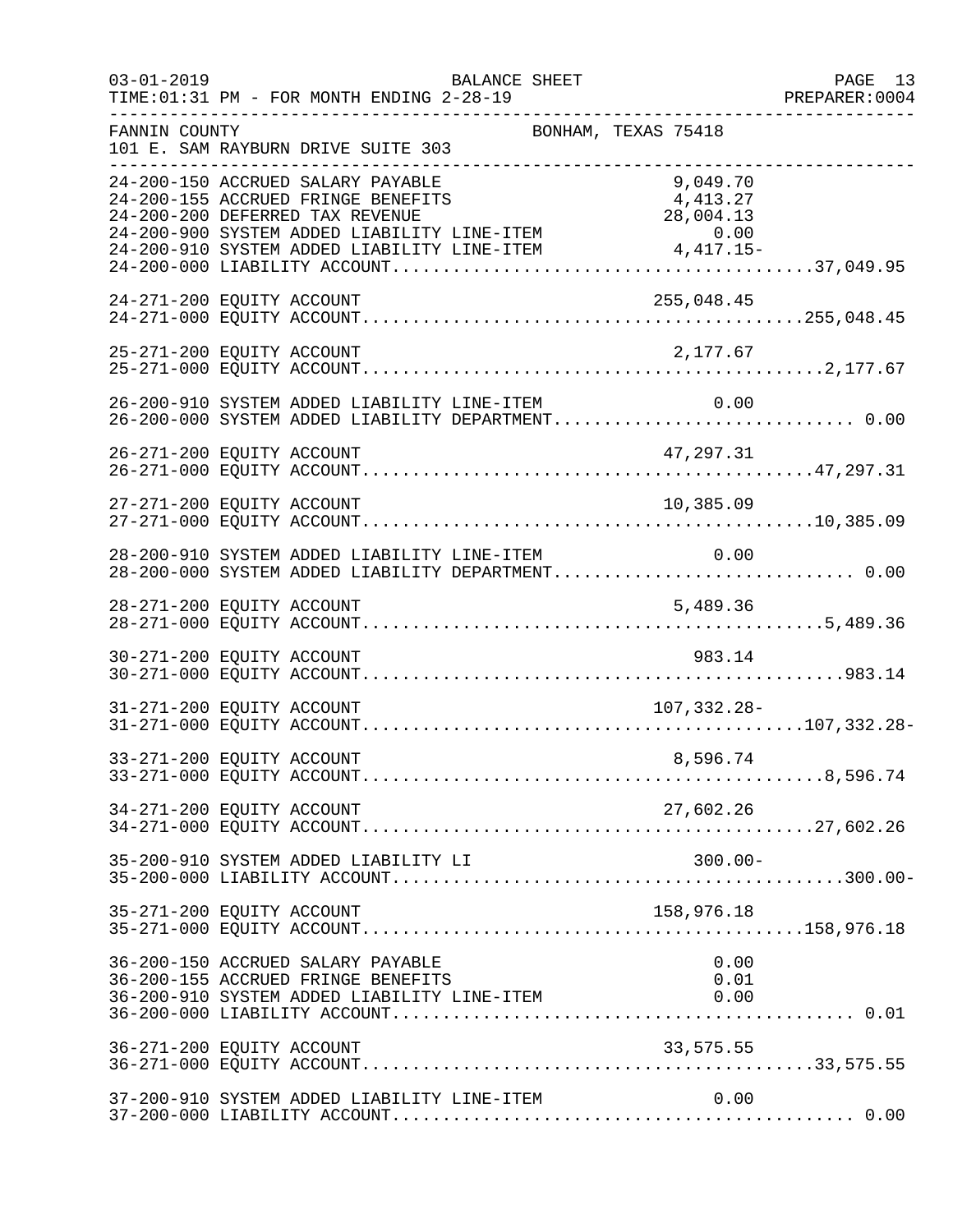| $03 - 01 - 2019$ | BALANCE SHEET<br>TIME: 01:31 PM - FOR MONTH ENDING 2-28-19                                                                                                                                                                                              | PAGE 14 |
|------------------|---------------------------------------------------------------------------------------------------------------------------------------------------------------------------------------------------------------------------------------------------------|---------|
| FANNIN COUNTY    | BONHAM, TEXAS 75418<br>101 E. SAM RAYBURN DRIVE SUITE 303                                                                                                                                                                                               |         |
|                  |                                                                                                                                                                                                                                                         |         |
|                  |                                                                                                                                                                                                                                                         |         |
|                  | 38-200-900 SYSTEM ADDED LIABILITY LINE-ITEM<br>0.00<br>38-200-000 SYSTEM ADDED LIABILITY DEPARTMENT 0.00                                                                                                                                                |         |
|                  | 38-271-200 EQUITY ACCOUNT<br>19,094.65                                                                                                                                                                                                                  |         |
|                  | 0.00 SYSTEM ADDED LIABILITY LINE-ITEM 0.00<br>39-200-000 SYSTEM ADDED LIABILITY DEPARTMENT0.00                                                                                                                                                          |         |
|                  |                                                                                                                                                                                                                                                         |         |
|                  | 40-200-910 SYSTEM ADDED LIABILITY LINE-ITEM<br>0.00<br>40-200-000 SYSTEM ADDED LIABILITY DEPARTMENT 0.00                                                                                                                                                |         |
|                  | 40-271-200 EQUITY ACCOUNT<br>2,363.46                                                                                                                                                                                                                   |         |
|                  | 41-200-910 SYSTEM ADDED LIABILITY LINE-ITEM<br>0.00<br>41-200-000 SYSTEM ADDED LIABILITY DEPARTMENT 0.00                                                                                                                                                |         |
|                  | 41-207-095 DUE TO OTHER FUNDS<br>0.00                                                                                                                                                                                                                   |         |
|                  | 41-271-200 EQUITY ACCOUNT<br>300.00                                                                                                                                                                                                                     |         |
|                  | 42-200-910 SYSTEM ADDED LIABILITY LINE-ITEM<br>0.00<br>42-200-000 SYSTEM ADDED LIABILITY DEPARTMENT 0.00                                                                                                                                                |         |
|                  | 42-271-200 EQUITY ACCOUNT<br>$428.64-$                                                                                                                                                                                                                  |         |
|                  |                                                                                                                                                                                                                                                         |         |
|                  | 44-207-095 DUE TO OTHER FUNDS<br>0.00                                                                                                                                                                                                                   |         |
|                  | 44-271-200 EQUITY ACCOUNT<br>0.00                                                                                                                                                                                                                       |         |
|                  | 45-200-150 ACCRUED SALARY PAYABLE<br>302.00<br>45-200-155 ACCRUED FRINGE BENEFITS<br>0.00<br>45-200-910 SYSTEM ADDED LIABILITY LINE-ITEM 0.00<br>45-200-000 SYSTEM ADDED LIABILITY LINE-ITEM 0.00<br>45-200-000 SYSTEM ADDED LIABILITY DEPARTMENT302.00 |         |
|                  | 45-207-095 DUE TO OTHER FUNDS<br>0.00                                                                                                                                                                                                                   |         |
|                  | 45-271-200 EQUITY ACCOUNT<br>$394.11-$                                                                                                                                                                                                                  |         |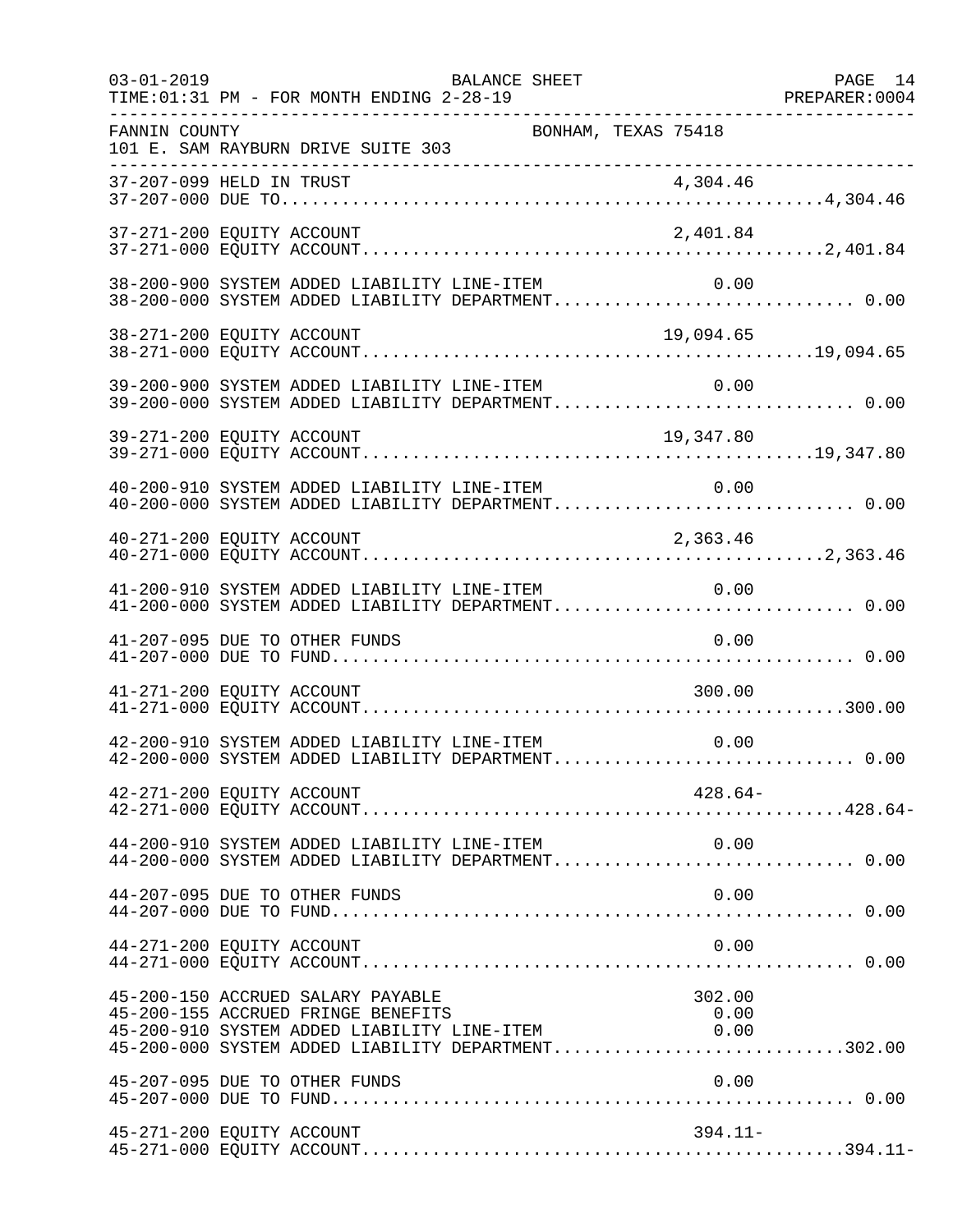| $03 - 01 - 2019$ | BALANCE SHEET<br>TIME: 01:31 PM - FOR MONTH ENDING 2-28-19                                                                                                           | PAGE 15 |
|------------------|----------------------------------------------------------------------------------------------------------------------------------------------------------------------|---------|
| FANNIN COUNTY    | BONHAM, TEXAS 75418<br>101 E. SAM RAYBURN DRIVE SUITE 303                                                                                                            |         |
|                  | 46-200-910 SYSTEM ADDED LIABILITY LINE-ITEM<br>0.00<br>46-200-910 SYSTEM ADDED LIABILITY LINE-ITEM         0.00<br>46-200-000 SYSTEM ADDED LIABILITY DEPARTMENT 0.00 |         |
|                  | 46-271-200 EQUITY ACCOUNT<br>5,783.65                                                                                                                                |         |
|                  | 48-200-910 SYSTEM ADDED LIABILITY LINE-ITEM<br>0.00<br>48-200-000 SYSTEM ADDED LIABILITY DEPARTMENT 0.00                                                             |         |
|                  | 48-271-200 EQUITY ACCOUNT<br>31,302.43                                                                                                                               |         |
|                  | 49-271-200 EQUITY ACCOUNT<br>619.89                                                                                                                                  |         |
|                  | 51-271-200 EQUITY ACCOUNT<br>7,795.03                                                                                                                                |         |
|                  | 52-200-910 SYSTEM ADDED LIABILITY LINE-ITEM 619.64-<br>52-200-000 SYSTEM ADDED LIABILITY DEPARTMENT619.64-                                                           |         |
|                  | 52-271-200 EQUITY ACCOUNT<br>12,906.82                                                                                                                               |         |
|                  | 53-200-910 SYSTEM ADDED LIABILITY LINE-ITEM 37,392.00-<br>53-200-000 SYSTEM ADDED LIABILITY DEPARTMENT37,392.00-                                                     |         |
|                  | 53-271-200 EQUITY ACCOUNT<br>329,172.55                                                                                                                              |         |
|                  | 55-200-910 SYSTEM ADDED LIABILITY LINE-ITEM<br>0.00                                                                                                                  |         |
|                  | 55-271-200 EQUITY ACCOUNT<br>49.80                                                                                                                                   |         |
|                  |                                                                                                                                                                      |         |
|                  | 56-271-200 EQUITY ACCOUNT<br>68,831.26                                                                                                                               |         |
|                  | 57-200-910 SYSTEM ADDED LIABILITY LINE-ITEM<br>0.00<br>57-200-000 SYSTEM ADDED LIABILITY DEPARTMENT 0.00                                                             |         |
|                  | 595.29<br>57-271-200 EQUITY ACCOUNT                                                                                                                                  |         |
|                  | 59-200-910 SYSTEM ADDED LIABILITY LINE-ITEM 675.00-<br>59-200-000 SYSTEM ADDED LIABILITY DEPARTMENT675.00-                                                           |         |
|                  | 59-271-200 EQUITY ACCOUNT<br>32,601.59                                                                                                                               |         |
|                  | 60-200-200 DEFERRED REVENUE<br>0.00<br>60-200-910 SYSTEM ADDED LIABILITY LINE-ITEM<br>0.00                                                                           |         |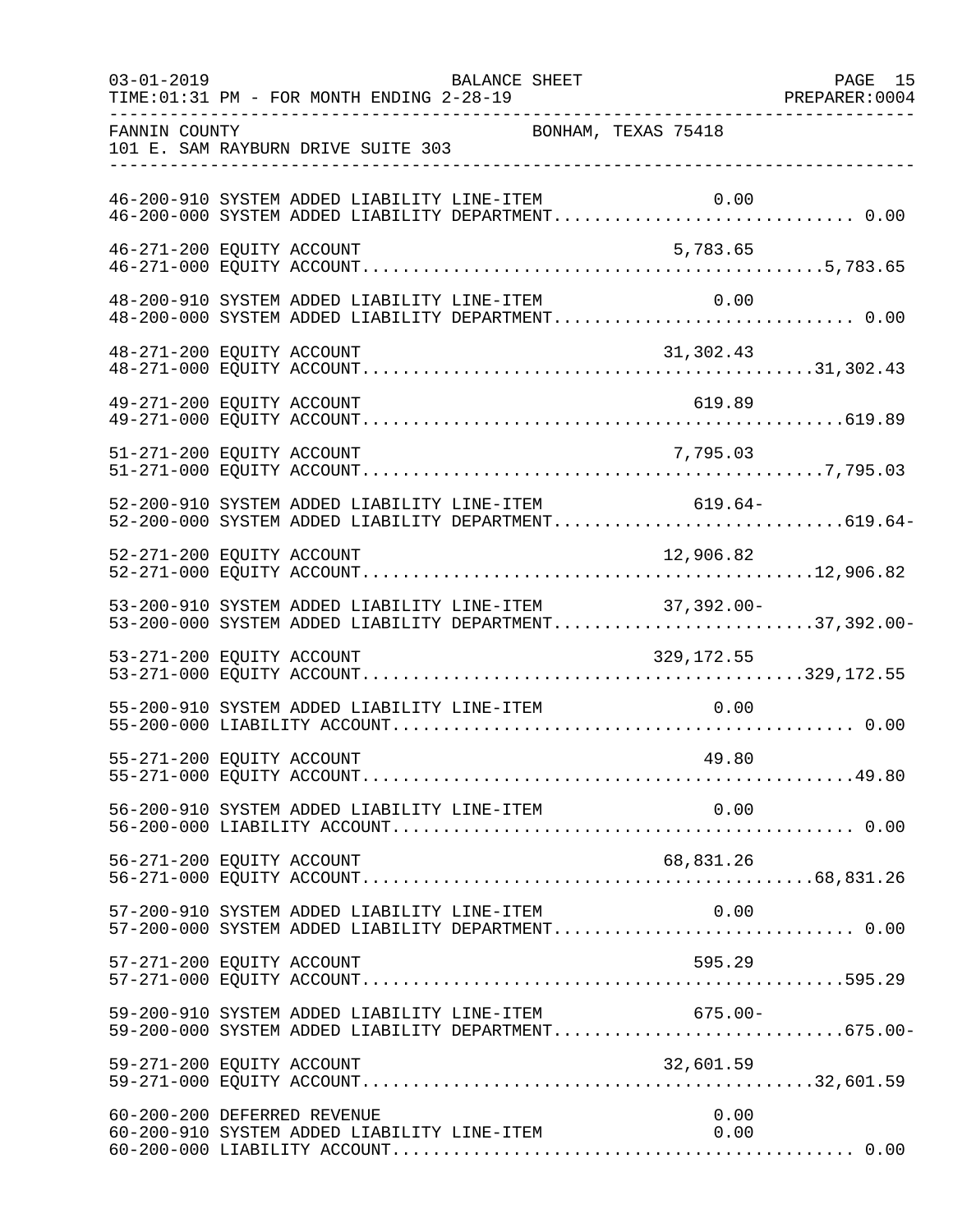| $03 - 01 - 2019$<br>BALANCE SHEET<br>TIME: 01:31 PM - FOR MONTH ENDING 2-28-19 |                                                                                                       |                                           | PAGE 16 |
|--------------------------------------------------------------------------------|-------------------------------------------------------------------------------------------------------|-------------------------------------------|---------|
| FANNIN COUNTY                                                                  | 101 E. SAM RAYBURN DRIVE SUITE 303                                                                    | BONHAM, TEXAS 75418                       |         |
|                                                                                | 60-271-200 EQUITY ACCOUNT                                                                             | 85,876.32                                 |         |
|                                                                                | 61-271-200 EQUITY ACCOUNT                                                                             | 2,838.24                                  |         |
|                                                                                | 62-271-200 EQUITY ACCOUNT                                                                             | 30,620.31                                 |         |
|                                                                                |                                                                                                       |                                           |         |
|                                                                                |                                                                                                       |                                           |         |
|                                                                                | 64-200-910 SYSTEM ADDED LIABILITY LINE ITEM                                                           | 0.00                                      |         |
|                                                                                | 64-271-200 EQUITY ACCOUNT                                                                             | 678.48                                    |         |
|                                                                                | 65-200-910 SYSTEM ADDED LIABILITY LINE ITEM                                                           | $\begin{array}{ccc} & & 0.00 \end{array}$ |         |
|                                                                                | 65-271-200 EQUITY ACCOUNT                                                                             | 2,010.11                                  |         |
|                                                                                | 66-200-910 SYSTEM ADDED LIABILITY LINE-ITEM 4,166.30-                                                 |                                           |         |
|                                                                                | 66-231-200 2017 GO BONDS PAYABLE                                                                      | 0.00                                      |         |
|                                                                                | 66-271-200 EQUITY ACCOUNT                                                                             | 5,526,895.58                              |         |
|                                                                                | 67-200-910 SYSTEM ADDED LIABILITY LINE-ITEM 0.00<br>67-200-000 SYSTEM ADDED LIABILITY DEPARTMENT 0.00 |                                           |         |
|                                                                                | 67-271-200 EQUITY ACCOUNT                                                                             | $5,815.95-$                               |         |
|                                                                                | 68-200-910 SYSTEM ADDED LIABILITY LINE -ITEM                                                          | 0.00                                      |         |
|                                                                                | 68-231-200 2018 GO BONDS PAYABLE                                                                      | 6, 250, 000.00                            |         |
|                                                                                | 68-271-200 EQUITY ACCOUNT                                                                             | 0.00                                      |         |
|                                                                                | 70-200-900 SYSTEM ADDED LIABILITY LINE-ITEM<br>70-200-910 SYSTEM ADDED LIABILITY LINE-ITEM            | 0.00<br>0.00                              |         |
|                                                                                | 70-271-200 EQUITY ACCOUNT                                                                             | 98,107.48                                 |         |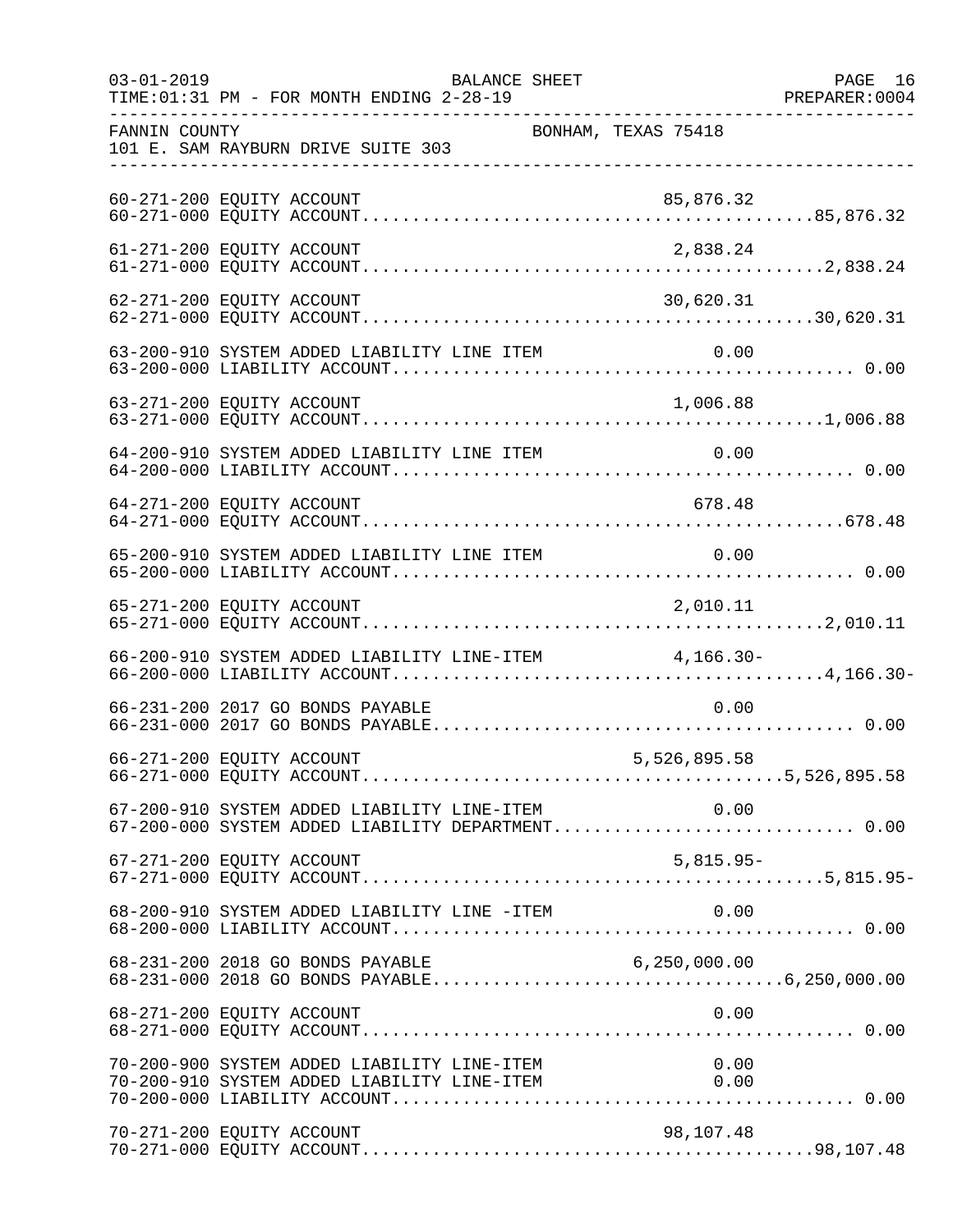| $03 - 01 - 2019$ | BALANCE SHEET<br>TIME: 01:31 PM - FOR MONTH ENDING 2-28-19                                                 | PAGE 17 |
|------------------|------------------------------------------------------------------------------------------------------------|---------|
| FANNIN COUNTY    | BONHAM, TEXAS 75418<br>101 E. SAM RAYBURN DRIVE SUITE 303                                                  |         |
|                  | 71-200-910 SYSTEM ADDED LIABILITY LINE-ITEM<br>0.00                                                        |         |
|                  | 71-271-200 EQUITY ACCOUNT<br>0.00                                                                          |         |
|                  | 72-200-910 SYSTEM ADDEND LIABILITY LINE-ITEM<br>0.00<br>72-200-000 SYSTEM ADDED LIABILITY DEPARTMENT 0.00  |         |
|                  | $3,297.94-$<br>72-271-200 EQUITY ACCOUNT                                                                   |         |
|                  |                                                                                                            |         |
|                  | 80-271-200 EQUITY ACCOUNT<br>250.00                                                                        |         |
|                  | 81-200-910 SYSTEM ADDED LIABILITY LINE ITEM 30,992.00-<br>81-200-000 SYSTEM ADDED LIABILITY DEPT30,992.00- |         |
|                  | 81-271-200 EQUITY ACCOUNT<br>35,013.21                                                                     |         |
|                  | 82-200-910 SYSTEM ADDED LIABILITY LINE ITEM<br>0.00                                                        |         |
|                  | 82-271-200 EQUITY ACCOUNT<br>484,263.00                                                                    |         |
|                  | 83-200-910 SYSTEM ADDED LIABILITY LINE ITEM<br>0.00                                                        |         |
|                  | 83-271-200 EQUITY ACCOUNT<br>387,000.00                                                                    |         |
|                  | 84-200-910 SYSTEM ADDED LIABILITY LINE ITEM<br>0.00                                                        |         |
|                  | 84-271-200 EQUITY ACCOUNT<br>0.00                                                                          |         |
|                  | 87-200-910 SYSTEM ADDED LIABILITY LINE-ITEM<br>0.00<br>87-200-000 SYSTEM ADDED LIABILITY DEPARTMENT 0.00   |         |
|                  | 87-202-319 A/P RESTITUTION-JUVENILE PROBATION<br>0.00                                                      |         |
|                  | 2,431.57<br>87-271-200 EQUITY ACCOUNT                                                                      |         |
|                  | 88-271-200 EQUITY ACCOUNT<br>0.00                                                                          |         |
|                  | 89-220-189 DEFERRED REVENUE<br>0.00                                                                        |         |